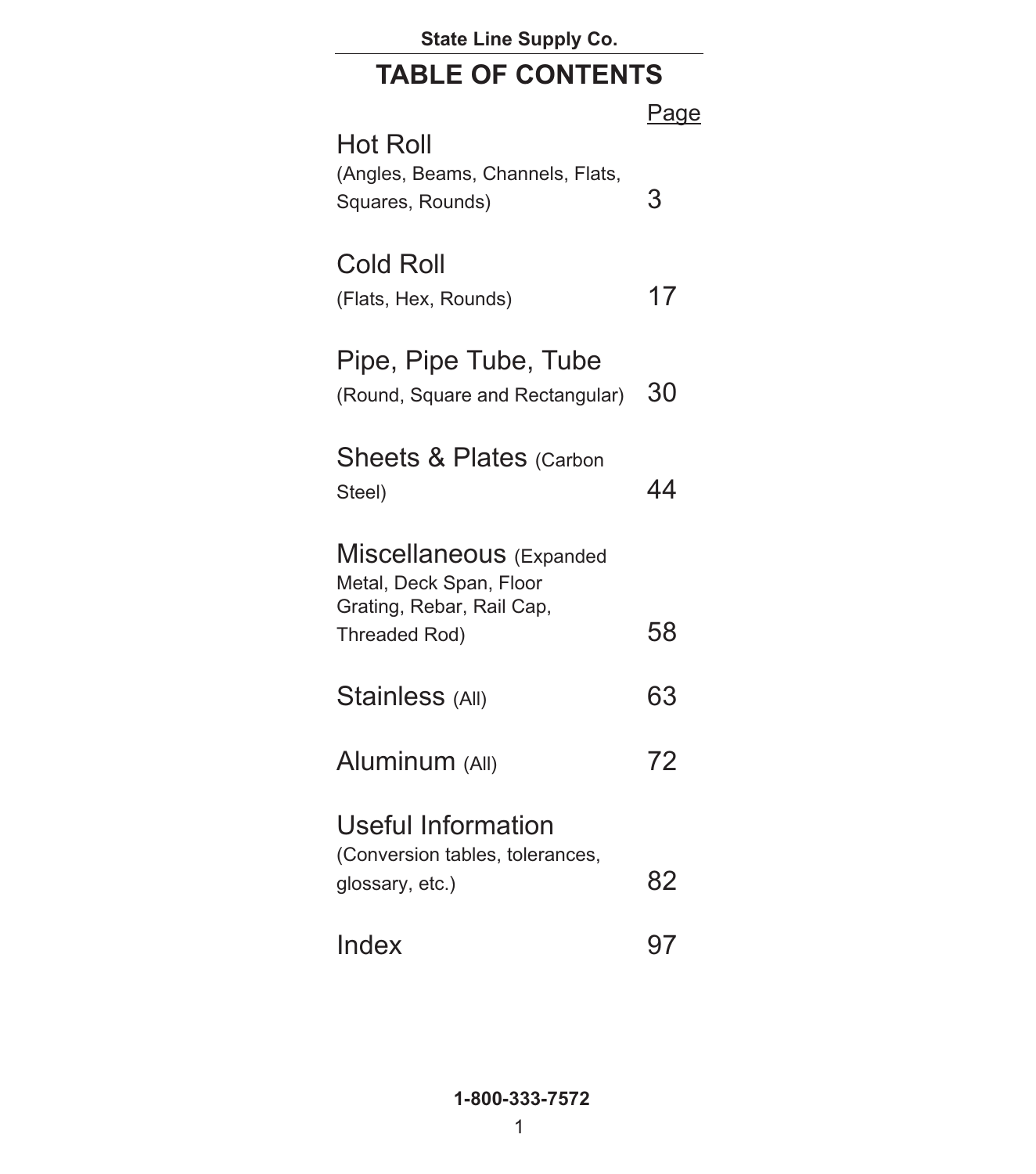**Bradford, PA:** 

**TOLL-FREE 1-800-333-7572** 

**FAX 814-362-7437** 

**CALL US FIRST FOR: Round Tubing - Bar Grating Galvanizing - Stainless Steel Aluminum - Alloy Bars**

**Plate shearing to 3/4 inch Rebar fabrication - Brake press Cut-to-length - Decoiling**

**- HARD TO FIND ITEMS - OUR MILL AND WAREHOUSE CONNECTIONS CAN HELP YOU FIND THE ITEMS YOU NEED.**

**Most Hot-Rolled products can be galvanized or pickled and oiled with an approximate lead time of one week.**

**State Line Supply invites you to tour our facility. Call our sales department to arrange a time that is convenient for you.** 

### **1-800-333-7572**

**State Line Supply Co.**

| o |  |
|---|--|

### **ANGLES - Bar Size**   $\epsilon$   $\epsilon$   $\lambda$   $\lambda$ <sup> $\lambda$ </sup>

| <u>VIII p</u> |                                                                                 | <b>CONTORMS TO AST M-A36</b> |              |
|---------------|---------------------------------------------------------------------------------|------------------------------|--------------|
| Size<br>in    | <b>Stock Lengths</b><br>20' - Some 40'                                          | Weight<br>Per                | Estimate     |
| Inches        |                                                                                 | Foot Lbs.                    | 20' Bar      |
|               | $1/2 \times 1/2 \times 1/8 \ldots$<br>$5/8 \times 5/8 \times 1/8 \ldots \ldots$ | .38.<br>$.48. \ldots$ .      | 7.60<br>9.60 |
|               | $3/4 \times 3/4 \times 1/8 \ldots \ldots$                                       | $.59. \ldots$                | 11.80        |
|               | $7/8 \times 7/8 \times 1/8 \ldots \ldots$                                       | .70.                         | 14.00        |
|               | $1 \times 5/8 \times 1/8 \ldots \ldots \ldots$                                  | $.64. \ldots$                | 12.80        |
|               | $1 \times 3/4 \times 1/8$                                                       | .70                          | 14.00        |
|               | $1 \times 1 \times 1/8$                                                         | $.80.$                       | 16.00        |
|               | $3/16$                                                                          | 1.16                         | 23.20        |
|               | $1/4$                                                                           | 1.49                         | 29.80        |
|               | $1-1/4 \times 1-1/4 \times 1/8$                                                 | 1.01                         | 20.20        |
|               | $3/16$                                                                          | 1.48                         | 29.60        |
|               | 1/4                                                                             | 1.92                         | 38.40        |
|               | $1-3/8 \times 7/8 \times 1/8 \ldots$                                            | .91.                         | 18.20        |
|               | $3/16$                                                                          | 1.32                         | 26.40        |
|               | $1-1/2 \times 1-1/4 \times 3/16$                                                | 1.64                         | 32.80        |
|               | $1-1/2 \times 1-1/2 \times 1/8$                                                 | 1.23                         | 24.60        |
|               | $3/16$                                                                          | 1.80                         | 36.00        |
|               | 1/4                                                                             | 2.34                         | 46.80        |
|               | 3/8                                                                             | 3.35                         | 67.00        |
|               | $1-3/4 \times 1-1/4 \times 1/8$                                                 | 1.23                         | 24.60        |
|               | $3/16$                                                                          | 1.80                         | 36.00        |
|               | 1/4                                                                             | 2.34                         | 46.80        |
|               | $1-3/4 \times 1-3/4 \times 1/8$                                                 | $1.44. \ldots$               | 28.80        |
|               | $3/16$                                                                          | 2.12                         | 42.40        |
|               | $1/4$                                                                           | 2.77                         | 55.40        |
|               | $2 \times 1 - 1/4 \times 3/16 \ldots$                                           | 1.96                         | 39.20        |
|               | $1/4$                                                                           | 2.55                         | 51.00        |
|               | $2 \times 1 - 1/2 \times 1/8 \ldots \ldots$                                     | 1.44                         | 28.80        |
|               | $3/16$                                                                          | 2.12                         | 42.40        |
|               | $1/4$                                                                           | 2.77                         | 55.40        |
|               | $2 \times 2 \times 1/8$                                                         | 1.65                         | 33.00        |
|               | $3/16$                                                                          | 2.44                         | 48.80        |
|               | 1/4                                                                             | 3.19                         | 63.80        |
|               | 5/16                                                                            | 3.92                         | 78.40        |
|               | $3/8$                                                                           | 4.70                         | 94.00        |
|               | $2 - 1/2 \times 1 - 1/2 \times 3/16$                                            | 2.44                         | 48.80        |
|               | $1/4$                                                                           | 3.19                         | 63.80        |
|               | $2 - 1/2 \times 2 \times 3/16$                                                  | $2.75$ .                     | 55.00        |
|               | $1/4$                                                                           | $3.62. \ldots$ .             | 72.40        |
|               | $5/16$                                                                          | 4.50                         | 90.00        |
|               | $3/8$                                                                           | 5.30                         | 106.00       |
|               | $2 - 1/2 \times 2 - 1/2 \times 3/16$                                            | 3.07                         | 61.40        |
|               | $1/4$                                                                           | $4.10. \ldots$               | 82.00        |
|               | 5/16                                                                            | 5.00                         | 100.00       |
|               | 3/8                                                                             | 5.90                         | 118.00       |
|               | $1/2$                                                                           | 7.70                         | 154.00       |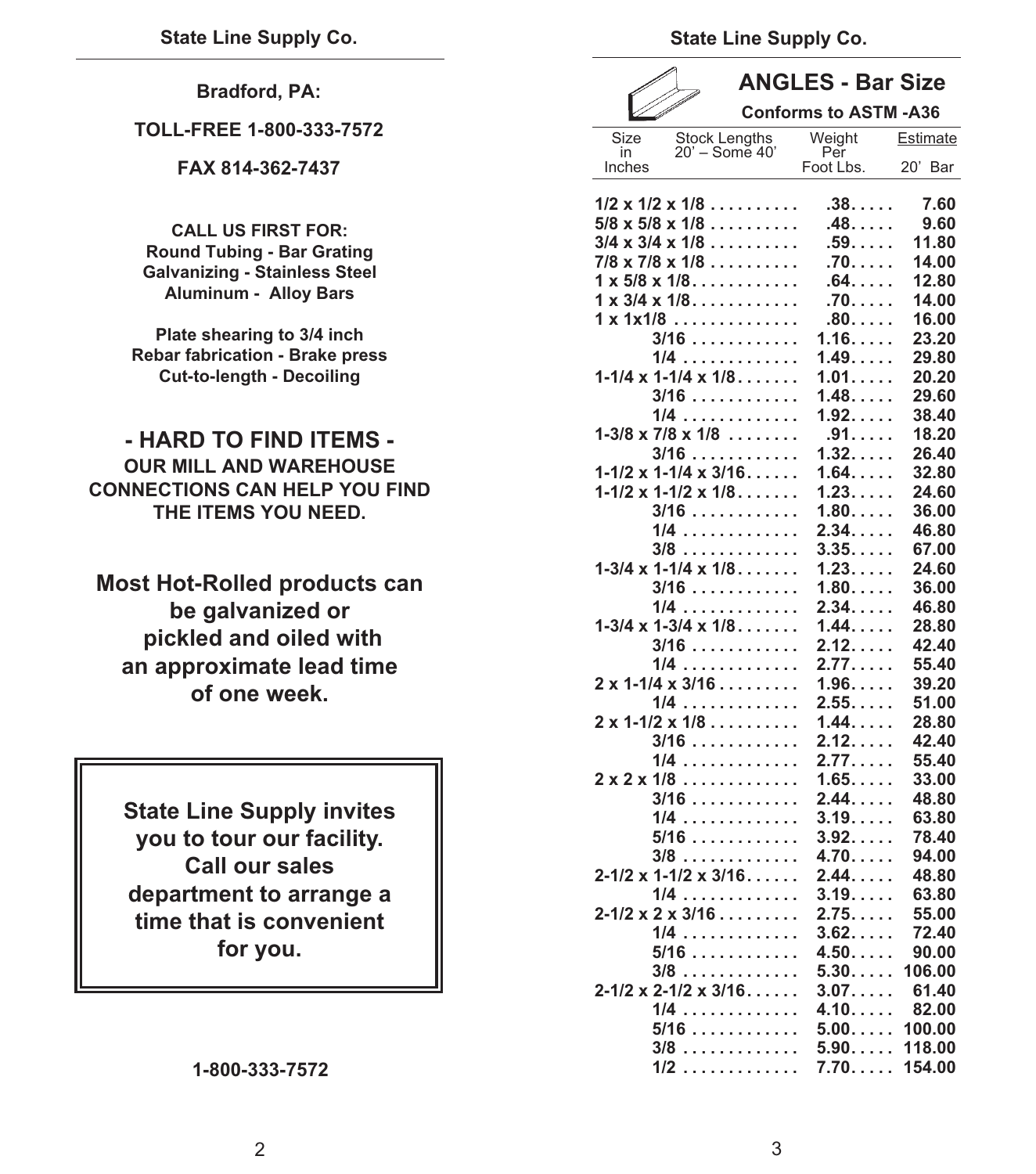## **Conforms to ASTM -A36 Conforms to ASTM -A36**

| Size         | Stock Lengths<br>20'- Some 40'          |                  | Estimate         |
|--------------|-----------------------------------------|------------------|------------------|
| in<br>Inches |                                         | Wt./Ft.          | 20' Bar          |
|              |                                         |                  |                  |
|              | $3 \times 2 \times 3/16$                | $3.07. \ldots$   | 61.40            |
|              | 1/4                                     | 4.10             | 82.00            |
|              | 5/16                                    | $5.00. \ldots$ . | 100.00           |
|              | 3/8                                     | 5.90             | 118.00           |
|              | $1/2$                                   | $7.70$ .         | 154.00           |
|              | $3 \times 2 - 1/2 \times 1/4$           | 4.50             | 90.00            |
|              | $5/16$                                  | 5.60             | 112.00           |
|              | $3/8$                                   | 6.60             | 132.00           |
|              | $3 \times 3 \times 3/16$                | 3.71             | 74.20            |
|              | $1/4$                                   | 4.90             | 98.00            |
|              | $5/16$                                  | 6.10             | 122.00           |
|              | $3/8$                                   | 7.20             | 144.00           |
|              | 1/2                                     | 9.40             | 188.00           |
|              | $3-1/2 \times 2-1/2 \times 1/4$         | 4.90             | 98.00            |
|              | 3/8                                     | 7.20             | 144.00           |
|              | $5/16$                                  | 6.10             | 122.00           |
|              | $1/2$                                   | 9.40             | 188.00           |
|              | $3-1/2 \times 3 \times 1/4 \ldots$      | 5.40             | 108.00           |
|              | $5/16$                                  | 6.60             | 132.00           |
|              | 3/8<br>$1/2$                            | 7.90<br>10.20    | 158.00<br>204.00 |
|              |                                         |                  |                  |
|              | $3-1/2 \times 3-1/2 \times 1/4$<br>5/16 | 5.80<br>7.20     | 116.00<br>144.00 |
|              | 3/8                                     | 8.50             | 170.00           |
|              | $1/2$                                   | 11.10            | 222.00           |
|              | $4 \times 3 \times 1/4$                 | 5.80             | 116.00           |
|              | 5/16                                    | $7.20$           | 144.00           |
|              | 3/8                                     | 8.50             | 170.00           |
|              | $1/2$                                   | 11.10            | 222.00           |
|              | $4 \times 3 - 1/2 \times 1/4$           | 6.20             | 124.00           |
|              | $5/16$                                  | 7.70             | 154.00           |
|              | 3/8                                     | 9.10             | 182.00           |
|              | $1/2$                                   | 11.90            | 238.00           |
|              | $4 \times 4 \times 1/4$                 | 6.60             | 132.00           |
|              | $5/16$                                  | 8.20             | 164.00           |
|              | $3/8$                                   | 9.80             | 196.00           |
| 1/2          | .                                       | 12.80            | 256.00           |
|              | 5/8                                     | 15.70            | 314.00           |
|              | 3/4                                     | 18.50            | 370.00           |
|              | $5 \times 3 \times 1/4$                 | 6.60             | 132.00           |
|              | 5/16                                    | 8.20             | 164.00           |
|              | 3/8                                     | $9.80\dots$      | 196.00           |
|              | $1/2$                                   | 12.80            | 256.00           |

### **ANGLES - Structural (cont.) ANGLES - Structural**

| Size<br>in                     | <b>Stock Lengths</b><br>20' - Some 40' |                                  | Estimate                             |
|--------------------------------|----------------------------------------|----------------------------------|--------------------------------------|
| Inches                         |                                        | Wt./Ft.                          | 20' Bar                              |
| $5 \times 3 - 1/2 \times 1/4$  | $5/16$<br>$3/8.$<br>1/2.               | 7.00<br>8.70<br>10.40<br>13.60   | 140.00<br>174.00<br>208.00<br>272.00 |
| $5 \times 5 \times 5/16$       | $3/8.$<br>1/2.<br>$5/8.$               | 10.30<br>12.30<br>16.20<br>20.00 | 206.00<br>246.00<br>324.00<br>400.00 |
| $6 \times 3 - 1/2 \times 5/16$ | $3/8.$<br>1/2.                         | 9.80<br>11.70<br>15.30           | 196.00<br>234.00<br>306.00           |
| $6 \times 4 \times 5/16$       | $3/8.$<br>$1/2.$<br>3/4.               | 10.30<br>12.30<br>16.20<br>23.60 | 206.00<br>246.00<br>324.00<br>472.00 |
| $6 \times 6 \times 3/8$        | $1/2$ .<br>$5/8.$<br>3/4.              | 14.90<br>19.60<br>24.20<br>28.70 | 298.00<br>392.00<br>484.00<br>574.00 |
| $7 \times 4 \times 3/8$        | 1<br>$1/2.$                            | 37.40<br>13.60<br>17.90          | 748.00<br>272.00<br>358.00           |
| $8 \times 4 \times 1/2$        | 3/4.                                   | 19.60<br>28.70                   | 392.00<br>574.00                     |
| $8 \times 6 \times 1/2$        | $3/4$ .                                | 23.00<br>33.80                   | 460.00<br>676.00                     |
| $8 \times 8 \times 1/2$        | 3/4.                                   | 26.40<br>38.90                   | 528.00<br>778.00                     |

### **FORMED ANGLES**

### **Produced from hot roll sheets**

### **Wt. Ea.**

| $2 - 1/2 \times 2 - 1/2 \times 1/8 \times 10' \ldots \ldots \ldots$ 22 |  |
|------------------------------------------------------------------------|--|
|                                                                        |  |
|                                                                        |  |
|                                                                        |  |

**1-800-333-7572**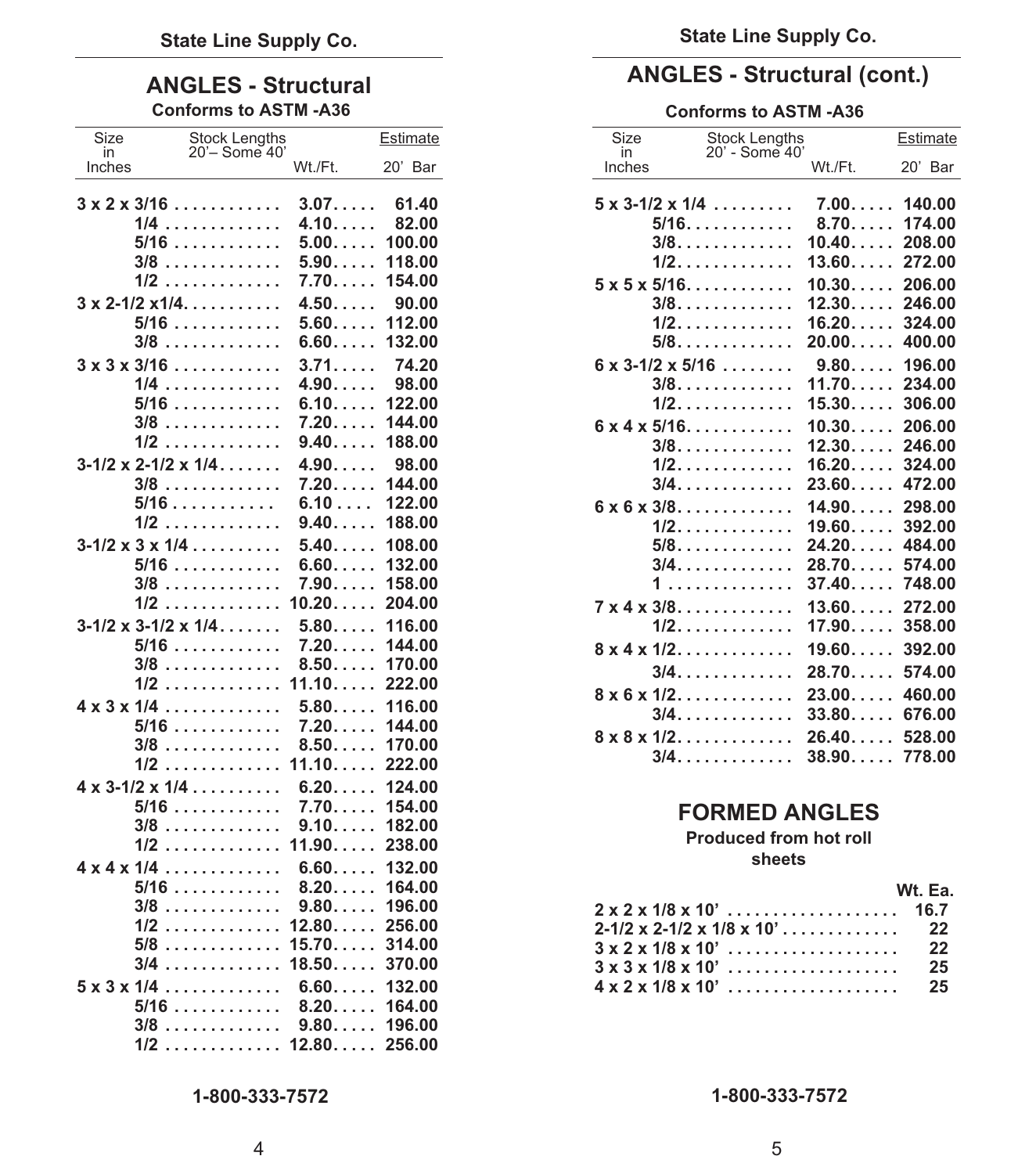### **GALVANIZED ANGLES**

### **Conforms to ASTM -A36**

| <b>BEAMS</b>    | Estimate |                                      |                                                     | Size<br>in |
|-----------------|----------|--------------------------------------|-----------------------------------------------------|------------|
| <b>ASTM A-3</b> |          | Weight<br>weight<br>per Foot 20' Bar |                                                     | Inches     |
|                 |          |                                      | $1-1/2 \times 1-1/2 \times 3/16 \ldots$ 1.944 38.88 |            |
| <b>STC</b>      |          |                                      | $1-1/2 \times 1-1/2 \times 1/4$ 2.527 50.54         |            |
| Size 12" and    |          |                                      |                                                     |            |
| We              |          |                                      | $2 - 1/2 \times 2 - 1/2 \times 1/4$ 4.430 88.60     |            |
|                 |          |                                      |                                                     |            |

| А<br><b>DESIGNATION</b><br>Depth/Inches | С<br><b>WEB</b><br><b>Thickness</b> |                | B<br>Flange in Inches | Area          |
|-----------------------------------------|-------------------------------------|----------------|-----------------------|---------------|
| x /Wt./Ft./Lbs.                         | in inches                           | Width          | <b>Thickness</b>      | Sq. In.       |
| S3x5.7<br>7.5                           | .170<br>.349                        | 2.330<br>2.509 | 0.260<br>0.260        | 1.67<br>2.21  |
| S4x7.7<br>9.5                           | .193<br>.326                        | 2.663<br>2.796 | 0.293<br>0.293        | 2.26<br>2.79  |
| $S5 x$ 10.0                             | .214                                | 3.004          | 0.326                 | 2.94          |
| S6x12.5<br>17.25                        | .232<br>.465                        | 3.332<br>3.565 | 0.359<br>0.359        | 3.67<br>5.07  |
| S 7 x  15.3                             | .252                                | 3.662          | 0.392                 | 4.50          |
| S 8 x  18.4                             | .271                                | 4.001          | 0.425                 | 5.41          |
| 23.0                                    | .441                                | 4.171          | 0.425                 | 6.77          |
| S 10 x 25.4<br>35.0                     | .311<br>.594                        | 4.661<br>4.944 | 0.491<br>0.491        | 7.46<br>10.30 |
| S 12 x 31.8                             | .350                                | 5.000          | 0.544                 | 9.35          |

| $M3x2.9$ .090 2.250          |                 | .130 .853 |  |
|------------------------------|-----------------|-----------|--|
|                              |                 |           |  |
| M 4 x  3.2 092 2.250 130 940 |                 |           |  |
|                              |                 |           |  |
| M6x4.4 6.00                  | 1.844 .171 .114 |           |  |
|                              |                 |           |  |

**1-800-333-7572 1-800-333-7572** 



### **2 STOCK LENGTHS 2 Size 12" and Smaller 20', 40', and 60' 20-12 We Cut To Length**

|                                 |       |                               |                                                    |                  |                 |                 |                         |                                      | B               | D                                    | $\mathsf{C}$               |
|---------------------------------|-------|-------------------------------|----------------------------------------------------|------------------|-----------------|-----------------|-------------------------|--------------------------------------|-----------------|--------------------------------------|----------------------------|
|                                 | ←B→   |                               | <b>STANDARD I-BEAMS</b><br>20' & 40' Stock Lengths |                  |                 | Nominal<br>Size | Weight<br>Per<br>Ft. Lb | A<br>Depth<br>$\mathsf{I}$<br>Inches | Width<br>Inches | Flange<br><b>Thickness</b><br>Inches | Web<br>Thickness<br>Inches |
| A                               |       |                               | <b>Conforms to ASTM -A36</b>                       |                  |                 | $W$ 4 x $$ 13.0 |                         | 4.16                                 | 4.060           | .345                                 | .280                       |
|                                 |       |                               |                                                    |                  |                 | $W$ 5 x 16.0    |                         | 5.01                                 | 5.000           | .360                                 | .240                       |
| Α                               |       | C                             |                                                    | B                |                 |                 | 19.0                    | 5.15                                 | 5.030           | .430                                 | .270                       |
| <b>DESIGNATION</b>              |       | <b>WEB</b>                    |                                                    | Flange in Inches |                 | $W_6x9.0$       |                         | 5.90                                 | 3.940           | .215                                 | .170                       |
| Depth/Inches<br>x /Wt./Ft./Lbs. |       | <b>Thickness</b><br>in inches |                                                    |                  | Area<br>Sq. In. |                 | 12.0                    | 6.03                                 | 4.000           | .280                                 | .230                       |
|                                 |       |                               |                                                    | Width Thickness  |                 |                 | 15.0                    | 5.90                                 | 5.990           | .260                                 | .230                       |
|                                 |       |                               |                                                    |                  |                 |                 | 16.0                    | 6.28                                 | 4.030           | .405                                 | .260                       |
| S3x5.7                          |       | .170                          | 2.330                                              | 0.260            | 1.67            |                 | 20.0                    | 6.20                                 | 6.020           | .365                                 | .260                       |
|                                 | 7.5   | .349                          | 2.509                                              | 0.260            | 2.21            |                 | 25.0                    | 6.38                                 | 6.080           | .455                                 | .320                       |
| S4x7.7                          |       | .193                          | 2.663                                              | 0.293            | 2.26            | W8x10.0         |                         | 7.89                                 | 3.940           | .205                                 | .170                       |
|                                 | 9.5   | .326                          | 2.796                                              | 0.293            | 2.79            |                 | 13.0                    | 7.99                                 | 4.000           | .255                                 | .230                       |
| S 5 x 10.0                      |       | .214                          | 3.004                                              | 0.326            | 2.94            |                 | 15.0<br>18.0            | 8.11<br>8.14                         | 4.015<br>5.250  | .315<br>.330                         | .245<br>.230               |
| S6x12.5                         |       | .232                          | 3.332                                              | 0.359            | 3.67            |                 | 21.0                    | 8.28                                 | 5.270           | .400                                 | .250                       |
|                                 | 17.25 | .465                          | 3.565                                              | 0.359            | 5.07            |                 | 24.0                    | 7.93                                 | 6.495           | .400                                 | .245                       |
| S 7 x  15.3                     |       | .252                          | 3.662                                              | 0.392            | 4.50            |                 | 28.0                    | 8.06                                 | 6.535           | .465                                 | .285                       |
| S 8 x 18.4                      |       | .271                          | 4.001                                              | 0.425            | 5.41            |                 | 31.0                    | 8.00                                 | 7.995           | .435                                 | .285                       |
|                                 | 23.0  | .441                          | 4.171                                              | 0.425            | 6.77            |                 | 35.0                    | 8.12                                 | 8.020           | .495                                 | .310                       |
|                                 |       |                               |                                                    |                  |                 |                 | 40.0                    | 8.25                                 | 8.070           | .560                                 | .360                       |
| $S$ 10 x $.25.4$                |       | .311                          | 4.661<br>4.944                                     | 0.491            | 7.46            |                 | 48.0                    | 8.50                                 | 8.110           | .685                                 | .400                       |
|                                 | 35.0  | .594                          |                                                    | 0.491 10.30      |                 | W10 x 12.0      |                         | 9.87                                 | 3.960           | .210                                 | .190                       |
| S 12 x 31.8                     |       | .350                          | 5.000                                              | 0.544            | 9.35            |                 | 15.0                    | 9.99                                 | 4.000           | .270                                 | .230                       |
|                                 |       |                               |                                                    |                  |                 |                 | 17.0                    | 10.11                                | 4.010           | .330                                 | .240                       |
|                                 |       | <b>JR BEAMS</b>               |                                                    |                  |                 |                 | 19.0                    | 10.24                                | 4.020           | .395                                 | .250                       |
|                                 |       | <b>Conforms to ASTM-A36</b>   |                                                    |                  |                 |                 | 22.0                    | 10.17                                | 5.750           | .360                                 | .240                       |
|                                 |       |                               |                                                    |                  |                 |                 | 26.0                    | 10.33                                | 5.770           | .440                                 | .260                       |
|                                 |       |                               |                                                    |                  |                 |                 | 30.0                    | 10.47                                | 5.810           | .510                                 | .300                       |
| M 2v                            | າ ດ   | nan                           | 2.250                                              | 130              | 953             |                 | 33.0                    | 9.73                                 | 7.960           | .435                                 | .290                       |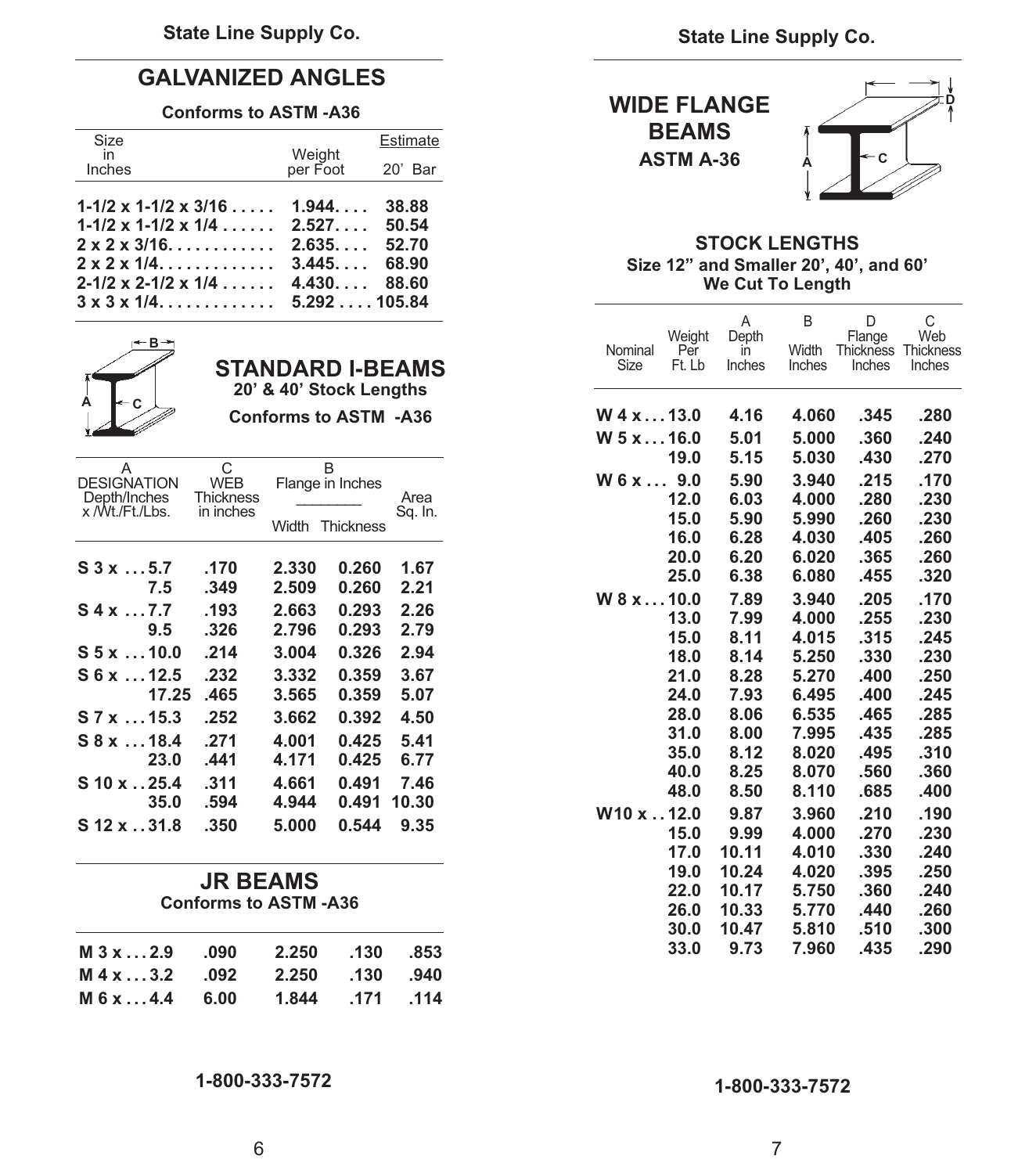### **WIDE FLANGE BEAMS**

### **Conforms to ASTM A-36**

### **Size 12" and Smaller 20', 40', and 60' We Cut To Length**

| Nominal<br>Size | Weight<br>Per<br>Ft. Lb | Α<br>Depth<br>in<br>Inches | B<br>Width<br>Inches | D<br>Flange<br>Inches | C<br>Web<br>Thickness Thickness<br>Inches | Depth of<br>Channel & Wt. Per Thickness<br>Foot in Lbs. | Web<br>in Inches | Flange<br>Width in<br>Inches | Weight<br>Per 20 |
|-----------------|-------------------------|----------------------------|----------------------|-----------------------|-------------------------------------------|---------------------------------------------------------|------------------|------------------------------|------------------|
|                 |                         |                            |                      |                       |                                           | $C_3$ " $x$<br>3.5                                      | .130             | 1.350                        | 70               |
|                 |                         |                            |                      |                       |                                           | 4.1                                                     | .170             | 1.410                        | 82               |
| W10x39.0        |                         | 9.92                       | 7.986                | .513                  | .315                                      | 5.0                                                     | .258             | 1.498                        | 100              |
|                 | 45.0                    | 10.10                      | 8.020                | .620                  | .350                                      | 6.0                                                     | .356             | 1.596                        | 120              |
|                 | 49.0                    | 9.98                       | 10.000               | .560                  | .340                                      | C 4" x<br>4.5                                           | .137             | 1.520                        | 90               |
| $W12x$ 14.0     |                         | 11.91                      | 3.970                | .225                  | .200                                      | 5.4                                                     | .184             | 1.584                        | 108              |
|                 | 16.0                    | 11.99                      | 3.990                | .265                  | .220                                      | 7.25                                                    | .321             | 1.721                        | 145              |
|                 | 19.0                    | 12.16                      | 4.005                | .350                  | .235                                      | $C_5$ " $x$<br>6.7                                      | .190             | 1.750                        | 134              |
|                 | 22.0                    | 12.31                      | 4.030                | .425                  | .260                                      | 9.0                                                     | .325             | 1.885                        | 180              |
|                 | 26.0<br>30.0            | 12.22<br>12.34             | 6.490<br>6.520       | .380<br>.440          | .230<br>.260                              | C 6" x 8.2                                              | .200             | 1.920                        | 164              |
|                 | 35.0                    | 12.50                      | 6.560                | .520                  | .300                                      | 10.5                                                    | .314             | 2.034                        | 210              |
|                 | 40.0                    | 11.94                      | 8.005                | .515                  | .295                                      | 13.0                                                    | .437             | 2.157                        | 260              |
|                 | 45.0                    | 12.06                      | 8.045                | .575                  | .335                                      | C 7" x 9.8                                              | .210             | 2.090                        | 196              |
|                 | 50.0                    | 12.19                      | 8.080                | .640                  | .370                                      | 12.25                                                   | .314             | 2.194                        | 245              |
| W14x22.0        |                         | 13.74                      | 5.000                | .335                  | .230                                      | 14.75                                                   | .419             | 2.299                        | 295              |
|                 | 26.0                    | 13.91                      | 5.025                | .420                  | .255                                      | C 8" x 8.5                                              | .179             | 1.874                        | 170              |
|                 | 30.0                    | 13.84                      | 6.730                | .385                  | .270                                      | 11.5                                                    | .220             | 2.260                        | 230              |
|                 | 34.0                    | 13.98                      | 6.745                | .455                  | .285                                      | 13.75                                                   | .303             | 2.343                        | 275              |
|                 | 38.0                    | 14.10                      | 6.770                | .515                  | .310                                      | 18.75                                                   | .487             | 2.527                        | 375              |
|                 | 43.0                    | 13.66                      | 7.995                | .305                  | .530                                      | C 9" x 13.4                                             | .233             | 2.433                        | 268              |
|                 | 48.0                    | 13.79                      | 8.030                | .595                  | .340                                      | C 10" x 8.4                                             | .170             | 1.500                        | 168              |
|                 | 61.0                    | 13.89                      | 9.995                | .645                  | .375                                      | 15.3                                                    | .240             | 2.600                        | 306              |
| W16x26.0        |                         | 15.69                      | 5.500                | .345                  | .250                                      | 20.0                                                    | .379             | 2.739                        | 400              |
|                 | 31.0                    | 15.88                      | 5.525                | .440                  | .275                                      | 25.0                                                    | .526             | 2.886                        | 500              |
|                 | 36.0                    | 15.88                      | 6.985                | .430                  | .295                                      | 30.0                                                    | .673             | 3.033                        | 600              |
|                 | 40.0                    | 16.01                      | 6.995                | .505                  | .305                                      | C 12" x 10.6                                            | .190             | 1.500                        | 212              |
|                 | 45.0                    | 16.13                      | 7.035                | .565                  | .345                                      | 20.7                                                    | .282             | 2.942                        | 414              |
|                 | 50.0                    | 16.26                      | 7.070                | .630                  | .380                                      | 25.0                                                    | .387             | 3.047                        | 500              |
| W18x35.0        |                         | 17.70                      | 6.000                | .425                  | .300                                      | 30.0                                                    | .510             | 3.170                        | 600              |
|                 | 40.0                    | 17.90                      | 6.015                | .525                  | .315                                      | C 15" x33.9                                             | .400             | 3.400                        | 678              |
|                 | 46.0                    | 18.06                      | 6.060                | .605                  | .360                                      | 50.0                                                    | .716             | 3.716                        | 1000             |
|                 | 50.0                    | 17.99                      | 7.495                | .570                  | .355                                      |                                                         |                  |                              |                  |
| W24 x68.0       |                         | 23.73                      | 8.965                | .585                  | .415                                      |                                                         |                  |                              |                  |

### **W C CHANNELS**   $C \rightarrow$  **D** (Structural) **Conforms to ASTM-A36 STOCK LENGTHS** STOCK LENGTHS: 20', 40', some 50'

|                 |                         |                            | <b>We Cut To Length</b> |                                    |                                            |
|-----------------|-------------------------|----------------------------|-------------------------|------------------------------------|--------------------------------------------|
| Nominal<br>Size | Weight<br>Per<br>Ft. Lb | A<br>Depth<br>in<br>Inches | B<br>Width<br>Inches    | D<br>Flange<br>Thickness<br>Inches | $\mathsf{C}$<br>Web<br>Thickness<br>Inches |
|                 |                         |                            |                         |                                    |                                            |
|                 |                         |                            |                         |                                    |                                            |
| V10 x 39.0      |                         | 9.92                       | 7.986                   | .513                               | .315                                       |
|                 | 45.0                    | 10.10                      | 8.020                   | .620                               | .350                                       |
|                 | 49.0                    | 9.98                       | 10.000                  | .560                               | .340                                       |
| V12 x 14.0      |                         | 11.91                      | 3.970                   | .225                               | .200                                       |
|                 | 16.0                    | 11.99                      | 3.990                   | .265                               | .220                                       |
|                 | 19.0                    | 12.16                      | 4.005                   | .350                               | .235                                       |
|                 | 22.0                    | 12.31                      | 4.030                   | .425                               | .260                                       |
|                 | 26.0                    | 12.22                      | 6.490                   | .380                               | .230                                       |
|                 | 30.0                    | 12.34                      | 6.520                   | .440                               | .260                                       |
|                 | 35.0                    | 12.50                      | 6.560                   | .520                               | .300                                       |
|                 | 40.0                    | 11.94                      | 8.005                   | .515                               | .295                                       |
|                 | 45.0                    | 12.06                      | 8.045                   | .575                               | .335                                       |
|                 | 50.0                    | 12.19                      | 8.080                   | .640                               | .370                                       |
| V14x22.0        |                         | 13.74                      | 5.000                   | .335                               | .230                                       |
|                 | 26.0                    | 13.91                      | 5.025                   | .420                               | .255                                       |
|                 | 30.0                    | 13.84                      | 6.730                   | .385                               | .270                                       |
|                 | 34.0                    | 13.98                      | 6.745                   | .455                               | .285                                       |
|                 | 38.0                    | 14.10                      | 6.770                   | .515                               | .310                                       |
|                 | 43.0                    | 13.66                      | 7.995                   | .305                               | .530                                       |
|                 | 48.0                    | 13.79                      | 8.030                   | .595                               | .340                                       |
|                 | 61.0                    | 13.89                      | 9.995                   | .645                               | .375                                       |
| V16x26.0        |                         | 15.69                      | 5.500                   | .345                               | .250                                       |
|                 | 31.0                    | 15.88                      | 5.525                   | .440                               | .275                                       |
|                 | 36.0                    | 15.88                      | 6.985                   | .430                               | .295                                       |
|                 | 40.0                    | 16.01                      | 6.995                   | .505                               | .305                                       |
|                 | 45.0                    | 16.13                      | 7.035                   | .565                               | .345                                       |
|                 | 50.0                    | 16.26                      | 7.070                   | .630                               | .380                                       |
| V18x35.0        |                         | 17.70                      | 6.000                   | .425                               | .300                                       |
|                 | 40.0                    | 17.90                      | 6.015                   | .525                               | .315                                       |
|                 | 46.0                    | 18.06                      | 6.060                   | .605                               | .360                                       |

**Larger Sizes Available by Order**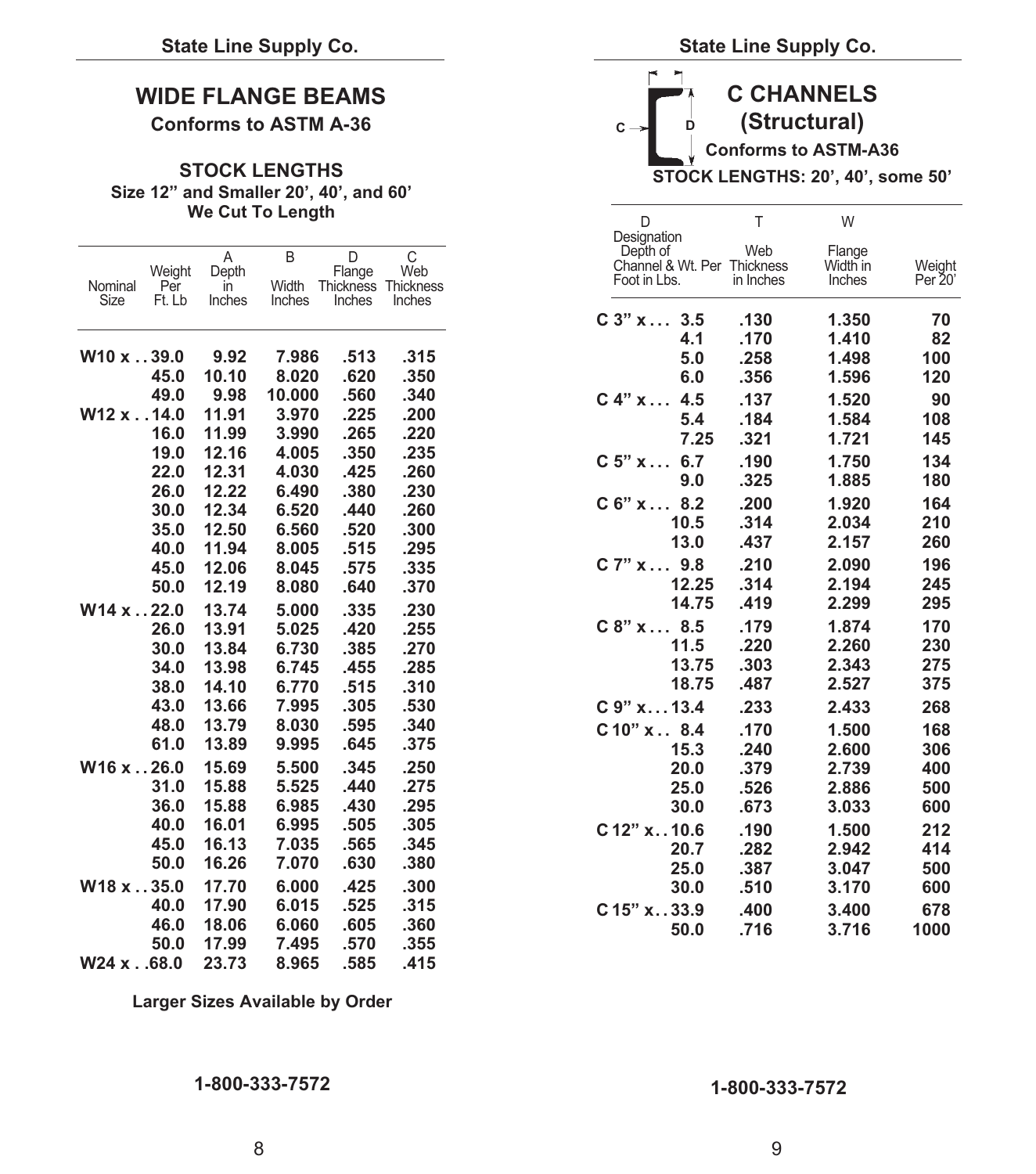### **BAR CHANNELS H.R. - 20'**

### **Conforms to ASTM-A36**

| Size<br>Inches                                               | Wt. Lbs.<br>Per Ft.     | Wt. Per<br>Length |
|--------------------------------------------------------------|-------------------------|-------------------|
| $3/4 \times 3/8 \times 1/8$                                  | $.56.$                  | 11.2              |
| $1 \times 1/2 \times 1/8$<br>$1 - 1/4 \times 1/2 \times 1/8$ | $.84.$<br>$.99. \ldots$ | 16.8<br>19.8      |
| $1 - 1/2 \times 1/2 \times 1/8$                              | 1.12                    | 22.4              |
| $1 - 1/2 \times 9/16 \times 3/16 \ldots$                     | 1.45                    | 29.0              |
| $1 - 1/2 \times 3/4 \times 1/8$                              | 1.17                    | 23.4              |
| $2 \times 1/2 \times 1/8$                                    | 1.43                    | 28.6              |
| $2 \times 9/16 \times 3/16$                                  | 1.86                    | 37.2              |
| $2 \times 5/8 \times 1/4$                                    | 2.28                    | 45.6              |
| $2 \times 1 \times 1/8$                                      | 1.59                    | 31.8              |
| $2 \times 1 \times 3/16$                                     | 2.32                    | 46.4              |
| $2 - 1/2 \times 5/8 \times 3/16$                             | 2.27                    | 45.4              |



### **TEE BARS - 20'**

| <b>Size</b>                                                                                                 | Wt., Lbs. | 20' |
|-------------------------------------------------------------------------------------------------------------|-----------|-----|
| Inches                                                                                                      | Per Ft.   | Bar |
| $1-1/2 \times 1-1/2 \times 3/16$ $1.900$ 38.00<br>$2-1/2 \times 2-1/2 \times 1/4 \ldots 4.600 \ldots 92.00$ |           |     |

### **FLATS H.R. - 20' Conforms to ASTM A569 or A-36**

| <b>Size</b>                                                          | Wt./Ft.              | Wt./20' |
|----------------------------------------------------------------------|----------------------|---------|
| 1/8x                                                                 |                      |         |
| 1/2<br>l,                                                            | $\ldots$ 0.213 4.26  |         |
| 5/8<br>.<br>l,                                                       | $.0.266$ 5.32<br>ä.  |         |
| 3/4<br>.<br>l.                                                       | $.0.319$ 6.38<br>J.  |         |
| 7/8<br>.<br>l,                                                       | .0.3727.44<br>L.     |         |
| $1 \quad$<br>.<br>l,                                                 | $.0.425$ 8.50        |         |
| $1 - 1/4$<br>.                                                       | $.0.531$ 10.62<br>L. |         |
| $1 - 1/2$<br>$\sim$<br>$\mathbf{1}$ and $\mathbf{1}$                 | $.0.638$ 12.76<br>l. |         |
| $1 - 3/4$                                                            | $.0.744$ 14.88       |         |
| L.<br>$\mathbf{1}$ and $\mathbf{1}$ and $\mathbf{1}$<br>l.           | l.                   |         |
| $2$<br>$\mathbf{r}$ and $\mathbf{r}$<br>l,                           | $.0.850$ 17.00<br>L. |         |
| $2 - 1/4$<br>L.<br>ana ana am                                        | $.0.956$ 19.12<br>L. |         |
| $2 - 1/2$<br>L.                                                      | $.1.063$ 21.26<br>L. |         |
| $2 - 3/4$<br>L.<br>L.<br>1.111                                       | $.1.151$ 23.03<br>L. |         |
| 3<br>$\mathbf{1}$ , $\mathbf{1}$ , $\mathbf{1}$ , $\mathbf{1}$<br>ä, | $.1.275$ 25.50<br>L. |         |
| $3 - 1/2$<br>l,                                                      | . 1.488 29.76        |         |
| 4.<br>L.<br>J.                                                       | $\ldots$ 1.700 34.00 |         |
| 4-1/2<br>l,                                                          | $1.913$ 38.25        |         |
| 5.                                                                   | . 2.125 42.50        |         |
| $5 - 1/2$                                                            | $\ldots$ 2.338 46.76 |         |
| 6. .<br>.                                                            | $.2.550$ 51.00       |         |
| 3/16x                                                                |                      |         |
| 1/2<br>l.                                                            | . 0.319 6.38         |         |
| 5/8<br>.                                                             | $. 0.398 \ldots7.96$ |         |
| 3/4<br>.<br>l,                                                       | $.0.478$ 9.56<br>L.  |         |
| 7/8<br>L.                                                            | 1.7.7.7.7.7.0.558    |         |
| $1$ .<br>and a state                                                 | $.0.638$ 12.76<br>L. |         |
| l,<br>L.<br>$1 - 1/8$<br>L.<br>.                                     | .0.7114.34           |         |
|                                                                      |                      |         |
| $1 - 1/4$<br>L.<br>.                                                 | . 0.797 15.94        |         |
| $1 - 1/2$                                                            | $.0.956$ 19.12<br>J. |         |
| $1 - 3/4$<br>.                                                       | $.1.116$ 22.32       |         |
| $2$<br>$\mathbf{r}$ . The set of $\mathbf{r}$<br>l,                  | $.1.275$ 25.50<br>J. |         |
| $2 - 1/4$<br>L.<br>L.<br>a a sala                                    | $.1.434$ 28.68<br>J. |         |
| $2 - 1/2$<br>l,                                                      | $.1.594$ 31.88<br>L. |         |
| $2 - 3/4$<br>L.<br>.                                                 | $.1.753$ 35.06       |         |
| 3.<br>1.111<br>L,<br>í,                                              | $.1.913$ 38.26<br>L. |         |
| $3 - 1/4$<br>l,<br>$\mathbf{1}$ and $\mathbf{1}$<br>l,               | $.2.072$ 41.44<br>J. |         |
| $3 - 1/2$<br>.                                                       | $.2.231$ 44.62       |         |
| 4. .<br>1.111<br>L.<br>l.                                            | $.2.550$ 51.00<br>L. |         |
| $4 - 1/2$                                                            | . 2.869 57.38        |         |
| 5<br>.                                                               | $.3.188$ 63.76       |         |
| $5 - 1/2$<br>.                                                       | $.3.507$ 70.14<br>L. |         |
| $6 \ldots$<br>.                                                      | $.3.825$ 76.50<br>L. |         |
|                                                                      | $\ldots$ 5.100102.00 |         |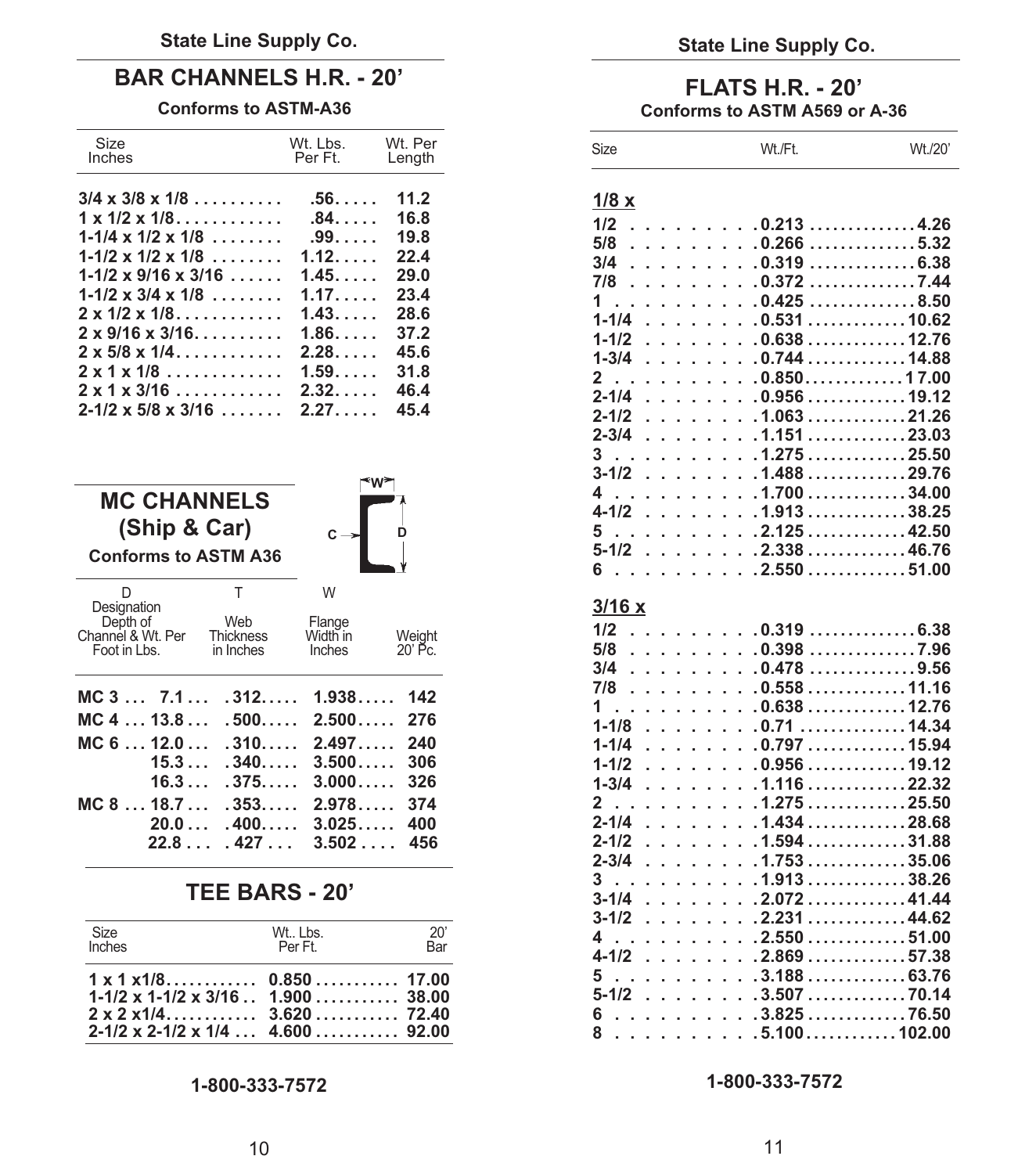| Size<br>Inches | Weight<br>Per Ft.<br>Lbs. | Wt. of<br>20'<br>Bar | Size<br>Inches | Weight<br>Per Ft.<br>Lbs.           | Wt. of<br>20'<br>Bar |
|----------------|---------------------------|----------------------|----------------|-------------------------------------|----------------------|
| 1/4x           |                           |                      | 3/8x           |                                     |                      |
| $1/2$          | 0.425                     | 8.50                 | $1/2$          | 0.638                               | 12.76                |
| 5/8            | 0.531.                    | 10.62                | 3/4            | $0.956$                             | 19.12                |
| $3/4$          | $0.638. \ldots \ldots$ .  | 12.76                |                | 1.275.                              | 25.50                |
| 1.             | $0.850. \ldots \ldots$ .  | 17.00                | 1.             | 1.436                               | 28.72                |
| <u>1-1/4.</u>  | $1.063. \ldots \ldots$ .  | 21.26                | $1 - 1/8$      |                                     | 31.88                |
| 1-3/8.         | 1.169.                    | 23.38                | $1 - 1/4$      | $1.594. \ldots \ldots$              |                      |
| $1 - 1/2$      | 1.275                     | 25.50                | $1 - 3/8$      | $1.756$                             | 35.10                |
| $1 - 5/8$      | $1.380. \ldots \ldots$    | 27.60                | $1 - 1/2$      | 1.913                               | 38.26                |
| $1 - 3/4$      | $1.488. \ldots \ldots$    | 29.76                | $1 - 5/8$      | 2.070                               | 41.40                |
| 2.             | $1.700. \ldots \ldots$    | 34.00                | $1 - 3/4$      | 2.231.                              | 44.62                |
| $2 - 1/4$      | 1.913.                    | 38.26                | 2              | $2.550. \ldots \ldots$ .            | 51.00                |
| $2 - 1/2$      | 2.125                     | 42.50                | 2-1/4.         | $2.869$                             | 57.38                |
| 2-3/4.         | 2.338.                    | 46.76                | $2 - 1/2$      | $3.188$                             | 63.76                |
| 3.             | 2.550.                    | 51.00                | 2-3/4.         | $3.506. \dots \dots$                | 70.12                |
| 3-1/4.         | 2.760.                    | 55.20                | 3.             | 3.825                               | 76.50                |
| $3 - 1/2$      | 2.975                     | 59.50                | $3 - 1/4$      | 4.144.                              | 83.70                |
| 3-3/4.         | 3.190.                    | 63.80                | 3-1/2.         | 4.463                               | 89.26                |
| 4.             | 3.400.                    | 68.00                | 4.             | $5.100$                             | 102.00               |
| 4-1/4          | 3.612.                    | 72.24                | 4-1/2.         | 5.738. 114.76                       |                      |
| 4-1/2.         | $3.825. \ldots \ldots$ .  | 76.50                | 5.             | 6.375. 127.50                       |                      |
| 5.             | 4.250                     | 85.00                | $5 - 1/2$      | 7.013. 140.26                       |                      |
| $5 - 1/2$      | 4.675.                    | 93.50                | 6.             | 7.650. 153.00                       |                      |
| 6.             | $5.100$ 102.00            |                      | 6-1/2.         | $8.296$ 165.90                      |                      |
| 7              | 5.950. 119.00             |                      | 7              | $8.930$ 178.60                      |                      |
| 8.             | $6.800 \ldots 136.00$     |                      | 8              | 10.200 204.00                       |                      |
| 9.             | 7.650153.00               |                      | 9              | 11.479                              | 229.60               |
| 10             | $8.500$ 170.00            |                      | 10             | $12.750$ 255.00                     |                      |
| 11             | $9.350$ 187.00            |                      | 12.            | $15.300$ 306.00                     |                      |
| 12.            | $10.200$ 204.00           |                      |                |                                     |                      |
|                |                           |                      | 1/2 x          |                                     |                      |
| 5/16x          |                           |                      |                |                                     |                      |
|                |                           |                      | $3/4$          | 1.275                               | 25.50                |
| 1/2            | 0.531                     | 10.62                | 1.             | $1.700. \ldots \ldots$ .            | 34.00                |
| 5/8            | 0.664.                    | 13.29                | $1 - 1/8$      | $1.910. \ldots \ldots$ .            | 38.20                |
| 3/4            | 0.797                     | 15.94                | $1 - 1/4$      | 2.125                               | 42.50                |
| 1.             | 1.063.                    | 21.26                | 1-1/2.         | $2.550. \ldots \ldots$ .            | 51.00                |
| $1 - 1/4$      | 1.328                     | 26.56                | $1 - 3/4$      | 2.975                               | 59.50                |
| 1-1/2.         | $1.594. \ldots \ldots$    | 31.88                | 2.             | 3.400.                              | 68.00                |
| $1 - 3/4$      | $1.859. \ldots \ldots$ .  | 37.18                | 2-1/4.         | $3.825. \ldots \ldots$ .            | 76.50                |
| 2.             | 2.125.                    | 42.50                | 2-1/2.         | 4.250.                              | 85.00                |
| $2 - 1/4$      | 2.391.                    | 47.82                | $2 - 3/4$      | 4.675                               | 93.50                |
| $2 - 1/2$      | 2.656.                    | 53.12                | 3.             | $5.100. \ldots \ldots \ . \ 102.00$ |                      |
| 3.             | 3.188.                    | 63.76                | $3 - 1/4$      | $5.525$ 110.50                      |                      |
| $3 - 1/2$      | 3.719                     | 74.38                | 3-1/2.         |                                     |                      |
| 4.             | 4.250.                    | 85.00                | 4.             | $6.800$ 136.00                      |                      |
| 4-1/2.         | 4.781.                    | 95.62                | 4-1/2.         | 7.650153.00                         |                      |
| 5              | $5.313 \ldots 106.26$     |                      | 5.             | $8.500$ 170.00                      |                      |
| 6.             | 6.375127.50               |                      |                |                                     |                      |

### FLATS H.R. - 20' (cont.)<br>
Conforms to ASTM -A36<br>
Conforms to ASTM -A36 **Conforms to ASTM -A36 Conforms to ASTM -A36**

| Size<br>Inches       | Weight<br>Per Ft.<br>Lbs.         | Wt. of<br>$20^{\circ}$<br>Bar | Size<br>Inches         | Weight<br>Per Ft.<br>Lbs.        | Wt. of<br>20'<br>Bar |
|----------------------|-----------------------------------|-------------------------------|------------------------|----------------------------------|----------------------|
|                      |                                   |                               |                        |                                  |                      |
| <u>1/4 x</u>         |                                   |                               | 3/8x                   |                                  |                      |
| $1/2$                | $0.425$                           | 8.50                          | <u> 1/2</u>            | $0.638$                          | 12.76                |
| 5/8                  | 0.531                             | 10.62                         | 3/4                    | $0.956. \ldots \ldots$ .         | 19.12                |
| 3/4                  | $0.638$                           | 12.76                         | 1.                     | 1.275                            | 25.50                |
| 1.<br>$1 - 1/4$      | $0.850. \ldots \ldots$ .          | 17.00<br>21.26                | $1 - 1/8$              | 1.436                            | 28.72                |
| $1 - 3/8$            | 1.063<br>$1.169. \ldots \ldots$   | 23.38                         | 1-1/4.                 | $1.594. \ldots \ldots$           | 31.88                |
| 1-1/2.               | 1.275                             | 25.50                         | $1 - 3/8$<br>$1 - 1/2$ | $1.756. \ldots \ldots$<br>1.913  | 35.10<br>38.26       |
| $1 - 5/8$            | 1.380                             | 27.60                         | $1 - 5/8$              | 2.070.                           | 41.40                |
| $1 - 3/4$            | 1.488.                            | 29.76                         | $1 - 3/4$              | 2.231.                           | 44.62                |
| 2                    | 1.700                             | 34.00                         | 2.                     | 2.550.                           | 51.00                |
| <mark>2-1</mark> /4. | 1.913.                            | 38.26                         | $2 - 1/4$              | $2.869$                          | 57.38                |
| 2-1/2.               | $2.125. \ldots \ldots$            | 42.50                         | $2 - 1/2$              | $3.188$ .                        | 63.76                |
| 2-3/4.               | 2.338                             | 46.76                         | $2 - 3/4$              | $3.506.$                         | 70.12                |
| 3.<br>3-1/4.         | 2.550<br>2.760.                   | 51.00<br>55.20                | 3                      | 3.825                            | 76.50                |
| 3-1/2.               | 2.975.                            | 59.50                         | $3 - 1/4$              | 4.144                            | 83.70                |
| 3-3/4.               | 3.190                             | 63.80                         | 3-1/2.                 | 4.463.                           | 89.26                |
| 4                    | 3.400.                            | 68.00                         | 4.                     | $5.100$ 102.00                   |                      |
| 4-1/4                | 3.612.                            | 72.24                         | $4 - 1/2$              | 5.738114.76                      |                      |
| 4-1/2.               | 3.825                             | 76.50                         | 5.                     | 6.375 127.50                     |                      |
| 5.                   | 4.250.                            | 85.00                         | 5-1/2.                 | $7.013$                          | 140.26               |
| 5-1/2.               | 4.675.                            | 93.50                         | 6.<br>$6 - 1/2$        | $7.650$ 153.00<br>$8.296$ 165.90 |                      |
| 6                    | $5.100$ 102.00                    |                               | 7.                     | $8.930$ 178.60                   |                      |
| 7                    | 5.950. 119.00                     |                               | 8.                     | $10.200$ 204.00                  |                      |
| 8<br>9               | $6.800$ 136.00<br>7.650153.00     |                               | 9                      | 11.479229.60                     |                      |
| 10                   | $8.500$ 170.00                    |                               | 10.                    | 12.750 255.00                    |                      |
| 11                   |                                   |                               | 12.                    | $15.300$ 306.00                  |                      |
| 12.                  | $10.200$ 204.00                   |                               |                        |                                  |                      |
|                      |                                   |                               | 1/2x                   |                                  |                      |
| <u>5/16 x</u>        |                                   |                               | 3/4                    | 1.275                            | 25.50                |
| 1/2                  | 0.531                             | 10.62                         | 1                      | 1.700                            | 34.00                |
| 5/8                  | $0.664$                           | 13.29                         | $1 - 1/8$              | $1.910$                          | 38.20                |
| 3/4                  | $0.797. \ldots \ldots$            | 15.94                         | $1 - 1/4$              | 2.125                            | 42.50                |
| 1.                   | 1.063.                            | 21.26                         | $1 - 1/2$              | 2.550                            | 51.00                |
| $1 - 1/4$            | 1.328                             | 26.56                         | $1 - 3/4$              | $2.975. \ldots \ldots$           | 59.50                |
| <u>1-1/2.</u>        | 1.594.                            | 31.88<br>37.18                | 2.                     | $3.400. \ldots \ldots$           | 68.00                |
| $1 - 3/4$<br>2       | $1.859. \ldots \ldots$ .<br>2.125 | 42.50                         | 2-1/4.                 | 3.825                            | 76.50                |
| 2-1/4.               | 2.391.                            | 47.82                         | $2 - 1/2$              | 4.250                            | 85.00                |
| 2-1/2.               | 2.656.                            | 53.12                         | $2 - 3/4$              | 4.675.<br>$5.100$ 102.00         | 93.50                |
| 3                    | 3.188.                            | 63.76                         | 3.<br>$3 - 1/4$        | 5.525                            | 110.50               |
| 3-1/2.               | $3.719. \ldots \ldots$            | 74.38                         | $3 - 1/2$              | $5.950$ 119.00                   |                      |
| 4                    | 4.250.                            | 85.00                         | 4.                     | $6.800$ 136.00                   |                      |
| 4-1/2.               | 4.781.                            | 95.62                         | 4-1/2.                 | $7.650 \ldots 153.00$            |                      |
| 5                    | 5.313. 106.26                     |                               | 5.                     | $8.500$ 170.00                   |                      |
| 6.                   | 6.375127.50                       |                               | 5-1/2.                 | $9.350$ 187.00                   |                      |
|                      |                                   |                               |                        |                                  |                      |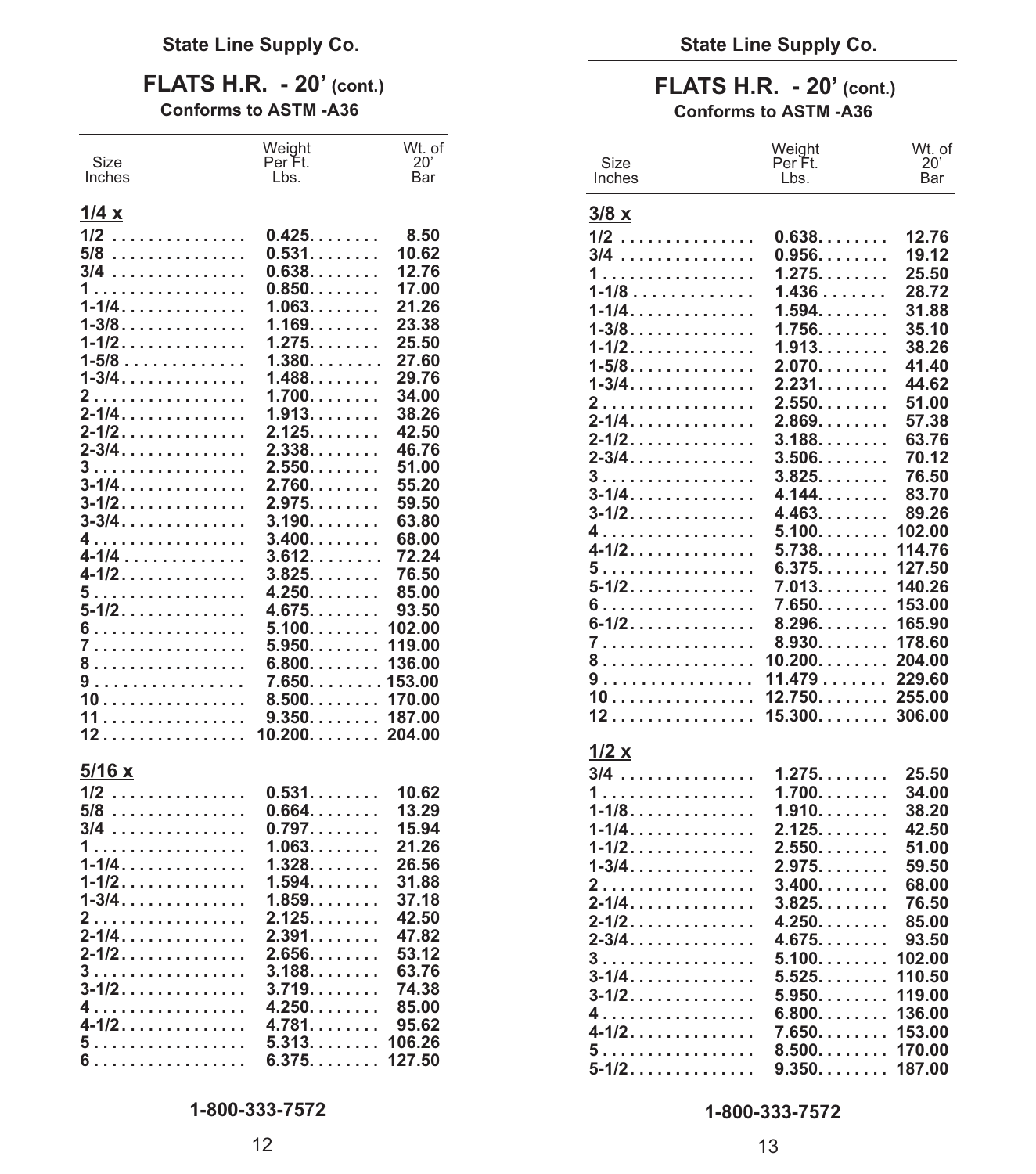## **FLATS H.R. - 20'** (cont.) **FLATS H.R. - 20'** (cont.) **FLATS H.R. - 20'** (cont.) **Conforms to ASTM -A36**

|                      | Weight                                         | Wt. of |                                                                   | Weight          | Wt. of           |
|----------------------|------------------------------------------------|--------|-------------------------------------------------------------------|-----------------|------------------|
| Size                 | Per Ft.                                        | 20'    | Size<br>Inches                                                    | Per Ft.<br>Lbs. | 20'<br>Bar       |
| Inches               | Lbs.                                           | Bar    |                                                                   |                 |                  |
| <u>1/2 x</u> (cont.) |                                                |        | 1 x                                                               |                 |                  |
|                      | 6. 10.200                                      | 204.00 | $1 - 1/4$                                                         | 4.250           | 85.00            |
|                      | 7. 11.900                                      | 238.00 | 1-1/2.                                                            | 5.100           | 102.00           |
|                      | 8. 13.600                                      | 272.00 | $1 - 3/4$                                                         | 5.950           | 119.00           |
|                      | 9 15.300                                       | 306.00 | 2.                                                                | 6.800           | 136.00           |
|                      | 10. 17.000                                     | 340.00 | 2-1/2.                                                            | 8.500           | 170.00           |
|                      | 11 18.699                                      | 374.00 | $2 - 3/4$                                                         | 9.350           | 187.00           |
|                      | $12 \ldots  \ldots 20.400 \ldots$              | 408.00 | $3 \ldots \ldots \ldots \ldots \ldots 10.200 \ldots$              |                 | 204.00           |
|                      |                                                |        |                                                                   |                 | 238.00           |
| 5/8x                 |                                                |        |                                                                   |                 | 272.00           |
| $3/4$                | 1.590                                          | 31.80  | $4-1/2$ , , , , , , , , , , , , , , 15.300 , , , , , , ,          |                 | 306.00           |
| 1                    | 2.125                                          | 42.50  | $5 \ldots  \ldots  \ldots 17.000 \ldots$                          |                 | 340.00           |
| $1 - 1/4$            | $2.656$                                        | 53.12  |                                                                   |                 | 373.98           |
| $1 - 1/2$            | 3.188                                          | 63.76  | 7 23.800                                                          |                 | 408.00<br>476.00 |
| $1 - 3/4$            | 3.719                                          | 74.38  |                                                                   |                 | 544.00           |
| 2.                   | 4.250                                          | 85.00  | 8. 27.200<br>$9 \ldots \ldots \ldots \ldots \ldots 30.600 \ldots$ |                 | 612.00           |
| $2 - 1/2$            | 5.313                                          | 106.26 |                                                                   |                 | 680.00           |
| $2 - 3/4$            | 5.840                                          | 116.80 |                                                                   |                 | 816.00           |
| 3.                   | 6.375                                          | 127.50 |                                                                   |                 |                  |
| $3 - 1/2$            | $7.438$                                        | 148.76 | $1 - 1/4x$                                                        |                 |                  |
| 4.                   | 8.500                                          | 170.00 | 2.                                                                | $8.500$         | 170.00           |
| 4-1/2.               | 9.563                                          | 191.26 | 2-1/2. 10.625                                                     |                 | 212.50           |
|                      | 5. 10.625.                                     | 212.50 | $3 \ldots \ldots \ldots \ldots \ldots 12.750 \ldots$              |                 | 255.00           |
|                      | 6. 12.750                                      | 255.00 | $3-1/2$ 14.889                                                    |                 | 297.80           |
|                      | 7 14.875                                       | 297.50 | 4. 17.000                                                         |                 | 340.00           |
|                      | 8. 17.000                                      | 340.00 | $5 \ldots  \ldots 21.249 \ldots$                                  |                 | 425.00           |
|                      | 9 19.129.                                      | 382.58 |                                                                   |                 | 510.00           |
|                      |                                                | 425.00 | 7. 29.750                                                         |                 | 595.00           |
|                      | $12 \ldots \ldots \ldots \ldots 25.500 \ldots$ | 510.00 | 8. 34.000                                                         |                 | 680.00           |
| 3/4x                 |                                                |        |                                                                   |                 |                  |
| 1.                   | 2.550                                          | 51.00  | $1 - 3/4x$                                                        |                 |                  |
| <u>1-1/4.</u>        | $3.188$                                        | 63.76  | $3 \ldots  \ldots 17.870 \ldots$                                  |                 | 357.40           |
| 1-1/2.               | 3.825                                          | 76.50  |                                                                   |                 |                  |
| $1 - 3/4$            | 4.463                                          | 88.26  | $1 - 1/2 x$                                                       |                 |                  |
| 2.                   | 5.100                                          | 102.00 | 2. 10.200                                                         |                 | 204.00           |
| $2 - 1/4$            | 5.743                                          | 114.86 | $2 - 1/2$ , , , , , , , , , , , , , , 12.750, , , , , , , ,       |                 | 255.00           |
| $2 - 1/2$            | 6.375                                          | 127.50 | $3 \ldots \ldots \ldots \ldots \ldots 15.300 \ldots$              |                 | 306.00           |
| $2 - 3/4$            | 7.018                                          | 140.36 |                                                                   |                 | 357.00           |
| 3                    | 7.650                                          | 153.00 |                                                                   |                 | 408.00           |
| $3 - 1/2$            | 8.925                                          | 178.50 | $5 \ldots  \ldots  \ 25.500 \ldots$                               |                 | 510.00           |
|                      | 4. 10.200                                      | 204.00 |                                                                   |                 | 612.00           |
|                      | 4-1/2. 11.475                                  | 229.50 | 2x                                                                |                 |                  |
|                      |                                                | 255.00 |                                                                   |                 | 340.00           |
|                      |                                                | 306.00 | $3 \ldots \ldots \ldots \ldots \ldots 20.400 \ldots$              |                 | 408.00           |
|                      | 7 17.850                                       | 357.00 | 4. 27.200                                                         |                 | 544.00           |
|                      | 8. 20.400                                      | 408.00 |                                                                   |                 | 612.00           |
|                      |                                                | 454.00 | $5 \ldots  \ldots  \ 34.000 \ldots$                               |                 | 680.00           |
|                      |                                                | 510.00 |                                                                   |                 | 816.00           |
|                      |                                                | 612.00 |                                                                   |                 |                  |

### **Conforms to ASTM -A36 Conforms to ASTM -A36**

|                      | Weight                | Wt. of |                                                            | Weight          | Wt. of              |
|----------------------|-----------------------|--------|------------------------------------------------------------|-----------------|---------------------|
| Size                 | Per Ft.               | 20'    | Size<br>Inches                                             | Per Ft.<br>Lbs. | $20^{\circ}$<br>Bar |
| Inches               | Lbs.                  | Bar    |                                                            |                 |                     |
| <u>1/2 x</u> (cont.) |                       |        | 1x                                                         |                 |                     |
|                      |                       |        | $1 - 1/4$                                                  | 4.250           | 85.00               |
| 6                    | 10.200                | 204.00 | 1-1/2.                                                     | $5.100$         | 102.00              |
| 7.                   | 11.900                | 238.00 | $1 - 3/4$                                                  | 5.950           | 119.00              |
| 8.                   | 13.600                | 272.00 | 2.                                                         | 6.800           | 136.00              |
| 9 15.300             |                       | 306.00 | $2 - 1/2$                                                  | $8.500$         | 170.00              |
| 10. 17.000           |                       | 340.00 | $2 - 3/4$                                                  | 9.350           | 187.00              |
| 11 18.699            |                       | 374.00 | 3.                                                         | 10.200          | 204.00              |
| 12 20.400            |                       | 408.00 | 3-1/2.                                                     | 11.900          | 238.00              |
| $5/8 \times$         |                       |        | 4.                                                         | 13.600          | 272.00              |
|                      |                       |        | $4 - 1/2$                                                  | 15.300          | 306.00              |
| 3/4                  | $1.590\ldots\ldots$ . | 31.80  | 5.                                                         | 17.000          | 340.00              |
| 1.                   | 2.125                 | 42.50  | $5 - 1/2$                                                  | 18.699          | 373.98              |
| 1-1/4.               | $2.656$               | 53.12  | 6.                                                         | 20.400          | 408.00              |
| 1-1/2.               | 3.188                 | 63.76  | 7 23.800                                                   |                 | 476.00              |
| 1-3/4.               | 3.719                 | 74.38  | 8.                                                         | 27.200          | 544.00              |
| 2                    | 4.250                 | 85.00  |                                                            |                 |                     |
| 2-1/2.               | 5.313                 | 106.26 | 9                                                          | 30.600          | 612.00              |
| 2-3/4.               | $5.840$               | 116.80 |                                                            |                 | 680.00              |
| 3                    | 6.375                 | 127.50 | 12.                                                        | 40.800          | 816.00              |
| 3-1/2.               | $7.438$               | 148.76 | $1 - 1/4x$                                                 |                 |                     |
| 4                    | $8.500$               | 170.00 | 2.                                                         | $8.500$         | 170.00              |
| 4-1/2.               | $9.563$               | 191.26 | $2 - 1/2$                                                  | 10.625          | 212.50              |
| 5.                   | 10.625                | 212.50 | 3.                                                         | 12.750          | 255.00              |
| 6                    | 12.750                | 255.00 |                                                            | 14.889          | 297.80              |
| 7 14.875             |                       | 297.50 | 3-1/2                                                      |                 |                     |
| 8 17.000             |                       | 340.00 | 4. 17.000                                                  |                 | 340.00              |
| 9                    | 19.129                | 382.58 | 5                                                          | 21.249          | 425.00              |
| 10 21.250            |                       | 425.00 |                                                            |                 | 510.00              |
| 12                   | 25.500                | 510.00 | 7. 29.750.                                                 |                 | 595.00              |
|                      |                       |        | 8.                                                         | 34.000          | 680.00              |
| $3/4 \times$         |                       |        |                                                            |                 |                     |
| 1.                   | 2.550                 | 51.00  | $1 - 3/4x$                                                 |                 |                     |
| 1-1/4.               | $3.188\ldots\ldots$   | 63.76  | .<br>3                                                     | 17.870          | 357.40              |
| 1-1/2.               | $3.825$               | 76.50  | $1 - 1/2x$                                                 |                 |                     |
| 1-3/4.               | 4.463                 | 88.26  |                                                            |                 |                     |
| 2                    | 5.100                 | 102.00 | 2.                                                         | 10.200          | 204.00              |
| 2-1/4.               | 5.743                 | 114.86 | 2-1/2.                                                     | 12.750          | 255.00              |
| 2-1/2.               | 6.375                 | 127.50 | 3                                                          | 15.300          | 306.00              |
| 2-3/4.               | $7.018$               | 140.36 | 3-1/2.                                                     | 17.850          | 357.00              |
| 3                    | 7.650                 | 153.00 |                                                            |                 | 408.00              |
| 3-1/2.               | 8.925                 | 178.50 | 5. 25.500                                                  |                 | 510.00              |
| 4                    | 10.200                | 204.00 | 6.                                                         | 30.600          | 612.00              |
| 4-1/2.               | 11.475                | 229.50 |                                                            |                 |                     |
|                      |                       |        | 2x                                                         |                 |                     |
| 5. 12.750            |                       | 255.00 | $2 - 1/2$                                                  | 17.000          | 340.00              |
| 6 15.300             |                       | 306.00 | 3                                                          | 20.400          | 408.00              |
| 7 17.850             |                       | 357.00 | 4. 27.200                                                  |                 | 544.00              |
| 8 20.400             |                       | 408.00 |                                                            |                 | 612.00              |
| 9 22.700             |                       | 454.00 | $5 \ldots \ldots \ldots \ldots \quad 34.000 \ldots \ldots$ |                 | 680.00              |
| 10 25.500            |                       | 510.00 | 6. 40.800                                                  |                 | 816.00              |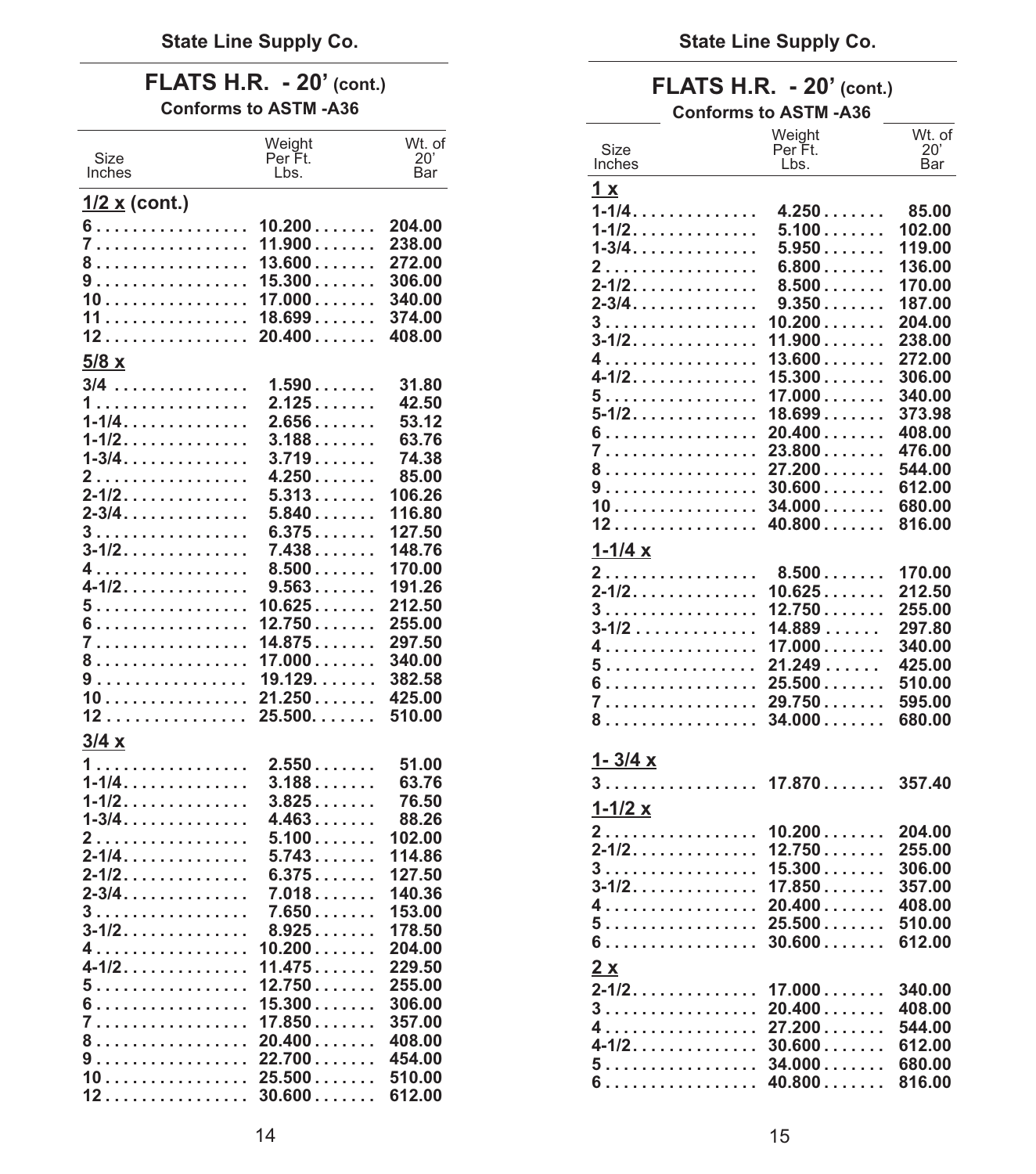### **SQUARES H.R. - 20 Conforms to ASTM -A36**

| Size<br>Inches  | Weight<br>Per Ft.<br>Lbs. | Wt. of<br>20'<br>Bar |
|-----------------|---------------------------|----------------------|
| $3/8$           | 0.478                     | 9.56                 |
| 1/2             | 0.850                     | 17.00                |
| 5/8             | 1.330                     | 26.60                |
| .<br>3/4<br>7/8 | 1.910<br>2.600            | 38.20<br>52.00       |
| 1               | 3.400                     | 68.00                |
| 1-1/8.          | 4.300                     | 86.00                |
| 1-1/4.          | 5.310                     | 106.20               |
| $1 - 1/2$       | 7.650                     | 153.00               |
| 2.              | 13.600                    | 272.00               |
| $2 - 1/4$       | 17.430                    | 348.50               |
| $2 - 1/2$       | 21.250                    | 425.00               |

### **ROUNDS H.R. - 20**



### **7/16 & under low carbon uncertified 1/2 & over conforms to ASTM -A36**

|                | Weight            | Wt. of     |
|----------------|-------------------|------------|
| Size<br>Inches | Per Ft.<br>Lbs.   | 20'<br>Bar |
|                |                   |            |
| $3/16$         | 0.094             | 1.88       |
| 1/4<br>.       | 0.167             | 3.34       |
| 5/16           | 0.261             | 5.22       |
| 3/8            | $0.376$           | 7.52       |
| 7/16           | 0.511             | 10.22      |
| $1/2$          | $0.668$           | 13.36      |
| 9/16           | 0.845             | 16.90      |
| 5/8            | 1.040             | 20.80      |
| $11/16$        | 1.260             | 25.20      |
| 3/4<br>.       | 1.500             | 30.00      |
| 7/8            | 2.040             | 40.80      |
| 1              | 2.670             | 53.40      |
| $1 - 1/8$      | $3.380\dots\dots$ | 67.60      |
| $1 - 1/4$      | $4.170$           | 83.40      |
| $1 - 3/8$      | 5.050             | 101.00     |
| $1 - 1/2$      | $6.010$           | 120.20     |
| 1-3/4.         | $8.180$           | 163.60     |
| 2.             | 10.680            | 213.60     |
| $2 - 1/4$      | $13.520$          | 270.40     |
| $2 - 1/2$      | 16.690            | 333.80     |
| 3              | $24.030$          | 480.60     |
|                |                   |            |

**Most hot finished items can be ordered pickled and oiled or galvanized upon request with a turn around of approximately 7 to 10 days.** 

### **Cold Finished Carbon Steel Bars**

Cold finished bars are produced by cold drawing oversized hot rolled bars (that have been cleaned to remove scale) through dies to the required size. This process gives cold finished bars a clean surface finish with tighter tolerances and higher mechanical properties than hot rolled steels of comparable chemistry.

### **1018**

A low-carbon steel with medium manganese content. This alloy is easily heat treated and welded, and has a fair machinability. Conforms to ASTM A-108. Identification color: Green.

### **1045**

A medium carbon steel having higher strength than 1018. Responds well to heat treatment. Commonly used for shafts, gears, and bolts. Conforms to ASTM A-108. Identificaiton color: Red

### **12L14**

A low carbon steel with lead added to greatly improve machining properties. Conforms to ASTM A-108. Identification color: Flo Red.

### **1144 Stress Relieved (Proof)**

This grade of bar has been severely cold worked to produce high mechanical properties. The bars are then specially treated to relieve the stresses caused by cold working. These steels have the high strength, hardness, and wearability usually only associated with heat treated bars. Conforms to ASTM A-311. Identification color: Yellow.

### **Random Length**

Due to the nature of cold finishing, bars may come in random length (i.e. 12' could be 10' to 14'). If you have special requirements please ask sales.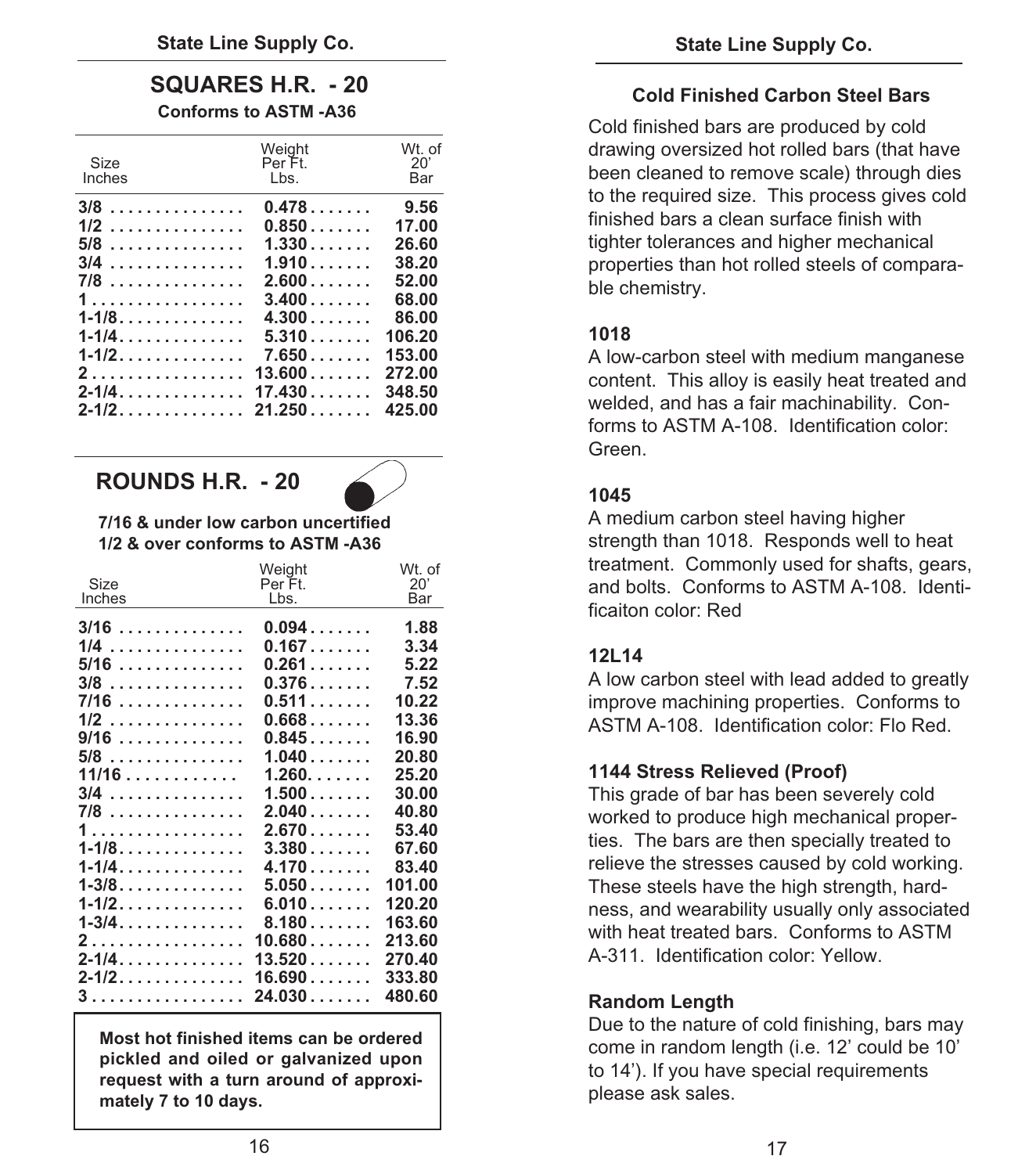| .<br>א∠וכ | $\sim$<br>- | ∡וכ | $\overline{\phantom{a}}$<br>. . | $\sim$<br>. . |
|-----------|-------------|-----|---------------------------------|---------------|
| Inches    | Wt.         | יםו | he<br>-05                       | Wt.           |

| 1/4.      | $0.106$                             | 1.28  |
|-----------|-------------------------------------|-------|
| $3/8.$    | 0.159                               | 1.92  |
| $1/2$ .   | 0.213                               | 2.56  |
| 5/8.      | $0.266$                             | 3.19  |
| $3/4.$    | 0.319                               | 3.83  |
| 7/8.      | 0.372                               | 4.46  |
| 1         | 0.425                               | 5.10  |
| $1 - 1/4$ | 0.531                               | 6.37  |
| $1 - 1/2$ | 0.638                               | 7.66  |
| $1 - 3/4$ | 0.744                               | 8.93  |
| 2.        | 0.850                               | 10.20 |
| $2 - 1/4$ | $0.956$                             | 11.47 |
| $2 - 1/2$ | 1.063                               | 12.76 |
| 3         | 1.275                               | 15.30 |
| $3 - 1/2$ | 1.488                               | 17.86 |
| 4.        | 1.700                               | 20.40 |
| 5.        | 2.125                               | 25.50 |
| c         | $\Omega$ . The contract of $\Omega$ | ኃስ ሮስ |

| $3/4$ 0.478<br>$7/8$ 0.558 | 2.87<br>3.83<br>4.78<br>5.74<br>6.70                               | $8 \dots  \dots 6.800 \dots 81.60$                                                                                                                                  |
|----------------------------|--------------------------------------------------------------------|---------------------------------------------------------------------------------------------------------------------------------------------------------------------|
| $1-1/4$ 0.797              | 7.66<br>9.56<br>$4 \ldots \ldots \ldots \ldots \ldots$ 2.550 30.60 | 5/16 x<br>$3/8$ 0.398 4.78<br>$1/2$ 0.531 6.37<br>$3/4$ 0.797 9.56<br>$7/8$ 0.930 11.17<br>$1, \ldots, \ldots, \ldots, 1.063, \ldots, 12.76$<br>$1-1/2$ 1.594 19.13 |

## **COLD ROLLED FLAT - 12' Random COLD ROLLED FLAT - 12' Random**<br>Conforms to ASTM A-108 / 1018 Alloy Conforms to ASTM A-108 / 1018 Alloy

**Conforms to ASTM A-108 / 1018 Alloy Conforms to ASTM A-108 / 1018 Alloy** 

| Size  | $1 - u$     | ╺                    | ⊃ו∠כ |      | . . |
|-------|-------------|----------------------|------|------|-----|
| าches | 'n١<br>∟∪∪. | W۱<br>. <b>. .</b> . | ne.  | ∟ມຣ⊹ | Wt. |

### **1/8 x 1/4 x**

| 1/4.                                                       | 0.106 | 1.28  | $3/8.$              | 0.319         | 3.83  |
|------------------------------------------------------------|-------|-------|---------------------|---------------|-------|
| $3/8.$                                                     | 0.159 | 1.92  | $1/2.$              | 0.425         | 5.10  |
|                                                            |       | 2.56  | $5/8.$              | 0.531         | 6.37  |
|                                                            |       | 3.19  | 3/4.                | 0.638         | 7.66  |
| $3/4$ 0.319                                                |       | 3.83  | 7/8.                | 0.744         | 8.93  |
|                                                            |       | 4.46  | 1.                  | $0.850$ 10.20 |       |
| $1 \ldots \ldots \ldots \ldots \ldots 0.425 \ldots \ldots$ |       | 5.10  | $1 - 1/8$           | $0.956$ 11.47 |       |
| $1 - 1/4$                                                  | 0.531 | 6.37  | $1 - 1/4$           | $1.063$ 12.76 |       |
| $1 - 1/2$                                                  | 0.638 | 7.66  | $1 - 3/8$           | $1.170$ 14.04 |       |
| $1-3/4$ 0.744                                              |       | 8.93  |                     |               |       |
| $2$ 0.850                                                  |       | 10.20 |                     |               |       |
|                                                            |       | 11.47 | $1 - 3/4$           | $1.488$ 17.86 |       |
|                                                            |       | 12.76 | 2.                  | $1.700$ 20.40 |       |
| 3                                                          | 1.275 | 15.30 | $2 - 1/4$           | $1.913$ 22.96 |       |
|                                                            |       | 17.86 | $2 - 1/2$           | $2.125$ 25.50 |       |
| 4. 1.700.                                                  |       | 20.40 | $2-3/4$ 2.338 28.06 |               |       |
|                                                            |       |       | 3                   | 2.550         | 30.60 |
| $5 \ldots \ldots \ldots \ldots \ldots$ 2.125 25.50         |       |       | $3 - 1/4$           | 2.760         | 33.12 |
|                                                            |       |       |                     |               |       |
|                                                            |       |       | $3 - 3/4$           | $3.190$ 38.28 |       |
| <u>3/16 x</u>                                              |       |       | 4                   | $3.400$ 40.80 |       |
|                                                            |       |       | $4 - 1/2$           | $3.825$ 45.90 |       |
|                                                            |       | 1.91  | 5.                  | 4.250         | 51.00 |
|                                                            |       | 2.87  | 6.                  | $5.100$ 61.20 |       |
|                                                            |       | 3.83  | 8.                  | $6.800$ 81.60 |       |
|                                                            |       | 4.78  | $10$ 8.500102.00    |               |       |
| $3/4$ 0.478                                                |       | 5.74  |                     |               |       |
|                                                            |       |       |                     |               |       |

| $1 \ldots \ldots \ldots \ldots \ldots 1.063 \ldots \ldots 12.76$ |  |
|------------------------------------------------------------------|--|
|                                                                  |  |
|                                                                  |  |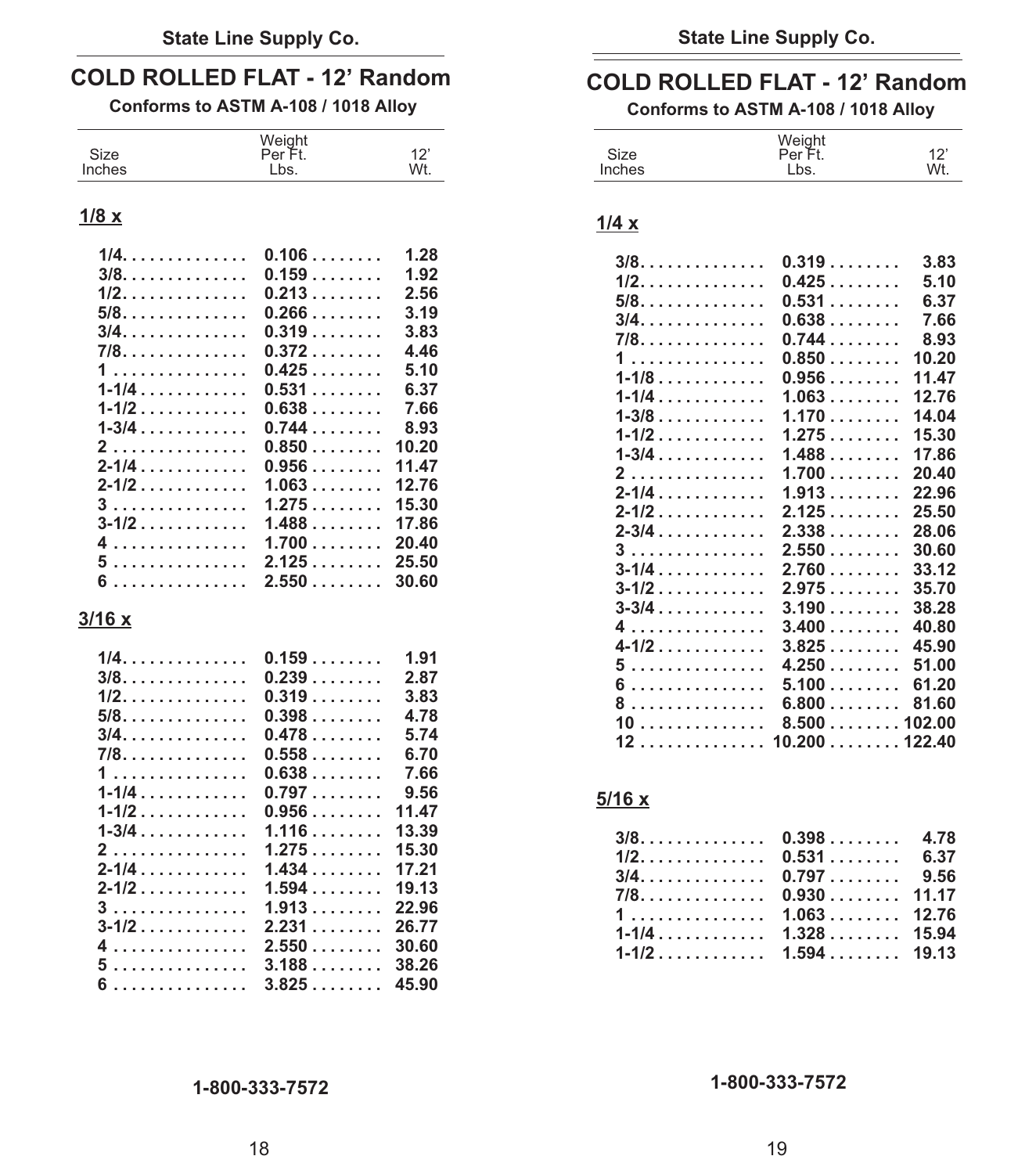## **COLD ROLLED FLAT - 12' Random COLD ROLLED FLAT - 12' Random Conforms to ASTM A-108 / 1018 Alloy**

| Size          | Weight<br>Per Ft. | 1つ  |
|---------------|-------------------|-----|
| <b>Inches</b> | Lbs.              | Wt. |

### **5/16 x (cont.)**

| $3 \ldots  \ldots 3.188 \ldots 38.26$                                 |  |
|-----------------------------------------------------------------------|--|
|                                                                       |  |
| $4 \ldots \ldots \ldots \ldots \quad 4.250 \ldots \ldots \quad 51.00$ |  |
| $5 \ldots \ldots \ldots \ldots 5.313 \ldots \ldots 63.76$             |  |
|                                                                       |  |

### **3/8 x**

| 1/2.      | 0.638           | 7.66  |
|-----------|-----------------|-------|
| $5/8.$    | 0.797           | 9.56  |
| $3/4$     | 0.956           | 11.47 |
| 7/8.      | $1.116$         | 13.39 |
| 1         | 1.275           | 15.30 |
| $1 - 1/4$ | 1.594           | 19.13 |
| 1-1/2     | 1.913           | 22.96 |
| $1 - 3/4$ | 2.231           | 26.77 |
| 2         | 2.550           | 30.60 |
| $2 - 1/4$ | $2.869$         | 34.43 |
| $2 - 1/2$ | $3.188$         | 38.26 |
| 2-3/4     | $3.506$         | 42.07 |
| 3         | $3.830$         | 45.96 |
| $3 - 1/2$ | 4.463           | 53.56 |
| 4.        | $5.100$         | 61.20 |
| 4-1/2     | 5.738           | 68.86 |
| 5.        | 6.375           | 76.50 |
| .<br>6    | 7.650           | 91.80 |
| 8         | 10.200122.40    |       |
| 10        | 12.750153.00    |       |
| 12        | $15.300$ 183.60 |       |

### **7/16 x**

|  |  |  |  |  |  |  | $1, \ldots, \ldots, \ldots, 1.488, \ldots, \ldots, 17.86$ |  |
|--|--|--|--|--|--|--|-----------------------------------------------------------|--|
|  |  |  |  |  |  |  | $2 \ldots \ldots \ldots \ldots \ldots$ 2.977 35.730       |  |

Conforms to ASTM A-108 / 1018 Alloy

|        | Weight  |     |
|--------|---------|-----|
| Size   | Per Ft. | 12' |
| Inches | Lbs.    | Wt. |

### **1/2 x**

| $1.063$ | 12.76                                                                                             |
|---------|---------------------------------------------------------------------------------------------------|
| 1.275   | 15.30                                                                                             |
| 1.488   | 17.86                                                                                             |
| 1.700   | 20.40                                                                                             |
| 2.125   | 25.50                                                                                             |
| 2.550   | 30.60                                                                                             |
| 2.975   | 35.70                                                                                             |
| $3.400$ | 40.80                                                                                             |
| 3.825   | 45.90                                                                                             |
| 4.250   | 51.00                                                                                             |
| 4.675   | 56.10                                                                                             |
| 5.100   | 61.20                                                                                             |
| 5.950   | 71.40                                                                                             |
| 6.800   | 81.60                                                                                             |
| 7.650   | 91.80                                                                                             |
|         |                                                                                                   |
|         |                                                                                                   |
|         |                                                                                                   |
|         |                                                                                                   |
|         |                                                                                                   |
|         |                                                                                                   |
|         | 8.500 102.00<br>10.200 122.40<br>11.900 142.80<br>13.600 163.20<br>17.000 204.00<br>20.400 244.80 |

### **5/8 x**

| 3/4.                                                                                                                                                                                                                           | 1.594               | 19.13 |
|--------------------------------------------------------------------------------------------------------------------------------------------------------------------------------------------------------------------------------|---------------------|-------|
| 1                                                                                                                                                                                                                              | 2.125               | 25.50 |
| $1 - 1/4$ . The set of the set of the set of the set of the set of the set of the set of the set of the set of the set of the set of the set of the set of the set of the set of the set of the set of the set of the set of t | 2.656               | 31.87 |
| $1 - 1/2$                                                                                                                                                                                                                      | $3.188\ldots\ldots$ | 38.26 |
| $1 - 3/4$                                                                                                                                                                                                                      | 3.719               | 44.63 |
| 2.                                                                                                                                                                                                                             | 4.250               | 51.00 |
| $2 - 1/4$                                                                                                                                                                                                                      | 4.781               | 57.34 |
| $2 - 1/2$                                                                                                                                                                                                                      | 5.313               | 63.76 |
| 3.                                                                                                                                                                                                                             | 6.375               | 76.50 |
| $3 - 1/2$                                                                                                                                                                                                                      | 7.43889.26          |       |
| 4                                                                                                                                                                                                                              | 8.500102.00         |       |
| 5.                                                                                                                                                                                                                             | 10.625127.50        |       |
| 6                                                                                                                                                                                                                              | $12.750$ $153.00$   |       |
| 8.                                                                                                                                                                                                                             | 17.000204.00        |       |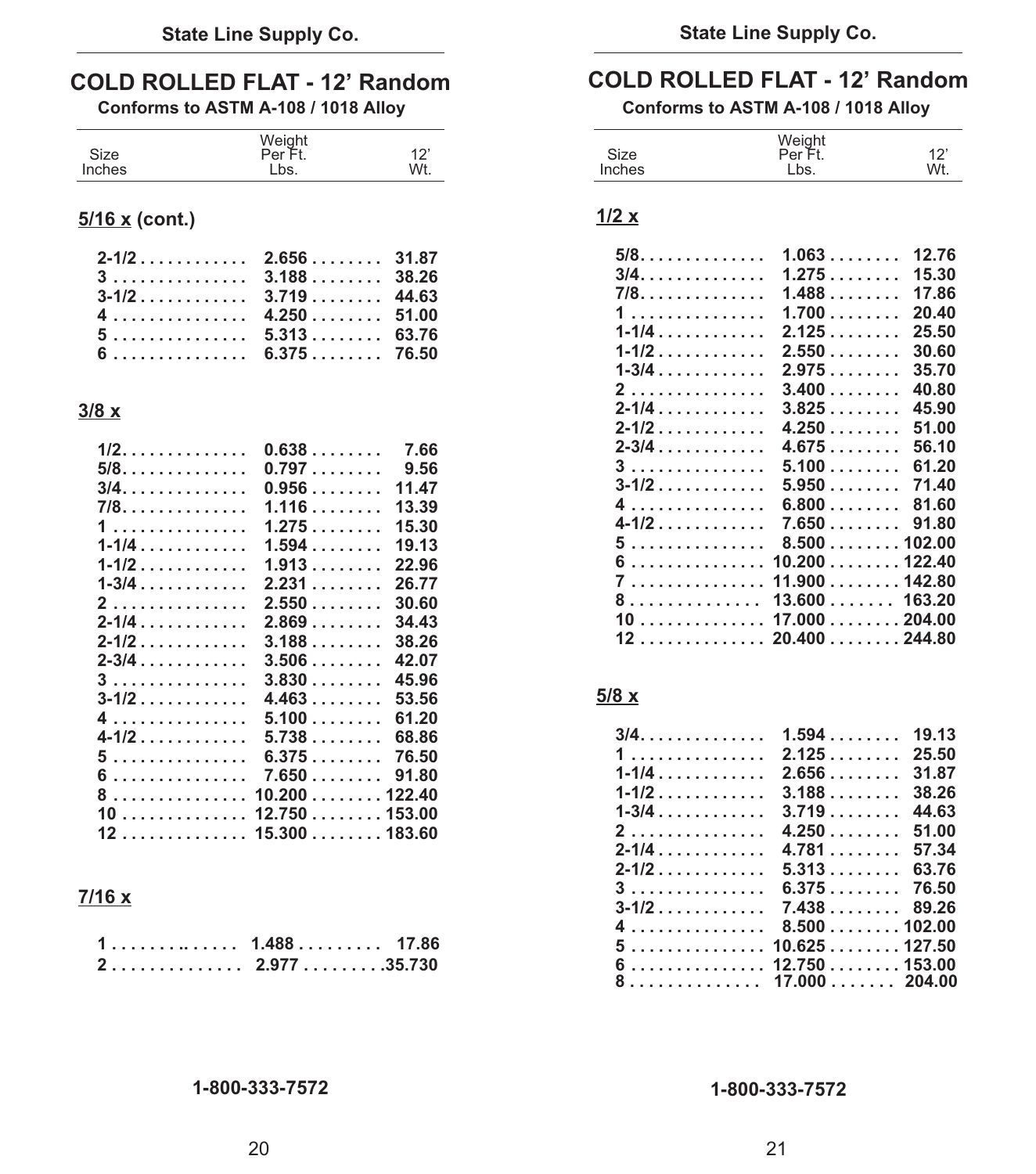### **COLD ROLLED FLAT - 12' Random**

**Conforms to ASTM A-108 / 1018 Alloy** 

| Size          | Weight<br>Per |  |
|---------------|---------------|--|
| <b>Inches</b> |               |  |

### **3/4 x**

| 1.                                | 2.550                     | 30.60  |
|-----------------------------------|---------------------------|--------|
| $1 - 1/4$                         | $3.188$                   | 38.26  |
| 1-1/2.                            | 3.825                     | 45.90  |
| 1-3/4.                            | 4.463                     | 53.56  |
| 2.                                | $5.100.$                  | 61.20  |
| $2 - 1/4$ .                       | 5.738.                    | 68.86  |
| $2 - 1/2$ , , , , , , , , , , , , | 6.375.                    | 76.50  |
| 3.                                | $7.650$                   | 91.80  |
| $3 - 1/4$                         | 8.295                     | 99.54  |
| $3 - 1/2$ .                       | 8.925                     | 107.10 |
| 4.                                | $10.200.$                 | 122.40 |
| $4 - 1/2$                         | 11.475                    | 137.70 |
| 5.                                | $12.750. \ldots \ldots$ . | 153.00 |
| 6.                                | $15.300$                  | 183.60 |
| 7.                                | 17.867.                   | 214.40 |
| 8.                                | 20.400                    | 244.80 |
| 10.                               | 25.000                    | 300.00 |
| 12.                               | 30.600                    | 367.20 |

### **1 x**

| $1 - 1/8$   | 3.825   | 45.90  |
|-------------|---------|--------|
| $1-1/4$     | 4.250   | 51.00  |
| $1 - 3/8$ . | 4.679   | 56.15  |
| $1 - 1/2$ . | 5.100   | 61.20  |
| $1 - 3/4$   | 5.950   | 71.40  |
| 2.          | 6.800   | 81.60  |
| $2 - 1/4$ . | $7.650$ | 91.80  |
| $2 - 1/2$ . | 8.500   | 102.00 |
| 3.          | 10.200  | 122.40 |
| $3 - 1/2$   | 11.900  | 142.80 |
| 4.          | 13.600  | 163.20 |
| 5.          | 17.000  | 204.00 |
| 6.          | 20.400  | 244.80 |
| 7.          | 23.800  | 285.60 |
| 8.          | 27.200  | 326.40 |
| 10.         | 34.000  | 408.00 |
| 12          | 40.800  | 489.60 |

**State Line Supply Co. State Line Supply Co.**

## **COLD ROLLED FLAT - 12' Random**

| Conforms to ASTM A-108 / 1018 Alloy |  |
|-------------------------------------|--|
|-------------------------------------|--|

| Size<br>Inches                                      | Weight<br>Per Ft.<br>Lbs. | 12'<br>Wt. |
|-----------------------------------------------------|---------------------------|------------|
| $1 - 1/4x$                                          |                           |            |
| $1 - 1/2$ .                                         | $6.357$ 76.50             |            |
| 2.                                                  | $8.500$ 102.00            |            |
| $2 - 1/4$ .                                         | 9.575114.90               |            |
| $2 - 1/2$ .                                         | 10.625127.50              |            |
| 3.                                                  | $12.750$ 153.00           |            |
| 4.                                                  | $17.000$ 204.00           |            |
| 5.                                                  | $21.250$ 255.00           |            |
| $\ldots \ldots \ldots \ldots \ldots$ 25.500. 306.00 |                           |            |

**8 ............... 34.000........ 408.00**

### **1-1/2 x**

| $2, \ldots, \ldots, \ldots, 10.20, \ldots, \ldots, 122.40$        |  |
|-------------------------------------------------------------------|--|
|                                                                   |  |
|                                                                   |  |
|                                                                   |  |
| $4 \ldots \ldots \ldots \ldots \ldots 20.40 \ldots \ldots 244.80$ |  |
|                                                                   |  |
|                                                                   |  |
| 8 40.80 489.60                                                    |  |
|                                                                   |  |

### **1-3/4 x**

| $3 \ldots  \ldots 17.850 \ldots 214.20$ |  |
|-----------------------------------------|--|
|                                         |  |

### **2 x**

| $2 - 1/2$ , , , , , , , , , , , , 17.00, , , , , , , , , 204.00   |  |
|-------------------------------------------------------------------|--|
| $3 \ldots  \ldots 20.40 \ldots 244.80$                            |  |
| $3-1/2$ , , , , , , , , , , , , 23.80, , , , , , , , , 285.60     |  |
| $4 \ldots \ldots \ldots \ldots \ldots 27.20 \ldots \ldots 326.40$ |  |
|                                                                   |  |
|                                                                   |  |
| 8. 54.40. 652.80                                                  |  |

### **3 x**

|  |  |  |  |  |  |  |  | 6. 61.20. 734.40 |  |
|--|--|--|--|--|--|--|--|------------------|--|
|  |  |  |  |  |  |  |  |                  |  |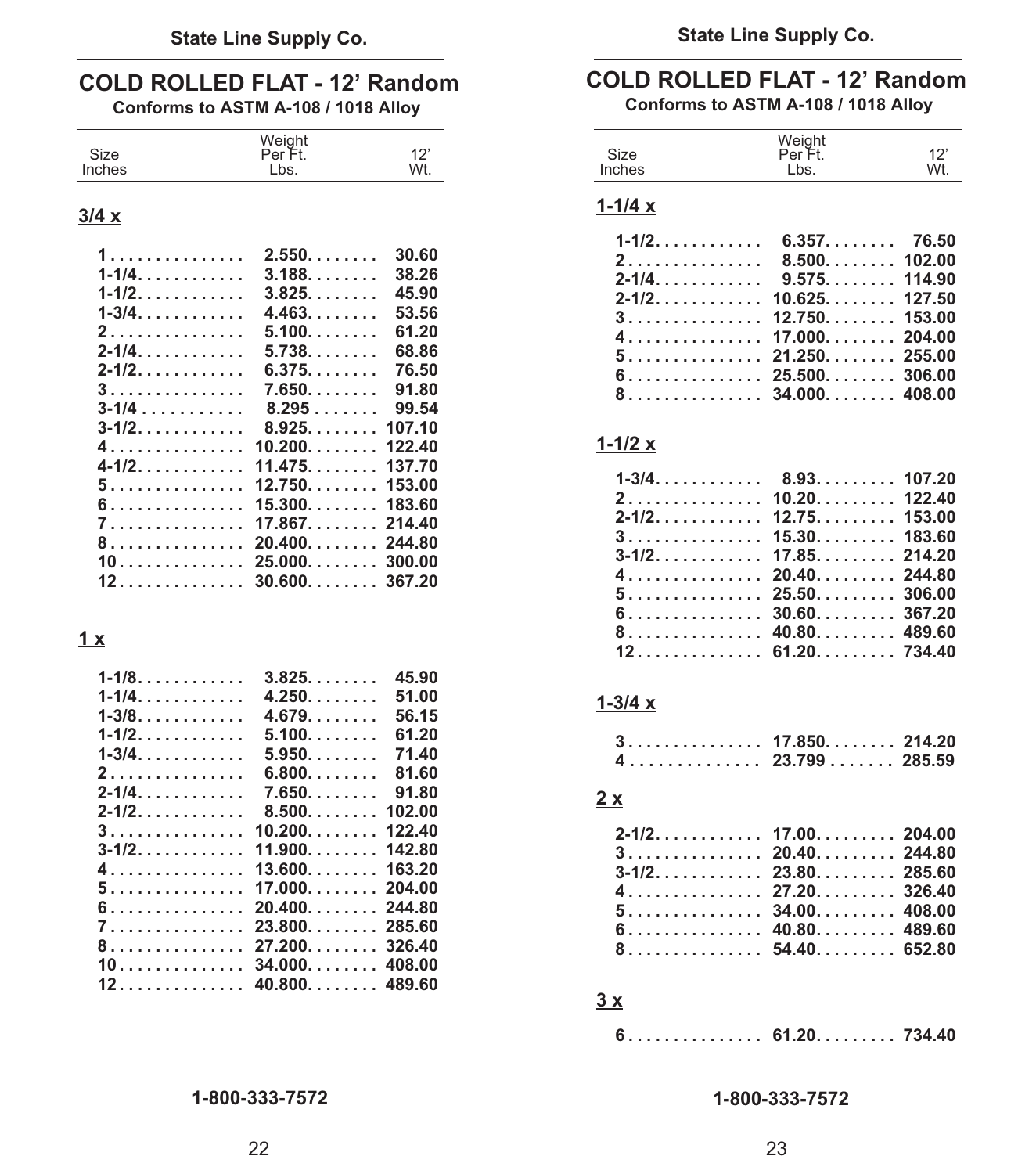### **HEXAGON BARS COLD FINISHED-1018**

**12' Random Lengths** 



**Conforms to ASTM A108 / 1018** 

|            | Weight                 |        |
|------------|------------------------|--------|
| Size       | Per Ft.                | 12'    |
| Inches     | Lbs.                   | Wt.    |
|            |                        |        |
| 1/4<br>.   | 0.184                  | 2.21   |
| $5/16$     | $0.288$                | 3.46   |
| $3/8$      | 0.414                  | 4.97   |
| 7/16       | $0.564$                | 6.77   |
| 1/2        | $0.737$                | 8.84   |
| 9/16       | $0.932$                | 11.18  |
| $5/8$      | $1.150$                | 13.80  |
| 11/16      | $1.393. \ldots \ldots$ | 16.72  |
| 3/4<br>.   | $1.658$                | 19.90  |
| 7/8        | 2.256                  | 27.07  |
| 15/16      | $2.588$                | 31.06  |
| 1          | 2.944                  | 35.33  |
| $1 - 1/16$ | 3.324                  | 39.89  |
| $1 - 1/8$  | 3.727                  | 44.72  |
| $1 - 1/4$  | 4.601                  | 55.21  |
| 1-1/2.     | 6.625                  | 79.50  |
| $1 - 3/4$  | $9.018$                | 108.22 |
| 1-7/8.     | $10.358$               | 124.30 |
| 2          | 11.780                 | 141.36 |
| $2 - 1/2$  | 18.400.                | 220.80 |
|            |                        |        |

### **COLD FINISHED ROUNDS - 1018 12' - 20' Random Length**



**Conforms to ASTM A108 / 1018** 

| Size Weight<br>in Per Ft.<br>Inches | $\mathsf{in}$ Lbs. $\qquad \qquad$ 12' | 20' |
|-------------------------------------|----------------------------------------|-----|
|                                     |                                        |     |
|                                     |                                        |     |
|                                     |                                        |     |

### **COLD FINISHED ROUNDS 1018 (cont.)**

### **Conforms to ASTM A108 / 1018**

| Size              | Weight               |                  |                   |
|-------------------|----------------------|------------------|-------------------|
| in<br>Inches      | Per Ft.<br>in Lbs.   | 12'              | 20'               |
|                   |                      |                  |                   |
| $5/8$             | 1.04                 | 12.48            | 20.80             |
| 11/16             | 1.26                 | 15.12            |                   |
| $3/4$             | 1.50                 | 18.00            | 30.00             |
| 13/16             | 1.76                 | 21.12            |                   |
| $7/8$             | 2.04                 | 24.48            |                   |
| $15/16$           | 2.35<br>.            | $28.20$ 47.00    |                   |
| 1.                | 2.67<br>.            | $32.04\ldots$    | 53.40             |
| $1 - 1/16$        | 3.01<br>.            | 36.12            |                   |
| $1 - 1/8$         | 3.38<br>.            | 40.56            |                   |
| $1 - 3/16$        | 3.77<br>.            | 45.24            |                   |
| $1 - 1/4$         | 4.17<br>.            | $50.04$ 83.40    |                   |
| $1 - 5/16$        | 4.60<br>.            | 55.20            |                   |
| $1 - 3/8$         | $5.05$               | 60.60            |                   |
| $1 - 7/16$        | 5.52                 | 66.24            |                   |
| $1 - 1/2$         | $6.01\dots\dots$     | 72.12120.20      |                   |
| $1 - 9/16$        | 6.52                 | 78.24130.40      |                   |
| $1 - 5/8$         | 7.05                 | 84.60            |                   |
| $1 - 11/16$       | $7.60$ 91.20152.00   |                  |                   |
| $1 - 3/4$         | .<br>8.18            | 98.16163.60      |                   |
| $1 - 13/16$       | 8.77105.24175.40     |                  |                   |
| $1 - 7/8$         | 9.39112.68187.00     |                  |                   |
| $1 - 15/16$       | 10.02120.24200.40    |                  |                   |
| 2.                | $10.68$ 128.16213.60 |                  |                   |
| $2 - 1/16$        | 11.36                |                  | $\ldots$ . 227.20 |
| $2 - 1/8$         | 12.06                |                  | $\ldots$ . 241.20 |
| $2 - 1/4$         | 13.52                |                  | $\ldots$ . 270.40 |
| $2 - 5/16$        | 14.28                |                  | $\ldots$ . 285.60 |
| $2 - 3/8$         | 15.06                |                  | $\ldots$ . 301.20 |
| $2 - 7/16$        | 15.87                |                  | $\ldots$ .317.40  |
| $2 - 1/2$         | $16.69$ 200.28333.80 |                  |                   |
| $2 - 5/8$         | 18.40                |                  | $\ldots$ . 368.00 |
| $2 - 11/16$       | 19.29                | .                | 385.80            |
| $2 - 3/4$         | 20.19242.40404.00    |                  |                   |
| $2 - 7/8$         | 22.07264.84441.40    |                  |                   |
| $2 - 15/16$<br>3. | 23.04<br>24.03       | $\cdots$         | 460.80<br>480.60  |
| $3 - 1/8$         | 26.08                | 1.11<br>$\cdots$ | 521.60            |
| $3 - 1/4$         | 28.21                |                  | 564.20            |
| $3 - 7/16$        | 31.58                | $\cdots$<br>.    | 631.70            |
| $3 - 1/2$         | 32.71                | .                | 654.20            |
|                   |                      |                  |                   |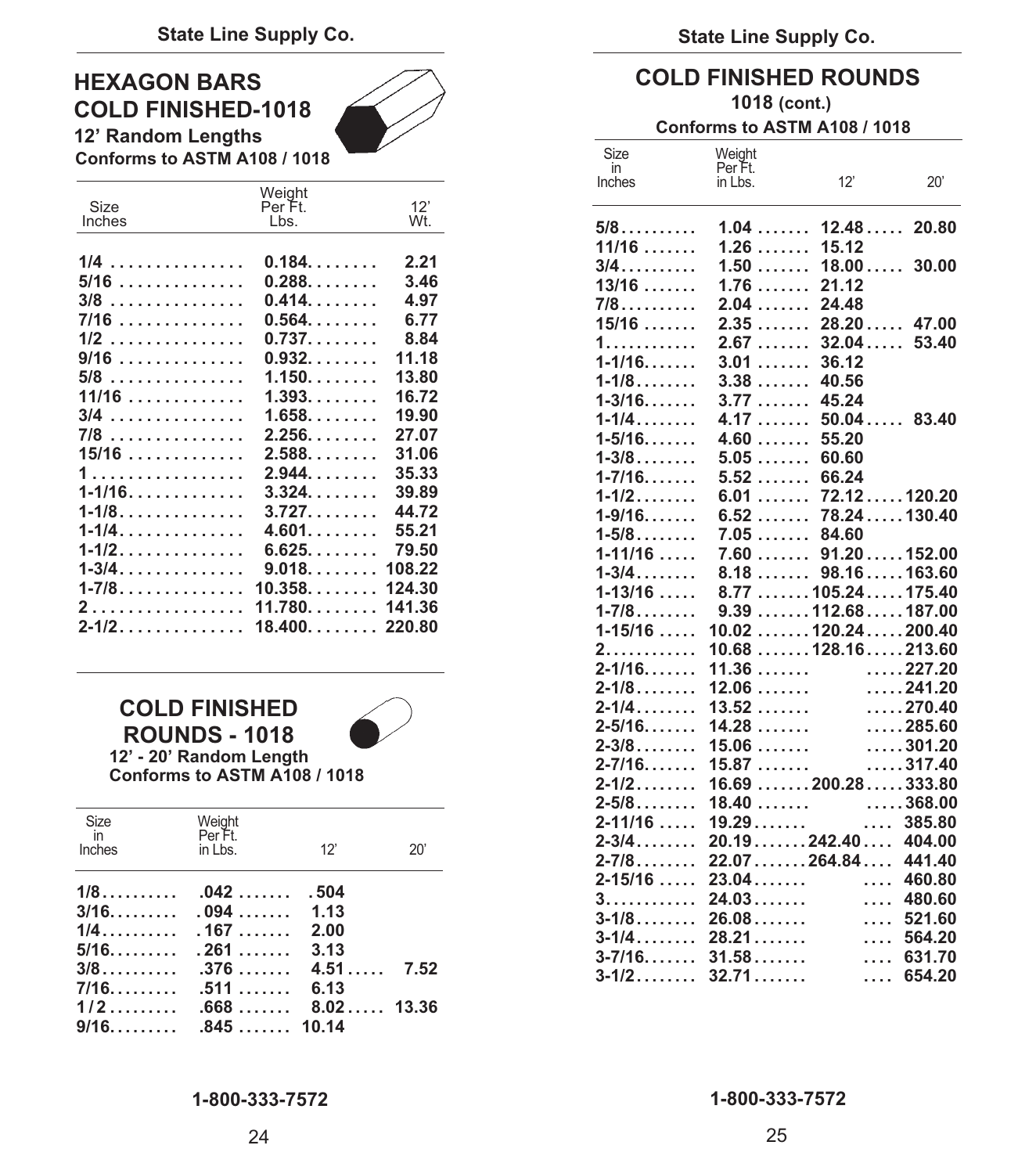### **State Line Supply Co. State Line Supply Co.**

### **COLD FINISHED ROUNDS (cont.) COLD FINISHED ROUNDS 12L14**

| Size                                 | Weight                                                                                                                                           |      |               |                           |     |
|--------------------------------------|--------------------------------------------------------------------------------------------------------------------------------------------------|------|---------------|---------------------------|-----|
| $\overline{m}$<br>Inches in Lbs. 12' | Per Ft.                                                                                                                                          | -20' | Size<br>in    | Weight<br>Per Ft.         |     |
|                                      | $3-3/4$ 37.55 751.00                                                                                                                             |      | <b>Inches</b> | in Lbs.                   | 12' |
|                                      | $3-15/16$ 41.43 828.80<br>$4 \dots 42.70 \dots 512.76 \dots 854.60$<br>$4-1/2$ 54.08 1081.60<br>$4-3/4$ 60.25 1205.00<br>$4-15/16$ 65.10 1302.00 |      |               |                           |     |
|                                      | $5$ 66.76 1335.20                                                                                                                                |      |               | $1-1/2$ 6.010 72.12       |     |
|                                      | $6$ 96.13 1922.60                                                                                                                                |      |               | COLD FINISHED ROUNDS 1215 |     |

### **STOCK LENGTH 12' Random Length COLD FINISHED ROUNDS 1045**

### STOCK LENGTH 12' - 20' RANDOM

| Size<br>in<br>Inches            | Weight<br>Per Ft.<br>in Lbs. | 12'                        | 20'    |
|---------------------------------|------------------------------|----------------------------|--------|
|                                 |                              |                            |        |
| $5/8$ 1.040 12.48               |                              |                            |        |
|                                 |                              |                            |        |
| 7/8…………                         |                              | $2.040$ 24.48              |        |
| 1.                              |                              | $2.670$ 32.04              |        |
| 1 TGP                           |                              | 2.670                      | 53.40  |
| $1 - 1/16$ .                    |                              | $3.010\dots\dots$          | 60.20  |
| $1 - 1/8$                       |                              | $3.380$ $40.56$            |        |
| 1-3/16.                         |                              | $3.770$ $45.24$            |        |
|                                 |                              | $1-1/4$ 4.200 50.40 83.40  |        |
| $1-7/16$ 5.520 66.24            |                              |                            |        |
|                                 |                              | $1-1/2$ 6.010 72.12 120.20 |        |
| $1-5/8$ 7.050 84.60             |                              |                            |        |
|                                 |                              |                            |        |
| $2.\dots\dots10.680\dots128.16$ |                              |                            |        |
| $2 - 1/2$ 16.690 200.30         |                              |                            |        |
|                                 |                              |                            |        |
| $3 - 3/4$ 37.550                |                              |                            | 751.00 |
|                                 |                              | $4.\dots 42.730\dots $     | 854.60 |

### **300.00 FINISHED ROUNDS 12L14 STOCK LENGTH 12' RANDOM**

| Size<br>in<br>Inches | Weight<br>Per Ft.<br>in Lbs.                  | 12'   |
|----------------------|-----------------------------------------------|-------|
| $1/4$                | 0.154                                         | 2.00  |
| $5/16$               | 0.260                                         | 3.13  |
| $3/8$                | 0.376                                         | 4.51  |
| $1/2$                | 0.668                                         | 8.02  |
| $5/8$                | 1.040                                         | 12.48 |
| $3/4$                | 1.500                                         | 18.00 |
| 7/8                  | 2.040                                         | 24.48 |
|                      | $1 \ldots \ldots \ldots \ldots \ldots$ 2.670. | 32.04 |

| Size<br>in<br>Inches | Weight<br>Per Ft.<br>in Lbs. | 12'   |
|----------------------|------------------------------|-------|
|                      |                              |       |
| 1-1/4.               | 4.170                        | 50.04 |
| 1-5/16.              | $4.600$ 55.20                |       |
|                      |                              |       |

## **6 . . . . . . . . . .96.13 . . . . . . . . . . . . . .1922.60 COLD FINISHED ROUNDS 1215**

|                    | <b>STOCK LENGTH 12' - 20' RANDOM</b>       |     |     | Size<br>Inches | Neiaht<br>Per F<br>in Lbs. |      |
|--------------------|--------------------------------------------|-----|-----|----------------|----------------------------|------|
| ize<br>in<br>shoo. | Weight<br>Per Ft.<br>$\ln \ln \frac{1}{2}$ | 12' | יחר | $3/8$ 0.375    |                            | 4.51 |

### **5/8.......... 1.040 ....... 12.48 COLD FINISHED SQUARES**

**3/4.......... 1.500 ....... .... 30.00 C1018 - 12' Random Length**



| Size      | Weight                                                             |                                                                                                                                                                                                                                                                                                                                                                                                     |
|-----------|--------------------------------------------------------------------|-----------------------------------------------------------------------------------------------------------------------------------------------------------------------------------------------------------------------------------------------------------------------------------------------------------------------------------------------------------------------------------------------------|
| in        |                                                                    |                                                                                                                                                                                                                                                                                                                                                                                                     |
|           |                                                                    | 12'                                                                                                                                                                                                                                                                                                                                                                                                 |
|           |                                                                    | 0.64                                                                                                                                                                                                                                                                                                                                                                                                |
|           |                                                                    | 1.44                                                                                                                                                                                                                                                                                                                                                                                                |
|           |                                                                    | 2.56                                                                                                                                                                                                                                                                                                                                                                                                |
|           |                                                                    | 3.98                                                                                                                                                                                                                                                                                                                                                                                                |
|           |                                                                    |                                                                                                                                                                                                                                                                                                                                                                                                     |
|           |                                                                    | 5.74                                                                                                                                                                                                                                                                                                                                                                                                |
|           |                                                                    | 7.81                                                                                                                                                                                                                                                                                                                                                                                                |
|           |                                                                    | 10.20                                                                                                                                                                                                                                                                                                                                                                                               |
|           |                                                                    | 12.96<br>15.96                                                                                                                                                                                                                                                                                                                                                                                      |
|           |                                                                    | 19.32                                                                                                                                                                                                                                                                                                                                                                                               |
|           |                                                                    | 22.92                                                                                                                                                                                                                                                                                                                                                                                               |
|           |                                                                    | 31.20                                                                                                                                                                                                                                                                                                                                                                                               |
|           |                                                                    | 35.88                                                                                                                                                                                                                                                                                                                                                                                               |
|           |                                                                    | 40.80                                                                                                                                                                                                                                                                                                                                                                                               |
|           |                                                                    | 45.96                                                                                                                                                                                                                                                                                                                                                                                               |
|           |                                                                    | 51.60                                                                                                                                                                                                                                                                                                                                                                                               |
|           |                                                                    | 57.60                                                                                                                                                                                                                                                                                                                                                                                               |
|           |                                                                    | 63.72                                                                                                                                                                                                                                                                                                                                                                                               |
|           |                                                                    | 77.16                                                                                                                                                                                                                                                                                                                                                                                               |
|           |                                                                    |                                                                                                                                                                                                                                                                                                                                                                                                     |
|           |                                                                    |                                                                                                                                                                                                                                                                                                                                                                                                     |
| $1 - 1/2$ | 7.650                                                              | 91.80                                                                                                                                                                                                                                                                                                                                                                                               |
|           |                                                                    | 124.92                                                                                                                                                                                                                                                                                                                                                                                              |
|           | 2 13.600                                                           | 163.20                                                                                                                                                                                                                                                                                                                                                                                              |
|           |                                                                    | 206.70                                                                                                                                                                                                                                                                                                                                                                                              |
|           |                                                                    | 255.00                                                                                                                                                                                                                                                                                                                                                                                              |
|           | $3 \ldots \ldots \ldots \ldots \ldots \ldots 30.600 \ldots \ldots$ | 367.20                                                                                                                                                                                                                                                                                                                                                                                              |
|           | Inches                                                             | Per Ft.<br>in Lbs.<br>0.053<br>$1/8$<br>0.120<br>$3/16$<br>0.213<br>$1/4$<br>$5/16$<br>0.332<br>$0.478$<br>$3/8$<br>$7/16$<br>0.651<br>0.850<br>$1/2$<br>$9/16$<br>1.080<br>$5/8$<br>1.330<br>$11/16$<br>1.610<br>$3/4$<br>1.910<br>2.600<br>7/8<br>2.990<br>$15/16$<br>3.400<br>1.<br>$1 - 1/16$<br>3.830<br>4.300<br>$1 - 1/8$<br>$1 - 3/16$<br>4.800<br>$1 - 1/4$<br>5.310<br>6.430<br>$1 - 3/8$ |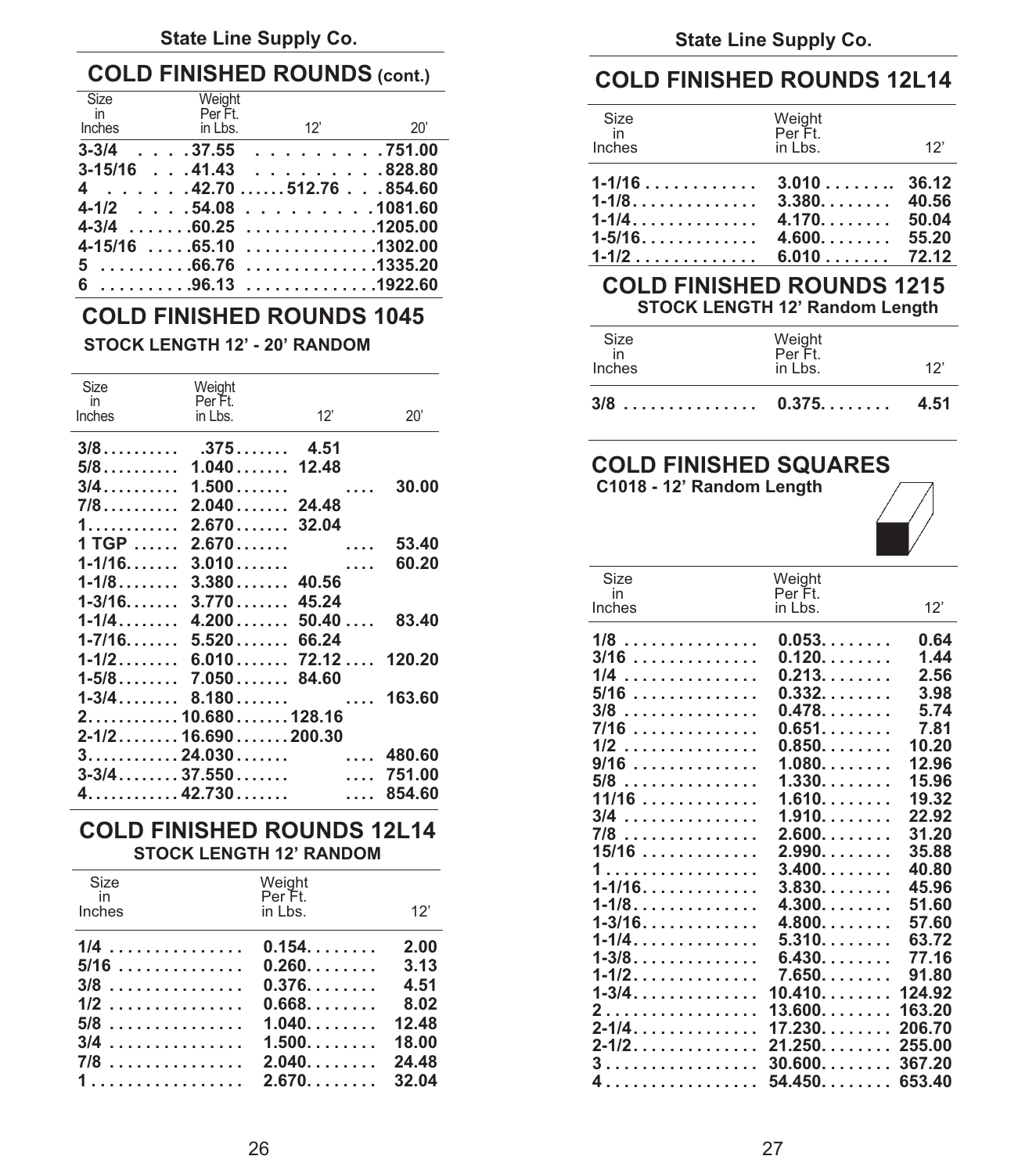## **STRES RELIEVED ROUNDS 1144 12' Random Length**

**Conforms to A311** 

| Size        | Weight             |        |
|-------------|--------------------|--------|
| in          | Per Ft.<br>in Lbs. | 12'    |
| Inches      |                    |        |
| .<br>1/4    | 0.167              | 2.00   |
| $5/16$      | 0.261              | 3.13   |
|             | $0.376$            | 4.51   |
| 3/8         |                    |        |
| 7/16        | 0.511              | 6.13   |
| 1/2<br>.    | $0.668$            | 8.02   |
| 9/16<br>.   | 0.845              | 10.14  |
| 5/8<br>.    | 1.040              | 12.48  |
| 11/16       | 1.260              | 15.12  |
| 3/4<br>.    | 1.500              | 18.00  |
| $13/16$     | 1.760              | 21.12  |
| 7/8<br>.    | 2.040              | 24.48  |
| $15/16$     | 2.350              | 28.20  |
| 1.          | $2.670$            | 32.04  |
| $1 - 1/16$  | 3.010              | 36.12  |
| $1 - 1/8$   | 3.380              | 40.56  |
| $1 - 3/16$  | 3.770              | 45.24  |
| $1 - 1/4$   | 4.170              | 50.04  |
| 1-5/16.     | 4.600              | 55.20  |
| $1 - 3/8$   | $5.050$            | 60.60  |
| $1 - 7/16$  | 5.520              | 66.24  |
| $1 - 1/2$   | 6.010              | 72.12  |
| $1 - 9/16$  | 6.520              | 78.24  |
| $1 - 5/8$   | $7.050$            | 84.60  |
| $1 - 11/16$ | 7.600              | 91.20  |
| $1 - 3/4$   | $8.180$            | 98.16  |
| $1 - 7/8$   | 9.390              | 112.68 |
| $1 - 15/16$ | 10.020             | 120.24 |
| 2.          | 10.680             | 128.16 |
| $2 - 1/8$   | 12.060             | 144.72 |
| $2 - 3/16$  | 12.780             | 153.36 |
| 2-1/4.      | 13.520             | 162.24 |
| $2 - 3/8$   | 15.060             | 180.72 |
| $2 - 7/16$  | 15.870             | 190.44 |
| $2 - 1/2$   | 16.690             | 200.28 |
| $2 - 5/8$   | 18.400             | 220.80 |
| $2 - 3/4$   | 20.190             | 242.40 |
| 2-7/8       | 22.070             | 264.84 |
| $2 - 15/16$ | 23.040             | 276.48 |
| 3           | 24.030             | 288.36 |
| $3 - 1/4$   | 28.210             | 338.52 |
| $3 - 1/2$   | 32.710             | 392.52 |
| $3 - 3/4$   | $37.550$           | 450.60 |
| 4.          | 42.730             | 512.76 |
| $4 - 1/2$   | 54.130             | 649.50 |

## $Notes:$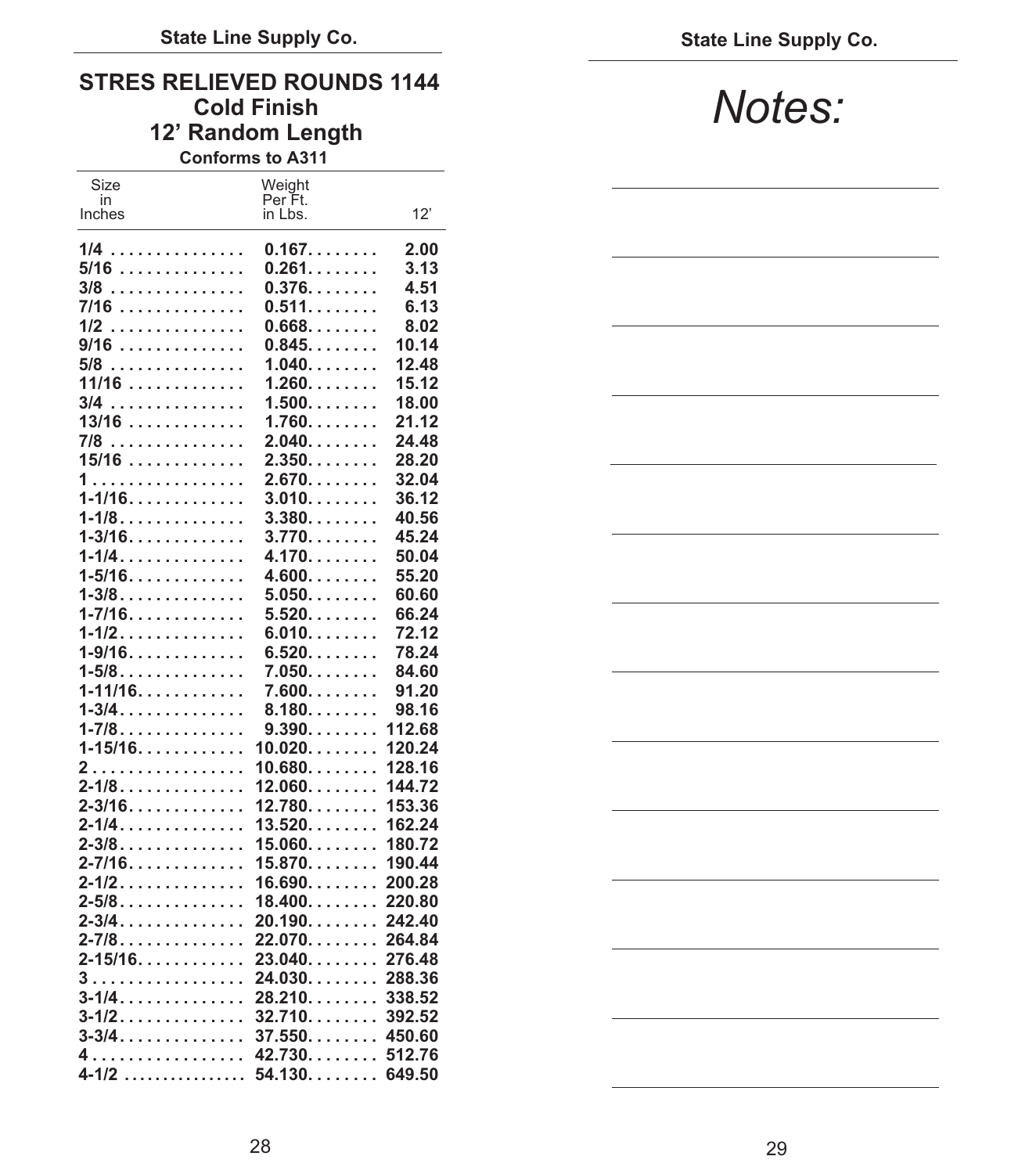### **Pipe-Carbon Steel**

Intended for mechanical and pressure applications. This pipe most commonly used for steam, water, gas, and airlines. Pressure tested.

### **Furnace Continuous Butt Welded**

Not intended for close coiling, bending, or high temperature service. Conforms to ASTM A53 Type F Grade A.

### **Electric Resistance Welded (ERW)**

Suitable for welding, coiling, bending, and flaring. Conforms to ASTM A53 Type E Grade B.

### **Pipe Size (ERW) Tubing**

Tubing sized the same as pipe, intended for structural use only. This tube has a better finish and higher strength than pipe. Often used for railings. Conforms to ASTM A500 Grade B.

### **BLACK PIPE PLAIN END TESTED - LINE PIPE Sch 40 - 21' Length Conforms to ASTM-A53**

| Size                 | OD                                       | Wall             | Wt./Ft. |
|----------------------|------------------------------------------|------------------|---------|
| $1/8"$               | $0.405$                                  | 0.068            | 0.24    |
| 1/4"<br>.            | 0.540                                    | 0.088<br>1.1.1.1 | 0.42    |
| 3/8"                 | 0.675                                    | 0.091<br>1.1.1.1 | 0.56    |
| 1/2"<br>.            | $0.840$                                  | 0.109            | 0.85    |
| $3/4$ "              | 1.050                                    | 0.113            | 1.13    |
| $1"$                 | 1.315                                    | 0.133            | 1.68    |
| $1 - 1/4"$           | 1.660                                    | 0.140            | 2.27    |
| $1 - 1/2"$           | 1.900                                    | 0.145            | 2.72    |
| $2"$                 | 2.375                                    | 0.154            | 3.65    |
| $2 - 1/2"$           | 2.875                                    | 0.203            | 5.79    |
| $3"$                 | 3.500                                    | 0.216            | 7.58    |
| $3 - 1/2$ "          | 4.000                                    | 0.226            | 9.11    |
| $4"$                 | 4.500                                    | 0.237            | 10.79   |
| 5"<br>.              | 5.563                                    | 0.258            | 14.62   |
| 6"<br>.              | 6.625                                    | 0.280            | 18.97   |
| 8"<br>. <sup>.</sup> | 8.625                                    | 0.322            | 28.55   |
| 10"<br>s sa sa san   | 10.75                                    | $0.365$          | 40.48   |
|                      | $12" \ldots \ldots 12.750 \ldots \ldots$ | 0.375            | 49.57   |

### **GALVANIZED PIPE PLAIN END**

**Sch 40 - 21' Length Conforms to ASTM-A53**

| Size | $OD \qquad \qquad \Box$ | Wall                     | Wt./Ft. |
|------|-------------------------|--------------------------|---------|
|      |                         | $1/8$ "  0.405 0.068     | 0.24    |
|      |                         | $1/4$ "  0.540  0.088    | 0.42    |
|      |                         | $3/8$ "  0.675 0.091     | 0.56    |
|      |                         | $1/2$ "  0.840  0.109    | 0.85    |
|      |                         | $3/4$ "  1.050  0.113    | 1.13    |
|      |                         |                          | 1.68    |
|      |                         | $1-1/4$ " $1.660$ 0.140  | 2.28    |
|      |                         | $1-1/2$ " $1.900$ 0.145  | 2.73    |
|      |                         |                          | 3.68    |
|      |                         | $2-1/2$ " , 2.875, 0.203 | 5.79    |
|      |                         | $3$ "  3.500  0.216      | 7.57    |
|      |                         | $3-1/2$ " $4.000$ 0.226  | 9.81    |
|      |                         | $4"$ 4.500 0.237 10.79   |         |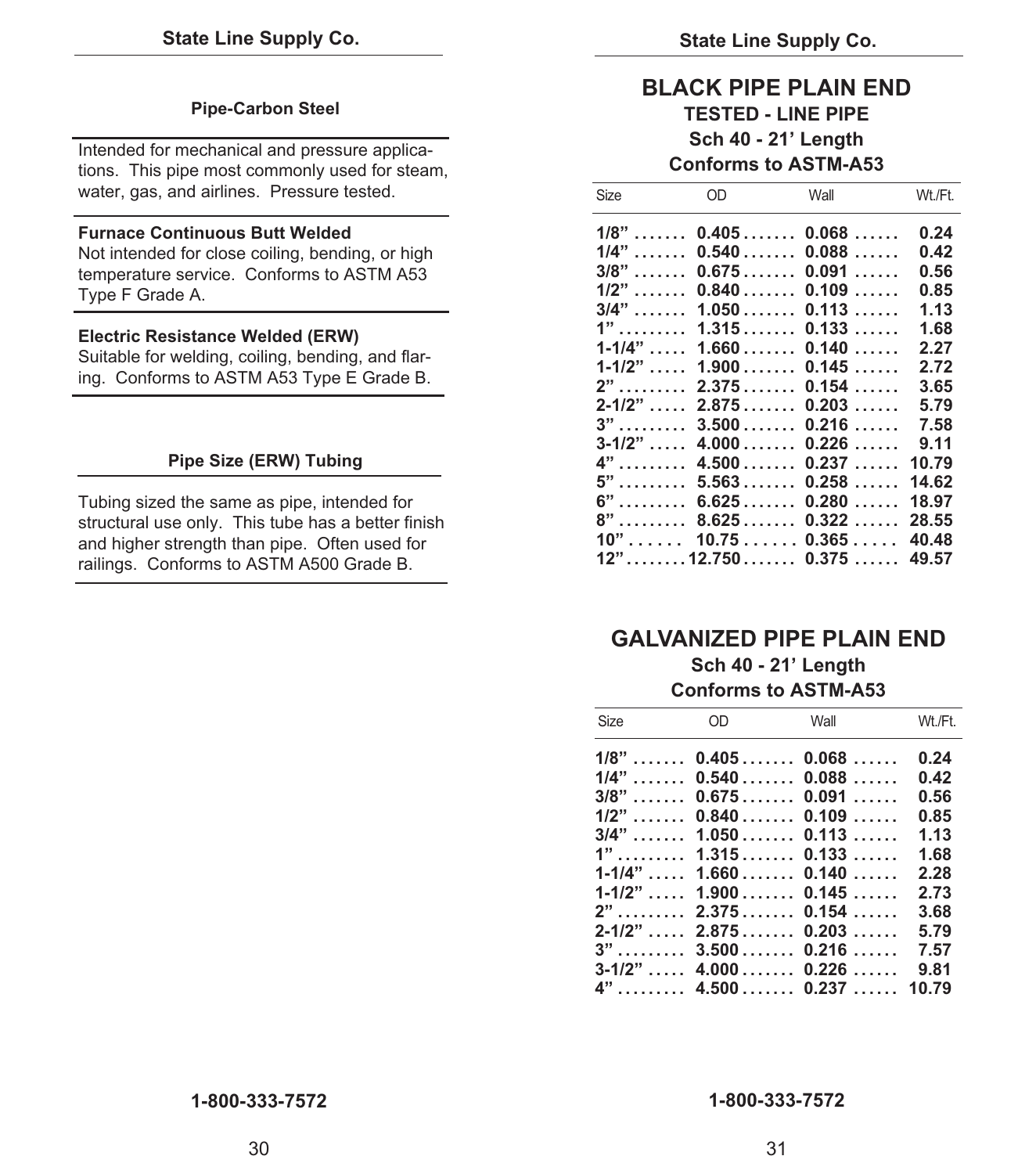### **EXTRA HEAVY BLACK P.E. PIPE Sch 80 - 21' Length**

| Size        | OD                              | Wall  | Wt./Ft. |
|-------------|---------------------------------|-------|---------|
|             | $1/4$ "  0.540  0.119           |       | 0.54    |
|             | $3/8$ "  0.675 0.126            |       | 0.73    |
|             | $1/2$ "  0.840  0.147           |       | 1.09    |
|             | $3/4$ "  1.050  0.154           |       | 1.47    |
|             | $1" \ldots \ldots$ 1.315 0.179  |       | 2.17    |
|             | $1-1/4$ " $1.660$ 0.191         |       | 3.00    |
|             | $1-1/2$ " $1.900$ 0.200         |       | 3.63    |
| $2$ "       | $2.375$ 0.218                   |       | 5.02    |
|             | $2-1/2$ " , $2.875$ , $0.276$ , |       | 7.66    |
| $3"$        | 3.500                           | 0.300 | 10.25   |
| $3 - 1/2$ " | 4.000                           | 0.318 | 12.51   |
|             | $4$ "  4.500  0.337             |       | 14.98   |
|             | $5$ " 5.563 0.375               |       | 20.78   |
|             | $6$ " $6.625$ 0.432  28.57      |       |         |

### **PIPE SIZE TUBING 21' Lengths Conforms to ASTM-A500 Grade B**

|  | Size OD Wall Wt./Ft. Wt./21'                    |           |  |
|--|-------------------------------------------------|-----------|--|
|  | $1/2$ " , 0.84, 0.109  0.85 , 17.90             |           |  |
|  | $3/4$ " , 1.05, 0.109 , 1.09 , 23.00            |           |  |
|  | $1$ " 1.31 0.120 1.53 32.17                     |           |  |
|  | $1-1/4$ " $1.66$ 0.105 $1.81$ 37.93             |           |  |
|  | $1-1/4$ " $\ldots$ 1.66 $\ldots$ 0.135 $\ldots$ | 2.1845.87 |  |
|  | $1-1/2$ " $\ldots$ 1.90 $\ldots$ 0.109 $\ldots$ | 2.0943.80 |  |
|  | $1-1/2$ " . $1.90$ 0.135 2.53 53.07             |           |  |
|  | $2$ " 2.37 0.148 3.52 73.92                     |           |  |
|  | $2-1/2$ 2.88 0.203 5.79 121.59                  |           |  |
|  | $3$ " 3.50 0.220 7.57159.10                     |           |  |
|  | $3-1/2$ " $4.00$ 0.220  8.88  186.48            |           |  |
|  | $4$ " 4.50 0.237 10.79226.59                    |           |  |

**Hot Rolled electric welded, uncoated not pressure tested.** 

### **CALL FOR LARGER SIZES DIFFERENT SCHEDULES**

**Stainless Pipe - See Stainless Section Aluminum Pipe - See Aluminum Section**

### **ROUND TUBING - TERMS**

### COLD DRAWN SEAMLESS (CDS)

Produced to OD and ID dimensions by a process that pierces a hot rolled bar. Normally furnished in the "as drawn" condition. CDS offers good surface quality and greater mechanical properties than hot finished seamless tubing. Made from 1026 grade steel. Conforms to ASTM A519.

### DRAWN OVER MANDREL (DOM)

DOM has very little wall variation and no spiraling eccentricity. The tube is formed and welded from strip steel which has very little gauge variation. The tube is then cold drawn to size, causing the weld seam to virtually disappear. Tubing 10 ga and lighter is made from 1020 grade steel, heavier than 10 ga is made from 1026. Conforms to ASTM A513 Type 5 (mandrel drawn).

### **Drawn Over Mandrel Tubing: Advantages of DOM**

- 1. More uniform wall 4. No spiral on ID<br>thickness 5. Denser ID surfa
- 5. Denser ID surface
- 2. Better surface finish 6. Closer tolerance
- 3. Less stock removal 7. Comparable or lower cost

**ELECTRIC RESISTANCE WELDED TUBES** are produced from a cold rolled or hot rolled scale-free strip which is formed by rolls at room temperature into a tubular shape. Welding takes place as an electric current heats the two edges of the strip as they are pressed together. Only a narrow band of metal is heated while the rest of the tube remains at room temperature. The weld flash is always trimmed off the outside of the tube. The flash can also be trimmed from the inside by special tooling.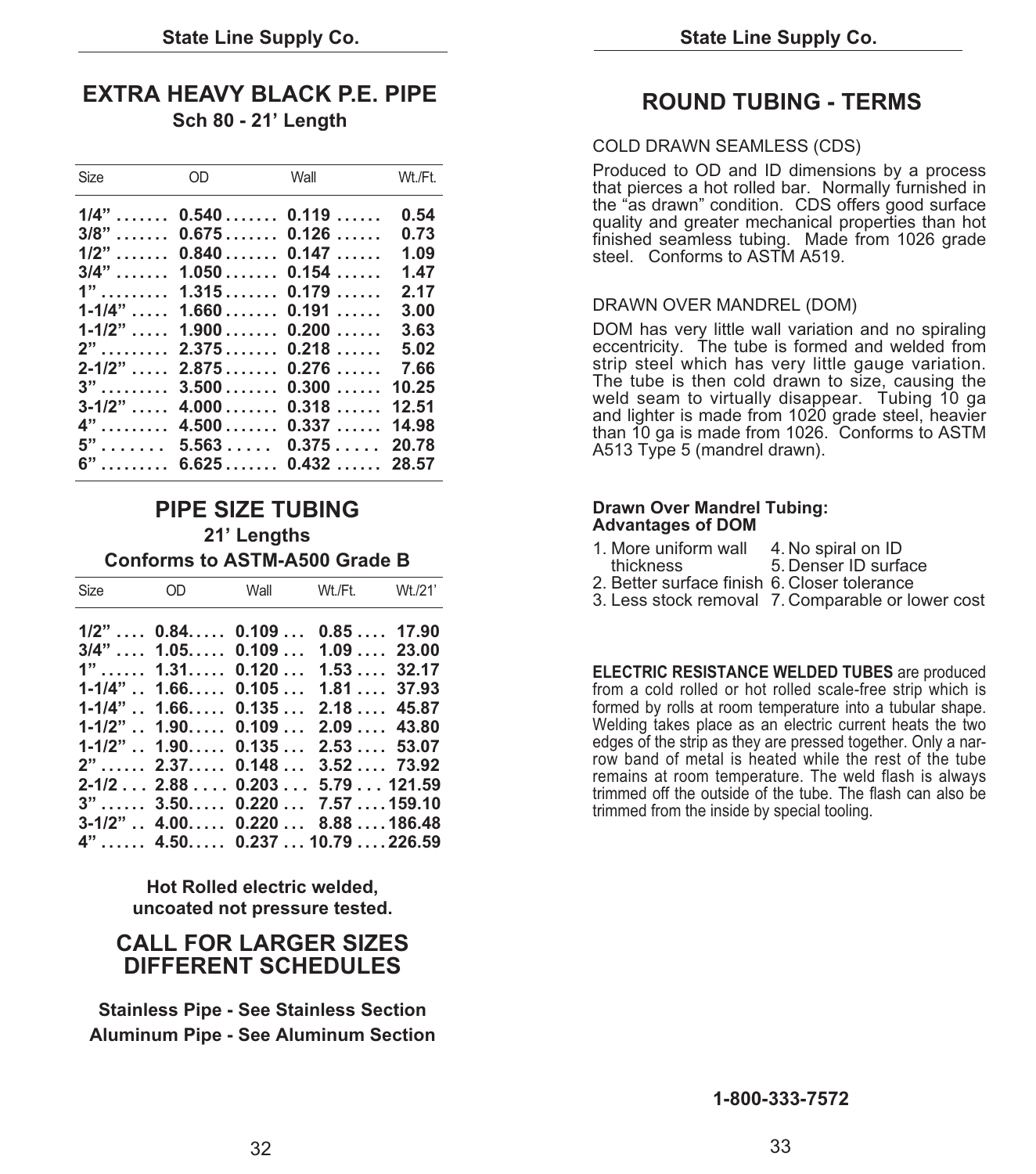|                             |                     | Wall                        | Weight/        |                                  |                  |                  |
|-----------------------------|---------------------|-----------------------------|----------------|----------------------------------|------------------|------------------|
| OD                          | Type                | Thickness                   | Foot           |                                  |                  | Wall             |
| $1/2$ "                     | DOM                 | .049                        | 0.235          | OD                               | Type             | <b>Thickness</b> |
| 1/2"<br>.                   | DOM                 | $.095. \ldots \ldots$       | 0.411          |                                  |                  |                  |
| $3/4$ "<br>.                | DOM                 | .109                        | 0.745          | $3 - 1/8"$<br>$3 - 1/4$ "        | DOM              | .375             |
| 3/4"<br>.                   | DOM                 | .120                        | 0.807          |                                  | DOM              | .500             |
| 7/8"<br>.                   | DOM                 | .120                        | 0.967          | $3 - 3/8" \ldots$<br>$3 - 1/2$ " | DOM              | .500             |
| 7/8"<br>.                   | DOM                 | $.187$                      | 1.380          | $3 - 1/2$ "                      | DOM              | .250<br>.375     |
| $1"$                        | DOM                 | .120                        | 1.128          | $3 - 1/2$ "                      | DOM<br>DOM       | .625             |
| 1"<br>.                     | DOM                 | .156                        | 1.405          | $3 - 1/2$ "                      | $C$ DST $\dots$  | .750             |
| 1"<br>.                     | <b>CDBW</b>         | .172                        | 1.517          | $3 - 5/8" \dots$                 | <b>DOM</b>       | .375             |
| 1"<br>.                     | <b>DOM</b>          | $.250$                      | 2.000          | 4"                               | DOM              | .438             |
| 1"<br>.                     | CDST…….             | . 375.                      | 2.500          | 4"<br>.                          | <b>DOM</b>       | .500             |
| $1 - 1/8"$<br>$^{\prime}$   | $DOM \ldots$ .      | . 059.                      | 0.735          | $4$ "                            | $C$ DST $\dots$  | .750             |
| $1 - 1/8"$<br>.             | <b>DOM</b>          | $.250$                      | 2.330          | 4"<br>.                          | $C$ DST $\ldots$ | $1 \ldots$       |
| $1 - 1/4"$<br>$\ldots$      | DOM                 | . 120………                    | 1.448          | $4-1/2$ "<br>4-1/2"              | <b>DOM</b>       | .438             |
| $1 - 1/4"$<br>.             | DOM                 | . 250.                      | 2.670          |                                  | $C$ DST $\dots$  | .625.            |
| $1 - 1/4$ "                 | DOM                 | .281                        | 2.900          | $5"$                             | $DOM \ldots$ .   | .375             |
| $1 - 3/8"$<br>$\ldots$ .    | DOM                 | . 250.                      | 3.000          | 5"<br>.                          | DOM              | .500             |
| $1 - 3/8$ "                 | DOM                 | $.312\ldots$                | 3.551          | $\mathbf{5}$ "                   | DOM              | .625.            |
| $1 - 1/2$ "                 | DOM                 | .187                        | 2.634          | $5 - 1/4$ "                      | DOM              | .312             |
| $1 - 1/2$<br>$1 - 1/2$<br>. | $DOM \dots$         | .234                        | 3.163          | $5 - 1/2$ "                      | DOM              | .625.            |
| .<br>$1 - 1/2"$             | DOM                 | .250                        | 3.338          | 7".                              | <b>DOM</b>       | .625.            |
| .<br>$1 - 1/2"$<br>.        | $DOM \ldots$<br>DOM | .281<br>$.312\ldots$        | 3.657<br>3.970 |                                  |                  |                  |
| $1 - 1/2$<br>.              | $DOM \ldots$        | .344                        | 4.246          |                                  |                  |                  |
| $1 - 1/2$ "                 | DOM                 | .375                        | 4.500          |                                  |                  |                  |
| $1 - 5/8"$<br>.             | DOM                 | $.250\ldots\ldots$          | 3.670          |                                  |                  |                  |
| $1 - 5/8"$<br>.             | DOM                 | .312                        | 4.380          |                                  |                  |                  |
| $1 - 3/4"$<br>.             | DOM                 | .095                        | 1.680          |                                  |                  |                  |
| $1 - 3/4"$<br>.             | DOM                 | .219                        | 3.581          |                                  |                  |                  |
| $1 - 3/4"$<br>$\ldots$      | DOM                 | .250                        | 4.000          |                                  |                  |                  |
| $1 - 3/4"$<br>.             | DOM                 | .375                        | 5.500          |                                  |                  |                  |
| $1 - 7/8"$<br>$\ldots$ .    | <b>DOM</b>          | $.250\ldots\ldots$          | 4.330          |                                  |                  |                  |
| $1 - 7/8$ "                 | $DOM \ldots$        | .375                        | 6.007          |                                  |                  |                  |
| $2"$                        | DOM                 | .250                        | 4.670          |                                  |                  |                  |
| 2"<br>.                     | DOM                 | .375                        | 6.500          |                                  |                  |                  |
| $\overline{2}$ "<br>.       | DOM                 | .485                        | 7.847          |                                  |                  |                  |
| 2"<br>.                     | $CDST$              | .500                        | 8.010          |                                  |                  |                  |
| $2 - 1/8$ "<br>$2 - 1/8"$   | DOM                 | .156                        | 3.280          |                                  |                  |                  |
| $\ldots$ .<br>$2 - 1/8$ "   | DOM<br>DOM          | $.312\ldots$<br>$.500\dots$ | 6.057<br>8.680 |                                  |                  |                  |
| $2 - 1/4$ "                 | <b>DOM</b>          | .375                        | 7.500          |                                  |                  |                  |
| $2 - 1/4$ "                 | $C$ DST $\,\ldots$  | .500                        | 9.350          |                                  |                  |                  |
| $2 - 1/2"$<br>$\ldots$ .    | DOM                 | .250                        | 6.000          |                                  |                  |                  |
| $2 - 1/2"$<br>.             | $DOM \ldots$        | .281                        | 6.658          |                                  |                  |                  |
| $2 - 1/2"$<br>.             | DOM                 | .375                        | 8.500          |                                  |                  |                  |
| $2 - 1/2"$<br>.             | DOM                 | .500 10.680                 |                |                                  |                  |                  |
| $2 - 5/8"$<br>$\cdots$      | DOM                 | .250                        | 6.341          |                                  |                  |                  |
| $2 - 5/8$ "                 | DOM                 | $.312\ldots$                | 7.730          |                                  |                  |                  |
| $2 - 5/8$ "                 | DOM                 | .375                        | 9.010          |                                  |                  |                  |
| $2 - 7/8$ "                 | DOM                 | .375 10.000                 |                |                                  |                  |                  |
| $3"$                        | DOM                 | .250                        | 7.343          |                                  |                  |                  |
| 3"<br>$\mathbf{r}$          | DOM                 | .37510.509                  |                |                                  |                  |                  |
| $3".$                       | <b>DOM</b>          | .500  13.350                |                |                                  |                  |                  |
| 3"<br>.                     | $C$ DST $\ldots$    | .750. 18.020                |                |                                  | 1-800-333-7572   |                  |

# **ROUND TUBING** DOM - Drawn Over Mandrel<br>
BUSHING STOCK COLO Drawn Seatt Weld<br>
Random 20' Lengths HFS - Hot Finished Seamless Tube<br>
Random 20' Lengths HFS - Hot Finished Seamless Tube<br>
Continued) HFS - Hot Finished Seamless

|                                                                                                                                                                                                                                         |                                                                                                                                                                                                                                                                     | <b>vvall</b>                                                                                                                                                                                                                                                                           |                                                                                                                            |                                                                                                                                                                                                                                                  |                                                                                                                                                                                                                                                         |                                                                                                                                                                                                                                                                                           |                             |
|-----------------------------------------------------------------------------------------------------------------------------------------------------------------------------------------------------------------------------------------|---------------------------------------------------------------------------------------------------------------------------------------------------------------------------------------------------------------------------------------------------------------------|----------------------------------------------------------------------------------------------------------------------------------------------------------------------------------------------------------------------------------------------------------------------------------------|----------------------------------------------------------------------------------------------------------------------------|--------------------------------------------------------------------------------------------------------------------------------------------------------------------------------------------------------------------------------------------------|---------------------------------------------------------------------------------------------------------------------------------------------------------------------------------------------------------------------------------------------------------|-------------------------------------------------------------------------------------------------------------------------------------------------------------------------------------------------------------------------------------------------------------------------------------------|-----------------------------|
| OD                                                                                                                                                                                                                                      | Type                                                                                                                                                                                                                                                                | Thickness                                                                                                                                                                                                                                                                              | vveignu<br>Foot                                                                                                            | OD                                                                                                                                                                                                                                               | Type                                                                                                                                                                                                                                                    | Wall<br>Thickness                                                                                                                                                                                                                                                                         | Weight/<br>Foot             |
| $1/2$ "<br>1/2"<br>.<br>3/4"<br>.<br>3/4"<br>.<br>7/8"<br>1.1.1.1.1.1<br>7/8"………<br>1"<br>1"<br>1"<br>1"<br>1"<br>$1 - 1/8"$<br>1-1/8"……<br>1-1/4"<br>1-1/4"……<br>$1 - 1/4$ "<br>1-3/8"……<br>1-3/8".<br>1-1/2".<br>$1 - 1/2"$<br>1-1/2" | $DOM \ldots$<br>DOM<br><b>DOM</b><br>$DOM \dots \dots$<br>$DOM \dots$<br>DOM<br>$DOM \dots$<br>$CDBW$<br>$DOM$<br>$CDST$<br>$DOM \dots$<br>$DOM$<br>$DOM$<br>$DOM$<br>$DOM \dots$<br>$DOM$<br>$DOM \dots$<br>$DOM \dots$<br>$DOM \dots$<br><b>DOM</b><br>1-1/2" DOM | .0490.235<br>$.095. \ldots \ldots 0.411$<br>$.109\,\ldots\ldots$<br>$.120\ldots$<br>.120<br>$DOM \dots 187 \dots 1$<br>.1201.128<br>.1561.405<br>.172<br>$.250$<br>.375<br>.059<br>$.250$<br>.120<br>.2502.670<br>.2812.900<br>.250<br>.312<br>.187<br>.2343.163<br>.250<br>.281 3.657 | 0.745<br>0.807<br>0.967<br>1.380<br>1.517<br>2.000<br>2.500<br>0.735<br>2.330<br>1.448<br>3.000<br>3.551<br>2.634<br>3.338 | $3 - 1/8$ "<br>$3 - 1/4$ "<br>$3 - 3/8"$<br>$3 - 1/2$ "<br>$3 - 1/2$ "<br>$3 - 1/2$ "<br>$3 - 1/2$ "<br>$3 - 5/8$ "<br>$4"$<br>$4"$ .<br>4".<br>$4"$<br>$4 - 1/2$ "<br>$4 - 1/2$ "<br>$5"$<br>$5"$<br>5"………<br>$5 - 1/4$ "<br>$5 - 1/2$ "<br>7". | <b>DOM</b><br>$DOM \dots$<br>$DOM$<br><b>DOM</b><br>$DOM$<br>$C$ DST $\dots$<br>$DOM$<br>$DOM \dots$<br>$DOM$<br>$C$ DST $\dots$<br>$C$ DST $\dots$<br>$DOM$<br>$C$ DST $\dots$<br>$DOM \dots$<br>$DOM$<br>$DOM \dots$<br>$DOM \dots$<br>$DOM$<br>$DOM$ | $DOM$ 37511.010<br>.500 …. . 14.690<br>.50015.350<br>.2508.678<br>.37512.500<br>.62519.190<br>.750<br>.37513.020<br>.43816.660<br>.50018.690<br>$.750$<br>1.1.1.1.1.1.1<br>.43819.000<br>.62525.900<br>.37518.520<br>.50024.030<br>.62518.520<br>.31216.500<br>.62532.539<br>.625. 42.550 | .22.000<br>26.030<br>32.000 |
|                                                                                                                                                                                                                                         |                                                                                                                                                                                                                                                                     |                                                                                                                                                                                                                                                                                        |                                                                                                                            |                                                                                                                                                                                                                                                  |                                                                                                                                                                                                                                                         |                                                                                                                                                                                                                                                                                           |                             |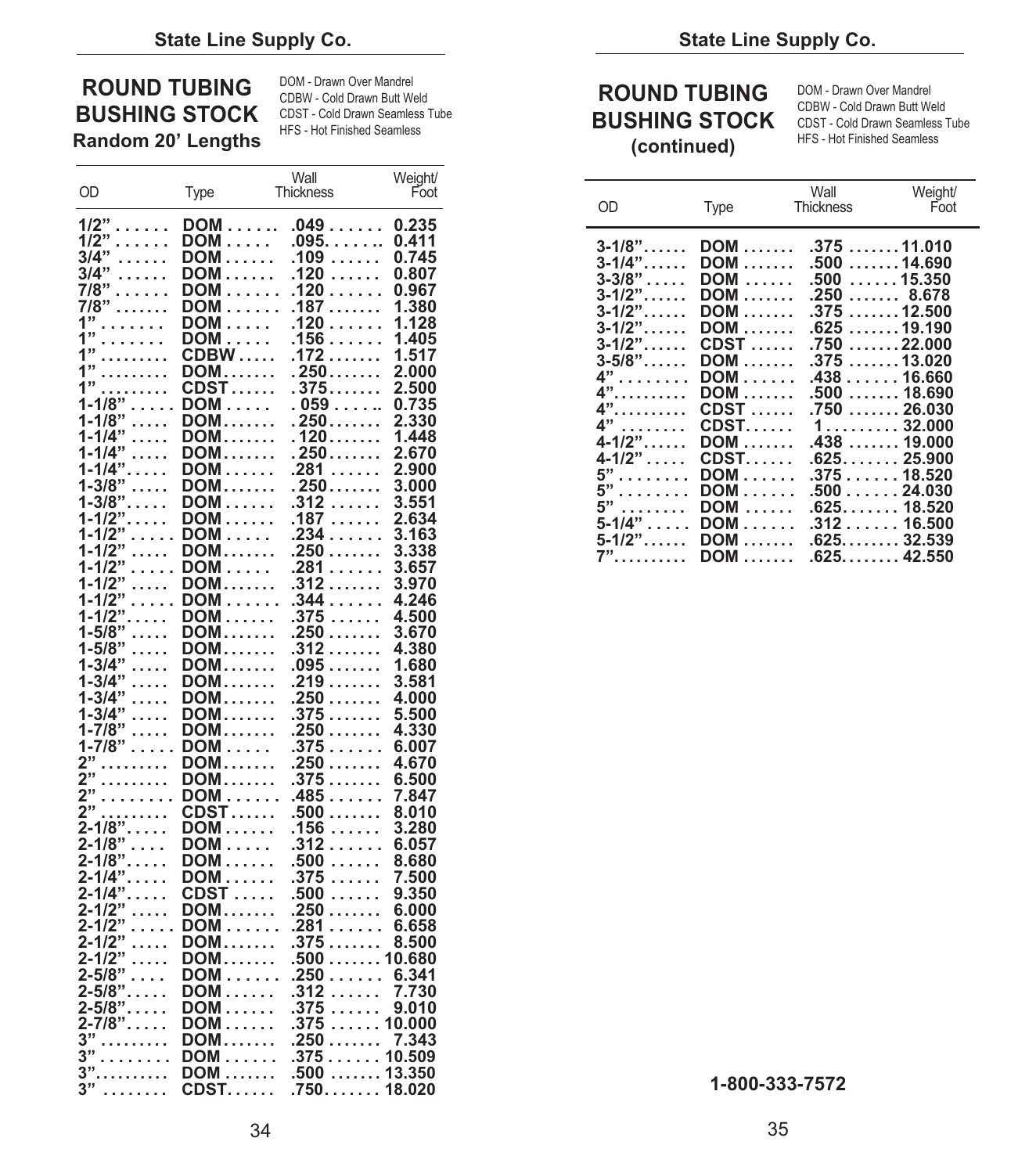### **ROUND TUBING ELECTRIC WELD** Type 1: A.W.H.R. "as welded"

**Random 20' Lengths** Type 2: A.W.C.R. "as welded"<br> **Random 20' Lengths** T40 from cold Rolled steel

**Conforms to ASTM A-513** 

| OD              |                    | Wall<br><b>Thickness</b> | Weight/<br>Foot |
|-----------------|--------------------|--------------------------|-----------------|
|                 | <b>Type</b>        |                          |                 |
| 1/2"<br>.       | 1.                 | .065<br>.                | 0.300           |
| 3/4"<br>.       | 1.                 | $.065$                   | 0.475           |
| 3/4"<br>.       | 1.                 | .120<br>.                | 0.807           |
| 7/8"<br>1.1.1.1 | 1.                 | .065<br>1.1.1.1          | 0.562           |
| 1"<br>.         | 2.                 | .065                     | 0.650           |
| 1"<br>.         | 1.                 | .083<br>.                | 0.815           |
| 1"<br>.         | 1.                 | .120<br>.                | 1.128           |
| $1 - 1/8$ "     | 1.                 | .120<br>.                | 1.288           |
| $1 - 1/4$ "     | 1.                 | .065                     | 0.825           |
| $1 - 1/4"$<br>. | 1<br>.             | $.095$                   | 1.170           |
| $1 - 1/4"$<br>. | .                  | .120<br>.                | 1.448           |
| $1 - 1/2"$<br>. | .                  | .065<br>.                | 0.996           |
| $1 - 1/2$ "     | 1.                 | .083<br>.                | 1.253           |
| $1 - 1/2$ "     | 1.                 | .095                     | 1.425           |
| $1 - 1/2$ "     | 1.                 | .120<br>.                | 1.769           |
| $1 - 5/8$ "     | 1<br>1.1.1.1.1.1.1 | .095<br>1.1.1.1          | 1.550           |
| $1 - 3/4"$      | 1.                 | .095<br>.                | 1.680           |
| 2"<br>"         | 1.                 | .083<br>.                | 1.700           |
| 2"<br>.         | 1.                 | .120<br>.                | 2.400           |
| 2"<br>.         | 1.                 | .134                     | 2.670           |
| $2 - 1/2$ "     | 1.                 | .120                     | 3.050           |
| 3"<br>.         | 1<br>.             | .065<br>$\overline{1}$   | 2.040           |
| 3"<br>.         | .                  | .109<br>.                | 3.365           |
| 3"<br>.         | 1.                 | .120<br>.                | 3.694           |
| 3"<br>.         | 1.                 | .134<br>.                | 4.102           |
| 3"<br>.         | 1.                 | .180<br>.                | 5.421           |
| 4"<br>.         | 1.                 | .120<br>.                | 4.970           |
| 5"<br>.         | 1.                 | .120<br>.                | 6.250           |
| 5"<br>.         | 1.                 | .250                     | 12.679          |
| 6"<br>.         | 1.                 | .120<br>.                | 7.530           |
| 8"<br>.         | 1.                 | .120<br>.                | 10.510          |
| $10"$           | 1.                 | .120 13.180              |                 |

### **Square and Rectangular Tubing**

### **Mechanical:**

An electric resistance welded tubing produced from low carbon steel. Offers good surface finish and forming characteristics. All sizes have the OD flashing removed, with the ID flashing on. Generally available in wall thickness lighter than 11ga., in widths less than 3 inches. Conforms to ASTM A513 Type 1 (AWHR), or Type 2 (AWCR).

### **Structural:**

An electric resistance welded tube produced from a structural grade of steel. Offers a high strength-to-weight ratio, yet is easily welded, formed, punched, and drilled. All sizes have the OD flashing removed, with the ID flashing on. Conforms to ASTM A500-Grade B. Minimum mechanical properties: Tensile Strength--58,000 psi, Yield Strength--46,000 psi, Elongation in 2" -- 23%.

### **Gauge - Decimal Equivalents**

The usual gauge designation for welded steel Tube is BWG (Birmingham Wire Gauge).

| Gauge number | Decimal Eq. |
|--------------|-------------|
| 6            | .203        |
|              | .180        |
| 8            | .165        |
| 9            | .148        |
| 10           | .134        |
| 11           | .120        |
| 12           | .109        |
| 14           | .083        |
| 16           | .065        |
| 18           | .049        |
| 20           | .035        |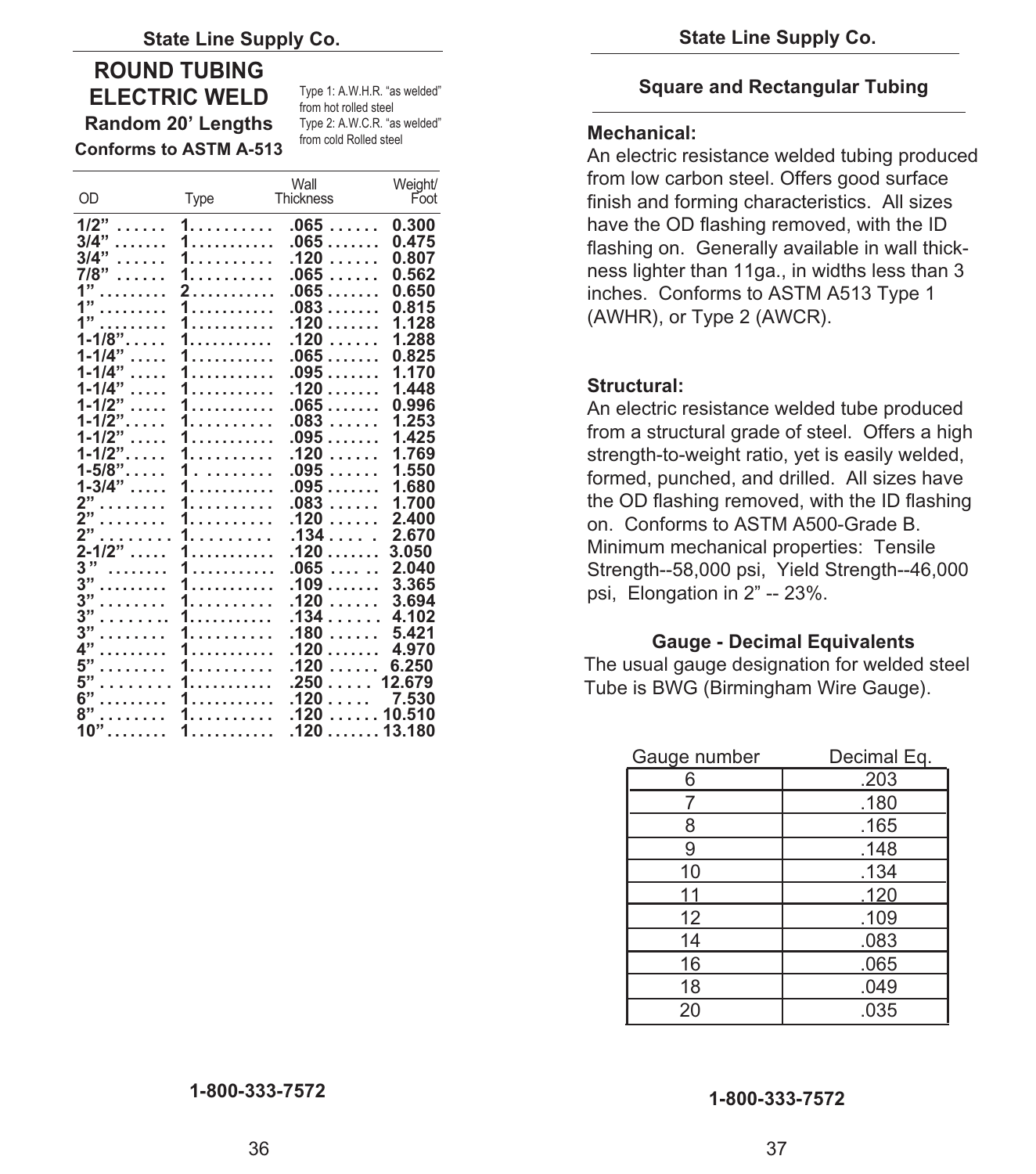### **State Line Supply Co.**

### **SQUARE TUBING A513 or A500 Grade B**

**Stock Lengths 20' - 24' - 40'** 

| Outside<br>Dimension                                    | Gauge Wall<br>Thickness | Weight<br>Per Ft. |
|---------------------------------------------------------|-------------------------|-------------------|
|                                                         | A-513                   |                   |
| $1/2 \times 1/2 \ldots \ldots \ldots \ldots$            | 16<br>.                 | 0.385             |
| $3/4 \times 3/4$                                        | 18                      | 0.467             |
| $3/4 \times 3/4$                                        | 16<br>.                 | 0.606             |
| 3/4 x 3/4                                               | 14<br>.                 | 0.753             |
| $3/4 \times 3/4$                                        | 11<br>.                 | 1.028             |
|                                                         | 16<br>.                 | 0.827             |
|                                                         | 14<br>.                 | 1.035             |
|                                                         | 13<br>.                 | 1.169             |
|                                                         | 12<br>.                 | 1.321             |
|                                                         | 11<br>.                 | 1.436             |
| $1 - 1/4 \times 1 - 1/4 \ldots \ldots$                  | 16<br>.                 | 1.048             |
| $1 - 1/4 \times 1 - 1/4 \dots$                          | 14<br>.<br>12           | 1.317             |
| $1 - 1/4 \times 1 - 1/4 \ldots$<br>$1-1/2 \times 1-1/2$ | .<br>16                 | 1.691<br>1.269    |
| .<br>$1 - 1/2 \times 1 - 1/2 \ldots \ldots$             | .<br>14                 | 1.600             |
| $1 - 1/2 \times 1 - 1/2 \ldots$                         | .<br>12<br>.            | 2.062             |
| $1 - 1/2 \times 1 - 1/2 \ldots$                         | 11<br>.                 | 2.252             |
| $1-3/4 \times 1-3/4 \ldots$                             | 14<br>.                 | 1.882             |
| $1 - 3/4 \times 1 - 3/4 \ldots$                         | 11<br>.                 | 2.660             |
|                                                         | 14<br>.                 | 2.160             |
| 2 x 2                                                   | 13<br>.                 | 2.461             |
|                                                         | 12<br>.                 | 2.700             |
| 2 x 2                                                   | 11<br>.                 | 3.070             |
|                                                         | A-500                   |                   |
| $1 - 1/4 \times 1 - 1/4 \dots$                          | 11<br>.                 | 1.844             |
| $1 - 1/4 \times 1 - 1/4 \dots$                          | 10<br>.                 | 2.030             |
| $1 - 1/4 \times 1 - 1/4 \ldots \ldots$                  | 3/16<br>.               | 2.400             |
| $1 - 1/2 \times 1 - 1/2 \ldots \ldots$                  | 3/16<br>.               | 3.040             |
| $1 - 1/2 \times 1 - 1/2 \ldots \ldots$                  | 1/4<br>.                | 4.000             |
| 2 x 2                                                   | 3/16<br>.               | 4.320             |
|                                                         | 1/4<br>.                | 5.400             |
| $2 - 1/2 \times 2 - 1/2 \dots$                          | 11<br>.                 | 3.900             |
| 2-1/2 x 2-1/2                                           | 3/16<br>.               | 5.600             |
| $2 - 1/2 \times 2 - 1/2 \ldots$                         | 1/4<br>.                | 7.100             |
| $2 - 1/2 \times 2 - 1/2 \ldots$                         | 14<br>.                 | 2.670             |
| $3 \times 3 \ldots \ldots \ldots \ldots \ldots \ldots$  | 14<br>.                 | 3.300             |
|                                                         | 11<br>.                 | 4.750             |
|                                                         | 3/16<br>.               | 6.880             |
|                                                         | 1/4<br>.                | 8.800             |
|                                                         | 5/16<br>.               | 10.580            |
|                                                         | 3/8<br>.                | 12.150            |
| $3-1/2 \times 3-1/2 \ldots$                             | 11<br>.                 | 5.600             |
| 3-1/2 x 3-1/2                                           | 3/16<br>.               | 8.160             |
| $3-1/2 \times 3-1/2 \ldots$                             | 1/4<br>.                | 10.500            |
| $3 - 1/2 \times 3 - 1/2 \ldots$                         | 5/16<br>.<br>11         | 12.700<br>6.450   |
| $4 \times 4$                                            | .<br>3/16<br>.          | 9.440             |
|                                                         | 1/4<br>.                | 12.200            |
|                                                         | 5/16<br>.               | 14.840            |
|                                                         | 3/8<br>.                | 17.250            |
|                                                         | 1/2<br>.                | 21.610            |
| $4 - 1/2 \times 4 - 1/2 \ldots$                         | 1/4<br>.                | 13.900            |
| $4 - 1/2 \times 4 - 1/2 \ldots$                         | 3/16<br>.               | 10.700            |
| $5 \times 5 \ldots \ldots \ldots \ldots \ldots \ldots$  | 3/16<br>.               | 11.990            |
|                                                         | 1/4<br>.                | 15.600            |
| $5 \times 5 \ldots \ldots \ldots \ldots$<br>$\ddotsc$   | 5/16<br>.               | 19.090            |

**State Line Supply Co.** 

### **SQUARE TUBING (cont.) Stock Lengths 20' - 24' - 40'**

| Outside<br>Dimension                                                     | Gauge Wall<br>Thickness | Weight<br>Per Ft. |
|--------------------------------------------------------------------------|-------------------------|-------------------|
| $5 \times 5 \ldots \ldots \ldots \ldots \ldots$ 3/8                      |                         | 22.350            |
| $5 \times 5 \ldots \ldots \ldots \ldots \ldots 1/2 \ldots \ldots \ldots$ |                         | 28.410            |
|                                                                          |                         | 14.550            |
| $6 \times 6$                                                             | 1/4<br>.                | 19.000            |
| $6 \times 6 \ldots \ldots \ldots \ldots \ldots \ldots$                   | $5/16$                  | 23.350            |
| $6 \times 6 \ldots \ldots \ldots \ldots \ldots$                          | $3/8$                   | 27.450            |
| $6 \times 6 \ldots \ldots \ldots \ldots \ldots$                          | $1/2$                   | 35.210            |
| 7 x 7. 3/16                                                              |                         | 17.079            |
| 7 x 7                                                                    | $1/4$                   | 22.400            |
|                                                                          | $3/8$                   | 32.550            |
|                                                                          | $1/2$                   | 42.050            |
|                                                                          |                         | 19.660            |
| $8 \times 8$                                                             | $1/4$                   | 25.800            |
| 8 x 8                                                                    | $3/8$                   | 37.650            |
| 8 x 8                                                                    | $1/2$                   | 48.810            |
| $10 \times 10$                                                           | $1/4$                   | 32.589            |
| $10 \times 10$                                                           | $1/2$                   | 62.400            |
| $12 \times 12$                                                           | $1/4$                   | 32.600            |
| $12 \times 12$                                                           | $3/8$                   | 58.100            |
| $12 \times 12$                                                           | $1/2$                   | 76.070            |
|                                                                          |                         |                   |
| <b>Call for Stock Lengths. Larger Sizes Available</b>                    |                         |                   |

### **RECTANGULAR TUBING Stock Lengths A513/A500 Grade B**

**20' - 24' - 40'** 

| A-513<br>16<br>.606<br>$1 \times 1/2$<br>$1 - 1/2 \times 3/4$<br>.936<br>16<br>$1 - 1/2 \times 3/4$<br>1.176<br>14<br>$1 - 1/2 \times 1$<br>14<br>1.320<br>$1 - 1/2 \times 1$<br>11<br>1.840<br>.<br>1.270<br>.<br>$16$<br>$2 \times 1$<br>1.600<br>$2 \times 1$<br>14<br>.<br>.<br>11<br>2,250<br>$2 \times 1$<br>.<br>3.349<br>2 x 1<br>3/16<br>$2 \times 1 - 1/4$<br>14<br>1.740<br>$2 \times 1 - 1/4$<br>11<br>2.460<br>A-500<br>$2 \times 1 - 1/2$<br>14<br>1.880<br>.<br>$2 \times 1 - 1/2$<br>11<br>2.660<br>1.880<br>$2 - 1/2 \times 1 \ldots \ldots \ldots \ldots$<br>14<br>.<br>$2 - 1/2 \times 1 - 1/2$<br>14<br>2.160<br>1.710<br>$3 \times 1$<br>$16 \dots $<br>14<br>2.100<br>$3 \times 1$<br>11<br>3.050<br>$3 \times 1$<br>$2 - 1/2 \times 1 - 1/2$<br>3.050<br>11<br>.<br>$2 - 1/2 \times 1 - 1/2$<br>3/16<br>4.320<br>.<br>$2 - 1/2 \times 1 - 1/2$<br>$1/4$<br>5.400<br>$3 \times 1 - 1/2$<br>14<br>2.390<br>.<br>.<br>$3 \times 1 - 1/2$<br>3.480<br>.<br>11<br>$3 \times 1 - 1/2$<br>4.960<br>$3/16$<br>.<br>$3 \times 1 - 1/2$<br>$1/4$<br>7.010<br>. | Outside<br>Dimension | Gauge Wall<br>Thickness | Weight<br>Per Ft. |
|-----------------------------------------------------------------------------------------------------------------------------------------------------------------------------------------------------------------------------------------------------------------------------------------------------------------------------------------------------------------------------------------------------------------------------------------------------------------------------------------------------------------------------------------------------------------------------------------------------------------------------------------------------------------------------------------------------------------------------------------------------------------------------------------------------------------------------------------------------------------------------------------------------------------------------------------------------------------------------------------------------------------------------------------------------------------------------|----------------------|-------------------------|-------------------|
|                                                                                                                                                                                                                                                                                                                                                                                                                                                                                                                                                                                                                                                                                                                                                                                                                                                                                                                                                                                                                                                                             |                      |                         |                   |
|                                                                                                                                                                                                                                                                                                                                                                                                                                                                                                                                                                                                                                                                                                                                                                                                                                                                                                                                                                                                                                                                             |                      |                         |                   |
|                                                                                                                                                                                                                                                                                                                                                                                                                                                                                                                                                                                                                                                                                                                                                                                                                                                                                                                                                                                                                                                                             |                      |                         |                   |
|                                                                                                                                                                                                                                                                                                                                                                                                                                                                                                                                                                                                                                                                                                                                                                                                                                                                                                                                                                                                                                                                             |                      |                         |                   |
|                                                                                                                                                                                                                                                                                                                                                                                                                                                                                                                                                                                                                                                                                                                                                                                                                                                                                                                                                                                                                                                                             |                      |                         |                   |
|                                                                                                                                                                                                                                                                                                                                                                                                                                                                                                                                                                                                                                                                                                                                                                                                                                                                                                                                                                                                                                                                             |                      |                         |                   |
|                                                                                                                                                                                                                                                                                                                                                                                                                                                                                                                                                                                                                                                                                                                                                                                                                                                                                                                                                                                                                                                                             |                      |                         |                   |
|                                                                                                                                                                                                                                                                                                                                                                                                                                                                                                                                                                                                                                                                                                                                                                                                                                                                                                                                                                                                                                                                             |                      |                         |                   |
|                                                                                                                                                                                                                                                                                                                                                                                                                                                                                                                                                                                                                                                                                                                                                                                                                                                                                                                                                                                                                                                                             |                      |                         |                   |
|                                                                                                                                                                                                                                                                                                                                                                                                                                                                                                                                                                                                                                                                                                                                                                                                                                                                                                                                                                                                                                                                             |                      |                         |                   |
|                                                                                                                                                                                                                                                                                                                                                                                                                                                                                                                                                                                                                                                                                                                                                                                                                                                                                                                                                                                                                                                                             |                      |                         |                   |
|                                                                                                                                                                                                                                                                                                                                                                                                                                                                                                                                                                                                                                                                                                                                                                                                                                                                                                                                                                                                                                                                             |                      |                         |                   |
|                                                                                                                                                                                                                                                                                                                                                                                                                                                                                                                                                                                                                                                                                                                                                                                                                                                                                                                                                                                                                                                                             |                      |                         |                   |
|                                                                                                                                                                                                                                                                                                                                                                                                                                                                                                                                                                                                                                                                                                                                                                                                                                                                                                                                                                                                                                                                             |                      |                         |                   |
|                                                                                                                                                                                                                                                                                                                                                                                                                                                                                                                                                                                                                                                                                                                                                                                                                                                                                                                                                                                                                                                                             |                      |                         |                   |
|                                                                                                                                                                                                                                                                                                                                                                                                                                                                                                                                                                                                                                                                                                                                                                                                                                                                                                                                                                                                                                                                             |                      |                         |                   |
|                                                                                                                                                                                                                                                                                                                                                                                                                                                                                                                                                                                                                                                                                                                                                                                                                                                                                                                                                                                                                                                                             |                      |                         |                   |
|                                                                                                                                                                                                                                                                                                                                                                                                                                                                                                                                                                                                                                                                                                                                                                                                                                                                                                                                                                                                                                                                             |                      |                         |                   |
|                                                                                                                                                                                                                                                                                                                                                                                                                                                                                                                                                                                                                                                                                                                                                                                                                                                                                                                                                                                                                                                                             |                      |                         |                   |
|                                                                                                                                                                                                                                                                                                                                                                                                                                                                                                                                                                                                                                                                                                                                                                                                                                                                                                                                                                                                                                                                             |                      |                         |                   |
|                                                                                                                                                                                                                                                                                                                                                                                                                                                                                                                                                                                                                                                                                                                                                                                                                                                                                                                                                                                                                                                                             |                      |                         |                   |
|                                                                                                                                                                                                                                                                                                                                                                                                                                                                                                                                                                                                                                                                                                                                                                                                                                                                                                                                                                                                                                                                             |                      |                         |                   |
|                                                                                                                                                                                                                                                                                                                                                                                                                                                                                                                                                                                                                                                                                                                                                                                                                                                                                                                                                                                                                                                                             |                      |                         |                   |
|                                                                                                                                                                                                                                                                                                                                                                                                                                                                                                                                                                                                                                                                                                                                                                                                                                                                                                                                                                                                                                                                             |                      |                         |                   |
|                                                                                                                                                                                                                                                                                                                                                                                                                                                                                                                                                                                                                                                                                                                                                                                                                                                                                                                                                                                                                                                                             |                      |                         |                   |
|                                                                                                                                                                                                                                                                                                                                                                                                                                                                                                                                                                                                                                                                                                                                                                                                                                                                                                                                                                                                                                                                             |                      |                         |                   |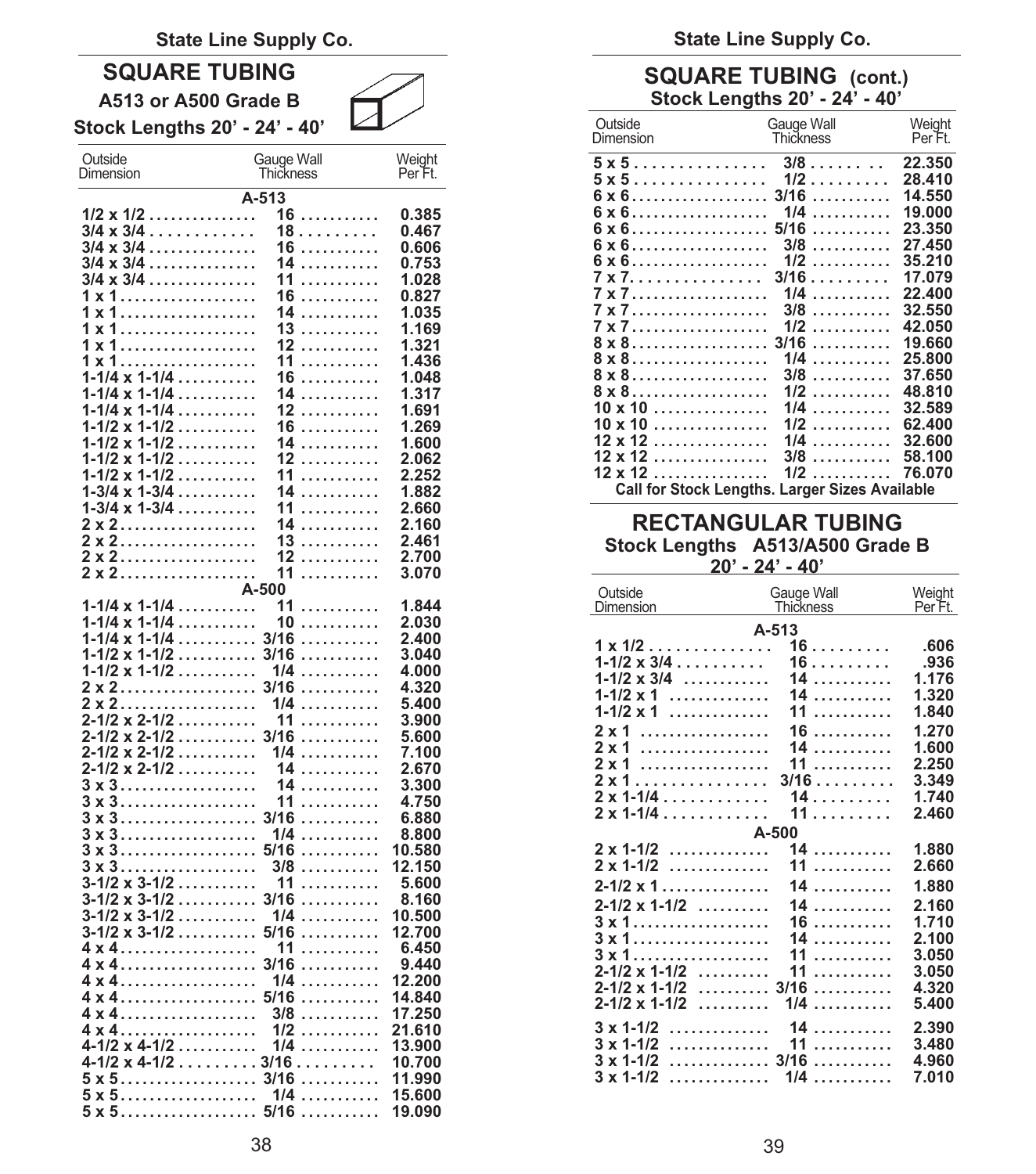## **RECTANGULAR TUBING RECTANGULAR TUBING**<br>Stock Lengths - 20' - 24' - 40' <br>Stock Lengths - 20' - 24' - 40'

| Outside<br>Dimension              | Gauge Wall<br><b>Thickness</b> | Weight<br>Per Ft. |                                                     |                                                                                         |                                      |
|-----------------------------------|--------------------------------|-------------------|-----------------------------------------------------|-----------------------------------------------------------------------------------------|--------------------------------------|
|                                   |                                |                   | Outside<br>Dimension                                | Gauge Wall<br><b>Thickness</b>                                                          | Weight<br>Per Ft.                    |
| $3 \times 2$                      | 14                             | 2.670             |                                                     |                                                                                         |                                      |
| 3 x 2<br>.<br>3 x 2               | 11<br>. 3/16                   | 3.900<br>5.600    |                                                     |                                                                                         |                                      |
| 3 x 2<br>.                        | .<br>1/4<br>.                  | 7.100             | $8 \times 4$                                        | $1/4$ 19.000                                                                            |                                      |
| $3 \times 2$                      | . 5/16<br>.                    | 8.430             | $8 \times 4$                                        | $3/8$ 27.450                                                                            |                                      |
| 4 x 2<br>.                        | 14<br>.                        | 3.300             | .<br>8 x 4                                          | $1/2$ 35.210                                                                            |                                      |
| 4 x 2<br>.                        | 11<br>.                        | 4.750             |                                                     |                                                                                         |                                      |
| 4 x 2                             | . 3/16<br>.                    | 6.880             | $8 \times 6$                                        | $1/4$ 22.400                                                                            |                                      |
| 4 x 2<br>.                        | 1/4<br>.                       | 8.800             |                                                     | $5 \times 2 \ldots \ldots \ldots \ldots \ldots \ldots 1/4 \ldots \ldots \ldots 10.500$  | $\ldots \ldots \ldots 32.550$        |
| 4 x 2                             | . 5/16<br>.                    | 10.579            |                                                     | $5 \times 3 \ldots \ldots \ldots \ldots \ldots \ldots 3/16 \ldots \ldots \ldots$        | 9.440                                |
| $4 \times 3$                      | 11<br>.                        | 5.600             | $5 \times 3 \ldots \ldots \ldots \ldots \ldots 1/4$ |                                                                                         | $\ldots \ldots \ldots$ 12.200        |
| 4 x 3                             | . 3/16                         | 8.160             |                                                     | $5 \times 5 \ldots \ldots \ldots \ldots \ldots 3/16 \ldots \ldots \ldots 11.990$        |                                      |
| .<br>4 x 3<br>4 x 3               | 1/4<br>.                       | 10.500<br>12.666  |                                                     |                                                                                         |                                      |
| $4 \times 3$                      | . 5/16<br>.<br>3/8<br>.        | 14.720            |                                                     |                                                                                         |                                      |
|                                   |                                |                   |                                                     |                                                                                         |                                      |
| $5 \times 2$<br>.<br>$5 \times 2$ | 11<br>.<br>. 3/16<br>.         | 5.660<br>8.160    |                                                     |                                                                                         |                                      |
| $5 \times 2$<br>.                 | $3/8$                          | 14.710            |                                                     | $6 \times 3 \ldots \ldots \ldots \ldots \ldots \ldots 3/16 \ldots \ldots \ldots 10.710$ |                                      |
| 5 x 2<br>.                        | $1/4$                          | 10.500            |                                                     | $6 \times 3 \ldots \ldots \ldots \ldots \ldots 1/4 \ldots \ldots 13.900$                |                                      |
| $5 \times 3$<br>.                 | 11<br>.                        | 6.459             | $6 \times 3 \ldots \ldots \ldots \ldots \ldots$     | $3/8$ 19.820                                                                            |                                      |
| 5 x 3                             | . 3/16                         | 9.440             | $6 \times 6$                                        | $1/4$ 19.000                                                                            |                                      |
| 5 x 3<br>.                        | 1/4<br>.                       | 12.200            | 8 x 6                                               | $1/2$ 42.010                                                                            |                                      |
| $5 \times 3$<br>.                 | 3/8<br>.                       | 17.250            | $10 \times 2$                                       | $3/16$ 14.550                                                                           |                                      |
| $5 \times 3$                      | $1/2$                          | 21.630            | $10 \times 2$                                       | $1/4$ 19.000                                                                            |                                      |
| .<br>6 x 2                        | 11<br>.                        | 6.450             |                                                     |                                                                                         | . 17.109                             |
| 6 x 2                             | . 3/16                         | 9.440             | $10 \times 4$                                       | $1/4$ 22.400                                                                            |                                      |
| 6 x 2<br>.                        | 1/4<br>.                       | 12.200            | $10 \times 4$                                       | $3/8$ 32.550                                                                            |                                      |
| 6 x 2                             | . 5/16<br>.<br>$3/8$           | 14.840<br>17.269  | $10 \times 4$<br>$10 \times 6$                      | $1/2$ 42.049<br>$1/4$ 25.800                                                            |                                      |
| 6 x 2<br>.                        |                                |                   | $10 \times 6$                                       | 3/8                                                                                     | $\ldots \ldots \ldots \ldots 37.650$ |
| $6 \times 3$<br>.<br>6 x 3        | 11<br>.<br>. 3/16              | 7.330<br>10.710   | $10 \times 6$                                       | $1/2$ 48.850                                                                            |                                      |
| 6 x 3<br>.                        | 1/4<br>.                       | 13,900            | $12 \times 2$                                       | 3/16                                                                                    | . 17.110                             |
| 6 x 3<br>.                        | 3/8<br>.                       | 19,800            | $12 \times 2$                                       | $1/4$ 22.400                                                                            |                                      |
| .<br>$6 \times 4$                 | 11                             | 8.160             | $12 \times 4$                                       | $1/4$ 25.800                                                                            |                                      |
| 6 x 4                             | . 3/16<br>.                    | 11.990            | $12 \times 4$                                       | $3/8$ 37.650                                                                            |                                      |
| .<br>6 x 4                        | 1/4<br>.                       | 15.600            |                                                     |                                                                                         |                                      |
| 6 x 4                             | 5/16 19.080                    |                   |                                                     |                                                                                         |                                      |
| $6 \times 4$<br>.                 | 3/8<br>.                       | 22.350            |                                                     |                                                                                         |                                      |
| .<br>6 x 4                        | $1/2$                          | 28.410            |                                                     |                                                                                         |                                      |
| .<br>7 x 3                        | 3/16                           | 11.990            |                                                     |                                                                                         |                                      |
| $7 \times 3$<br>.                 | $1/4$                          | 15,600            |                                                     |                                                                                         |                                      |
| 7 x 3<br>.                        | $3/8$                          | 22.369            |                                                     |                                                                                         |                                      |
| 7 x 5                             | . 3/16                         | 14.550            |                                                     |                                                                                         |                                      |
| 7 x 5<br>.<br>7 x 5<br>.          | 1/4<br>.<br>3/8<br>.           | 19.000<br>27.450  |                                                     |                                                                                         |                                      |
| .<br>7 x 5                        | $1/2$                          | 35.210            |                                                     |                                                                                         |                                      |
| 8 x 2                             | 3/16<br>.                      | 11.990            |                                                     |                                                                                         |                                      |
| .<br>8 x 2                        | $1/4$                          | 15.600            |                                                     |                                                                                         |                                      |
|                                   |                                | 22.350            |                                                     |                                                                                         |                                      |
|                                   |                                |                   |                                                     |                                                                                         |                                      |
|                                   |                                |                   |                                                     |                                                                                         |                                      |

| Outside<br><b>Dimension</b>                                                             | Gauge Wall<br><b>Thickness</b>                                                    | Weight<br>Per Ft. |
|-----------------------------------------------------------------------------------------|-----------------------------------------------------------------------------------|-------------------|
| $8 \times 4$                                                                            | $\ldots \ldots \ldots \ldots \ldots \quad 1/4 \ldots \ldots \ldots \ldots 19.000$ |                   |
| $8 \times 4$                                                                            | $\ldots \ldots \ldots \ldots \ldots$ 3/8 $\ldots \ldots \ldots$ 27.450            |                   |
| $8 \times 4$                                                                            | $\ldots \ldots \ldots \ldots \ldots \quad 1/2 \ldots \ldots \ldots \ldots 35.210$ |                   |
| $8 \times 6$                                                                            | $\ldots \ldots \ldots \ldots 3/16 \ldots \ldots 17.079$                           |                   |
|                                                                                         |                                                                                   |                   |
|                                                                                         |                                                                                   |                   |
|                                                                                         |                                                                                   |                   |
| $5 \times 3 \ldots \ldots \ldots \ldots \ldots \ldots 3/16 \ldots \ldots \ldots 9.440$  |                                                                                   |                   |
| $5 \times 3 \ldots \ldots \ldots \ldots \ldots 1/4 \ldots \ldots 12.200$                |                                                                                   |                   |
| $5 \times 5 \ldots \ldots \ldots \ldots \ldots 3/16 \ldots \ldots \ldots 11.990$        |                                                                                   |                   |
|                                                                                         |                                                                                   |                   |
|                                                                                         |                                                                                   |                   |
|                                                                                         |                                                                                   |                   |
| $6 \times 3 \ldots \ldots \ldots \ldots \ldots \ldots 3/16 \ldots \ldots \ldots 10.710$ |                                                                                   |                   |
|                                                                                         |                                                                                   |                   |
| $6 \times 3 \ldots \ldots \ldots \ldots \ldots 3/8 \ldots \ldots 19.820$                |                                                                                   |                   |
|                                                                                         |                                                                                   |                   |
|                                                                                         |                                                                                   |                   |
|                                                                                         |                                                                                   |                   |
|                                                                                         |                                                                                   |                   |
|                                                                                         |                                                                                   |                   |
| $10 \times 4$                                                                           | $1/4$ 22.400                                                                      |                   |
| $10 \times 4$                                                                           | $3/8$ 32.550                                                                      |                   |
| $10 \times 4$<br>$10 \times 6$                                                          | $1/2$ 42.049<br>$1/4$ 25.800                                                      |                   |
| $10 \times 6$                                                                           | $3/8$ 37.650                                                                      |                   |
| $10 \times 6$                                                                           | $1/2$ 48.850                                                                      |                   |
|                                                                                         |                                                                                   |                   |
| $12 \times 2$                                                                           | $1/4$ 22.400                                                                      |                   |
|                                                                                         |                                                                                   |                   |
| $12 \times 4$ 3/8 37.650                                                                |                                                                                   |                   |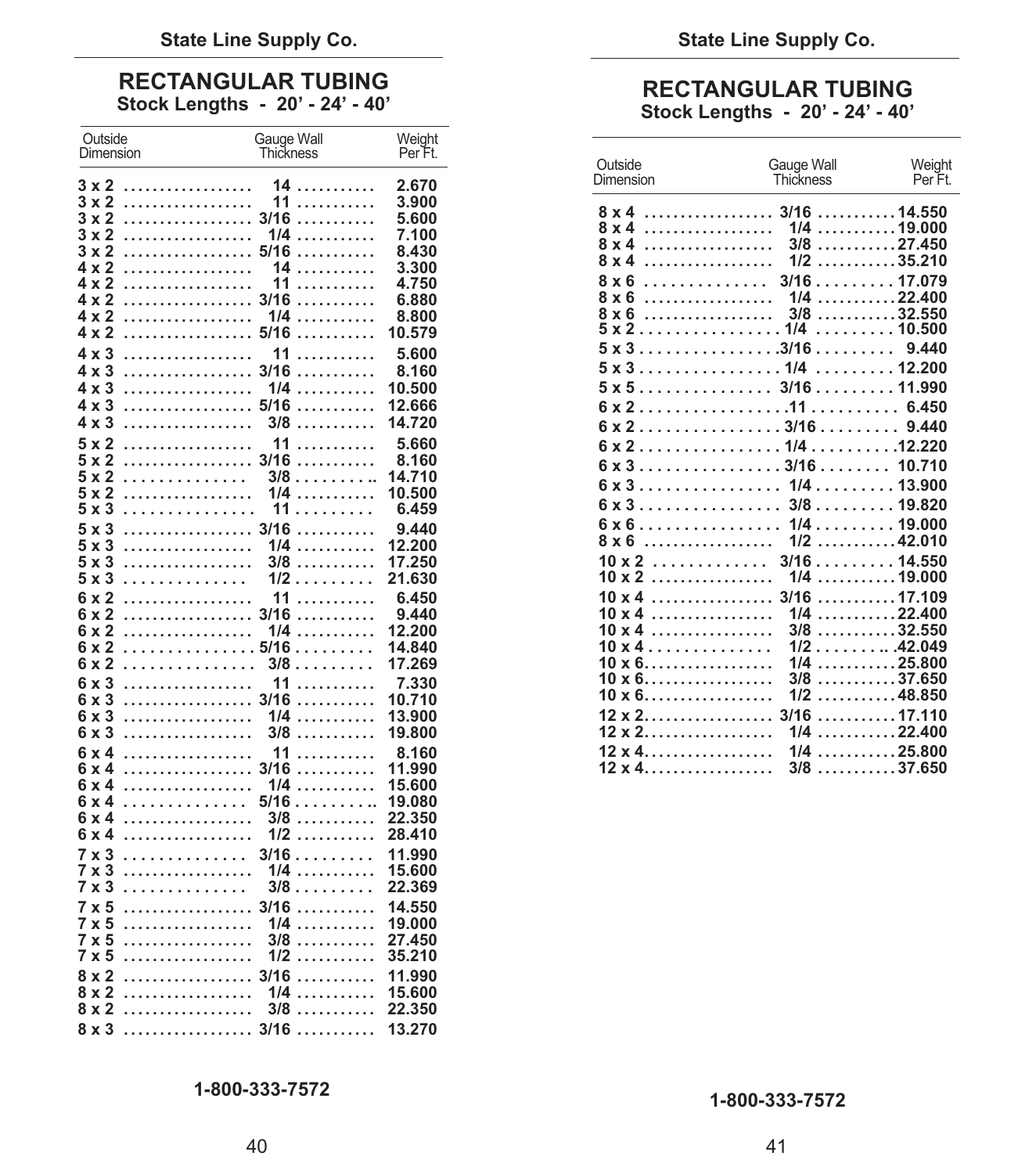### **CARBON STEEL SHEETS & PLATES A SUMMARY OF GRADES**

### **ASTM A-569**

This specification covers hot-rolled carbon steel sheets of commercial quality, in coils and cut lengths, having a maximum carbon of 0.15%. This material is intended for parts where bending, moderate forming or drawing, and welding may be involved.

| C max.                     | Mn max. | P max. | S max. |  |  |
|----------------------------|---------|--------|--------|--|--|
| .02/0.15                   | 0.60    | 0.030  | 0.035  |  |  |
| Tensile 53,000             |         |        |        |  |  |
| Yield 30,000 to 50,000 psi |         |        |        |  |  |

### **ASTM A-36**

This specification covers carbon plate of structural quality.

| Thickness                      | C max. | Mn max.  | P max. | S max. | Si max.  |
|--------------------------------|--------|----------|--------|--------|----------|
| to $3/4"$                      | 0.25   | .80/1.20 | 0.04   | 0.05   |          |
| $3/4" - 1 - 1/2"$              | 0.25   | .80/1.20 | 0.04   | 0.05   |          |
| $1/2" - 2 - 1/2"$              | 0.26   | .85/1.20 | 0.04   | 0.05   | .15/0.40 |
| $2 - 1/2$ " $-4$ "             | 0.27   | .85/1.20 | 0.04   | 0.05   | .15/0.40 |
| over 4"                        | 0.29   | .85/1.20 | 0.04   | 0.05   | .15/0.40 |
| Tensile Strength 58/80,000 psi |        |          |        |        |          |

Yield Strength 36,000 Min. psi Elongation 18% Min.

### **ASTM A-606-sheet**

### **ASTM A-588-plate**

(CORTEN) Four or five times more resistant to atmospheric corrosion than low carbon steel. Excellent weldability and formability. Product is available in two types: Type 2 contains 0.18 min. copper. Type 4 provides a level of corrosion resistance better than that of carbon steels with or without copper addition.

| C max. | Mn max.                                                                          | P max. |
|--------|----------------------------------------------------------------------------------|--------|
| 0.26   | 1.30                                                                             | 0.06   |
|        | Tensile Strength 70,000 psi<br>Yield Strength 50,000 psi<br>Elongation in 2" 22% |        |

### **AR-200**

Abrasion resistant, medium carbon, high magnesium steel designed for sliding abrasion applications. Brinell hardness - 185-235

### **AR-400**

This steel is heat treated to produce a high strength, high hardness product with a Brinell Hardness range of 360 to 440.

### **ASTM A-514** (T-1)

Weldable, quenched and tempered high strength steel with good impact abrasion resistance characteristics. Product is available in 13 grades in addition to Grade B.

| Element     | Grade B       |
|-------------|---------------|
| Carbon      | $0.12 - 0.21$ |
| Manganese   | $0.7 - 1.0$   |
| Phosphorous | 0.035         |
| Sulphur     | 0.035         |
| Silicon     | $0.20 - 0.35$ |
| Chromium    | $0.40 - 0.60$ |
| Molybdenum  | $0.15 - 0.25$ |
| Vanadium    | $0.03 - 0.08$ |
| Titanium    | $0.01 - 0.03$ |

Tensile Strength 110,000-130,000 psi Yield Strength 100,000 psi Elongation in 2" 18%

### **CARBON STEEL GRADES, Continued**

### **ASTM A-607 Grade 50**

This specification covers high-strength, low alloy hot rolled sheets or cold rolled sheets in either cut lengths or coils. The addition of alloying elements raises the yield point offering higher strength-to-weight ratios.

This material is bendable but requires larger radius. The A-607 specification covers two classes and five grades in addition to Grade 50.

| C max.                  |                      | Mn max. $\vert$ P max. | $\mathsf{S}$ max. |  |
|-------------------------|----------------------|------------------------|-------------------|--|
| 0.23                    | 1.35                 | 0.04                   | 0.04              |  |
| Tensile Strength 65,000 |                      |                        |                   |  |
| Yield Strength 50,000   |                      |                        |                   |  |
|                         | Elongation in 2" 22% |                        |                   |  |

### **ASTM A-572 Grade 50**

High strength low alloy plate used to reduce weight of finished product . Larger radius required for forming. Better resistance to wear and abrasion

| Thickness   C max.   |      | Mn max. | P max. | S max. | Si max.   |
|----------------------|------|---------|--------|--------|-----------|
| to 1-1/2"            | 0.23 | 1.35    | 0.04   | 0.05   | 0.40      |
| over 1-1/2"   0.23   |      | 1.35    | 0.04   | 0.05   | 0.15/0.40 |
| Tensile 65,000       |      |         |        |        |           |
| <b>Yield 50,000</b>  |      |         |        |        |           |
| Elongation in 2" 21% |      |         |        |        |           |

### **ASTM A-715 Grade 50**

This specification covers high-strength, low alloy hot rolled steel sheet and strip, and cold rolled sheet having improved formability when compared with steels covered by Specifications A-606 and A-607. The product is available in four strength levels.

|                         | P max. | S max.                 |  |  |  |  |
|-------------------------|--------|------------------------|--|--|--|--|
| 165                     | 0.02   | 0.025                  |  |  |  |  |
| Tensile Strength 60,000 |        |                        |  |  |  |  |
| Yield Strength 50,000   |        |                        |  |  |  |  |
| Elongation in 2" 24%    |        |                        |  |  |  |  |
|                         |        | Mn max. $\blacksquare$ |  |  |  |  |

### **ASTM A-936 Grade 50**

This specification covers heavy thickness, high-strength, low alloy hot rolled sheet and strip, in coils beyond the size limits of Specification A-715. The product is intended for miscellaneous applications where higher strength, savings in weight, improved formability and weldability are important. It's available only in coils and in three strength levels, in addition to Grade 50.

| C max.                  | Mn max. $\mid$ P max. |       | I S max. |  |  |  |
|-------------------------|-----------------------|-------|----------|--|--|--|
| 0.15                    | 165                   | 0.025 | 0.035    |  |  |  |
| Tensile Strength 60,000 |                       |       |          |  |  |  |
| Yield Strength 50,000   |                       |       |          |  |  |  |
| Elongation in 2" 22%    |                       |       |          |  |  |  |

### **ASTM A656 Grade 80**

This specification covers high strength, low alloy, hot rolled structural steel plate for use in truck frames, crane booms, rail cars and similar applications. The product offers good formability and is furnished in two types and four strength grades.

|                      |  | Thickness   C max.   Mn max.   P max.   S max.   Si max. |                               |  |  |  |  |
|----------------------|--|----------------------------------------------------------|-------------------------------|--|--|--|--|
| max. 3/4"   0.18     |  |                                                          | $1.65$   0.025   0.035   0.60 |  |  |  |  |
| Tensile 90,000       |  |                                                          |                               |  |  |  |  |
| <b>Yield 80,000</b>  |  |                                                          |                               |  |  |  |  |
| Elongation in 2" 15% |  |                                                          |                               |  |  |  |  |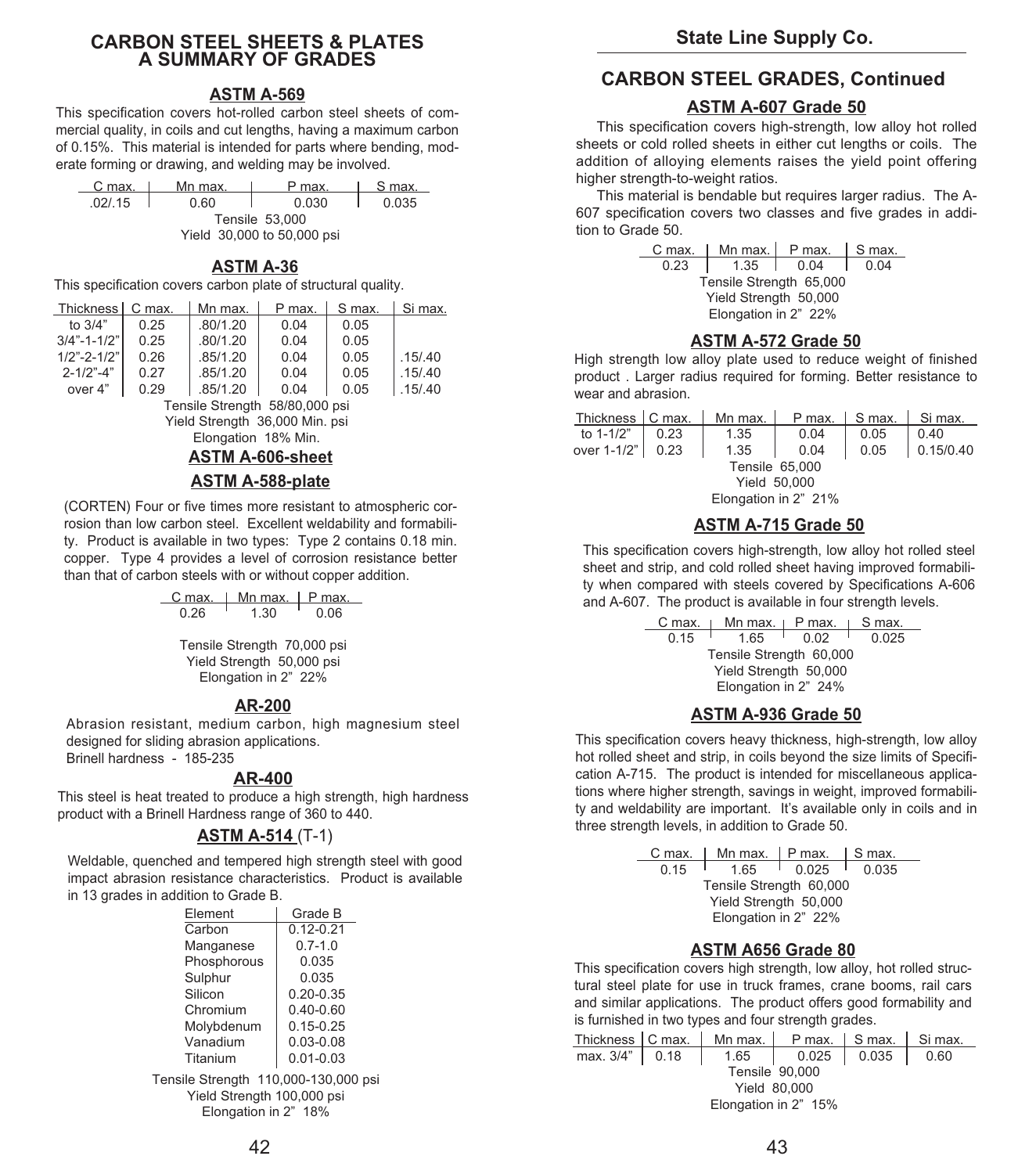### STANDARD SHEET GAUGE, **PLATE - HR** WEIGHTS AND COLOR CODES (8' Thru 20' Length)

### **Carbon Sheets to U.S.S. or Mfrs. Gauge**

| Gauge<br>No. | <b>Thickness</b><br>in Inches | Pounds<br>Per Sq. Ft. | Color<br>Codes     | Thickr |
|--------------|-------------------------------|-----------------------|--------------------|--------|
| 3            | .2391                         | 10.000                |                    | 1/4    |
| 4            | .2242                         | 9.375                 |                    |        |
| 5            | .2092                         | 8.750                 |                    |        |
| 6            | .1943                         | 8.125                 |                    |        |
| 7            | .1793                         | 7.500                 | Dark Green         |        |
| 8            | .1644                         | 6.875                 | Gold               |        |
| 9            | .1495                         | 6.250                 |                    |        |
| 10           | .1345                         | 5.625                 | White              |        |
| 11           | .1196                         | 5.000                 | Orange             |        |
| 12           | .1046                         | 4.375                 | <b>Baby Blue</b>   |        |
| 14           | .0747                         | 3.125                 | <b>Olive Green</b> | 5/16   |
| 16           | .0598                         | 2.500                 | Red                |        |
| 18           | .0478                         | 2.000                 | Yellow             |        |
| 20           | .0359                         | 1.500                 | <b>Dark Blue</b>   |        |
| 22           | .0299                         | 1.250                 | <b>Baby Blue</b>   | 3/8    |
| 24           | .0239                         | 1.000                 | <b>Dark Green</b>  |        |
| 26           | .0179                         | 0.7500                | Orange             |        |
| 28           | .0149                         | 0.6080                | Gold               |        |
|              |                               |                       |                    |        |

|              | <b>Galvanized Sheets</b><br><b>To Galvanized</b><br><b>Sheet Gauge</b> |                   | <b>Stainless</b><br><b>Sheets To</b><br>St. Sheet Ga. |               |                  |
|--------------|------------------------------------------------------------------------|-------------------|-------------------------------------------------------|---------------|------------------|
|              |                                                                        |                   | Pounds Per Sq. Ft.                                    |               |                  |
| Gauge<br>No. | <b>Thickness</b><br>in Inches                                          | Pounds<br>Sq. Ft. | <b>Thickness</b><br>in Inches                         | 300<br>Series | Color<br>Codes   |
| 8            | .1681                                                                  | 7.031             | .171875                                               | 7.2187        | Gold             |
| 9            | .1532                                                                  | 6.406             | .156250                                               | 6.5625        |                  |
| 10           | .1382                                                                  | 5.781             | .140625                                               | 5.9062        | White            |
| 11           | .1233                                                                  | 5.516             | .125000                                               | 5.2500        | Orange           |
| 12           | .1084                                                                  | 4.531             | .109375                                               | 4.5937        | <b>Baby Blue</b> |
| 14           | .0785                                                                  | 3.281             | .078125                                               | 3.2812        | Olive Green      |
| 16           | .0635                                                                  | 2.656             | .062500                                               | 2.6250        | Red              |
| 18           | .0516                                                                  | 2.156             | .050000                                               | 2.1000        | Yellow           |
| 20           | .0396                                                                  | 1.656             | .037500                                               | 1.5750        | Dark Blue        |
| 22           | .0336                                                                  | 1.406             | .031250                                               | 1.3125        | <b>Baby Blue</b> |
| 24           | .0276                                                                  | 1.156             | .025000                                               | 1.0500        | Dark Green       |
| 26           | .0217                                                                  | 0.9063            | .018750                                               | 0.7875        | Orange           |
| 28           | .0187                                                                  | 0.7813            | .015625                                               | .6562         | Gold             |

### **1-800-333-7572**

**CQ / A-36** 



| Color<br>Codes                                                                                            |   | Thickness |                                                                                                | Wt./Sq.<br>Foot                                                         | Est.<br>Weight                                                   |
|-----------------------------------------------------------------------------------------------------------|---|-----------|------------------------------------------------------------------------------------------------|-------------------------------------------------------------------------|------------------------------------------------------------------|
|                                                                                                           |   | 1/4       | $36 \times 96$<br>$36 \times 120$<br>$48 \times 48$<br>$48 \times 96$<br>$48 \times 120$       | 10.20<br>.<br>.<br>.<br>.                                               | 244.8<br>306.0<br>163.0<br>326.0<br>408.0                        |
| reen                                                                                                      |   |           | $48 \times 144$<br>$60 \times 96$<br>$60 \times 120$<br>$60 \times 144$<br>$72 \times 96$      | .<br>.<br>.<br>.<br>.                                                   | 489.6<br>408.0<br>510.0<br>612.0<br>489.6                        |
| }lue                                                                                                      |   |           | 72 x 120……<br>72 x 144                                                                         | .<br>.                                                                  | 612.0<br>734.4                                                   |
| ້າreen<br>lue                                                                                             |   | 5/16      | $48 \times 120$<br>$60 \times 120$<br>72 x 120.                                                | $48 \times 96$ 12.75<br>.<br>.<br>.                                     | 408.0<br>510.0<br>637.5<br>765.0                                 |
| }lue<br>reen<br>è                                                                                         |   | 3/8       | $36 \times 120$<br>$48 \times 96$<br>48 x 120<br>$60 \times 96$<br>$60 \times 120$             | $36 \times 96 \ldots$ 15.30<br>.<br>.<br>.<br>.<br>.                    | 367.2<br>459.0<br>490.0<br>612.0<br>612.0<br>765.0               |
| Color                                                                                                     |   |           | $60 \times 144$<br>$72 \times 96$<br>72 x 120<br>72 x 144<br>$96 \times 240$                   | .<br>.<br>.<br>.<br>.                                                   | 918.0<br>734.4<br>918.0<br>1101.6<br>2450.0                      |
| Codes<br>Gold<br>White<br>Orange                                                                          |   | 1/2       | 48 x 120<br>$60 \times 96$<br>$60 \times 120$<br>72 x 120.<br>$96 \times 240$                  | $48 \times 96$ 20.40<br>.<br>.<br>.<br>.<br>.                           | 652.0<br>816.0<br>816.0<br>1020.0<br>1224.0<br>3260.0            |
| <b>Baby Blue</b><br>Olive Green<br>Red<br>Yellow<br>Dark Blue<br><b>Baby Blue</b><br>Dark Green<br>Orange |   | 5/8       | 48 x 96<br>$48 \times 120$<br>$60 \times 96$<br>$60 \times 120$<br>72 x 120<br>$96 \times 240$ | $48 \times 48 \ldots 25.50 \ldots \ldots$<br>.<br>.<br>.<br>.<br>.<br>. | 408.0<br>816.0<br>1020.0<br>1020.0<br>1275.0<br>1530.0<br>4080.0 |
| Gold                                                                                                      |   | 3/4       | $48 \times 120$<br>$60 \times 120$<br>72 x 120<br>$96 \times 240$                              | $48 \times 96$ 30.60<br>.<br>.<br>.<br>.                                | 979.0<br>1224.0<br>1530.0<br>1836.0<br>4896.0                    |
|                                                                                                           | 1 |           |                                                                                                | $48 \times 96$ 40.80                                                    | 1306.0                                                           |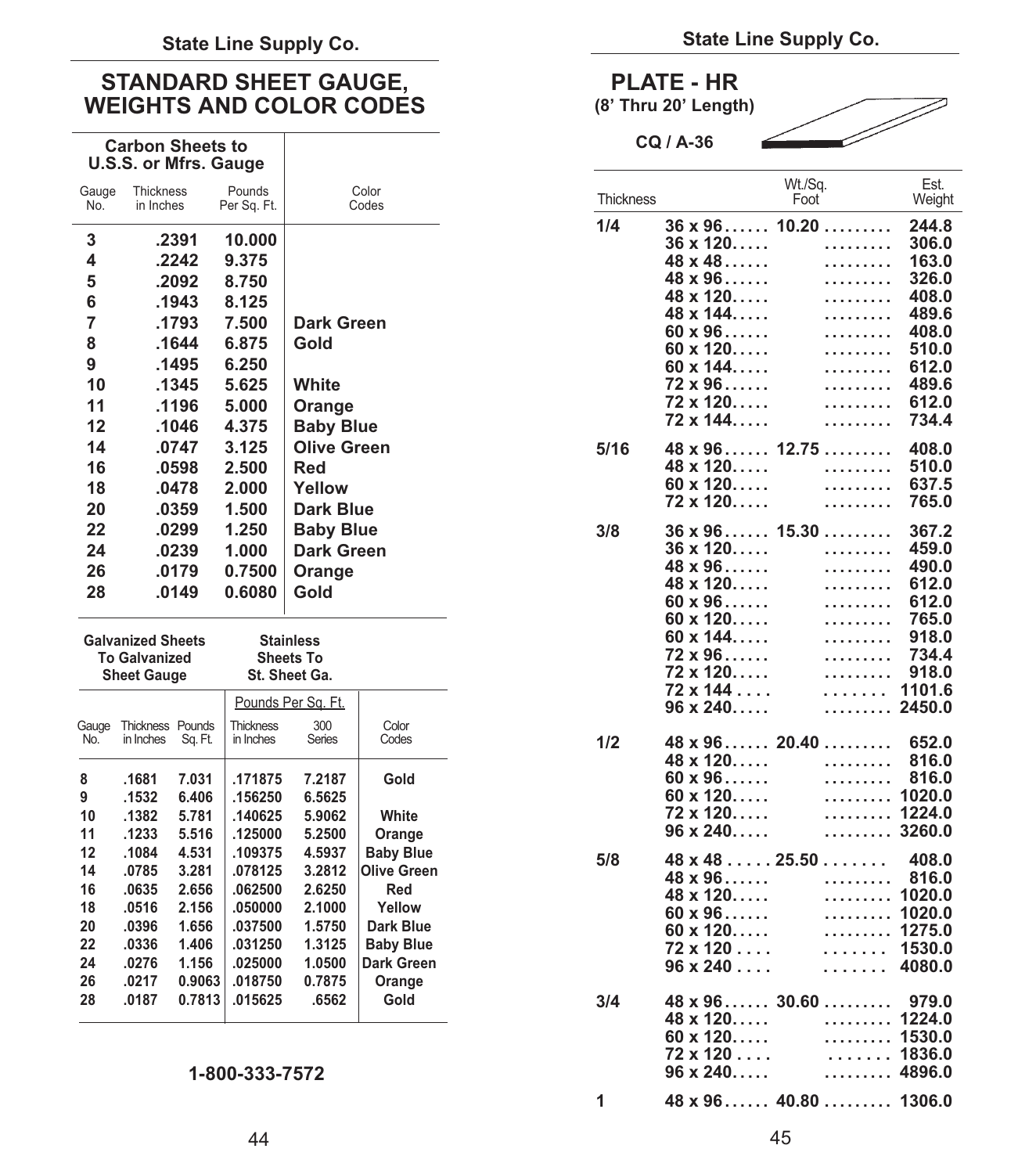### **PLATE - HR (cont.)**

**(8' Thru 20' Length)** 

**CQ / A-36** 

| Thickness    | Wt./Sq.<br>Foot                                                                                                                                                                           | Est.<br>Weight |
|--------------|-------------------------------------------------------------------------------------------------------------------------------------------------------------------------------------------|----------------|
| 1            | $48 \times 120$<br>. 1632.0<br>$60 \times 120$ 2040.0<br>$72 \times 120$ 2448.0<br>$96 \times 240$<br>. 6528.0                                                                            |                |
| $1 - 1/4$    | $48 \times 96$ 51.00  1632.0<br>$48 \times 120$ 2040.0<br>$60 \times 96 \ldots$ 2040.0<br>$60 \times 120$ 2550.0<br>$72 \times 120$ 3060.0<br>$\ldots \ldots$ . 8160.0<br>$96 \times 240$ |                |
| $1 - 1/2$    | $48 \times 96$ 61.20  1958.0<br>$60 \times 120$ 3060.0<br>$72 \times 120 \ldots$<br>$96 \times 240$<br>. 9790.0                                                                           | 3672.0         |
| $\mathbf{2}$ | $48 \times 96 \ldots 81.60 \ldots 12611.0$                                                                                                                                                |                |
| $2 - 1/2$    | $48 \times 96 \ldots$ 3267.2                                                                                                                                                              |                |
| 3            | $48 \times 96 \ldots$ 142.90 4572.8                                                                                                                                                       |                |

### **HOT ROLLED SHEET Mill Edge CQ/A-36**

| Thickness Size |                                                                                                                                                                                                                       | Wt/<br>Sq. Ft. | Est.<br>Weight                                                                                                                                                                                                                                                                                                                                                          |
|----------------|-----------------------------------------------------------------------------------------------------------------------------------------------------------------------------------------------------------------------|----------------|-------------------------------------------------------------------------------------------------------------------------------------------------------------------------------------------------------------------------------------------------------------------------------------------------------------------------------------------------------------------------|
| 7GA            | $36 \times 96 \ldots 7.500$<br>$36 \times 120$<br>$48 \times 72$<br>$48 \times 96$<br>$48 \times 120$<br>$48 \times 144$<br>$60 \times 96$<br>$60 \times 120$<br>$60 \times 144$<br>$72 \times 96$<br>$72 \times 120$ |                | $\ldots \ldots \ldots 180.00$<br>$\ldots \ldots \ldots 225.00$<br>$\ldots \ldots \ldots 180.00$<br>$\ldots \ldots \ldots 240.00$<br>$\ldots \ldots \ldots 300.00$<br>$\ldots \ldots \ldots 360.00$<br>$\ldots \ldots \ldots 300.00$<br>$\ldots \ldots \ldots 375.00$<br>$\ldots \ldots \ldots 450.00$<br>$\ldots \ldots \ldots 360.00$<br>$\ldots \ldots \ldots 450.00$ |
|                | $72 \times 144$                                                                                                                                                                                                       |                | $\ldots \ldots \ldots 540.00$                                                                                                                                                                                                                                                                                                                                           |
| 8GA            |                                                                                                                                                                                                                       |                | $48 \times 96 \ldots 6.885 \ldots 220.00$                                                                                                                                                                                                                                                                                                                               |
| <b>10GA</b>    | $36 \times 120$<br>$48 \times 96$<br>$48 \times 120$<br>$48 \times 144$<br>$60 \times 96$<br>$60 \times 120$                                                                                                          |                | $36 \times 96 \ldots 5.625 \ldots 135.00$<br>$\ldots \ldots \ldots 168.75$<br>$\ldots \ldots \ldots 180.00$<br>$\ldots \ldots \ldots 225.00$<br>$\ldots \ldots \ldots 270.00$<br>$\ldots \ldots \ldots 225.00$<br>$\ldots \ldots \ldots 281.30$                                                                                                                         |

**State Line Supply Co.**

### **HOT ROLLED SHEET (cont.) Mill Edge CQ/A-36**

| Thickness   | Size                                                                                                                                                                                                                                                              | Wt/<br>Sq. Ft. | Est.<br>Weight                                                                                                                                                                                                                                                                                                                                       |
|-------------|-------------------------------------------------------------------------------------------------------------------------------------------------------------------------------------------------------------------------------------------------------------------|----------------|------------------------------------------------------------------------------------------------------------------------------------------------------------------------------------------------------------------------------------------------------------------------------------------------------------------------------------------------------|
| 10GA        | $60 \times 144$ 5.625 337.50<br>$72 \times 96$<br>72 x 120……<br>72 x 144                                                                                                                                                                                          |                | $\ldots \ldots \ldots 270.00$<br>$\ldots \ldots \ldots 337.50$<br>. 405.00                                                                                                                                                                                                                                                                           |
| <b>11GA</b> | $48 \times 96 \ldots 5000$<br>48 x 120.<br>$48 \times 144$<br>$60 \times 96 \dots$<br>$60 \times 120$<br>$60 \times 144$<br>$72 \times 96$<br>$72 \times 120$                                                                                                     |                | $\ldots \ldots \ldots$ 160.00<br>. 200.00<br>$\ldots \ldots \ldots 240.00$<br>$\ldots \ldots \ldots 200.00$<br>$\ldots \ldots \ldots 250.00$<br>$\ldots \ldots \ldots 300.00$<br>$\ldots \ldots \ldots 240.00$<br>$\ldots \ldots \ldots 300.00$                                                                                                      |
| <b>12GA</b> | $36 \times 96 \ldots 4.375$<br>$36 \times 120$<br>48 x 96<br>$48 \times 120$<br>$48 \times 144$<br>$60 \times 96$<br>$60 \times 120$<br>$60 \times 144$<br>$72 \times 96$<br>72 x 120.<br>$72 \times 144$                                                         |                | . 105.00<br>$\ldots \ldots \ldots$ . 131.25<br>$\ldots \ldots \ldots 140.00$<br>$\ldots \ldots \ldots 175.00$<br>$\ldots \ldots \ldots 210.00$<br>$\ldots \ldots \ldots 175.00$<br>$\ldots \ldots \ldots 218.80$<br>$\ldots \ldots \ldots 262.50$<br>$\ldots \ldots \ldots 210.00$<br>$\ldots \ldots \ldots 262.50$<br>$\ldots \ldots \ldots 315.00$ |
| 14GA        | $36 \times 96 \ldots 3.125$<br>36 x 120.<br>$48 \times 96$<br>$48 \times 120$<br>$48 \times 144$<br>$60 \times 96$<br>$60 \times 120$<br>$60 \times 144$<br>$72 \times 96$<br>$72 \times 120$<br>$72 \times 144$                                                  |                | $\ldots \ldots \ldots 75.00$<br>93.75<br>$\ldots \ldots \ldots 100.00$<br>$\ldots \ldots \ldots 125.00$<br>$\ldots \ldots \ldots 150.00$<br>$\ldots \ldots \ldots 125.00$<br>$\ldots \ldots \ldots 156.30$<br>$\ldots \ldots \ldots 187.50$<br>$\ldots \ldots \ldots 150.00$<br>$\ldots \ldots \ldots 187.50$<br>. 225.00                            |
| <b>16GA</b> | $36 \times 96 \ldots 2.550 \ldots 0.60.00$<br>$36 \times 120$<br>$48 \times 96$<br>$\frac{48 \times 120 \dots}{48 \times 144 \dots}$<br>$48 \times 144$<br>$60 \times 96$<br>$60 \times 120$<br>$60 \times 120$<br>$125.00$<br>$60 \times 120$<br>$60 \times 144$ |                | . 75.00<br>. 80.00<br>$\ldots \ldots \ldots 100.00$<br>$\ldots \ldots \ldots 120.00$<br>$\ldots \ldots \ldots 125.00$<br>$\ldots \ldots \ldots 150.00$                                                                                                                                                                                               |

### **1-800-333-7572**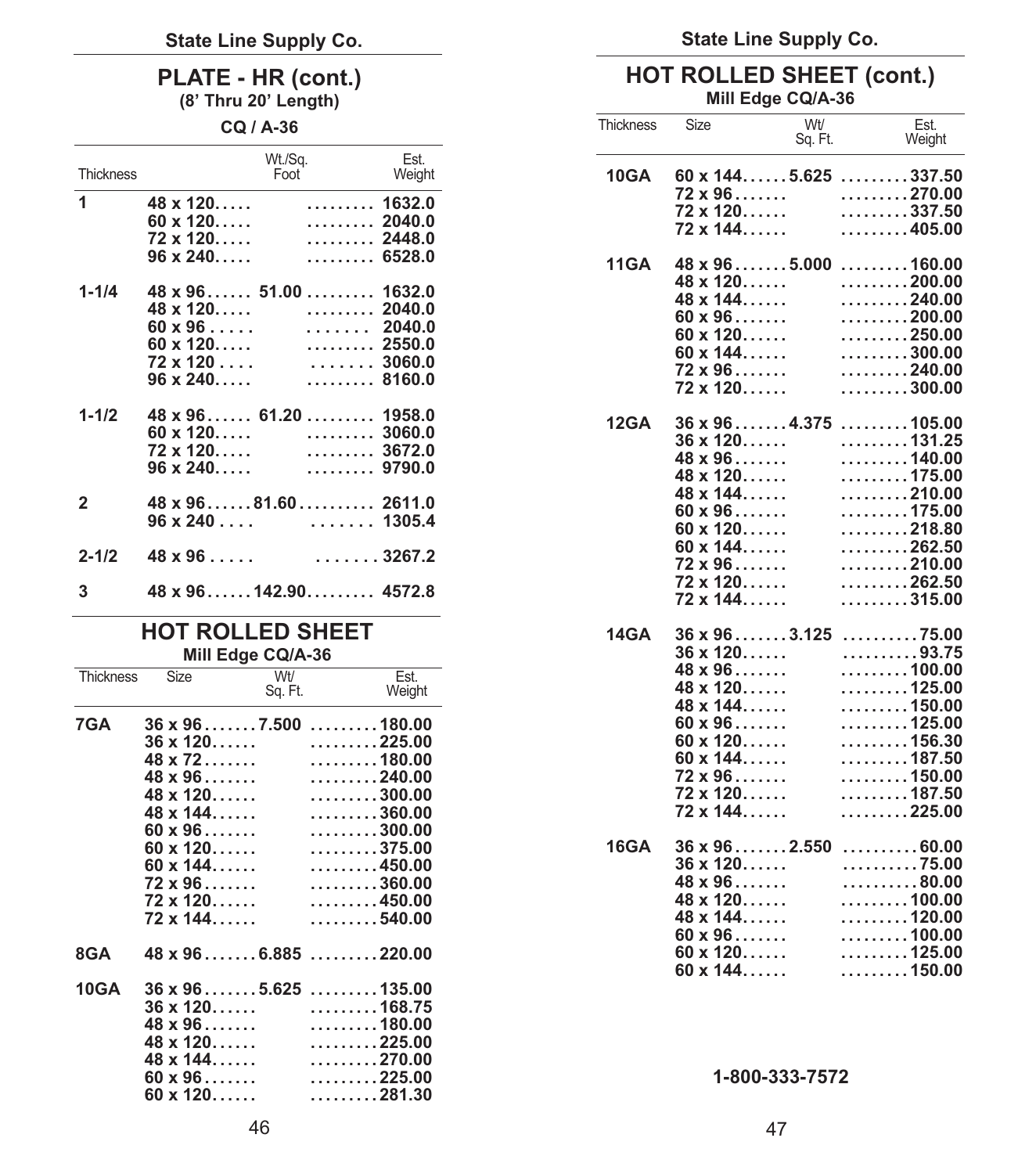## **HOT ROLLED SHEETS**<br>Pickled & Oiled<br>Conforms to A653

| <b>Conforms to A569</b> |                                                                                   |             |                                                                       |                  | 10 to 22ga G-90 coating                                          |                     |                          |
|-------------------------|-----------------------------------------------------------------------------------|-------------|-----------------------------------------------------------------------|------------------|------------------------------------------------------------------|---------------------|--------------------------|
| <b>Thickness</b>        |                                                                                   | Wt./Sq. Ft. | Est. Weight                                                           |                  | 24 to 28ga G-60 coating                                          |                     |                          |
|                         | $16GA$ $48 \times 96$<br>$48 \times 120$                                          | 2.500       | 80.00<br>100.00<br>.                                                  | <b>Thickness</b> | Size                                                             | Wt./Sa.<br>Foot     | Est.<br>Weigh            |
|                         | $60 \times 120$<br>$14GA$ $36 \times 96$                                          |             | 125.00<br>1.1.1.1.1.1<br>3.12575.00                                   | <b>10 GA</b>     | $48 \times 96$ 5.782 185<br>$48 \times 120$                      | . 231               |                          |
|                         | $48 \times 96$<br>$48 \times 120$<br>$60 \times 120$                              |             | 100.00<br>.<br>125.00<br>.<br>156.24                                  | <b>12 GA</b>     | $48 \times 96$ 4.533 145<br>$48 \times 120$                      | . 181               |                          |
|                         | $72 \times 96$<br>$12GA$ 48 $x$ 96 $\dots$                                        | 4.375       | .<br>150.00<br>.<br>140.00                                            | 14 GA            | $48 \times 96$ 3.282 105<br>$48 \times 120$                      | .                   | 131                      |
|                         | $48 \times 120$<br>$48 \times 144$                                                |             | 175.05<br>.<br>210.00<br>.                                            | <b>16 GA</b>     | $48 \times 96$ 2.657 85<br>$48 \times 120$                       | $\ldots \ldots$ 106 |                          |
|                         | $60 \times 120$<br>$72 \times 120$                                                |             | 218.80<br>.<br>262.50<br>.                                            | <b>18 GA</b>     | $60 \times 96 \ldots$<br>$60 \times 120$<br>$36 \times 96$ 2.156 | . 106<br>. 132      | 51                       |
|                         | 11GA $48 \times 96$<br>$48 \times 120$<br>$48 \times 144$                         | 5.000       | 160.00<br>200.00<br>.<br>240.00<br>.                                  |                  | $48 \times 96$<br>$48 \times 120$<br>$60 \times 120$             | .<br>.<br>. 107     | 69<br>86                 |
|                         | $60 \times 120$<br>$72 \times 120$<br>$10GA$ 48 $x$ 96 $\dots$<br>$48 \times 120$ | 5.625       | 250.00<br>.<br>300.00<br>.<br>180.00<br>$\ldots \ldots$ 225.00        | <b>20 GA</b>     | $36 \times 96$ 1.656<br>$48 \times 96$<br>$48 \times 120$        | .<br>.              | 39<br>53<br>66           |
|                         | $60 \times 96$<br>$60 \times 120$                                                 |             | 225.00<br>.<br>281.30<br>.                                            | 22 GA            | $60 \times 120$<br>$36 \times 96$ 1.407<br>$48 \times 96$        | .                   | 82<br>33<br>45           |
|                         | $60 \times 144$<br>$72 \times 96$<br>$72 \times 120$                              |             | 337.50<br>.<br>270.05<br>.<br>337.50<br>1.1.1.1.1.1                   | 24 GA            | $36 \times 96$ 1.156<br>$48 \times 96$<br>48 x 120               | .                   | 27<br>37<br>46           |
| 7GA                     | $48 \times 48$<br>$48 \times 96$<br>$48 \times 120$                               | 7.500       | 120.00<br>240.03<br>.<br>300.00<br>.                                  | <b>26 GA</b>     | $36 \times 96$<br>$48 \times 96$                                 | .<br>$.906.$<br>.   | 21<br>29                 |
|                         | $60 \times 96$<br>$60 \times 120$                                                 |             | 300.00<br>.<br>375.00<br>$\mathcal{L}$ . The set of the $\mathcal{L}$ | <b>28 GA</b>     | $48 \times 120$<br>$36 \times 96$<br>$10 - 100$                  | .<br>$.780$         | 36<br>18<br>$\mathbf{A}$ |

## **HOT ROLLED PLATES**<br>Pickled & Oiled **COLD ROLLED SHEET - CQ**<br>Conforms to ASTM A-366

| Thickness Wt./Sq. Ft. Est. Weight |                          |           |                                              |         |                |
|-----------------------------------|--------------------------|-----------|----------------------------------------------|---------|----------------|
| $3/16$ 48 x 96 7.651 244.83       |                          | Thickness | Size Wt/                                     | Sq. Ft. | Est.<br>Weight |
|                                   |                          |           |                                              |         |                |
|                                   |                          |           |                                              |         |                |
| $1/4$ 36 x 96 10.200 244.80       |                          |           | $14 \text{ GA}$ $48 \times 96$ $3.125$ $100$ |         |                |
|                                   |                          |           |                                              |         |                |
| $48 \times 120$                   |                          |           | 16 GA $48 \times 96$ 2.500 80.               |         |                |
| $60 \times 96$ $408.00$           |                          |           |                                              |         |                |
|                                   |                          |           | $18$ GA $48 \times 90.5$ 2.000 60.           |         |                |
|                                   | $60 \times 144$ $612.00$ |           | $48 \times 96$ 64.                           |         |                |
| $3/8$ 48 x 96 15.310 490.00       |                          |           | $48 \times 120 \ldots \ldots$ 80.            |         |                |
|                                   | $48 \times 120$ 612.00   |           | 20 GA 48 x 96 1.500 48.                      |         |                |

**24 GA 36 x 120......... ...... 32.0 1-800-333-7572** 

**Pickled & Oiled Conforms to A653** 

|      | $16GA$ $48 \times 96$    | $2.500$ 80.00                                  |        |                  |                              | Wt./Sq.                                                | Est.                  |
|------|--------------------------|------------------------------------------------|--------|------------------|------------------------------|--------------------------------------------------------|-----------------------|
|      | $48 \times 120$          | .                                              | 100.00 | <b>Thickness</b> | Size                         | Foot                                                   | Weight                |
|      | $60 \times 120$          | 1.1.1.1.1.1                                    | 125.00 | <b>10 GA</b>     | $48 \times 96$ 5.782 185.0   |                                                        |                       |
| 14GA | $36 \times 96$           | 3.12575.00                                     |        |                  | $48 \times 120 \ldots$       |                                                        | . 231.2               |
|      | $48 \times 96$           | .                                              | 100.00 | <b>12 GA</b>     | $48 \times 96$ $4.533$ 145.0 |                                                        |                       |
|      | $48 \times 120$          | .                                              | 125.00 |                  | $48 \times 120 \ldots$       |                                                        | $\ldots \ldots$ 181.2 |
|      | $60 \times 120$          | .                                              | 156.24 | 14 GA            | $48 \times 96$ 3.282 105.0   |                                                        |                       |
|      | $72 \times 96$           | $\mathcal{L}$ is a second set of $\mathcal{L}$ | 150.00 |                  | $48 \times 120$              |                                                        | $\ldots$ . 131.2      |
|      | $12GA$ 48 $x$ 96 $\dots$ | 4.375                                          | 140.00 | <b>16 GA</b>     |                              |                                                        | 85.0                  |
|      | $48 \times 120$          | .                                              | 175.05 |                  | $48 \times 120$              |                                                        | $\ldots$ . 106.4      |
|      | $48 \times 144$          | 1.1.1.1.1.1.1                                  | 210.00 |                  | $60 \times 96 \ldots$        |                                                        | $\ldots$ . 106.2      |
|      | $60 \times 120$          | 1.1.1.1.1.1.1                                  | 218.80 |                  | $60 \times 120$              |                                                        | $\ldots$ . 132.8      |
|      | $72 \times 120$          | 1.1.1.1.1.1                                    | 262.50 | <b>18 GA</b>     | $36 \times 96$ 2.156         |                                                        | 51.8                  |
| 11GA | $48 \times 96$           | 5.000                                          | 160.00 |                  | $48 \times 96$               | .                                                      | 69.0                  |
|      | $48 \times 120$          | .                                              | 200.00 |                  | $48 \times 120$              | $\mathcal{L}$ .<br><br>.<br><br>.<br><br>.<br><br><br> | 86.2                  |
|      | $48 \times 144$          | 1.1.1.1.1.1.1                                  | 240.00 |                  | $60 \times 120$              |                                                        | $\ldots$ . 107.8      |
|      | $60 \times 120$          | .                                              | 250.00 | <b>20 GA</b>     | $36 \times 96$ 1.656         |                                                        | 39.8                  |
|      | $72 \times 120$          | .                                              | 300.00 |                  | $48 \times 96$               | .                                                      | 53.0                  |
| 10GA | $48 \times 96 \ldots$    | 5.625                                          | 180.00 |                  | $48 \times 120$              | .                                                      | 66.2                  |
|      | $48 \times 120$          | .                                              | 225.00 |                  | $60 \times 120$              | .                                                      | 82.8                  |
|      | $60 \times 96$           | .                                              | 225.00 | 22 GA            | $36 \times 96$ 1.407         |                                                        | 33.8                  |
|      | $60 \times 120$          | .                                              | 281.30 |                  | $48 \times 96$               | .                                                      | 45.0                  |
|      | $60 \times 144$          | .                                              | 337.50 | 24 GA            | $36 \times 96$ 1.156         |                                                        | 27.8                  |
|      | $72 \times 96$           | 1.1.1.1.1.1.1                                  | 270.05 |                  | $48 \times 96$               | .                                                      | 37.0                  |
|      | $72 \times 120$          | .                                              | 337.50 |                  | $48 \times 120$              | .                                                      | 46.2                  |
| 7GA  | $48 \times 48$           | 7.500                                          | 120.00 | 26 GA            | $36 \times 96$               | $.906. \ldots$                                         | 21.8                  |
|      | $48 \times 96$           | .                                              | 240.03 |                  | $48 \times 96$               | .                                                      | 29.0                  |
|      | $48 \times 120$          | 1.1.1.1.1.1.1                                  | 300.00 |                  | $48 \times 120$              | .                                                      | 36.2                  |
|      | $60 \times 96$           | 1.1.1.1.1.1.1                                  | 300.00 | <b>28 GA</b>     | $36 \times 96$               | $.780$                                                 | 18.8                  |
|      | $60 \times 120$          | .                                              | 375.00 |                  | $48 \times 120 \ldots$       | $\mathcal{L}$ .<br><br>.<br><br>.<br><br>.<br><br><br> | 31.2                  |
|      |                          |                                                |        |                  |                              |                                                        |                       |

|     |                              |                | Thickness    | Size                        | Wt/     | Est.   |
|-----|------------------------------|----------------|--------------|-----------------------------|---------|--------|
|     | $3/16$ 48 x 96 7.651 244.83  |                |              |                             | Sq. Ft. | Weight |
|     | $48 \times 120$              |                |              |                             |         |        |
|     | $60 \times 120$ 382.55       |                |              |                             |         |        |
| 1/4 | $36 \times 96$ 10.200 244.80 |                | 14 GA        | $48 \times 96$ 3.125 100.0  |         |        |
|     | $48 \times 96$ , 326.40      |                |              |                             |         |        |
|     | $48 \times 120$              |                | 16 GA        | $48 \times 96$ 2.500 80.0   |         |        |
|     | $60 \times 96$ $408.00$      |                |              |                             |         |        |
|     | $60 \times 120$              |                | 18 GA        | $48 \times 90.5$ 2.000 60.3 |         |        |
|     |                              |                |              |                             |         |        |
|     |                              |                |              |                             |         |        |
| 3/8 | $48 \times 96$ 15.310 490.00 |                |              |                             |         |        |
|     |                              |                | 20 GA        | $48 \times 96$ 1.500 48.0   |         |        |
|     |                              |                | <b>22 GA</b> | $48 \times 96$ 1.250 40.0   |         |        |
|     |                              | 1-800-333-7572 | 24 GA        |                             |         |        |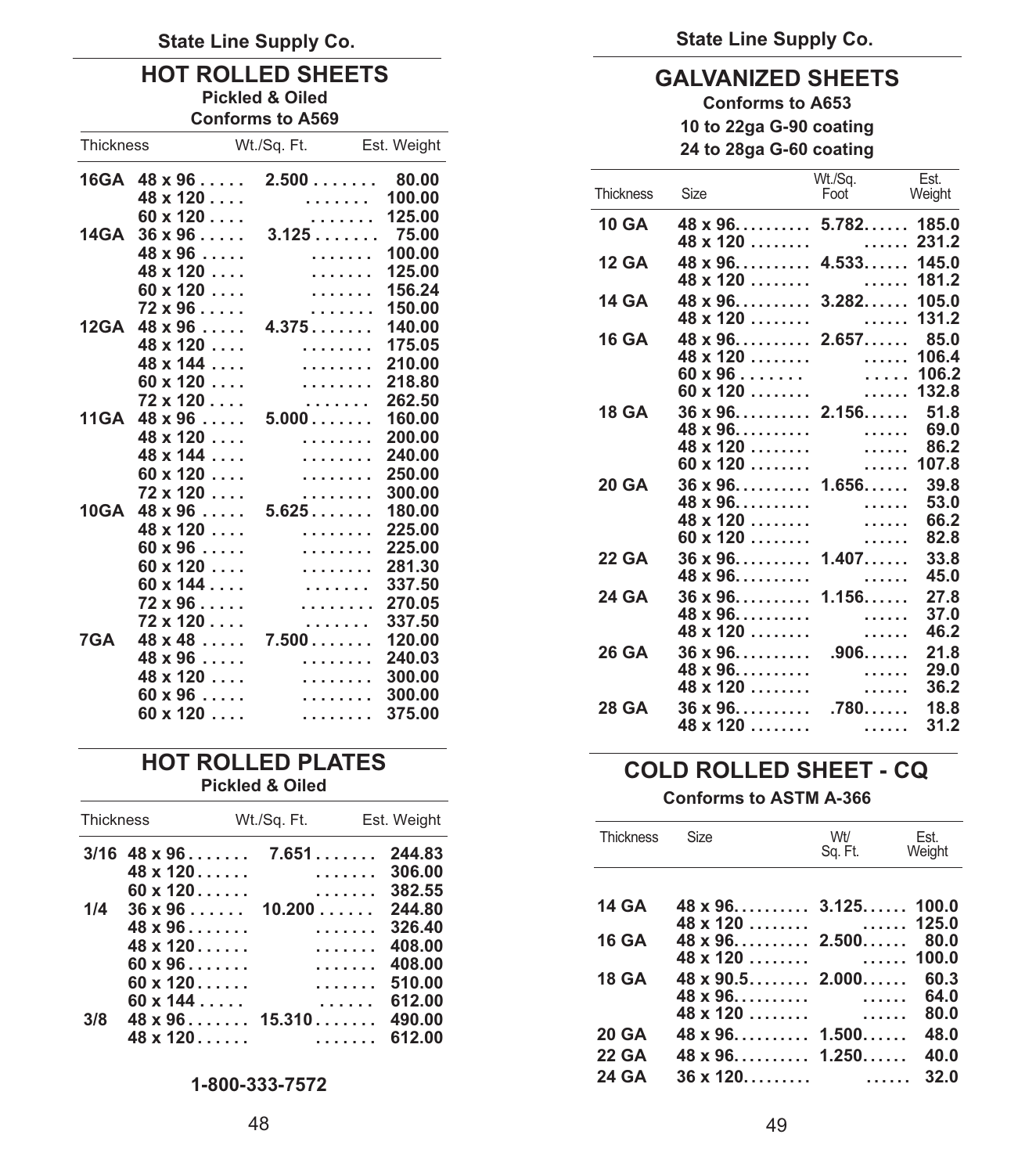# PIPE FITTINGS & VALVES

### **WELD FITTINGS**

**Ells Tees Reducers Weld Neck Flanges Socket Weld Flanges Blind Flanges** 

**MALLABLE FITTINGS** 

Standard & Xhvv **Black and Galvanized** 

### **FORGED STEEL FITTINGS**

2000 LB & 3000 LB **Socket Weld Threaded PVC & CPVC** 



**VALVES** Gate Globe **Ball Check** Flanged **Cast Steel Bronze All Classes** 

### **PIPE NIPPLES**

Standard & Xhvy **Black and Galvanized Seamlesss** Copper Type L, M, K **Fittings** 

## **CALL FOR PRICE & AVAILABILITY INVENTORY TOO LARGE TO PRINT! 800-333-7572**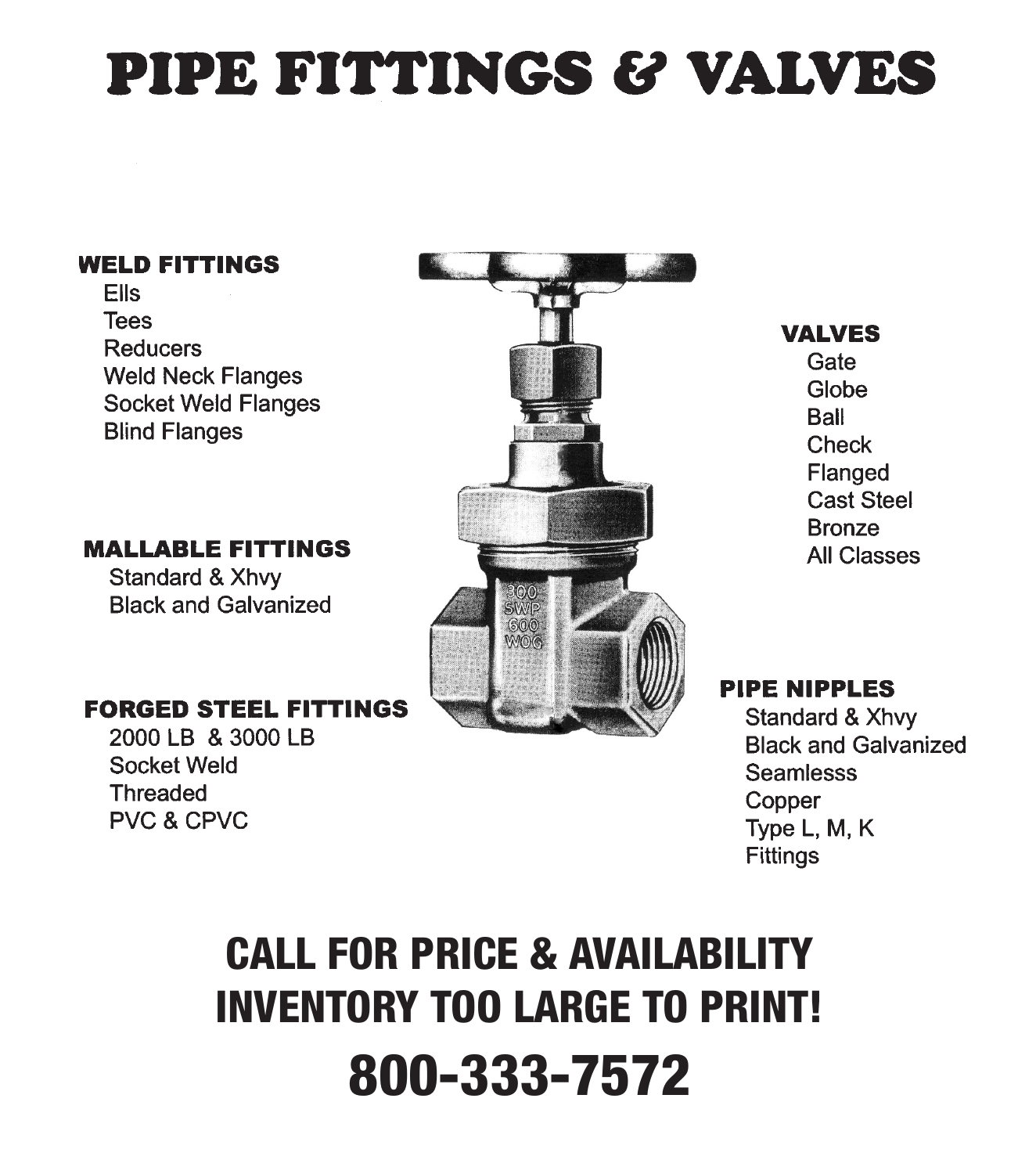### **State Line Supply Co. Co. Co. Co. Co. Co. Co. Co. Co. Co. Co. Co. Co. Co. Co. Co. Co. Co. Co. Co. Co. Co. Co. Co. Co. Co. Co. Co. Co. Co. Co. Co. Co. Co.**

## **ABRASION RESISTANT**

| <b>Thickness</b>  | Size | Wt./Sa.<br>Foot                                                                                     | Est.<br>Weight          |            |      | <b>PLATE T-1</b><br>Conforms to ASTM A-514 Grade B                                 |               |
|-------------------|------|-----------------------------------------------------------------------------------------------------|-------------------------|------------|------|------------------------------------------------------------------------------------|---------------|
| 10 GA             |      | $48 \times 120$ $5.620$                                                                             | 225.0                   |            |      |                                                                                    |               |
| 3/16              |      | $48 \times 120$ 7.650                                                                               | 281.3<br>306.0          | Thickness  | Size | Wt./Sa.<br>Foot                                                                    | Est.<br>Weigh |
| 1/4               |      | $48 \times 120$ $10.200$                                                                            | 367.2<br>382.5<br>408.0 | 1/4<br>3/8 |      | $96 \times 120 \ldots 10.21 \ldots 816.8$<br>$96 \times 120 \ldots$ . 15.32 1225.6 |               |
|                   |      | $48 \times 144 \ldots \ldots$                                                                       | 489.6<br>510.5          | 1/2        |      | $96 \times 120$ , 20.40 , 1020.0<br>$48 \times 120$ 40.80 2040.0                   |               |
| 3/8<br>1/2<br>3/4 |      | $60 \times 120$ $15.300$<br>$48 \times 120$ 20.300<br>$48 \times 96 \ldots$ $30.590 \ldots$ $30.50$ | 816.0<br>816.0          |            |      | <b>ABRASION RESISTANT</b>                                                          |               |
|                   |      |                                                                                                     |                         |            |      |                                                                                    |               |

## **HIGH STRENGTH**<br>Grade 50

| <b>Thickness</b> | Size                  | Wt./Sq.<br>Foot | Est.   |
|------------------|-----------------------|-----------------|--------|
|                  |                       |                 | Weight |
| $12$ GA          | $48 \times 96$        | 4.375           | 140.0  |
|                  | $48 \times 120$       | .               | 175.0  |
|                  | $60 \times 120$       | .               | 218.8  |
|                  | $60 \times 144$       | .               | 262.5  |
| <b>11 GA</b>     | $60 \times 96$        | $5.001.$        | 200.0  |
|                  | $60 \times 120$       | .               | 250.0  |
| 10 GA            | $48 \times 96$        | .               | 180.0  |
|                  | $48 \times 120$       | $5.626$         | 225.0  |
|                  | $60 \times 120$       | .               | 281.3  |
|                  | $60 \times 144$       | .               | 337.5  |
| 3/16             | $48 \times 96$        | 7.651           | 244.8  |
|                  | $48 \times 120$       | .               | 306.0  |
|                  | $48 \times 144$       | .               | 367.2  |
|                  | $60 \times 96$        | .               | 306.0  |
|                  | $60 \times 120$       | .               | 382.5  |
|                  | $60 \times 144$       | .               | 459.0  |
|                  | $72 \times 120$       | .               | 459.0  |
| 1/4              | $48 \times 96$        | 10.201          | 326.0  |
|                  | $48 \times 120$       | .               | 408.0  |
|                  | $60 \times 96$        | .               | 408.0  |
|                  | $60 \times 120$       | .               | 510.5  |
|                  | $60 \times 144$       | .               | 612.0  |
|                  | $72 \times 120$       | .               | 612.0  |
|                  | $72 \times 240$       | .               | 1224.0 |
| 3/8              | $48 \times 96$        | 15.313          | 490.0  |
|                  | $48 \times 120$       | .               | 612.0  |
|                  | $60 \times 96 \ldots$ | .               | 611.0  |
|                  | $72 \times 120$       | .               | 918.0  |
| 1/2              | $48 \times 96$        | 20.376          | 652.0  |
|                  | $60 \times 120$       | .               | 1020.0 |
|                  | $72 \times 120$       | .               | 1224.0 |
| 3/4              | $60 \times 120$       | .               | 1530.0 |
|                  | $72 \times 120$       | .               | 1836.0 |
| 1                | $60 \times 120$       | .               | 2040.0 |
| $1 - 1/2$        | $60 \times 120$       | .               | 3060.0 |
|                  |                       |                 |        |

### **AR-200 HIGH STRENGTH**

### **PLATE T-1**

### Conforms to ASTM A-514 Grade B

|                              |           |      | Wt./Sq.                                    | Est.   |
|------------------------------|-----------|------|--------------------------------------------|--------|
| 48 x 120   7.650  306.0      | Thickness | Size | Foot                                       | Weight |
|                              | 1/4       |      | $96 \times 120 \ldots$ .10.21 816.8        |        |
|                              | 3/8       |      |                                            |        |
| $48 \times 120$ 10.200 408.0 |           |      | $96 \times 120 \ldots 15.32 \ldots 1225.6$ |        |
|                              | 1/2       |      | $96 \times 120 \ldots$ . 20.40 1020.0      |        |
|                              |           |      | $48 \times 120 \ldots$ , 40.80, , 2040.0   |        |

### **1/2 ABRASION RESISTANT**

### **AR 400**

|              | Grade 50 |                                              |                | <b>Thickness</b> | Size | Wt./Sa.<br>Foot                    | Est.<br>Weight |
|--------------|----------|----------------------------------------------|----------------|------------------|------|------------------------------------|----------------|
| Thickness    | Size     | Wt./Sa.<br>Foot                              | Est.<br>Weight | 3/16             |      | $72 \times 120$ $7.66$ $1.66$      |                |
| <b>12 GA</b> |          | $48 \times 96 \ldots$ $4.375 \ldots$ $140.0$ |                | 1/4              |      | $96 \times 120$ $10.21$ 816.8      |                |
|              |          |                                              |                | 3/8              |      | $72 \times 120$ 15.32 919.2        |                |
|              |          |                                              |                | 1/2              |      | $72 \times 120 \ldots$ 20.421225.2 |                |
|              |          |                                              | --- -          |                  |      |                                    |                |

**1-800-333-7572**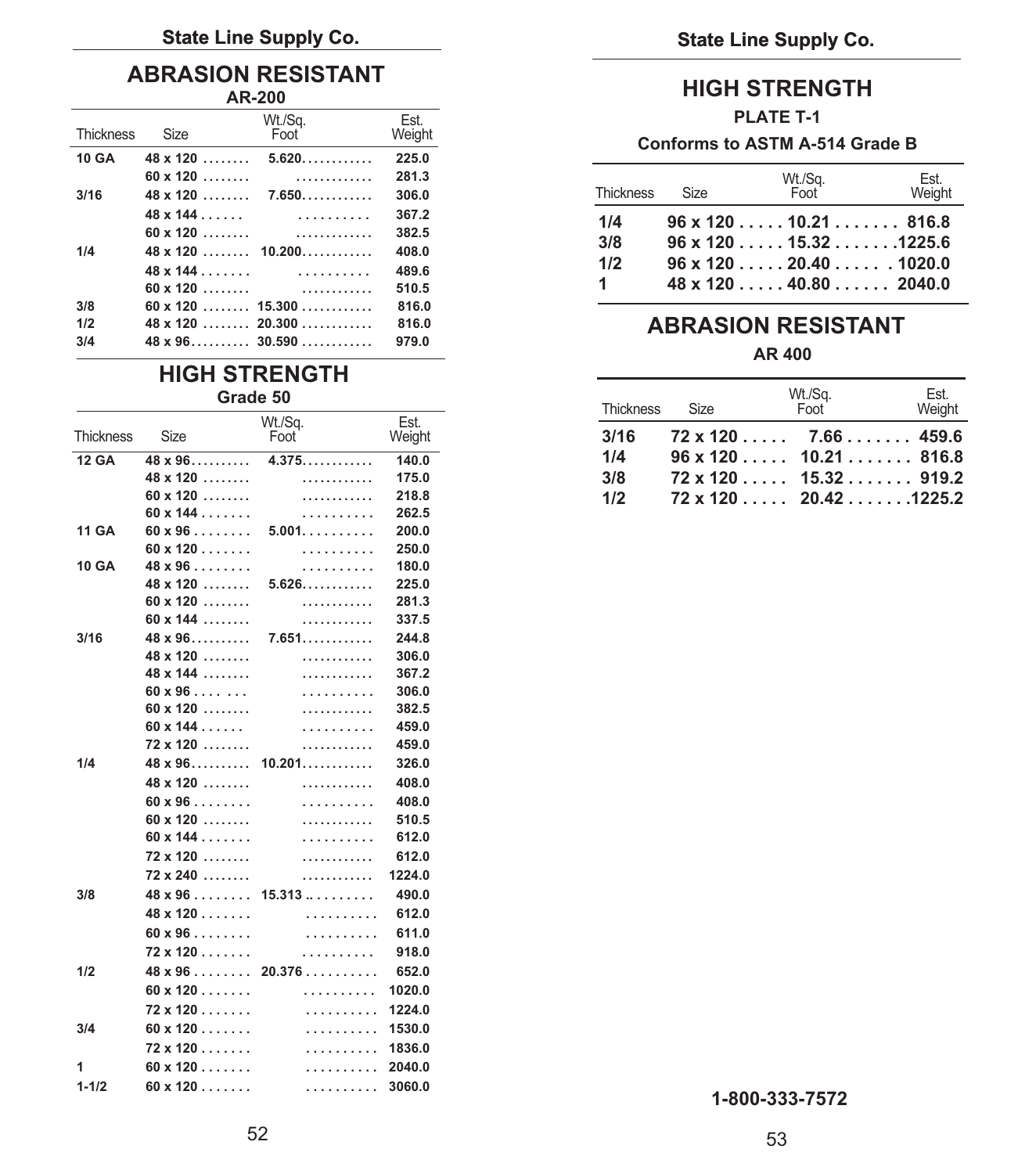### **SAFETY FLOOR PLATE (Deck Plate)**

**Conforms to ASTM A-786**

| Thickness    | Med. Pattern Wt./Sq.Ft. Est. Weight                      |  |
|--------------|----------------------------------------------------------|--|
| 14 GA        | $48 \times 96$ 3.75 120.00                               |  |
|              |                                                          |  |
| <b>12 GA</b> | $48 \times 120$<br>$48 \times 96$ 5.25  168.00           |  |
|              | $48 \times 120$ 210.00                                   |  |
|              | $60 \times 96 \ldots$ 210.00                             |  |
|              | $60 \times 120$ 262.50                                   |  |
|              | $60 \times 144$ 315.01                                   |  |
| 1/8"         | $48 \times 96$ 6.15 196.80                               |  |
|              |                                                          |  |
|              |                                                          |  |
|              |                                                          |  |
|              |                                                          |  |
|              | 60 x 144 369.01<br>72 x 96 295.20<br>72 x 120 369.00     |  |
|              |                                                          |  |
| 3/16"        | $48 \times 96$ 8.70 278.40                               |  |
|              |                                                          |  |
|              |                                                          |  |
|              | $60 \times 96$ 348.00                                    |  |
|              | $60 x120  $ 435.00                                       |  |
|              |                                                          |  |
|              |                                                          |  |
| $1/4$ "      | $48 \times 96$ 11.25 360.00                              |  |
|              | $48 \times 120 \ldots$ 450.00                            |  |
| $1/4$ "      |                                                          |  |
|              |                                                          |  |
|              | 72 x 96             540.00<br>72 x 120            675.00 |  |
|              |                                                          |  |
| 3/8"         | 48 x 9616.37 523.84                                      |  |
|              | $48 \times 120$ 654.80                                   |  |
|              | $60 \times 120 \ldots$ 818.50                            |  |
| 1/2"         | 48 x 9621.47 687.04                                      |  |
|              |                                                          |  |

### **SHEAR CUT SHAPES**

Schematic method for describing shear cut shapes. Refer to sketch number and dimensions when ordering.

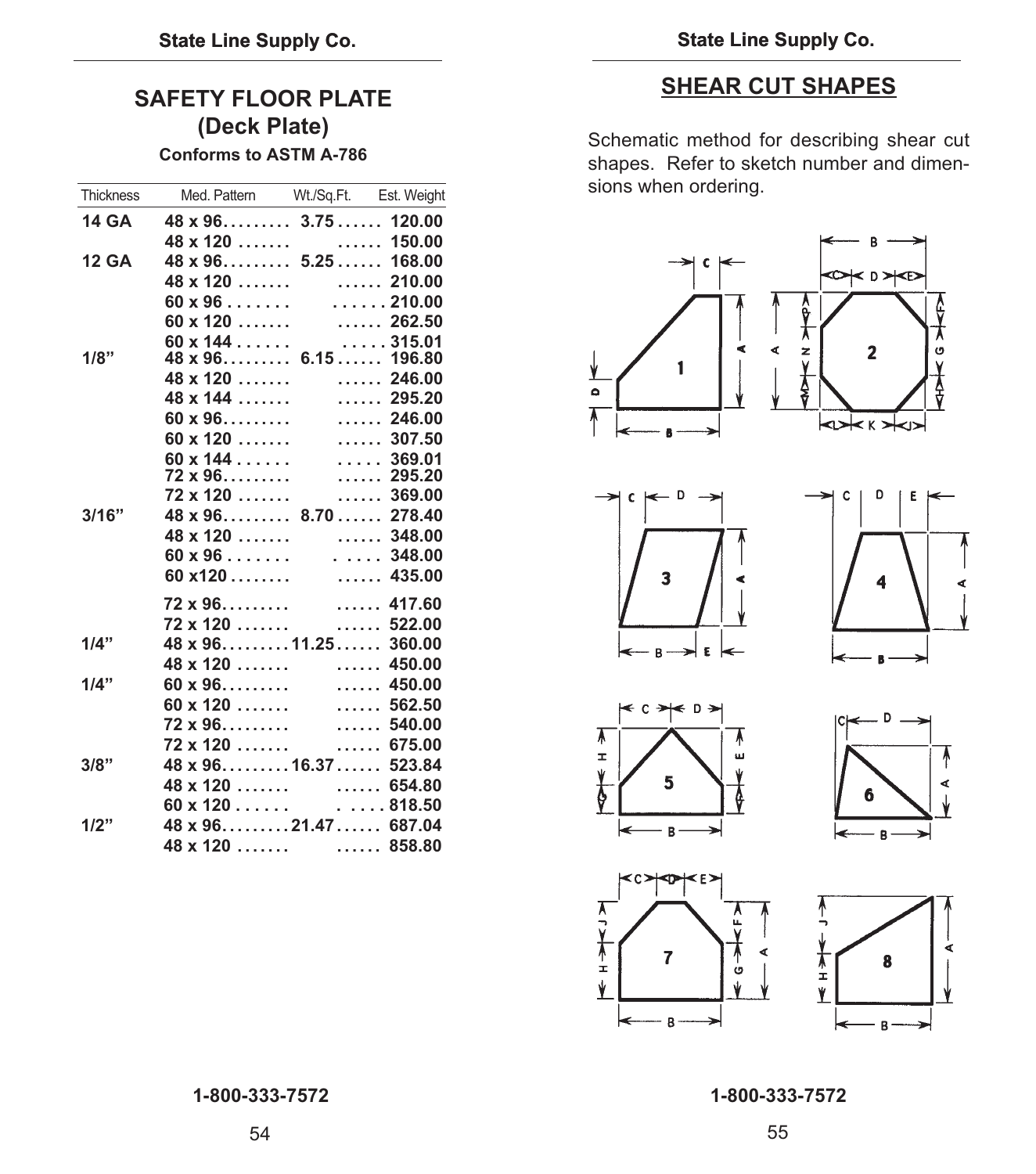## **FORMING DIAGRAMS FOR**

Refer to sketch number and dimensions when ordering. Indicate degree of angle.

























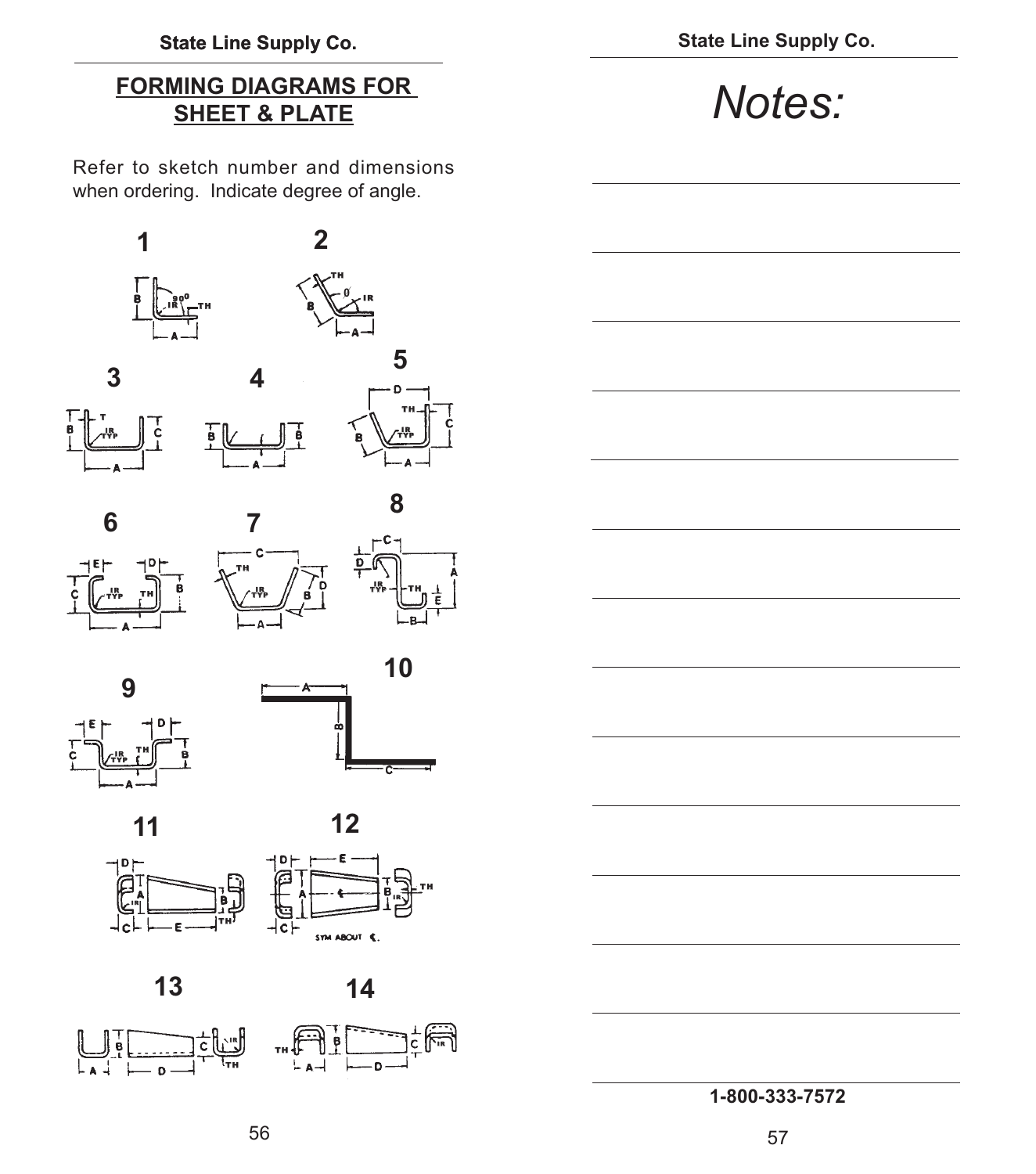### **REINFORCING BARS**

**Bending Service By Request Available In Metric Grades 300 & 420, Grade 40, 60, No Grade Weldable grades available upon request Stock 20', 40', 60', and cut to size 2-1/2 to 3 Ton Bundles Conforms to ASTM A615**

| Imperial Metric<br>Size Size                                                                                                                                                                                                                                                                                                                    | Diam/In. #/Ft. 20' piece |
|-------------------------------------------------------------------------------------------------------------------------------------------------------------------------------------------------------------------------------------------------------------------------------------------------------------------------------------------------|--------------------------|
| $3, \ldots, 10, \ldots, 0.375, \ldots, 0.376, \ldots, 7.52$<br>$4$ 13  0.500 0.668 13.36<br>5160.625104320.86<br>$6$ 19  0.750 1.502 30.04<br>71220.8752.04440.88<br>8251000267053.40<br>91291128340068.00<br>$10, \ldots, 32, \ldots, 1, 270, \ldots, 4, 303, \ldots, 86.06$<br>$11, \ldots, 36, \ldots, 1.410, \ldots, 5.313, \ldots, 106.26$ |                          |

**Loop End Tie Wire 16 ga. 5000 pc./coils Lengths Available: 4-1/2", 5", 5-1/2", 6", 7", 8" Tying Tools For Loop End Tire Wire Available** 

State Line Supply Co. **State Line Supply Co.** State Line Supply Co.

| <b>FLATTENED</b><br><b>EXPANDED METAL</b><br>$4' \times 8'$                                                                                                                                            |                                                                                               |                                                                                                                                                                    |                |
|--------------------------------------------------------------------------------------------------------------------------------------------------------------------------------------------------------|-----------------------------------------------------------------------------------------------|--------------------------------------------------------------------------------------------------------------------------------------------------------------------|----------------|
| <b>Size</b>                                                                                                                                                                                            | L.W.O.                                                                                        | S.W.O.                                                                                                                                                             | Weight         |
| $1/4$ " #20 F<br>$1/4$ " #18 F<br>$1/2$ " #18 F<br>$1/2$ " #16 F<br>$1/2$ " #13 F<br>$3/4"$ #16 F<br>$3/4$ " #14 F<br>$3/4"$ #13 F<br>$3/4$ " #9 F (10 ga.)*<br>$1 - 1/2$ " #16 F<br>$1 - 1/2$ " #13 F | 0.72<br>0.72<br>1.00<br>1.00<br>1.00<br>1.78<br>1.75<br>$1.72\dots$ .<br>1.63<br>2.59<br>2.72 | $0.13$ 26.22<br>0.1334.56<br>$0.31$ 21.12<br>$0.31$ 26.24<br>$0.38$ 44.80<br>$0.72$<br>$0.72$ 20.16<br>$0.72$ 24.00<br>$0.56\dots$<br>$1.00$ 12.16<br>$1.09$ 18.24 | 16.32<br>54.72 |
| 1-1/2" #9 (10 ga.)*<br>$1 - 1/2$ " #6 F                                                                                                                                                                | 2.72<br>$3.20\dots$                                                                           | $1.09$ 36.48<br>1.3375.20                                                                                                                                          |                |

| <b>REGULAR</b><br><b>EXPANDED METAL</b><br>$4' \times 8'$                                                    |                                                                      |                                                                                        |                |
|--------------------------------------------------------------------------------------------------------------|----------------------------------------------------------------------|----------------------------------------------------------------------------------------|----------------|
| Style                                                                                                        | L.W.O.                                                               | S.W.O.                                                                                 | Weight         |
| $1/4$ " #18<br>$1/2$ " #18<br>$1/2$ " #16<br>$1/2$ " #13<br>$3/4$ " #16<br>$3/4$ " #13<br>3/4" #9 (10 ga.)*. | 0.67<br>0.94<br>0.90<br>$0.88\dots$<br>1.69<br>1.63<br>$1.52\dots$ . | $0.16$ 36.48<br>$0.42$ 22.40<br>$0.38$ 26.56<br>$0.38$<br>$0.78$ 17.08<br>$0.80$ 25.60 | 47.04<br>57.60 |
| $1 - 1/2$ " #16<br>$1 - 1/2$ " #13<br>$1-1/2$ " #9 (10 ga.)<br>$1 - 1/2$ " #6                                | 2.61<br>2.55<br>2.44<br>$2.28\dots$                                  | 1.25<br>$1.23$ 19.20<br>$1.14$ 38.40<br>1.03                                           | 12.80<br>80.00 |

**\* Also Available in 4' x 10' Sheets** 

**L.W.O. = Long Way Opening Inside to Inside.** 

**S.W.O. = Short Way Opening Inside to Inside.** 

**# = Approximate Gauge.** 

**Stainless Sizes Upon Request.**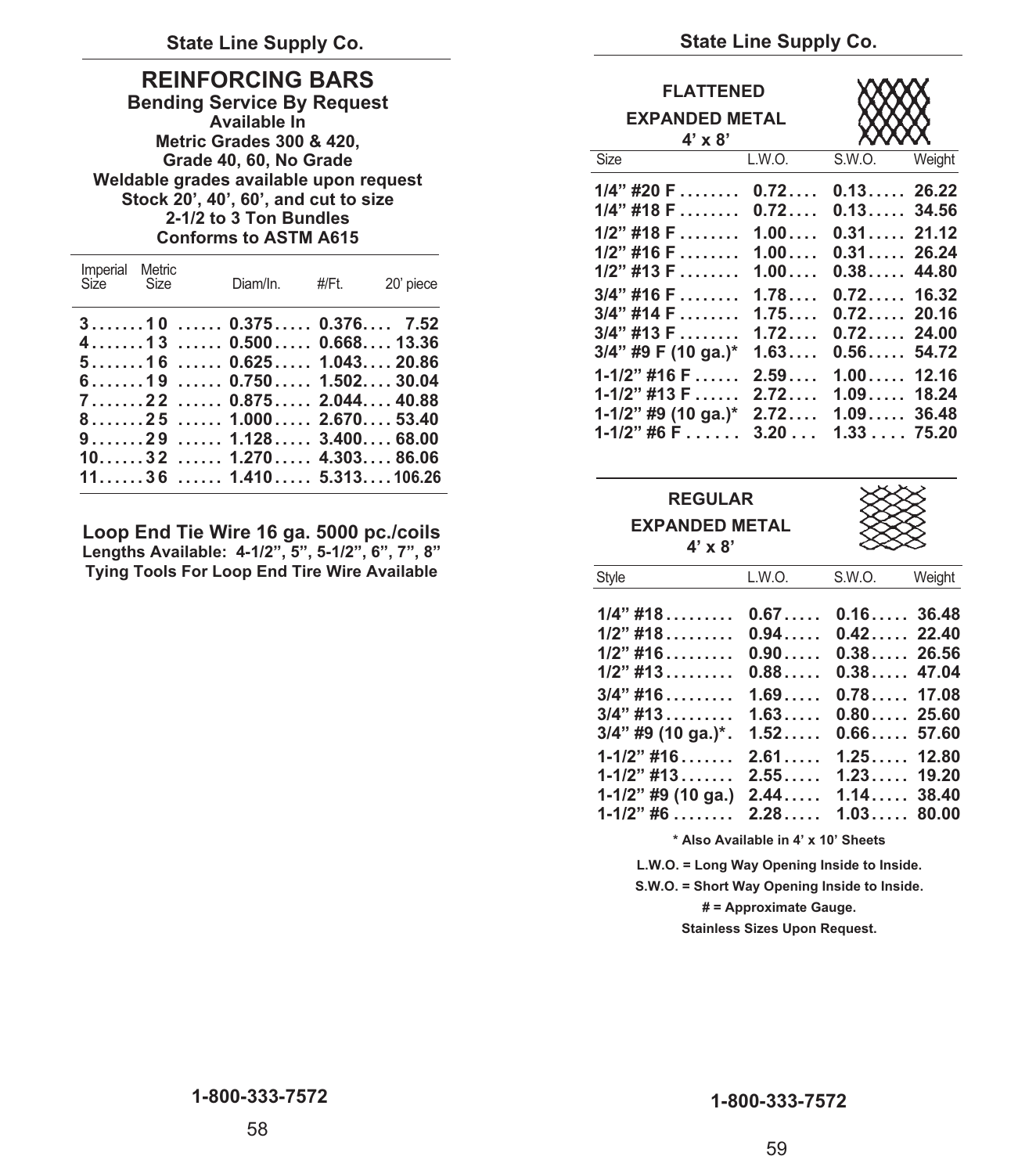**OPEN STEEL FLOOR GRATING**

| <b>WALKWAY GRATING</b> |  |
|------------------------|--|
| $4.5 - 0.5$            |  |

|                                      | 4 X O |  |
|--------------------------------------|-------|--|
| Size Thickness L.W.O. S.W.O. Weight  |       |  |
| $3.0\#$ , 187 , 3.44 , 0.940  96.00  |       |  |
| $3.14\# 250 4.88 1.625 100.48$       |       |  |
| $4.0#$ , 215 , 3.44 , 0.940  128.00  |       |  |
| $4.27\# 250 2.88 1.000136.64$        |       |  |
| $5.0#$ 250 3.38 0.813160.00          |       |  |
| $6.25\#3123.380.813200.00$           |       |  |
| $7.0\#$ , 312 , 3.38 , 0.813  224.00 |       |  |

### **CATWALK GRATING 10' x 2'**

|             | $3.0#$ 187  3.44  0.940  60.00 |                                |        |        |
|-------------|--------------------------------|--------------------------------|--------|--------|
| <b>Size</b> | Thickness                      | L.W.O.                         | S.W.O. | Weight |
|             |                                | $\mathbf{v} \times \mathbf{v}$ |        |        |



### **DECK SPAN - 12' GALVANIZED**

| Width | Height  | Gauge | Wt./Length |
|-------|---------|-------|------------|
| 4.75  | $1.5"$  | 12    | 38.4       |
| 4.75  | $1.5"$  | 14    | 27.6       |
| 7.    | $1.5"$  | 12    | 49.4       |
| 7.    | $1.5$ " | 14.   | 36.0       |
| 7.    | $2.0"$  | 12    | 54.0       |
| 7.    | $2.0"$  | 14    | 38.4       |
| $9.5$ | $1.5"$  | 12    | 60.0       |
| 9.5   | $1.5"$  | 14    | 43.2       |
| 9.5   | $2.0"$  | 12    | 64.8       |
| 9.5   | $2.0"$  | 14    | 45.6       |
| 11.75 | $1.5$ " | 12    | 70.8       |
| 11.75 | $1.5$ " | 14    | 50.4       |
| 11.75 | $2.0"$  | 12.   | 74.4       |
| 11.75 | $2.0"$  | 14.   | 52.8       |
| 18.75 | 1.5"    |       | 102.0      |
| 18.75 | $2.0"$  | 12.   | 106.8      |
| 18.75 | $2.0"$  | 14.   | 75.6       |
| 24    | $2.0"$  | 12    | 124.8      |
| 24    | $2.0"$  | $14$  | 88.8       |

| <b>BAR GRATE</b><br>$2' \times 20' + 3' \times 20'$                                                                                                                        |                                                                                                                 |                                                                                   |  |  |  |  |
|----------------------------------------------------------------------------------------------------------------------------------------------------------------------------|-----------------------------------------------------------------------------------------------------------------|-----------------------------------------------------------------------------------|--|--|--|--|
|                                                                                                                                                                            | WEIGHT IN LBS. PER SQ. FT.                                                                                      |                                                                                   |  |  |  |  |
| Bearing<br>Bars                                                                                                                                                            | Type<br>$19 - W - 4$                                                                                            |                                                                                   |  |  |  |  |
| $3/4 \times 1/8$<br>$3/4 \times 3/16$<br>$1 \times 1/8$<br>$1 \times 3/16$<br>$1 - 1/4 \times 1/8$<br>$1 - 1/4 \times 3/16$<br>$1-1/2 \times 1/8$<br>$1 - 1/2 \times 3/16$ | 3.99<br>5.67<br>$5.15*$<br>$7.35*$<br>6.20<br>$8.70*$<br>7.35<br>$10.94*$<br>* SMOOTH & PAINTED<br><b>BLACK</b> | Note: We can<br>also order<br>19-W-2.<br>15-W-4, and<br>$15-W-2$<br>upon request. |  |  |  |  |

### **OPEN STEEL FLOOR GRATING**

**Conforms to Specifications RR-G661a and MIL-G-1958** 







### Type 19W2

Type 19W4

Same as Type 19W4 but close cross bars for conditions where most steel area is required.



**When Ordering GRATING, Specify: Type of GRATING Size of BEARING BARS (DEPTH & WIDTH) Span (Direction of Bearing Bars) Dimensions of Area Painted or Galvanized, Smooth or Serrated. 1-800-333-7572** (Rods run the width, flat bars run the length)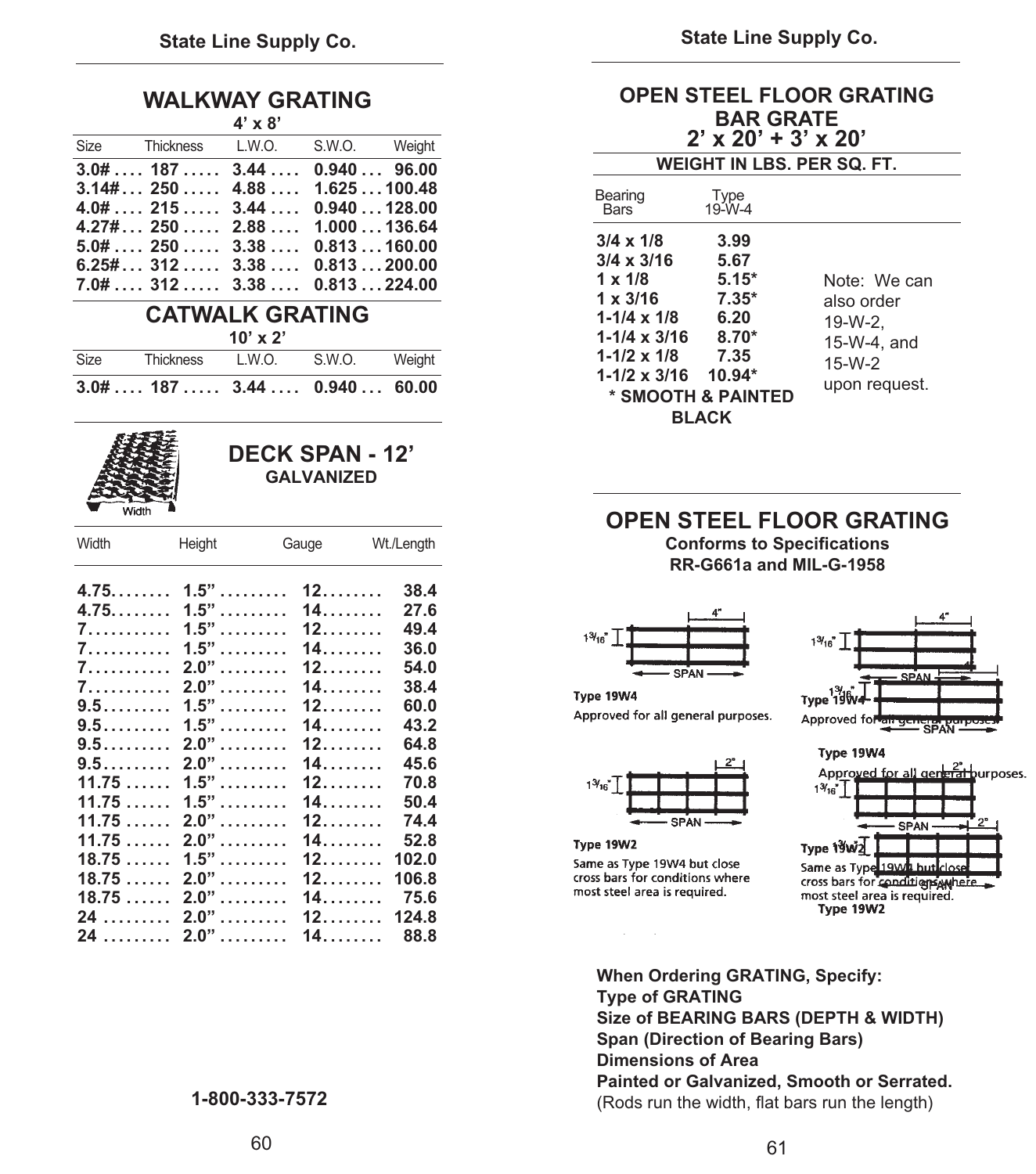### **NATIONAL COARSE THREADS - Grade 2** CHROME-NICKEL, NON-HARDENING, **Stock Lengths - 12' Plain Finish**

### **THREADED ROD NATIONAL COARSE THREADS - Grade 2 Zinc Plated - 12' Stock Lengths**

| <b>Size</b> | Threads/Inch | Wt. Per Ft.                                        |
|-------------|--------------|----------------------------------------------------|
|             |              | 0.125<br>0.200<br>0.290<br>0.400<br>0.530<br>0.840 |
|             |              | 1.234<br>1.700<br>2.300<br>3.400<br>5.100          |

### **RAIL CAP HAND RAIL - 20' Hot Rolled Mild Steel**



| Width in<br><b>Inches</b> | Weight Per<br>Ft. in Lbs. | Weight Per<br>Stock Length |
|---------------------------|---------------------------|----------------------------|
|                           |                           | 25.4                       |

# **THREADED ROD STAINLESS STEEL**<br> **L COAPSE THREADS - Grade 2** CHROME-NICKEL, NON-HARDENING.

**304 (S30400).** The most widely used of the stainless and heat resisting steels. Offers good corrosion resistance to many chemical corrodents as well as industrial atmospheres. Has very good formability and can be readily welded by all common methods.

**304 L (S30403).** Extra low carbon variation of T-304 avoids harmful carbide precipitation due to welding. Same corrosion resistance as T-304. Slightly lower mechanical properties than T-304.

**316 (S31600).** Better corrosion and pitting resistance as well as higher strength at elevated temperatures than T-304. Used for pumps, valves, textile and chemical equipment, pulp & paper and marine applications.

**316 L (S31603).** Extra low carbon variation of T-316 to avoid carbide precipitation due to welding. Same excellent corrosion resistance.

State Line Supply Co. is a distributor of Top Line Process Equipment Company products; including a full line of stainless steel flow control equipment for the food, dairy, beverage, pharmaceutical, biotech, personal care, and fine chemical industries.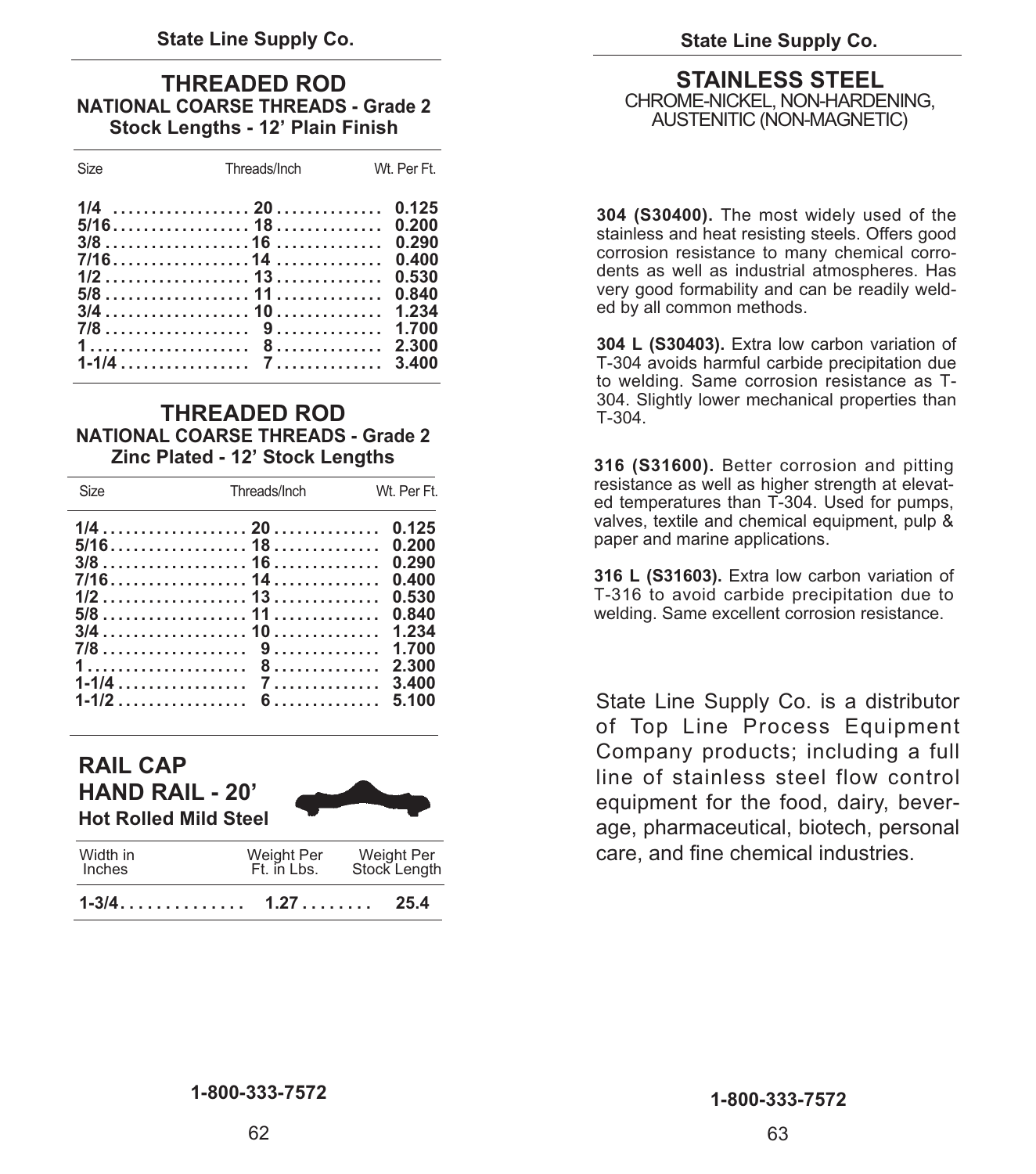## State Line Supply Co.<br>
H.R.A.P. STAINLESS TYPE 304<br>
ANGLES - Bar Size<br>
STAINLESS STEEL FLATS H.R.A.P. **STAINLES - Bar Size TYPE 304 - 12' Random Length 12' Random Length 12'** Random Length

**Conforms to ASTM A276, A479** 

| Size in                                    | Wt. Per                  | Estimate |
|--------------------------------------------|--------------------------|----------|
| Inches                                     | Foot Lbs.                | 20' Bar  |
| $3/4 \times 3/4 \times 1/8 \ldots$         | $0.59$                   | 11.80    |
|                                            |                          |          |
| $1 \times 1 \times 1/8$                    | $0.80$                   | 16.00    |
| $3/16$                                     | 1.16                     | 23.20    |
| $1/4$                                      | 1.49                     | 29.80    |
| $1 - 1/4 \times 1 - 1/4 \times 1/8 \ldots$ | $1.01$                   | 20.20    |
| $3/16$                                     | 1.48                     | 29.60    |
| $1/4$                                      | $1.92\ldots\ldots\ldots$ | 38.40    |
| $1 - 1/2 \times 1 - 1/2 \times 1/8 \ldots$ | $1.23\ldots\ldots\ldots$ | 24.60    |
|                                            |                          |          |
| $3/16$                                     | $1.80$                   | 36.00    |
| $1/4$                                      | 2.34                     | 46.80    |
| $2 \times 2 \times 1/8$                    | 1.65                     | 33.00    |
| $3/16$                                     | 2.44                     | 48.80    |
| $1/4$                                      | 3.19                     | 63.80    |
| $3/8$                                      | 4.70                     | 94.00    |
| $2 - 1/2 \times 2 - 1/2 \times 3/16$       | 3.07                     | 61.40    |
|                                            |                          |          |
| $1/4$                                      | 4.10                     | 82.00    |
| $3 \times 3 \times 3/16$                   | 3.07                     | 61.40    |
| $1/4$                                      | 4.90                     | 98.00    |
| $3/8$                                      | 7.20                     | 144.00   |
| $4 \times 4 \times 1/4$                    | 6.60                     | 132.00   |
| $3/8$                                      | $9.80$                   | 196.00   |
|                                            |                          |          |

**Larger Sizes and Other Grades Are Available Formed Stainless Angles and Channels Made To Order**

### **STAINLESS STEEL FLATS H.R.A.P. TYPE 304 - 12' Random Length**

| Size in<br>Inches | Wt. Per<br>Foot Lbs. | Estimated<br>12' Wt. |
|-------------------|----------------------|----------------------|
| 1/8x              |                      |                      |
| $1/2$             | 0.213                | 2.56                 |
| $3/4$             | 0.319                | 3.83                 |
| 1.                | 0.425                | 5.10                 |
| $1 - 1/4$ .       | 0.531                | 6.37                 |
| $1 - 1/2$ .       | $0.638$              | 7.66                 |
| 2.                | $0.850$              | 10.20                |
| $2 - 1/4$         | 0.975                | 11.70                |
| $2 - 1/2$ .       | 1.060                | 12.72                |
| 3.                | 1.280                | 15.36                |
| 4.                | 1.700                | 20,40                |

### **1-800-333-7572**

| Size in<br>Inches                                                                                                                                                                                                                    | Wt. Per<br>Foot Lbs.                                                                                                                                              | Estimated<br>12' Wt.                                                                                                       |
|--------------------------------------------------------------------------------------------------------------------------------------------------------------------------------------------------------------------------------------|-------------------------------------------------------------------------------------------------------------------------------------------------------------------|----------------------------------------------------------------------------------------------------------------------------|
| 3/16x<br>$1/2$<br>3/4.<br>1.<br>.<br>$1 - 1/4$<br>1-1/2<br>2<br>.<br>2-1/2<br>3<br>.<br>3-1/2<br>4                                                                                                                                   | $0.319$<br>0.478<br>0.638<br>0.797<br>0.956<br>.<br>1.275<br>$1.594$<br>$1.913$<br>$2.230\dots\dots$<br>$2.560$                                                   | 3.83<br>5.74<br>7.66<br>9.56<br>11.47<br>15.30<br>19.13<br>22.96<br>26.76<br>30.72                                         |
| 1/4 x<br>$3/8$<br>$1/2$<br>3/4.<br>1<br>.<br>$1 - 1/4$<br>$1 - 1/2$<br>.<br>2<br>.<br>$2 - 1/2$<br>.<br>3<br>.<br>3-1/2<br>4<br>5<br>.<br>6<br>.                                                                                     | 0.318<br>$0.425$<br>0.638<br>0.850<br>1.063<br>1.275<br>1.700<br>2.125<br>$2.550$<br>2.975<br>$3.400\ldots\ldots$ .<br>4.250<br>5.100                             | 3.82<br>5.10<br>7.66<br>10.20<br>12.76<br>15.30<br>20.40<br>25.50<br>30.60<br>35.70<br>40.80<br>51.00<br>61.20             |
| 3/8x<br>$1/2$<br>3/4.<br>1.<br>.<br>1-1/4<br>$1 - 1/2$<br>$1 - 3/4$<br>2<br>$\ddotsc$<br>÷,<br>.<br>2-1/2<br>3<br>.<br>3-1/2<br>4<br>.<br>5<br>.<br>6<br>.<br>8<br>.                                                                 | 0.638<br>$0.956$<br>1.275<br>1.594<br>1.913<br>.<br>2.233<br>1.1.1.1.1<br>2.550<br>$3.188$<br>3.825<br>4.467<br>$5.100$<br>$6.381\ldots\ldots$<br>7.658<br>10.200 | 7.66<br>11.49<br>15.30<br>19.13<br>22.96<br>26.80<br>30.60<br>38.26<br>45.90<br>53.60<br>61.20<br>76.57<br>91.89<br>122.40 |
| 1/2x<br>$3/4$<br>1.<br>$\ddotsc$<br>.<br>$1 - 1/4$<br>.<br>1-1/2<br>$\overline{2}$<br>.<br>$\alpha$ , $\alpha$ , $\alpha$ , $\alpha$<br>$\ldots$<br>-1/2<br>3<br>$\cdots$<br>.<br>J,<br>$3 - 1/2$<br>4<br>5<br>.<br>6<br>.<br>8<br>. | 1.276<br>1.700<br>2.125<br>$2.550$<br>$3.400\ldots\ldots$<br>4.250<br>.<br>5.100<br>.<br>$5.950\dots\dots$<br>6.800<br>8.499<br>10.200<br>13.600                  | 15.30<br>20.40<br>25.50<br>30.60<br>40.80<br>51.00<br>61.20<br>71.40<br>81.60<br>101.99<br>122.60<br>163.20                |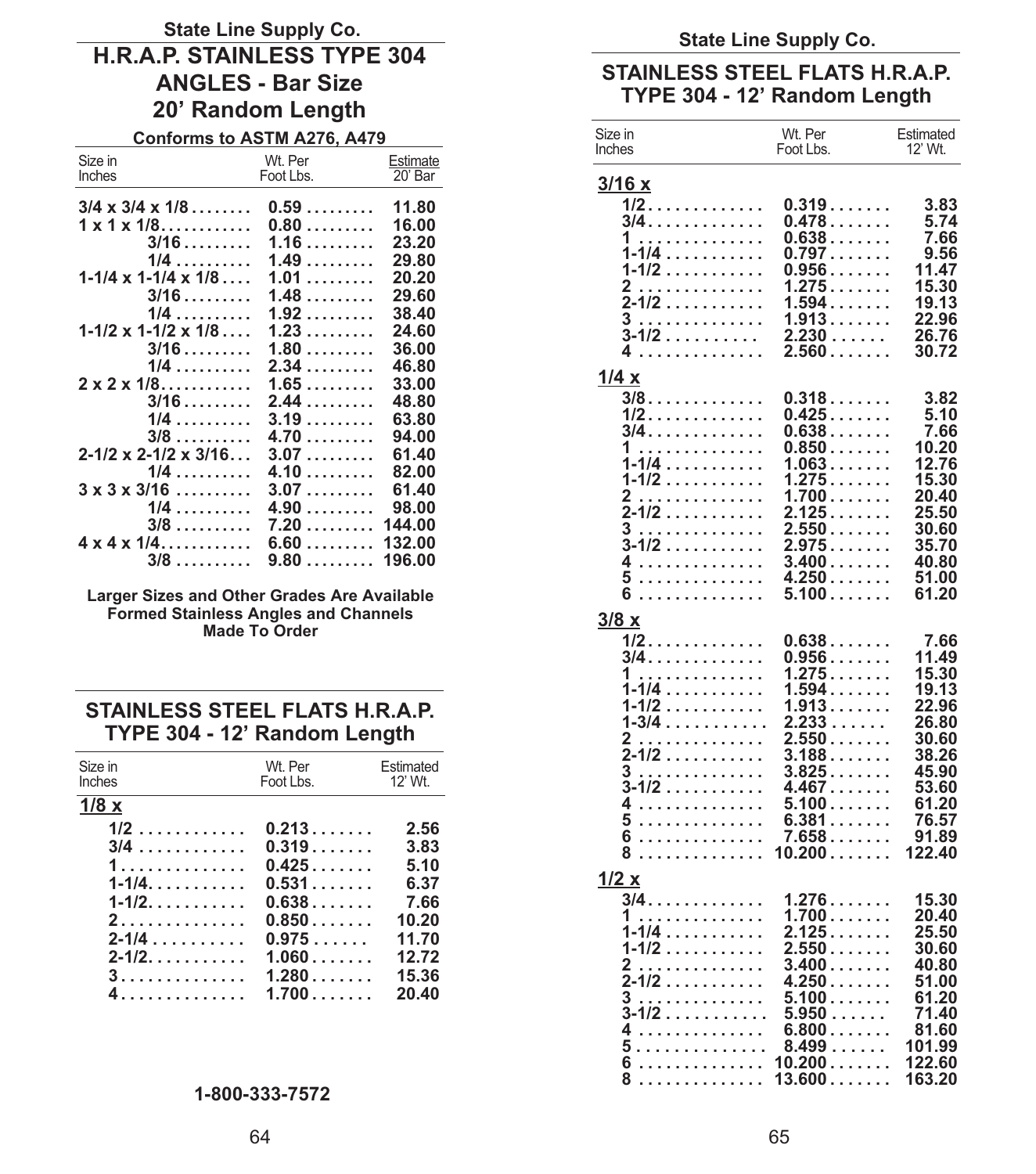### State Line Supply Co. **State Line Supply Co.** State Line Supply Co.

### **STAINLESS STEEL FLATS H.R.A.P.**  TYPE 304 - 12' Random Length STAINLESS STEEL ROUNDS

| Size in<br>Inches                                                  | Wt. Per<br>Foot Lbs. | Estimated<br>12' Wt. |                      | <u>IIFE JU4</u><br>12' Random Length |                         |
|--------------------------------------------------------------------|----------------------|----------------------|----------------------|--------------------------------------|-------------------------|
| $5/8 \times$                                                       |                      |                      | Size<br>in<br>Inches | Weight<br>Per Ft.<br>in Lbs.         | Weight<br>of 12'<br>Bar |
| 3/4x                                                               |                      |                      | $1/8$ . 0.042        |                                      | 0.504                   |
| $1 \ldots \ldots \ldots \ldots$ 2.550.                             |                      | 30.60                | $3/16$ 0.094         |                                      | 1.130                   |
| 1-1/4                                                              | 3.188                | 38.26                | $1/4$ . 0.167        |                                      | 2.000                   |
| $1 - 1/2$                                                          | 3.826                | 45.90                | $5/16$               | 0.261                                | 3.130                   |
| 2                                                                  | $5.100\ldots\ldots$  | 61.20                | $3/8.$               | 0.376                                | 4.510                   |
| $2 - 1/2$                                                          | 6.379                | 76.55                | $7/16$               | 0.511                                | 6.130                   |
| $3 \ldots \ldots \ldots \ldots \ldots$ 7.650                       |                      | 91.80                | $1/2$ . 0.668        |                                      | 8.020                   |
| 4 10.200                                                           |                      | 122.40               | $9/16$               | $0.845$                              | 10.140                  |
|                                                                    |                      | 183.70               | 5/8.                 | 1.040                                | 12.480                  |
|                                                                    |                      |                      | $11/16$              | $1.260$                              | 15.120                  |
| 1 x                                                                |                      |                      | $3/4$ . 1.500        |                                      | 18.000                  |
| $1-1/2$ 5.105 61.26                                                |                      |                      | 7/8.                 | 2.040                                | 24.480                  |
| 2 6.800                                                            |                      | 81.60                | $15/16$              | 2.349                                | 28.200                  |
| $3 \ldots \ldots \ldots \ldots \ldots 10.200 \ldots \ldots 122.40$ |                      |                      | 1                    | $2.670$ 32.040                       |                         |
| 4 13.600 163.20                                                    |                      |                      | $1 - 1/16$           | $3.010$ 36.120                       |                         |
|                                                                    |                      |                      | 4410                 | ה הם כי                              | AN ECN                  |

### **1-1/2 ............ 6.010 ......... 72.120 STAINLESS STEEL SQUARES 1-5/8 ............ 7.050 ......... 84.600 TYPE 304 1-5/8 T416 ....... 7.050 ......... 84.600 12' Random Length**

| Weight<br>Weight<br>Size<br>in<br>Per Ft.<br>of 12 $^{\prime}$<br>Inches<br>in Lbs.<br>Bar |                                                                               |
|--------------------------------------------------------------------------------------------|-------------------------------------------------------------------------------|
| $3/16$ 0.12<br>1.44<br>$5/16$ 0.33 3.98<br>$3/8$ 0.48 5.74                                 |                                                                               |
| $1/2$ 0.85 10.20<br>$1, \ldots, \ldots, \ldots, 3.40, \ldots, \ldots, 40.80$               | <b>STAINLESS STEEL ROUNDS</b><br><b>TYPE 303</b><br>12' Random Length         |
|                                                                                            | Weight<br>of 12'<br>Weight<br>Size<br>Per Ft.<br><i>in</i><br>the alleged and |

### **TYPE 304**  12' Random Length

| <u>5/8 x</u> |                                 |          | Size                     | Weight           | Weight           |
|--------------|---------------------------------|----------|--------------------------|------------------|------------------|
| 1.           | 2.130                           | 25.56    | in                       | Per Ft.          | of $12$          |
|              |                                 |          | Inches                   | in Lbs.          | Bar              |
| 3/4 x        |                                 |          | $1/8.$                   | 0.042            | 0.504            |
| 1            | 2.550                           | 30.60    | $3/16$                   | 0.094            | 1.130            |
| $1 - 1/4$    | 3.188                           | 38.26    | 1/4.                     | 0.167            | 2.000            |
| $1 - 1/2$    | 3.826                           | 45.90    | $5/16$                   | 0.261            | 3.130            |
| 2            | 5.100                           | 61.20    | $3/8.$                   | 0.376            | 4.510            |
| $2 - 1/2$    | 6.379                           | 76.55    | $7/16$                   | 0.511            | 6.130            |
| 3            | 7.650                           | 91.80    | $1/2.$                   | $0.668$          | 8.020            |
| .            | 10.200                          | 122.40   | $9/16$                   | 0.845            | 10.140           |
| .            | 15.310                          | 183.70   | $5/8.$                   | 1.040            | 12.480           |
|              |                                 |          | $11/16$                  | 1.260            | 15.120           |
| $\mathbf x$  |                                 |          | 3/4.                     | 1.500            | 18.000           |
| $1 - 1/2$    | 5.105                           | 61.26    | 7/8.                     | 2.040            | 24.480           |
| 2            | 6.800                           | 81.60    | $15/16$                  | 2.349            | 28.200           |
| 3            | 10.200                          | 122.40   | 1                        | 2.670            | 32.040           |
| .            | 13.600                          | 163.20   | $1 - 1/16$               | 3.010            | 36.120           |
|              |                                 |          | $1 - 1/8$                | 3.380            | 40.560           |
|              | <b>Other Sizes Upon Request</b> |          | $1 - 3/16$               | 3.770            | 45.240           |
|              |                                 |          | $1 - 1/4$                | 4.170            | 50,040           |
|              |                                 |          | $1 - 3/8$                | 5.050            | 60.600           |
|              |                                 |          | $1 - 7/16$               | 5.583            | 67.000           |
|              | <b>STAINLESS STEEL SQUARES</b>  |          | $1 - 1/2$                | 6.010            | 72.120           |
|              | <b>TYPE 304</b>                 |          | $1 - 5/8$                | 7.050            | 84.600           |
|              |                                 |          | $1-5/8$ T416             | 7.050            | 84.600<br>91.250 |
|              | 12' Random Length               |          | $1 - 11/16$<br>$1 - 3/4$ | 7.600<br>$8.180$ | 98.160           |
| Size         | Weight                          | Weight   |                          |                  | 121.000          |
| in           | Per Ft.                         | of $12'$ |                          |                  |                  |
| Inches       | in Lbs.                         | Bar      | $2 - 1/4$                | 13.520           | 162.240          |
| 3/16         | በ 12                            | $144$    |                          |                  |                  |
|              |                                 |          |                          |                  |                  |

### **1/2.............. 0.85 .......... 10.20 STAINLESS STEEL ROUNDS <sup>1</sup> ............... 3.40 .......... 40.80 12' Random Length**

| 2. 13.60 163.20 | Size<br>Inches | Weiaht<br>Per Ft.<br>in Lbs.                               | Weiahl<br>of 12'<br>Bar |  |
|-----------------|----------------|------------------------------------------------------------|-------------------------|--|
|                 |                | $5/16$ 0.261 3.130                                         |                         |  |
|                 |                |                                                            |                         |  |
|                 | 1-800-333-7572 | $1, \ldots, \ldots, \ldots, 2.670, \ldots, \ldots, 32.040$ |                         |  |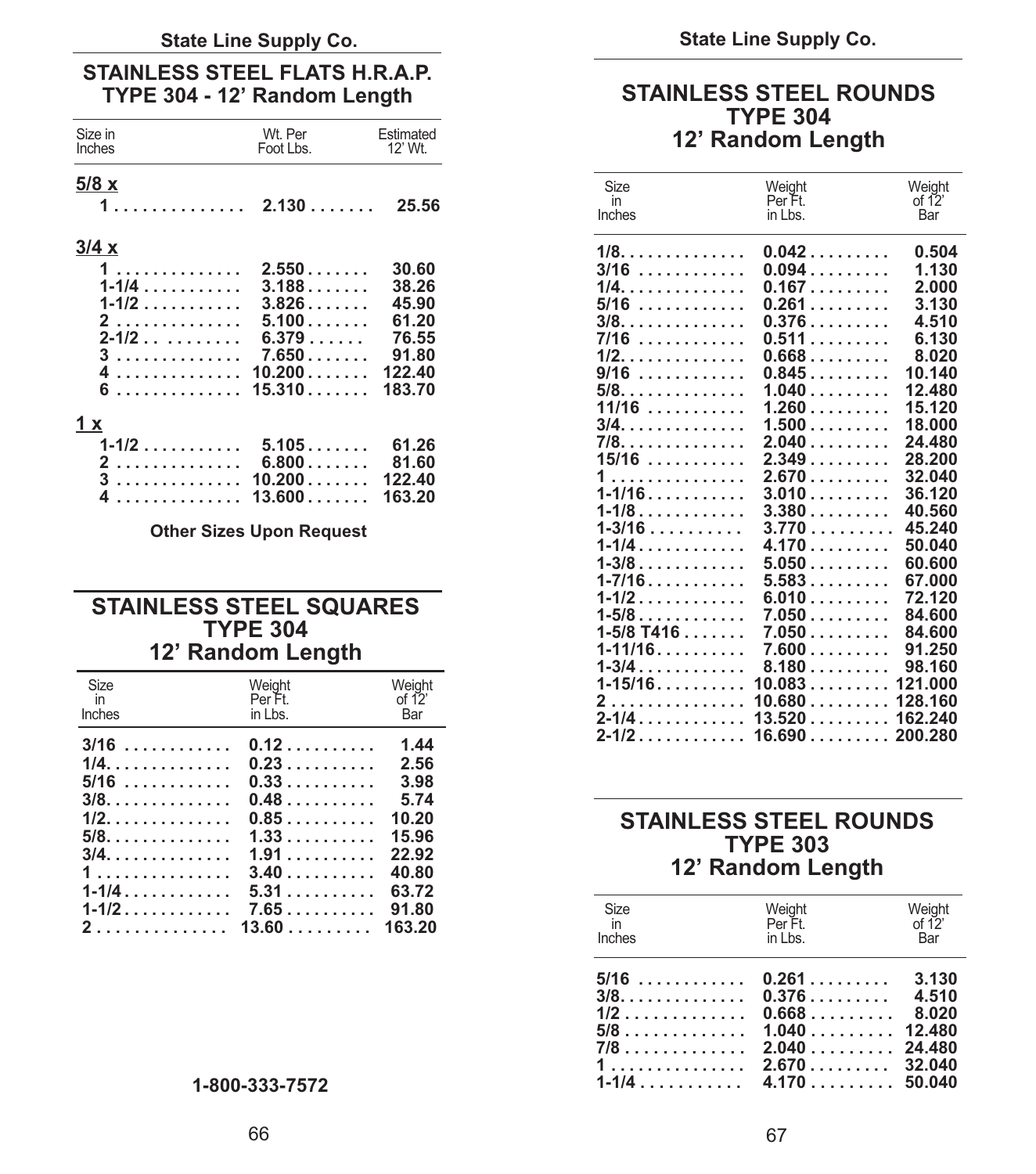### **TYPE 304 STAINLESS STEEL SHEET No. 2B Finish - Cold Rolled, Annealed - Standard Flat Sheet Sizes**

### **QQ-S-766 ASTM A-240**

| Size in<br>Inches                                                    | Lbs.<br>Per Sq.<br>Foot | Estimated<br>Wt. Per<br>Sheet |
|----------------------------------------------------------------------|-------------------------|-------------------------------|
| 10 GA (.135)<br>$48 \times 96$<br>$48 \times 120$<br>$60 \times 120$ | 5.67<br>5.67<br>5.67    | 181.44<br>226.80<br>283.50    |
| 12 GA (.105)<br>$48 \times 96$<br>$48 \times 120$<br>$60 \times 120$ | 4.41<br>4.41<br>4.41    | 141.12<br>176.40<br>220.20    |
| 14 GA (.075)<br>$48 \times 96$<br>$48 \times 120$<br>$60 \times 120$ | 3.15<br>3.15<br>3.15    | 100.80<br>126.00<br>157.20    |
| 16 GA (.060)<br>$48 \times 96$<br>$48 \times 120$<br>$60 \times 120$ | 2.52<br>2.52<br>2.52    | 80.64<br>100.80<br>126.00     |
| 18 GA (.048)<br>$48 \times 96$<br>$48 \times 120$                    | 2.02<br>2.02            | 64.64<br>80.80                |
| 20 GA (.036)<br>$48 \times 96$<br>$48 \times 120$                    | 1.51<br>$1.51$          | 48.32<br>60.40                |
| 22 GA (.031)<br>$48 \times 96$<br>$48 \times 120$                    | 1.26<br>1.26            | 40.32<br>50.40                |
| 24 GA (.024)<br>$48 \times 120$                                      | 1.01                    | 40.40                         |

### **STAINLESS STEEL PLATE No. 1 Finish - Hot Rolled, Annealed and Pickled**

| Size in<br>Inches                                        | Lbs.<br>Per Sq.<br>Foot <sup>'</sup> | Estimated<br>Wt. Per<br>Sheet |
|----------------------------------------------------------|--------------------------------------|-------------------------------|
| 1/4 x                                                    |                                      |                               |
| $48 \times 96 \ldots \ldots \ldots 11.162 \ldots \ldots$ |                                      | 357.18                        |
| $48 \times 120$ 11.162 446.48                            |                                      |                               |
| 3/8 x                                                    |                                      |                               |
| $48 \times 96$ 16.496 527.87                             |                                      |                               |
| $48 \times 120$ 16.496 659.84                            |                                      |                               |
| 1/2 x                                                    |                                      |                               |
| $48 \times 96 \ldots$ 21.663  693.00                     |                                      |                               |

**The shearing capacity of our 3/4" plate shear decreases to 1/2" x 10' when cutting stainless steel.**

### **STAINLESS FLOOR PLATE 304 ASTM A793 PATTERN B**

| Size in<br>Inches | Lbs.<br>Per Sq.<br>Foot                                           | Estimated<br>Wt. Per<br>Sheet |
|-------------------|-------------------------------------------------------------------|-------------------------------|
| 3/16              | $48 \times 96 \ldots$ $\ldots$ 8.698. 278.30<br>$48$ X 120 347.90 |                               |
| 1/4               | $48$ X 96. 11.251 360.00                                          |                               |
|                   |                                                                   | 450.00                        |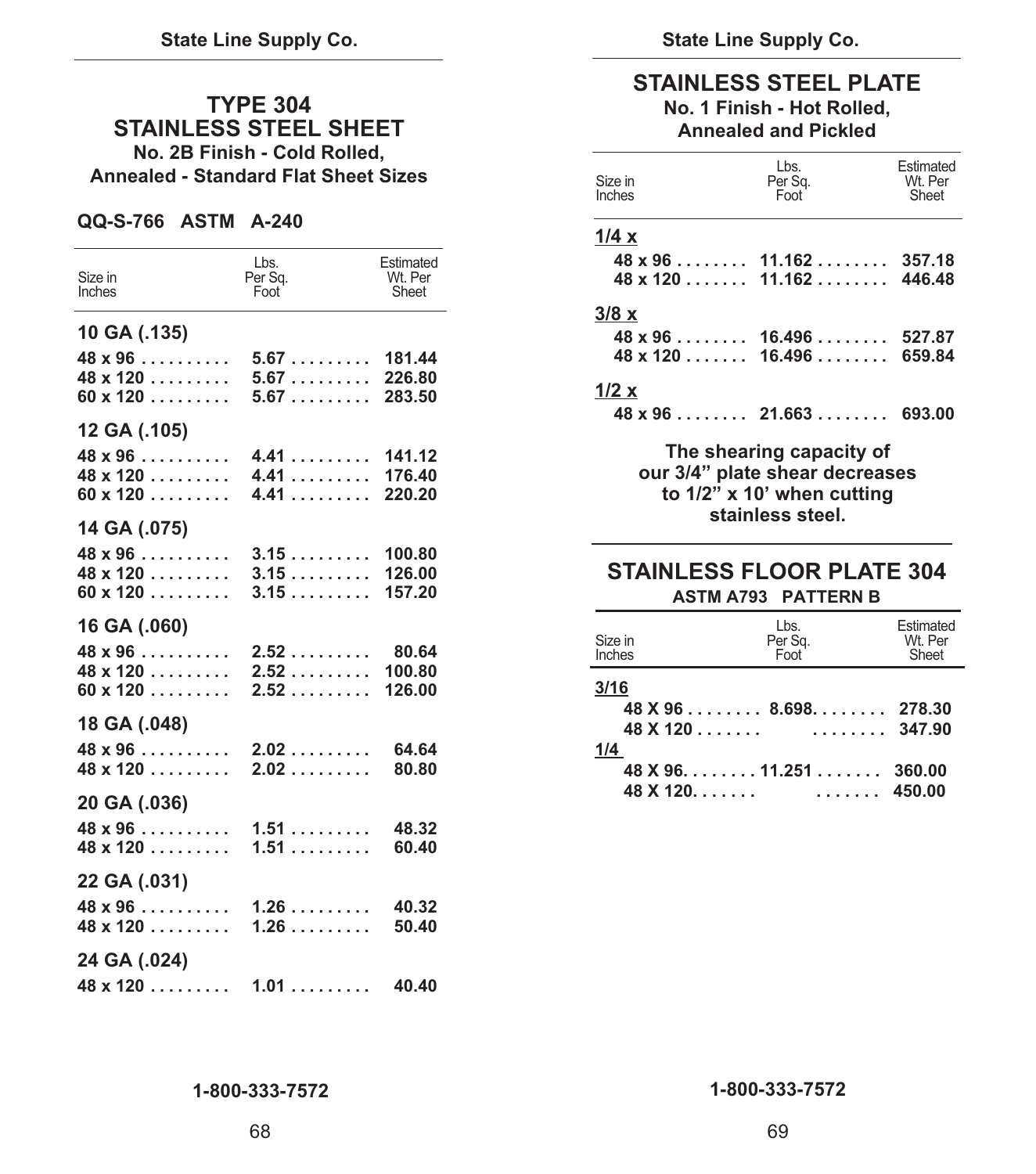## **STAINLESS TUBING**<br>304 As Welded **State State Sch. 40, Plain End**<br>304 As Welded **Sch. 40, Plain End 304 As Welded #304 20' Random 21' Random Lengths**

| Size                                       | Gauge            | Wt. Per |             |                             |                    |  |
|--------------------------------------------|------------------|---------|-------------|-----------------------------|--------------------|--|
| O.D.                                       | <b>Thickness</b> | Foot    | Size        | <b>OD</b>                   | Wall               |  |
| $3/4 \times 3/4$                           | 16               | 0.60    | $1/8$ "     | 0.405                       | 0.0680.24          |  |
| $3/4 \times 3/4$                           | 11<br>.          | 1.03    | $1/4$ "     | 0.540                       | 0.0880.43          |  |
| $1 \times 1$                               | $16$             | 0.83    | $3/8$ "     | $0.675$                     | 0.0910.57          |  |
| $1 \times 1$                               | 14               | 1.03    | $1/2$ "     | 0.840                       | 0.1090.86          |  |
| $1 \times 1$                               | 11               | 1.44    | $3/4$ "     | 1.050                       | 0.1131.14          |  |
| $1-1/4 \times 1-1/4 \ldots$                | 16               | 1.05    | $1"$        | 1.315                       | 0.133              |  |
| $1 - 1/4 \times 1 - 1/4 \ldots$            | 14               | 1.37    | $1 - 1/4$ " | 1.660                       | 0.1402.29          |  |
| $1 - 1/4 \times 1 - 1/4 \ldots$            | 11               | 1.84    | $1 - 1/2$ " | 1.900                       | 0.1452.74          |  |
| $1 - 1/2 \times 1 - 1/2 \ldots$            | 16               | 1.27    | $2$ "       | 2.375                       | 0.154              |  |
| $1 - 1/2 \times 1 - 1/2 \ldots$            | 14               | 1.60    | $2 - 1/2$ " | 2.875                       | 0.2035.81          |  |
| $1 - 1/2 \times 1 - 1/2 \ldots$            | 11               | 2.25    | $3$ "       | $3.500$                     | 0.2167.60          |  |
| $1 - 1/2 \times 1 - 1/2 \ldots$            | $3/16$           | 3.23    |             |                             |                    |  |
| $2 \times 1$                               | 16               | 1.27    |             |                             |                    |  |
| $2 \times 1$                               | 11               | 2.25    |             |                             |                    |  |
| $2 \times 1 - 1/2$                         | 11               | 2.66    |             | <b>STAINLESS STEEL PIPE</b> |                    |  |
| $2 \times 2 \ldots \ldots \ldots \ldots$   | 16               | 1.71    |             |                             | Sch. 80 - #304     |  |
| $2 \times 2 \dots \dots \dots \dots \dots$ | 14               | 2.02    |             |                             |                    |  |
| $2 \times 2$                               | 11               | 3.07    |             |                             | 21' Random Lengths |  |
| $2 \times 2$                               | $3/16$           | 4.46    |             |                             |                    |  |
| $2 - 1/2 \times 2 - 1/2 \ldots$            | 11.              | 3.90    | <b>Size</b> | <b>OD</b>                   | Wall               |  |
| $2 - 1/2 \times 2 - 1/2 \ldots$            | $3/16$           | 4.68    |             |                             |                    |  |
| $3 \times 1 - 1/2$                         | 11<br>.          | 3.50    | $1/4$ "     | 0.540                       | 0.119              |  |
| $3 \times 2$                               | 11<br>.          | 3.89    | $3/8$ "     | $0.675$                     | 0.126              |  |
| $3 \times 3$                               | 11<br>.          | 4.70    | $1/2$ "     | 0.840                       | 0.147              |  |
| $4 \times 2 \ldots \ldots \ldots \ldots$   | 11<br>.          | 4.75    | $3/4$ "     | 1.050                       | 0.154              |  |
| $4 \times 2 \ldots \ldots \ldots \ldots$   | $3/16$           | 6.90    | $1$ "       | 1.315                       | $0.179$ 2.19       |  |
| 4 x 4                                      | 11<br>.          | 6.26    |             |                             |                    |  |

| ⊃∟∟<br>O.D. | Gauye                              | VVL. FU<br>Thickness <b>Foot</b> | Size | OD Wall                              | Wt./Ft. |
|-------------|------------------------------------|----------------------------------|------|--------------------------------------|---------|
|             |                                    |                                  |      | $1/8$ " 0.405 0.068 0.24             |         |
|             |                                    |                                  |      | $1/4$ "  0.540 0.088 0.43            |         |
|             |                                    |                                  |      | $3/8$ "  0.675 0.091 0.57            |         |
|             |                                    |                                  |      | $1/2$ "  0.840 0.109 0.86            |         |
|             |                                    |                                  |      | $3/4$ "  1.050 0.113 1.14            |         |
|             |                                    |                                  |      | $1$ " 1.315 0.133 1.69               |         |
|             | $1-1/4 \times 1-1/4$ 14 1.37       |                                  |      | $1-1/4$ " $1.660$ $0.140$ 2.29       |         |
|             |                                    |                                  |      | $1-1/2$ " , $1.900$ , $0.145$ , 2.74 |         |
|             |                                    |                                  |      | $2$ " 2.375 0.154 3.69               |         |
|             |                                    |                                  |      | $2-1/2$ " , 2.875, 0.203, 5.81       |         |
|             |                                    |                                  |      | $3$ "  3.500 0.216 7.60              |         |
|             | $1.1/2 \times 1.1/2$ $2/16$ $2.22$ |                                  |      |                                      |         |

### **2 x 1-1/2 . . . . . . . . . . 11 . . . . . . . . . . 2.66 STAINLESS STEEL PIPE**   $Sch. 80 - 4304$ **21' Random Lengths**

| 2-1/2 x 2-1/2 11 3.90<br>2-1/2 x 2-1/2 3/16 4.68                                                                                                                                                                                    |  | Size OD Wall Wt./Ft.                                                                                                                                                                                                                                      |  |
|-------------------------------------------------------------------------------------------------------------------------------------------------------------------------------------------------------------------------------------|--|-----------------------------------------------------------------------------------------------------------------------------------------------------------------------------------------------------------------------------------------------------------|--|
| $3 \times 3 \ldots \ldots \ldots \ldots \ldots 11 \ldots \ldots \ldots 4.70$<br>4 x 2. 11 4.75<br>$4 \times 2 \ldots \ldots \ldots \ldots \ldots \quad 3/16 \ldots \ldots \ldots \ldots \quad 6.90$<br>4 x 4 ………………  11 ……………  6.26 |  | $1/4$ "  0.540 0.119  0.54<br>$3/8$ "  0.675 0.126  0.75<br>$1/2$ " 0.840 0.147 1.10<br>$3/4$ "  1.050 0.154 1.49<br>$1$ " 1.315 0.179 2.19<br>$1-1/4$ " , $1.660$ , $0.191$ , $3.03$<br>$1-1/2$ " , $1.900$ , $0.200$ , $3.67$<br>$2$ " 2.375 0.218 5.07 |  |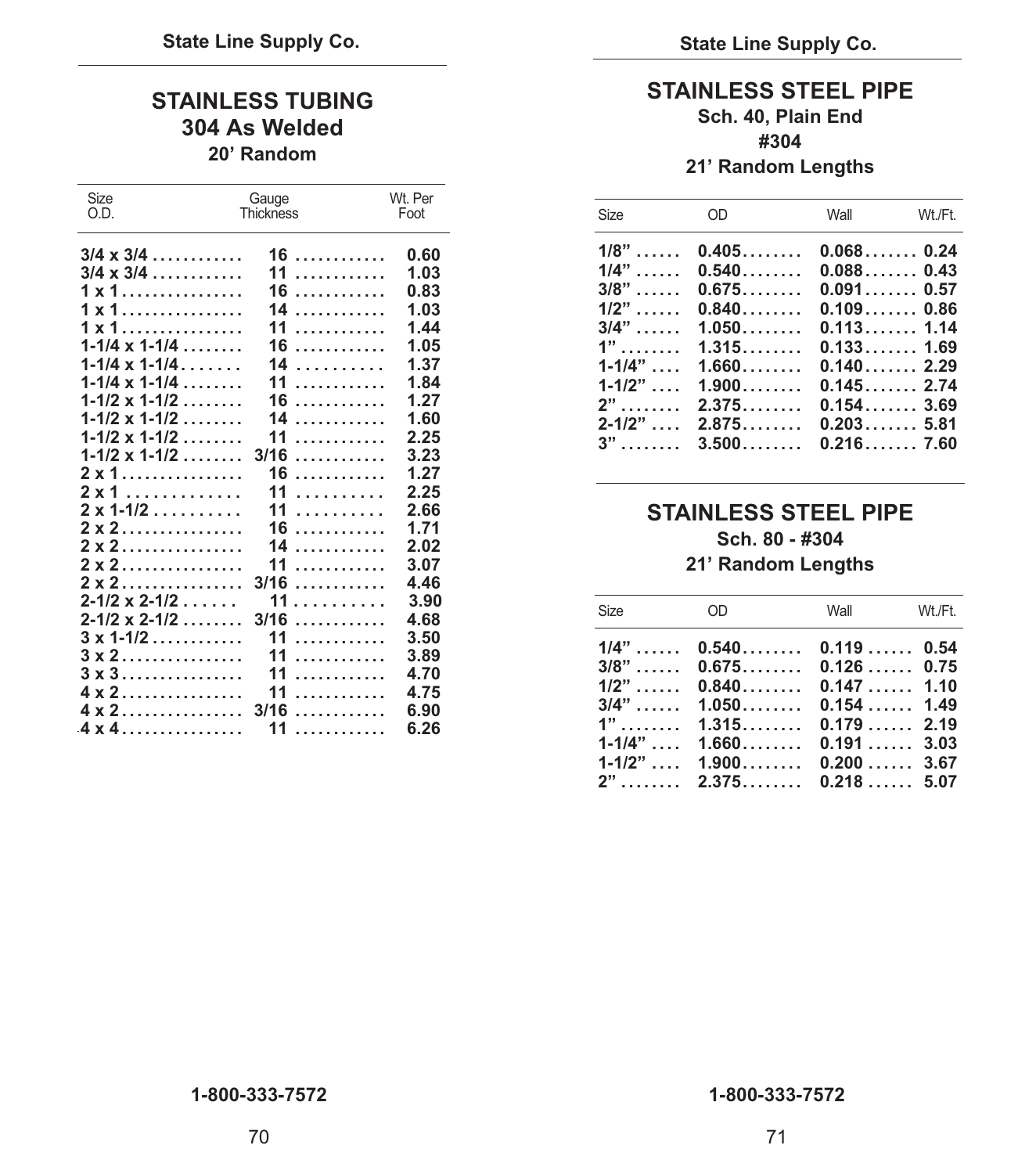### **ALUMINUM**

- **3003-H14 General pupose alloy of moderate strength. Easily formed, welded, or brazed. Not heat treatable. Bendable - bright finish.**
- **5052-H32 This is the highest strength alloy of the more common non-heat treatable grades. Good resistance to marine atmosphere and salt water corrosion. Excellent workability.**
- **6061-T6 A heat treatable grade used in a wide variety of products from truck frames to screw machine products and structural components. A liberal bending radius is required when forming. Non-Bendable, dull finish.**

### **ANGLES - STRUCTURAL ALUMINUM Rounded Toes and Fillet 6061 T6**

| Size                                       | Weight           | Estimate |
|--------------------------------------------|------------------|----------|
| in<br>Inches                               | Per<br>Foot Lbs. | 25' Bar  |
| $1/2 \times 1/2 \times 1/8$ 6063 16'       | 0.128            | 3.20     |
| $3/4 \times 3/4 \times 1/8 \ldots$         | 0.201            | 5.03     |
| $1 \times 1 \times 1/8$                    | 0.275            | 6.88     |
| $1 \times 1 \times 3/16$                   | $0.400$          | 10.00    |
| $1 \times 1 \times 1/4$                    | 0.514            | 12.85    |
| $1-1/4 \times 1-1/4 \times 1/8 \ldots$     | 0.343            | 8.58     |
| $1 - 1/4 \times 1 - 1/4 \times 3/16$       | $0.510$          | 12.75    |
| $1-1/4 \times 1-1/4 \times 1/4 \ldots$     | 0.656            | 16.40    |
| $1-1/2 \times 1-1/2 \times 1/8 \ldots$     | 0.423            | 10.58    |
| $1 - 1/2 \times 1 - 1/2 \times 3/16$       | 0.619            | 15.48    |
| $1-1/2 \times 1-1/2 \times 1/4$            | $0.809$          | 20.23    |
| $1-3/4 \times 1-3/4 \times 1/4 \ldots$     | 0.956            | 23.90    |
| $2 \times 1 - 1/2 \times 1/8$              | 0.495            | 12.38    |
| $2 \times 2 \times 1/8$                    | 0.577            | 14.43    |
| $2 \times 2 \times 3/16$                   | $0.850$          | 21.25    |
| $2 \times 2 \times 1/4$                    | 1.110            | 27.75    |
| $2 \times 2 \times 3/8$                    | $1.610$          | 40.25    |
| $2 - 1/2 \times 2 - 1/2 \times 3/16$       | 1.070            | 26.75    |
| $2 - 1/2 \times 2 - 1/2 \times 1/4 \ldots$ | 1.400            | 35.00    |
| $3 \times 2 \times 3/16$                   | 1.070            | 26.75    |
| $3 \times 2 \times 1/4$                    | 1.404            | 35.10    |
| $3 \times 3 \times 1/4$                    | $1.680$          | 42.00    |
| $3 \times 3 \times 3/8$                    | 2.470            | 61.75    |
| $3 \times 3 \times 1/2$                    | 3.226            | 80.65    |
| $3-1/2 \times 3-1/2 \times 1/4 \ldots$     | 2.040            | 51.00    |
| $4 \times 3 \times 1/4$                    | 1.990            | 49.75    |
| $4 \times 4 \times 1/4$                    | 2.280            | 57.00    |
| $4 \times 4 \times 3/8$                    | 3.369            | 84.25    |
| $6 \times 6 \times 3/8$                    | 5.120128.00      |          |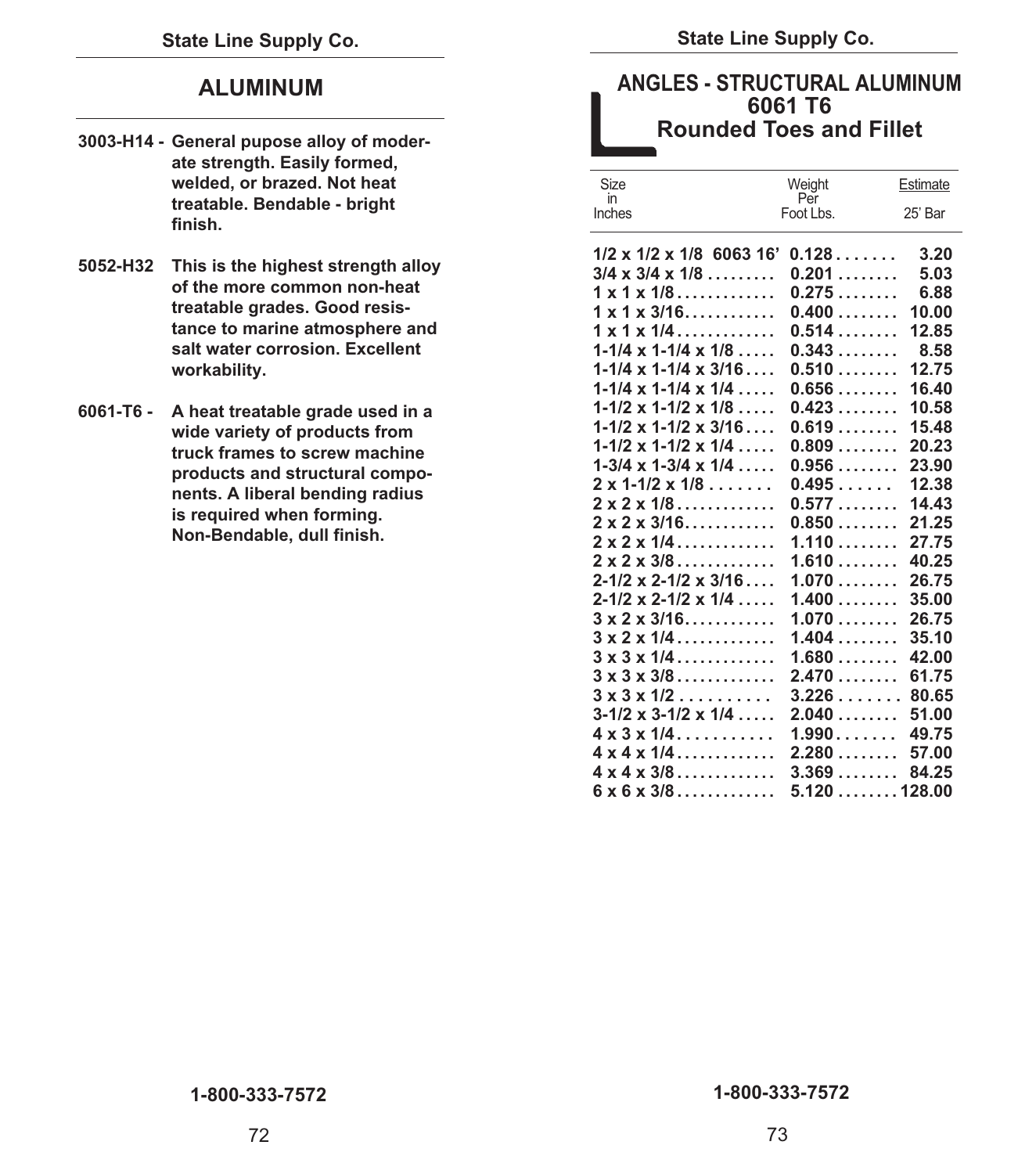**State Line Supply Co. State Line Supply Co.**

| <b>CHANNELS STRUCTURAL</b><br><b>ALUMINUM</b><br><b>American Standard *</b><br>6061-T6 |                              |                              |                |                 | Size<br>in      | <b>ALUMINUM RECTANGLES -12'</b><br>Weight<br>Per |  |
|----------------------------------------------------------------------------------------|------------------------------|------------------------------|----------------|-----------------|-----------------|--------------------------------------------------|--|
| Web                                                                                    | <b>Conforms to ASTM B308</b> | Web                          | $Wt$ ./        | Wt. Per         | Inches<br>3/16x | Foot Lbs.                                        |  |
| Width<br>(W)                                                                           | Height<br>(H)                | <b>Thickness</b><br>$(\top)$ | Linear<br>Foot | 25'<br>Length   | $1/2$           | 0.110                                            |  |
| 3                                                                                      | 1.410                        | .170                         | 1.42           | 35.50           | $3/4$<br>.      | 0.166<br>0.221                                   |  |
| 4<br>5                                                                                 | 1.647<br>1.885               | .247<br>.325                 | 2.16<br>3.11   | 54.00<br>77.70  | $1 - 1/4$       | 0.276                                            |  |
| 6<br>8                                                                                 | 1.920<br>2.290               | .200<br>.250                 | 2.83<br>4.25   | 70.75<br>106.25 | $1 - 1/2$<br>2  | 0.331<br>0.442                                   |  |
| 10                                                                                     | 2.886                        | .500                         | 8.64           | 216.00          | $2 - 1/2$       | 0.552                                            |  |
|                                                                                        |                              | 6061 Associated              |                |                 | 3               | 0.663                                            |  |
| 3                                                                                      | 1.750                        | .170                         | 1.60           | 40.00           | 1/4 x           |                                                  |  |
| 4                                                                                      | 2.000                        | .150                         | 1.74           | 43.50           | 1/2             | 0.147                                            |  |
|                                                                                        | 3.50                         | .210                         | 4.72           | 118.00          | 3/4             | 0.221                                            |  |

|              |        | <b>CHANNELS STRUCTURAL</b><br>$\sum_{i=1}^{n}$ ALUMINUM<br>$6063 - 752$ |         |                | $1-3/4$ 0.516 6.18<br>2 0.589 7.07<br>$2 - 1/2$ 0.736 8.83<br>$3$ 0.883 10.60 |  |
|--------------|--------|-------------------------------------------------------------------------|---------|----------------|-------------------------------------------------------------------------------|--|
| Web<br>Width | Height | Web<br>Thickness Linear                                                 | $Wt$ ./ | Wt. Per<br>25' | 4 1.180 14.10                                                                 |  |
| (W)          |        |                                                                         | Foot    | Lenath         | 6 1.800 21.60                                                                 |  |
|              |        | 1/8                                                                     | .563    | 9.01           |                                                                               |  |

# **ALUMINUM RECTANGLES**<br>6061-T6511

| Size    | Weiaht<br>$Per$ of 12"             | Weiaht | $1$ 0.442 5.30                                     |  |
|---------|------------------------------------|--------|----------------------------------------------------|--|
| Inches  | <b>Example 15 Foot Lbs.</b> Length |        | $1-1/4$ 0.552 6.62                                 |  |
|         |                                    |        | $1-1/2$ 0.662 7.95                                 |  |
| $1/8$ x |                                    |        | $1-3/4$ 0.786 9.43                                 |  |
|         |                                    |        | 2 0.883 10.60                                      |  |
|         |                                    |        |                                                    |  |
|         |                                    |        | $3 \ldots \ldots \ldots \ldots \ldots$ 1.325 15.90 |  |
|         |                                    |        | $3-1/2$ 1.542. 18.50                               |  |
|         | $1-1/4$ 0.184 2.21                 |        | 4 1.766 21.20                                      |  |
|         | $1-1/2$ 0.221 2.65                 |        | $5 \ldots \ldots \ldots \ldots \ldots$ 2.250 26.40 |  |
|         | $2$ 0.295. 3.53                    |        |                                                    |  |

### **1-800-333-7572 1-800-333-7572**

### **ALUMINUM RECTANGLES -12'**

|               | <b>American Standard</b>     | 6061-T6                    |                  |                    |
|---------------|------------------------------|----------------------------|------------------|--------------------|
|               | <b>Conforms to ASTM B308</b> |                            |                  | Tт                 |
| Web           |                              | Web                        | $Wt$ ./          | Wt. Per            |
| Width         | Height                       | <b>Thickness</b>           | Linear           | 25'                |
| (W)           | (H)                          | (T)                        | Foot             | Length             |
| 3             | 1.410                        | .170                       | 1.42             | 35.50              |
| 4             | 1.647                        | .247                       | 2.16             | 54.00              |
| 5             | 1.885                        | .325                       | 3.11             | 77.70              |
| 6             | 1.920                        | .200                       | 2.83             | 70.75              |
| 8<br>10       | 2.290<br>2.886               | .250<br>.500               | 4.25             | 106.25<br>216.00   |
|               |                              |                            | 8.64             |                    |
|               |                              | 6061 Associated            |                  |                    |
|               | 1.750                        | .170                       | 1.60             | 40.00              |
| 4             | 2.000                        | .150                       | 1.74             | 43.50              |
| 7             | 3.50                         | .210                       | 4.72             | 118.00             |
|               |                              |                            |                  |                    |
|               |                              |                            |                  |                    |
|               |                              |                            |                  |                    |
|               |                              | <b>CHANNELS STRUCTURAL</b> |                  |                    |
|               |                              |                            |                  |                    |
|               |                              | <b>ALUMINUM</b>            |                  |                    |
|               |                              | 6063-T52                   |                  |                    |
| Web           |                              | Web                        | Wt./             | Wt. Per            |
| Width         | Height                       | <b>Thickness</b>           | Linear           | 25'                |
| (W)           | (H)                          | (T)                        | Foot             | Length             |
| 2             | 1                            | 1/8                        | .563             | 9.01               |
|               |                              |                            |                  |                    |
|               |                              |                            |                  |                    |
|               | <b>ALUMINUM RECTANGLES</b>   |                            |                  |                    |
|               | 6061-T6511                   |                            |                  |                    |
|               | Lengths 12'                  |                            |                  |                    |
|               |                              |                            |                  |                    |
|               |                              |                            |                  |                    |
| Size<br>in    |                              | Weight<br>Per              |                  | Weight<br>of $12"$ |
| Inches        |                              | Foot Lbs.                  |                  | Length             |
|               |                              |                            |                  |                    |
| <u> 1/8 x</u> |                              |                            |                  |                    |
|               | 1/2                          |                            |                  | 0.89               |
|               | $3/4$                        |                            | 0.074            |                    |
|               |                              |                            | 0.110            | 1.32               |
|               | 1<br>$1 - 1/4$               |                            | 0.147            | 1.77               |
|               | 1-1/2                        |                            | $0.184$<br>0.221 | 2.21<br>2.65       |
|               |                              | 0.295                      |                  | 3.53               |
|               | 2                            |                            |                  |                    |
|               |                              |                            |                  |                    |
|               |                              |                            |                  |                    |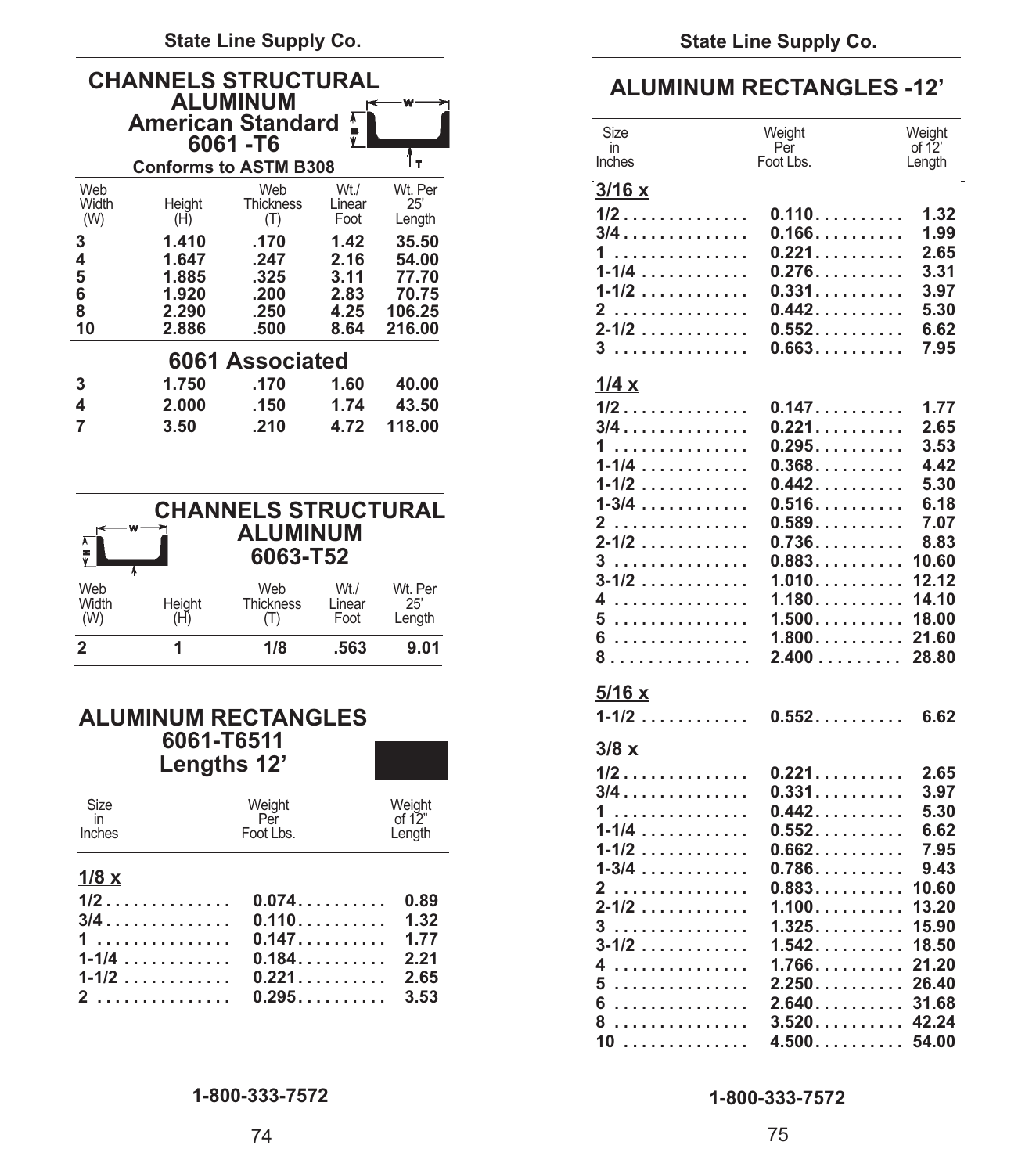### State Line Supply Co. **State Line Supply Co.** State Line Supply Co.

| Size<br>in                                                     | Weight<br>Per                   | Weight<br>of $12$ |             |                            | <b>ALUMINUM INLY IANGLLY</b><br>2024   |                  |
|----------------------------------------------------------------|---------------------------------|-------------------|-------------|----------------------------|----------------------------------------|------------------|
| Inches                                                         | Foot Lbs.                       | Length            |             | 3 x 4                      | 14.416 173.00                          |                  |
| 1/2 x                                                          |                                 |                   |             |                            |                                        |                  |
| $3/4$                                                          | 0.442                           | 5.30              |             |                            | <b>ALUMINUM SQUARE</b>                 |                  |
| 1<br>$1 - 1/4$                                                 | 0.589<br>0.736                  | 7.07<br>8.83      |             |                            |                                        |                  |
| $1 - 1/2$                                                      | 0.883                           | 10.60             |             |                            | <b>Extruded</b>                        |                  |
| 2                                                              | 1.175                           | 14.10             | Size        | <b>Type</b>                | Wt./Ft.<br>Wt./12'                     |                  |
| $2 - 1/2$                                                      | 1.475                           | 17.70             |             |                            |                                        |                  |
| 3<br>$3 - 1/2$                                                 | 1.766                           | 21.20<br>24.70    | $1/4$       | $6063 - T - 6511.$ 0.074   |                                        |                  |
| 4                                                              | 2.058<br>2.350                  | 28.20             | 3/8         | $6063 - T - 6511.$ $0.166$ | 2.00                                   |                  |
| 5<br>.                                                         | 2.940                           | 35.28             | $1/2$       | $6061 - T - 6511$          | 0.294<br>3.52                          |                  |
| 6<br>.                                                         | 3.520                           | -42.24            | 9/16        | $6061 - T - 6511$          | 0.379<br>4.55                          |                  |
| 8                                                              | 4.700                           | 56.40             | $5/8$       | $6061 - T - 6511$          | 0.459<br>5.51                          |                  |
| 5/8x                                                           |                                 |                   | $3/4$       | $6061 - T - 6511$          | 0.661<br>7.92                          |                  |
| 1                                                              | 0.734                           | 8.81              | 1.          | $6061 - T - 6511$          | 1.17514.00                             |                  |
| 2                                                              | 1.470                           | 17.64             | $1 - 1/4$ . | $6061 - T - 6511$          | $1.838$ 22.00                          |                  |
| $2 - 1/2$                                                      | $1.836$ 22.04                   |                   | $1 - 1/2$ . | $6061 - T - 6511$          | 2.64631.70                             |                  |
| 6                                                              | 4.41052.92                      |                   | $1 - 3/4$ . | $6061 - T - 6511$          | $3.600$ 43.20                          |                  |
| 3/4x                                                           |                                 |                   | 2           |                            | $6061 - T - 6511.$ . 4.700 56.00       |                  |
|                                                                |                                 | 10.60             | $3$ "       |                            | 6061-T-651110.569126.84                |                  |
| 1<br>$1 - 1/4$                                                 | 0.883<br>1.100                  | 13.20             |             |                            |                                        |                  |
| $1 - 1/2$                                                      | 1.325                           | 15.90             |             |                            |                                        |                  |
| 2                                                              | 1.766                           | 21.20             |             |                            |                                        |                  |
| $2 - 1/2$                                                      | 2.208                           | 26.50             |             | <b>ALUMINUM ROUNDS</b>     |                                        |                  |
| 3                                                              | 2.650                           | 31.80             |             |                            |                                        |                  |
| 4<br>.                                                         | 3.533                           | -42.40            |             | 6061-T6511                 |                                        |                  |
| 5<br>6<br>.                                                    | $4.399 \ldots 52.79$<br>$5.300$ | 63.60             |             |                            | Specifications: QQ-A-225/8, QQ-A-200/8 |                  |
|                                                                |                                 |                   |             |                            |                                        |                  |
| 1x                                                             |                                 |                   | Size        |                            | Weight                                 | Weight           |
| $1 - 1/4$                                                      | 1.475                           | 17.70             | in          |                            | Per                                    | of 12"           |
| 1-1/2<br>2                                                     | 1.766<br>2.350                  | 21.20<br>28.20    | Inches      |                            | Foot Lbs.                              | Length           |
| $\overline{2}$ -1/2                                            | 2.937                           | 35.30             |             |                            |                                        |                  |
| 3                                                              | 3.533                           | 42.40             |             | $3/16$                     | 0.032                                  | 0.380            |
| .                                                              | 4.709                           | 56.50             |             | 1/4.                       | $0.058$                                | 0.694            |
| 6<br>.                                                         | 7.067 84.80                     |                   |             | $5/16$                     | 0.090                                  | 1.080            |
| 8                                                              | 9.400112.80                     |                   |             | $3/8.$                     | 0.131                                  | 1.560            |
| <u>1-1/4 x</u>                                                 |                                 |                   |             | $7/16$                     | 0.177                                  | 2.120            |
| 2                                                              | 3.000                           | 36.00             |             | $1/2.$                     | 0.231                                  | 2.770            |
| 4.                                                             | 5.880                           | 70.56             |             | $9/16$                     | 0.304                                  | 3.650            |
| $1 - 1/2 x$                                                    |                                 |                   |             | $5/8.$                     | 0.361                                  | 4.340            |
| 2.                                                             | 3.533                           | -42.36            |             | 3/4.                       | $0.520$                                | 6.240<br>8.500   |
| $2 - 1/2$                                                      | 4.409                           | 52.90             |             | 7/8.                       | $0.708$                                |                  |
| 3                                                              | $5.290$ 63.48                   |                   |             | 1<br>$1 - 1/8$             | 0.925<br>1.170                         | 11.100<br>14.000 |
| 4                                                              |                                 |                   |             |                            | 1.450                                  | 17.400           |
| 5.                                                             | 8.817105.81                     |                   |             | $1 - 1/4$                  |                                        |                  |
| 2x                                                             |                                 |                   |             |                            |                                        |                  |
|                                                                |                                 |                   |             |                            |                                        |                  |
|                                                                |                                 |                   |             |                            | $2-1/2$ 5.775 69.300                   |                  |
|                                                                | <b>ALUMINUM RECTANGLES -10'</b> |                   |             |                            |                                        |                  |
|                                                                | 3003                            |                   |             |                            | 4 14.750 177.000                       |                  |
|                                                                |                                 |                   |             |                            |                                        |                  |
| $1/8 \times 3 \ldots \ldots \ldots \ldots 0.534 \ldots \ldots$ |                                 | 5.34              |             |                            | 1-800-333-7572                         |                  |
| $3/16 \times 4$ 0.884                                          |                                 | 8.84              |             |                            |                                        |                  |

# **ALUMINUM RECTANGLES -12'**<br>
Weight Weight Weight **ALUMINUM RECTANGLES -12'**<br> **ALUMINUM RECTANGLES -12'**

## **1 ............... 0.589 ......... 7.07 ALUMINUM SQUARE**

| Size              | <b>Type</b>                        | Wt./Ft. Wt./12' |  |
|-------------------|------------------------------------|-----------------|--|
| $1/4$             | $6063 - T - 6511.$ $0.074$         |                 |  |
| $3/8$             | $6063 - T - 6511.$ , 0.166, 2.00   |                 |  |
| $1/2$             | $6061 - T - 6511$ . $0.294$ 3.52   |                 |  |
| $9/16$            | $6061 - T - 6511$ .                | $0.379$ 4.55    |  |
| $5/8$             | $6061 - T - 6511$ . $0.459$ 5.51   |                 |  |
| $3/4$             | $6061 - T - 6511.$ $0.661.$ $7.92$ |                 |  |
| 1. $\overline{ }$ | $6061 - T - 6511.$ , 1.175, 14.00  |                 |  |
| $1 - 1/4$ .       | $6061 - T - 6511.$ , 1.838, 22.00  |                 |  |
| $1 - 1/2$ .       | $6061 - T - 6511$ . 2.646 31.70    |                 |  |
| $1 - 3/4$ .       | $6061 - T - 6511$ . 3.600 43.20    |                 |  |
| $2 \ldots$        | $6061 - T - 6511.$ 4.700 56.00     |                 |  |
| $3$ "             | 6061-T-651110.569126.84            |                 |  |

### **2-1/2 ............ 2.208 ......... 26.50 ALUMINUM ROUNDS 3 ............... 2.650 ......... 31.80 4 ............... 3.533 ......... 42.40 6061-T6511**



| $1/4$        | 1.47517.70                                                        | Size<br>in    | Weight<br>Per    | Weight<br>of $12"$ |
|--------------|-------------------------------------------------------------------|---------------|------------------|--------------------|
| 1/2          | 1.766<br>21.20                                                    | <b>Inches</b> | Foot Lbs.        | Length             |
| .            | 2.350<br>28.20                                                    |               |                  |                    |
| $1/2$<br>.   | 2.937<br>35.30<br>$3.533 \ldots \ldots$<br>42.40                  | $3/16$        | 0.032            | 0.380              |
| .            | 4.709<br>56.50                                                    | 1/4.          | 0.058            | 0.694              |
| .            | 7.06784.80                                                        | $5/16$        | 0.090            | 1.080              |
| .            | 9.400112.80                                                       | $3/8.$        | 0.131            | 1.560              |
| 1/4x         |                                                                   | 7/16          | 0.177            | 2.120              |
| .            | 3.00036.00                                                        | $1/2.$        | 0.231            | 2.770              |
| .            | $5.880 \ldots 70.56$                                              | $9/16$        | 0.304            | 3.650              |
|              |                                                                   | $5/8.$        | 0.361            | 4.340              |
| <u>1/2 x</u> |                                                                   | 3/4.          | 0.520            | 6.240              |
| .<br>$1/2$   | $3.533$ 42.36<br>4.409<br>52.90                                   | 7/8.          | 0.708            | 8.500              |
| .            | 5.290<br>63.48                                                    | 1.            | 0.925            | 11.100             |
| .            | 7.050<br>84.60                                                    | $1 - 1/8$     | 1.170            | 14.000             |
| .            | $8.817$ 105.81                                                    | $1 - 1/4$     | 1.450            | 17.400             |
|              |                                                                   | $1 - 1/2$     | 2.083            | 25,000             |
| X            |                                                                   | $1 - 3/4$     | 2.940            | 35.280             |
|              | $\ldots \ldots \ldots \ldots$ 9.580 $\ldots \ldots \ldots$ 115.00 | 2.            | 3.666            | 44.000             |
|              |                                                                   | $2 - 1/2$     | 5.775            | 69.300             |
|              | <b>ALUMINUM RECTANGLES -10'</b>                                   | 3             | 8.499102.000     |                    |
|              | 3003                                                              |               | 4 14.750 177.000 |                    |
|              |                                                                   |               |                  |                    |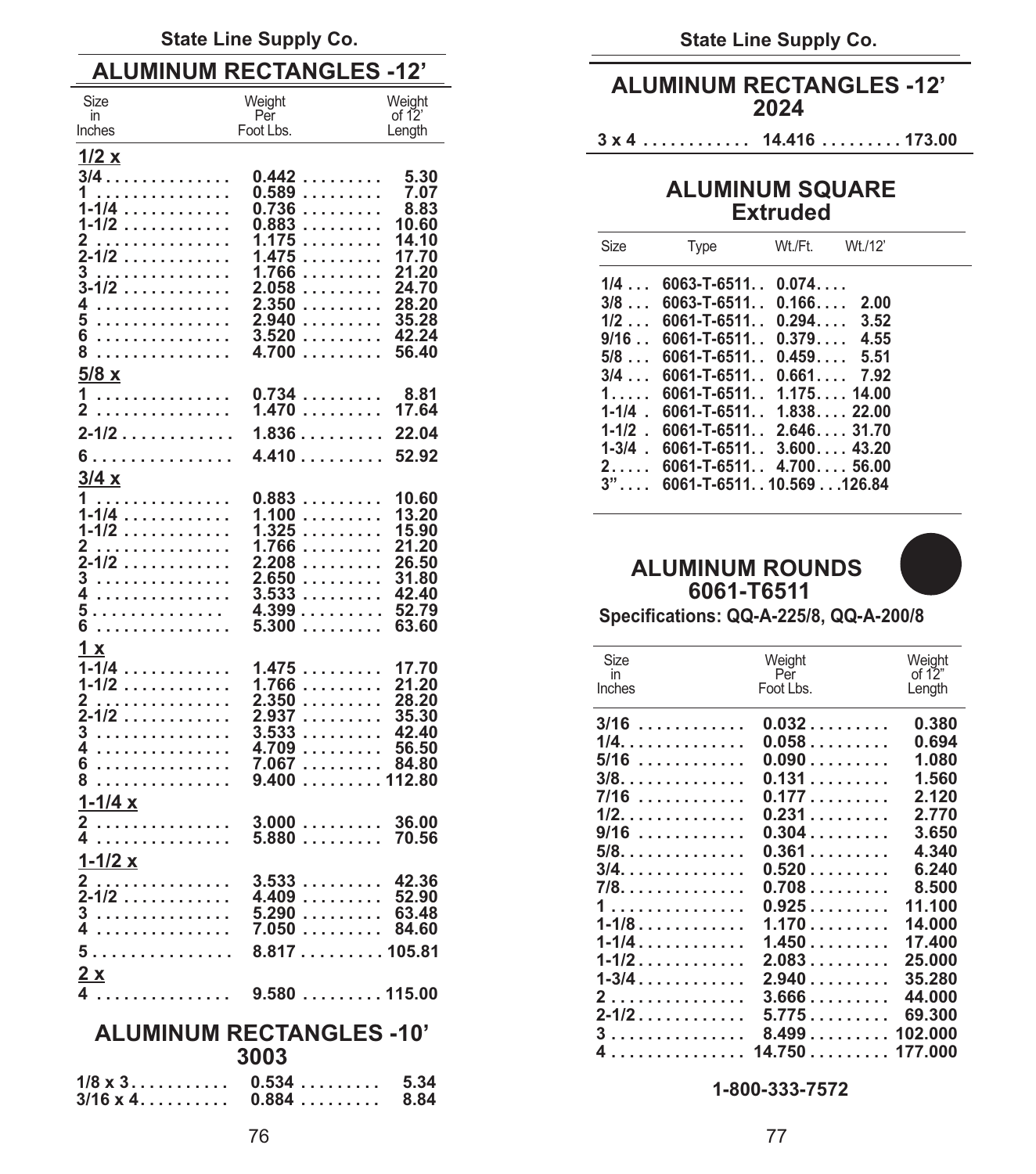**State Line Supply Co. State Line Supply Co.**

|                                                         |                                                                            |                                                         |                                  | <b>Stress-Relieved</b>                       |                                                |
|---------------------------------------------------------|----------------------------------------------------------------------------|---------------------------------------------------------|----------------------------------|----------------------------------------------|------------------------------------------------|
| <b>Thickness</b><br>in<br>Inches                        | Weight<br>and<br>Length                                                    | <b>Estimated Wt.</b><br>Lbs. Per<br>Sheet               |                                  |                                              | Specifications: QQ-A-250/11, AMS 4027          |
| .032 (.456 lb. per sq. ft.)<br>Approx.                  | $48 \times 96 \dots$                                                       | 14.6                                                    | <b>Thickness</b><br>in<br>Inches | Weight<br>and<br>Length                      | Estimated Wt.<br>Lbs. Per<br>Sheet             |
| <b>21 GA</b>                                            | $48 \times 120$                                                            | 18.2                                                    | .125 (1.77 lb. per sq. ft.)      |                                              |                                                |
| .040 (.570 lb. per sq. ft.)                             |                                                                            |                                                         |                                  | $48 \times 144$                              | 84.7                                           |
| Approx.<br>19 GA                                        | $48 \times 96 \ldots$<br>$48 \times 120$                                   | 18.2<br>22.8                                            | .190 (2.71 lb. per sq. ft.)      |                                              |                                                |
| .050 (.713 lb. per sq. ft.)                             |                                                                            |                                                         |                                  |                                              |                                                |
| Approx.<br><b>18 GA</b>                                 | $48 \times 96$<br>$48 \times 120$                                          | 22.8<br>28.5                                            | $.250$ (3.53 lb. per sq. ft.)    |                                              | $48.5 \times 144.5 \ldots \ldots \ldots 171.8$ |
| .063 (.898 lb. per sq. ft.)                             | Approx. $48 \times 96$<br>$16\,$ GA 48 x 120                               | 28.7<br>35.9                                            | .375 (5.29 lb. per sq. ft.)      | $48 \times 144$                              | 254.0                                          |
| .080 (1.14 lb. per sq. ft.)<br>Approx.<br>14 GA         | $48 \times 96$<br>$48 \times 120 \ldots$                                   | 36.5<br>46.6                                            | .500 (7.06 lb. per sq. ft.)      |                                              | $48.5 \times 144.5 \ldots \ldots \quad 343.6$  |
| $.090$ (1.28 lb. per sq. ft.)<br>13 GA                  | Approx. 48 x 96<br>$48 \times 120$                                         | 40.9<br>51.2                                            |                                  | <b>TOOLING PLATE</b><br><b>ALUMINUM CAST</b> |                                                |
| 100 (1.43 lb. per sq. ft.)                              |                                                                            |                                                         |                                  | MIC-6                                        |                                                |
| Approx.<br><b>12 GA</b>                                 | $48 \times 96$                                                             | 45.7                                                    | <b>Thickness</b><br>in           | Weight<br>and                                | Estimated Wt.<br>Lbs. Per                      |
| .125 (1.78 lb. per sq. ft.)<br>Approx.                  | $48 \times 96$                                                             | 57.0                                                    | Inches                           | Length                                       | Sheet                                          |
| <b>11 GA</b>                                            | $48 \times 120 \ldots \ldots \ldots$<br>$60 \times 120$<br>$60 \times 144$ | 71.2<br>89.0<br>106.8                                   | .250 (3.63 lb. per sq. ft.)      | $48 \times 48$                               | 58.08                                          |
| .190 (2.70 lb. per sq. ft.)<br>Approx.<br>7 GA or 3/16" | $60 \times 120$                                                            | $48 \times 120$ 108.0<br>135.0<br>$60 \times 144$ 162.0 | .375 (5.47 lb. per sq. ft.)      | $48 \times 48$                               | 87.52                                          |

### **ALUMINUM SHEET 6061-T651 ALUMINUM PLATE Heat Treated & Aged, Stress-Relieved**

### in and Lbs. Per **Specifications: QQ-A-250/11, AMS 4027**

| <b>Thickness</b><br>in<br>Inches | Weight<br>and<br>Length                            | <b>Estimated Wt.</b><br>Lbs. Per<br>Sheet |
|----------------------------------|----------------------------------------------------|-------------------------------------------|
|                                  | .125 (1.77 lb. per sq. ft.)<br>$48 \times 144$     | 84.7                                      |
|                                  | .190 (2.71 lb. per sq. ft.)<br>$48 \times 144$     | 130.0                                     |
|                                  | .250 (3.53 lb. per sq. ft.)                        | $48.5 \times 144.5$ 171.8                 |
|                                  | .375 (5.29 lb. per sq. ft.)<br>$48 \times 144$     | 254.0                                     |
|                                  | .500 (7.06 lb. per sq. ft.)<br>$48.5 \times 144.5$ | 343.6                                     |

### **TOOLING PLATE 13 ALUMINUM CAST MIC-6**

| . .p.p.:<br>12 GA<br>.125 (1.78 lb. per sq. ft.) |                                                                | <b>Thickness</b><br>in<br>Inches | Weight<br>and<br>Length | Estimated Wt.<br>Lbs. Per<br>Sheet |
|--------------------------------------------------|----------------------------------------------------------------|----------------------------------|-------------------------|------------------------------------|
|                                                  | Approx. 48 x 96  57.0                                          |                                  |                         |                                    |
| 11 GA                                            | 48 x 120 71.2<br>$60 \times 120$ 89.0<br>$60 \times 144$ 106.8 | $.250$ (3.63 lb. per sq. ft.)    | $48 \times 48$          | 58.08                              |
| .190 (2.70 lb. per sq. ft.)                      |                                                                | .375 (5.47 lb. per sq. ft.)      |                         |                                    |
|                                                  | Approx. 48 x 120  108.0                                        |                                  |                         |                                    |
|                                                  | 7 GA or 3/16"  60 x 120. 135.0                                 |                                  |                         |                                    |
|                                                  | $60 \times 144$ 162.0                                          |                                  |                         |                                    |
|                                                  |                                                                | .500 (7.28 lb. per sq. ft.)      |                         |                                    |

**48 x 48 .............. 116.48**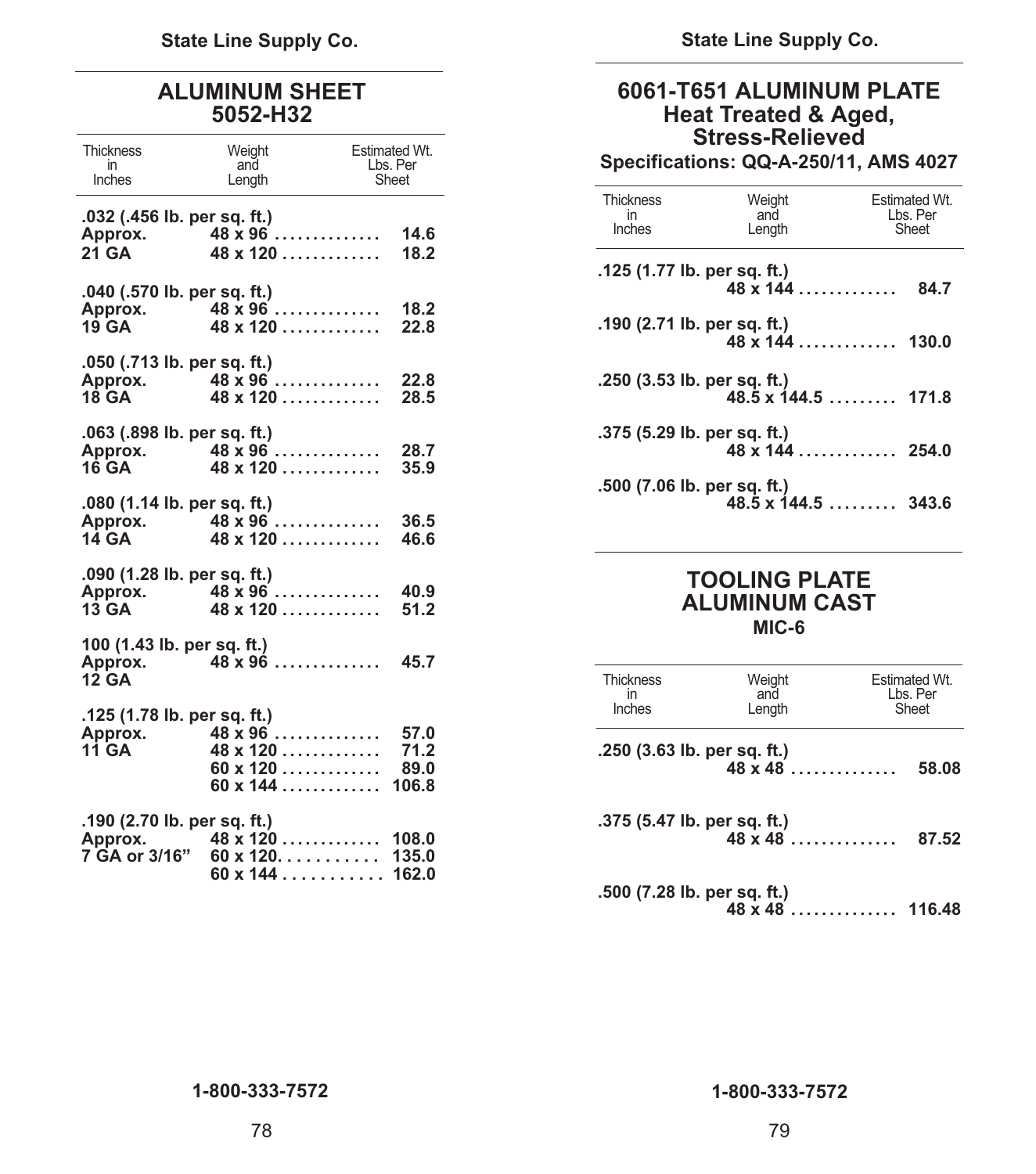| 3003 ALUMINUM<br><b>TREAD BRITE</b><br><b>DECK PLATE</b><br><b>Conforms to ASTM B209</b> |                                                                                                                    |                                                |
|------------------------------------------------------------------------------------------|--------------------------------------------------------------------------------------------------------------------|------------------------------------------------|
| <b>Thickness</b><br>in<br>Inches                                                         | Weight<br>and<br>Length                                                                                            | Estimated Wt.<br>Lbs. Per<br>Sheet             |
| .100 (1.57 lb. per sq. ft.)                                                              | $48 \times 96$<br>$48 \times 192$<br>$60 \times 96$<br>$60 \times 192$                                             | 50.2<br>100.5<br>62.8<br>125.6                 |
| .125 (1.90 lb. per sq. ft.)                                                              | $48 \times 96$<br>48 x 120<br>$48 \times 192 \ldots$<br>$60 \times 96$<br>$60 \times 120$<br>$60 \times 192$       | 60.8<br>76.0<br>122.9<br>76.8<br>95.0<br>153.6 |
| .188 (2.82 lb. per sq. ft.)                                                              | $48 \times 96 \ldots$<br>$48 \times 192$<br>$60 \times 96$<br>$60 \times 120$<br>$60 \times 192$                   | 90.3<br>180.5<br>112.8<br>141.0<br>225.7       |
|                                                                                          | 6061-T6 TREAD PLATE<br><b>Diamond Pattern</b><br><b>Specification: MIL-F-17132</b><br><b>Conforms to ASTM B632</b> |                                                |
| <b>Thickness</b><br>in<br>Inches                                                         | Weight<br>and<br>Length                                                                                            | <b>Estimated Wt.</b><br>Lbs. Per<br>Sheet      |
| .125 (2.00 lb. per sq. ft.)                                                              | $48 \times 96$<br>$48 \times 192 \ldots$                                                                           | 64.0<br>128.0                                  |
| .188 (3.00 lb. per sq. ft.)                                                              | $48 \times 96$<br>48 x 192                                                                                         | 96.0<br>192.0                                  |
| .250 (3.90 lb. per sq. ft.)                                                              |                                                                                                                    |                                                |

| $48 \times 96$ 125.0                              |  |
|---------------------------------------------------|--|
| $48 \times 192 \ldots \ldots \ldots \ldots 250.0$ |  |

State Line Supply Co. **State Line Supply Co.** State Line Supply Co.

### **ALUMINUM TUBING STRUCTURAL - 6063-T52 Extruded**

### **21'1" Lengths**

| Size                                | Wall<br><b>Thickness</b> | Pounds<br>Per Foot |         | Pounds<br>Per 21'1"<br>Length |
|-------------------------------------|--------------------------|--------------------|---------|-------------------------------|
| $3/4 \times 3/4 \times 125 \ldots$  |                          |                    | 0.376   | 7.93                          |
| $1 \times 1 \times .062$            |                          |                    | 0.280   | 5.91                          |
| $1 \times 1 \times .125$            |                          |                    | 0.526   | 11.10                         |
| $1 - 1/4 \times 1 - 1/4 \times 125$ |                          |                    | 0.674   | 14.22                         |
| $1 - 1/2 \times 1 - 1/2 \times 125$ |                          |                    | 0.826   | 17.43                         |
| 2 x 1 x .125.                       |                          |                    | $0.826$ | 17.43                         |
| $2 \times 2 \times .125$            |                          |                    | 1.130   | 23.84                         |
| 2 x 2 x .187.                       |                          |                    | 1.630   | 34.47                         |
| 2-1/2 x 2-1/2 x .125                |                          |                    | 1.423   | 30.00                         |
| $3 \times 2 \times .125$            |                          |                    | 1.399   | 29.50                         |
| $3 \times 3 \times .187$            |                          |                    | 2.530   | 53.36                         |
| $3 \times 3 \times .250$            |                          |                    | 3.300   | 69.50                         |
| $4 \times 2 \times .125$            |                          |                    | 1.689   | 35.63                         |
| $4 \times 4 \times .125$            |                          |                    | 2.330   | 49.12                         |
| 4 x 4 x .250.                       |                          | 4.500              |         | 94.90                         |
| 5 x 2 x .125                        |                          |                    |         |                               |

### **6061 ALUMINUM PIPE SCHEDULE 40 20' LENGTHS**

| $1/2$ 0.840  .109  0.294<br>$3/4$ 1.050  .113  0.391<br>$1, \ldots, 1, 315, \ldots, 133, \ldots, 0.581$<br>$1-1/4$ $1.660$<br>.1400.785<br>$1-1/2$ $1.900$ $.145$ 0.939<br>$2, \ldots, 2.375, \ldots, 154, \ldots, 1.263$<br>$3 \ldots \ldots 3.500 \ldots$ .216 2.620 |  |
|------------------------------------------------------------------------------------------------------------------------------------------------------------------------------------------------------------------------------------------------------------------------|--|

### **6061 ALUMINUM PIPE SCHEDULE 80 20' LENGTHS**

| Size | nn.                                                                                   | Wall | Wt /Ft |
|------|---------------------------------------------------------------------------------------|------|--------|
|      | $1, \ldots, \ldots, 1.315, \ldots, 0.719, \ldots, 751$<br>$1-1/4$ $1.660$ 0.191 1.037 |      |        |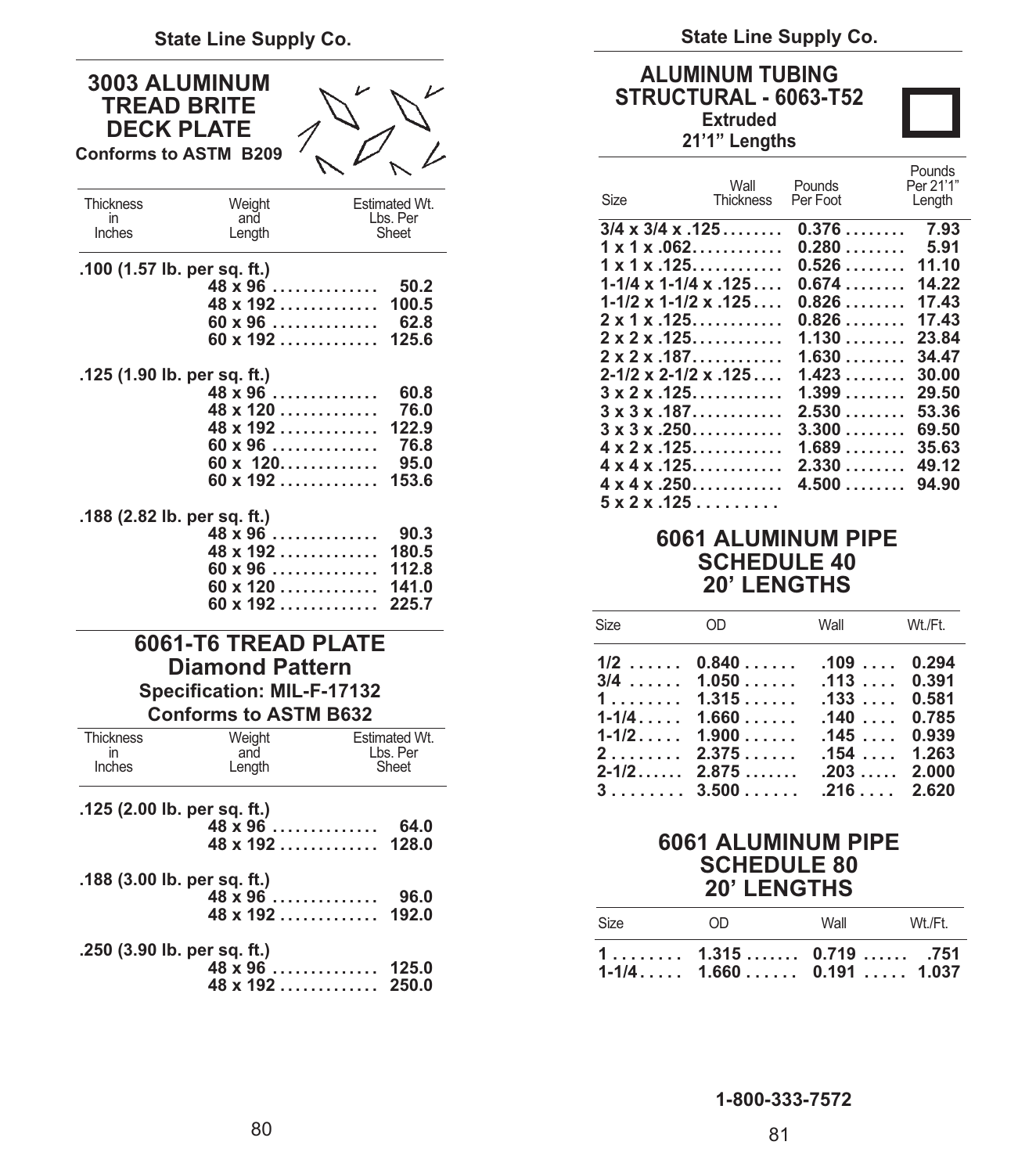### **MATERIAL RETURN POLICY**

**MATERIAL RETURNS - No merchandise returns will be accepted without prior authorization in the form of a "Return Goods Authorization" issued by us. Customers must contact their inside salesperson for authorization. Material accepted as**  "return for credit", where no error on our **part exists, will be subject to restocking charges.** 

**Certain items, such as aluminum thin sheets, are so easily damaged in transit or in the customer's shop, that we do not accept returns.** 

**RETURN GOODS - DEFECTIVE MATERIAL in any case where a shipment proves to be unsuitable, it is understood the buyer will immediately discontinue its use and advise the seller of the facts. This will give the seller an opportunity to make a decision, so further loss may be prevented or minimized.** 

**We limit our responsibility to replacement of the material. No consequential damages, charges for labor, tooling or time will be allowed.** 

**If defective, the returned material must be accompanied by a "Return Goods Authorization".** 

**RETURN GOODS - NOT DEFECTIVE - Customers are allowed a reasonable time for receipt and inspection of material shipped incorrectly. In the case of customer error, we will accept material returned for replacement, providing the return is made within a reasonable time from the delivery date, and our return goods procedure is followed. All returns except those due to our error, will be subject to a restocking charge.** 

**However if the material was plated, polished, masked, or changed from a standard by cutting or sawing, the likelihood is that we cannot accept return. Any such goods must be handled by negotiations and purchase.** 

**Return privileges do not apply in the case of extraordinary quantities or special ordered items obtained for a specific customer order.** 

**QUOTATIONS- All price quotations are subject to change without notice, prior sale and, unless otherwise specified, are for immediate acceptance. All sales are made subject to material availability at time of order.** 

**CONFIRMATION OF ORDERS - Every effort is made to ship verbal orders exactly as requested. However, when material is processed and/or shipped prior to receipt of a written confirming order, we cannot assume responsibility for any deviation from instructions or specifications contained on the confirming order.**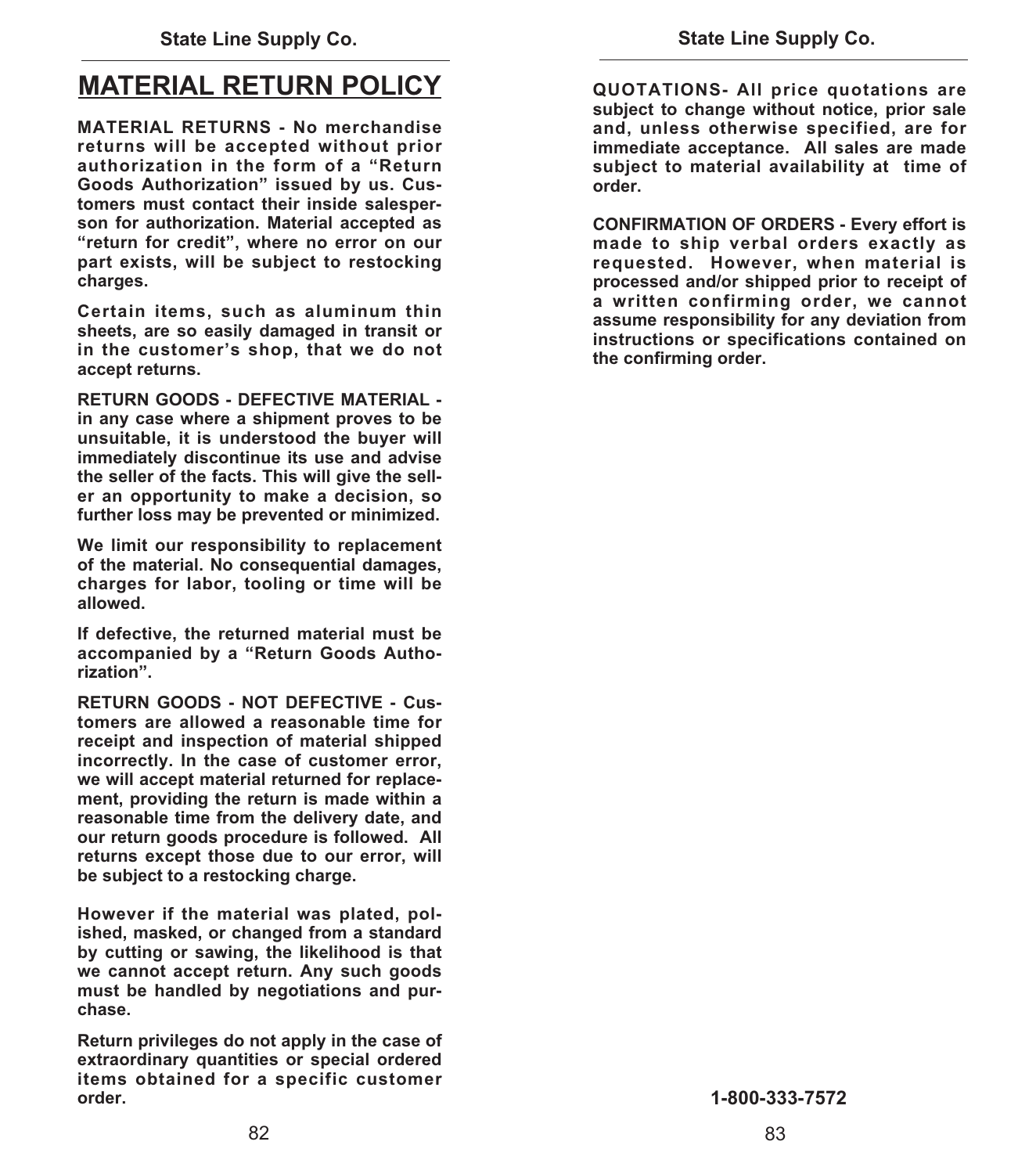Recommended Fabricating Practices for Cold Forming (Bend axis transverse (perpendicular) to rolling direction "across the grain")\* Suggested inside Radii for various thicknesses expressed in terms of "t" where t=material thickness.

### **STEEL**

### **A36 - 36,000 psi Minimum Yield Strength**

Thru .250" 1t .250 to .500" 1-1/2t .500 to 1.00" 2t

### **Grade 50 - 50,000 psi Minimum Yield Strength (ASTM - A570, A572, A607, A935)**

Thru .187" 1-1/2t .187 to .229" 2t .229 to .500" 2-1/2t

### **Grade 50 - Improved Formability - 50,000 psi minimum Yield Strength (ASTM - A656 T3, A715, A936)**

Thru 500" 1t

### **Grade 80 - 80,000 psi Minimum Yield**

**Strength (ASTM - A656)**  Thru .250" 2-1/2t Over 250" 3t

### **AR200 - 70,000 psi Typical Yield Strength (No ASTM exists)**

Thru .187" .187 to .229" 2t .229 to .500" 2-1/2t

### **T1- 100,000 psi Minimum Yield Strength (ASTM - A514 Gr B)**

### **AR200 - 155,000 psi Typical Yield Strength (No ASTM exists)**

Thru .787" 3t (use 13.5t bottom die opening) Over 787" 4t

### **ALUMINUM**

| <b>ALUMINU</b>     |                |
|--------------------|----------------|
| 3003 - H14         |                |
| Thru .062"         | 1/2t           |
| "Over .062 to .188 | 1t             |
| "Over .188 to .250 | $1 - 1/2t$     |
| "Over .250 to .500 | 2 <sub>t</sub> |
|                    |                |
| <u>5052 - H32</u>  |                |
| "Thru .062         | 1t             |
| "375. Over .062 to | $1 - 1/2t$     |
| "Over .375 to .500 | 2 <sub>t</sub> |
|                    |                |
| 6061 - T6          |                |

| $0001 - 10$        |            |
|--------------------|------------|
| Thru .031"         | 1t         |
| Over .031 to .062" | $1 - 1/2t$ |
| Over .062 to .125" | $2 - 1/2t$ |

\*Larger minimum radii should be used for bending parallel to the rolling direction "with the grain".

\*\*The radii listed are the minimum recommended for bending sheets and plates without fracturing in a standard press brake with air bend dies. Other types of bending operations may require larger radii or permit smaller radii. The minimum permissible radii will also vary with the design and conditions of the tooling.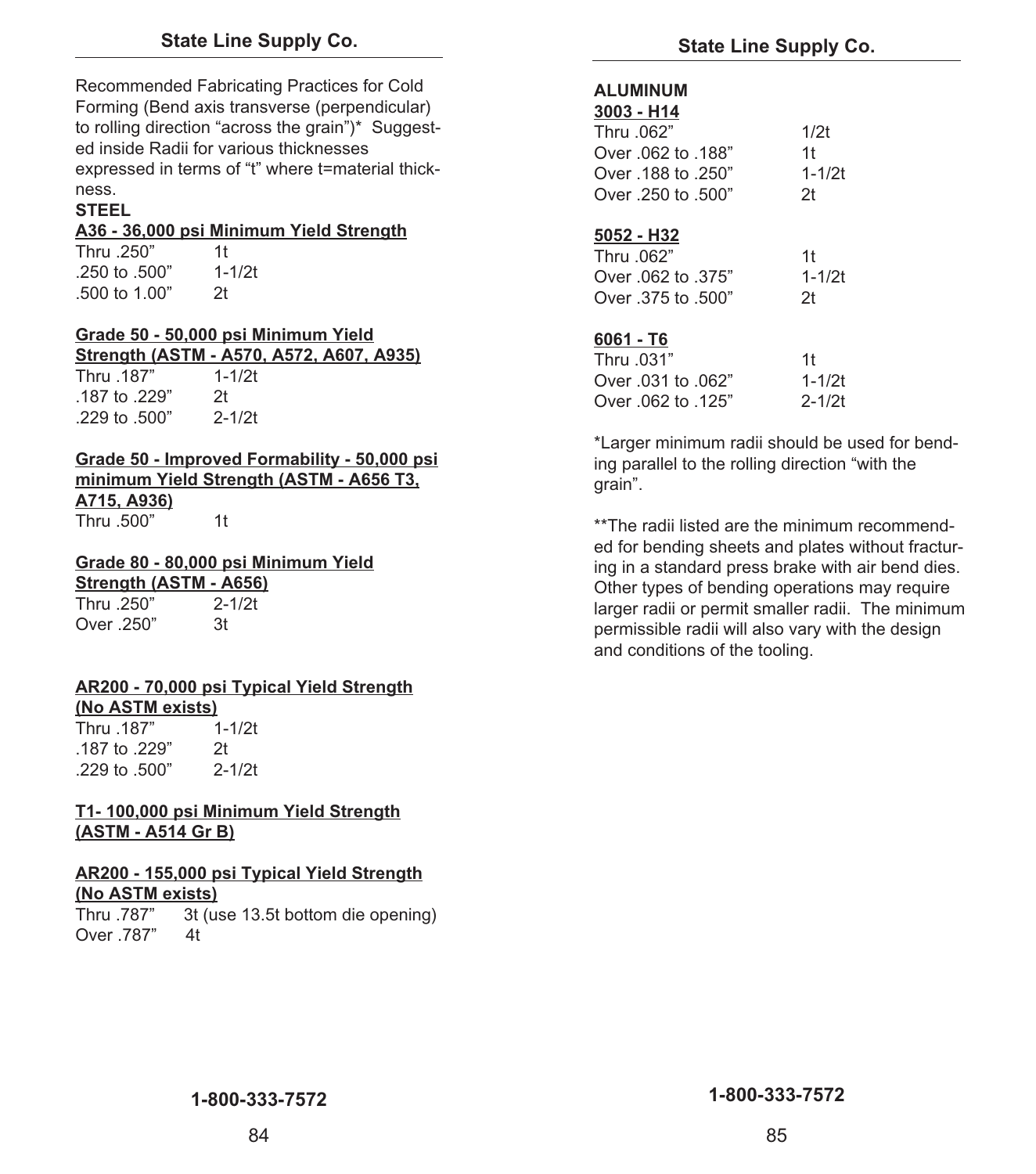# Weights and Tolerances<br>for Sheets<br>per ASTM A568 Table 4 & 6 for Plates **and Tolerances**

|             |                | Toler. Range       |                |                     |
|-------------|----------------|--------------------|----------------|---------------------|
| Gage<br>No. | Dec.<br>Equiv. | <b>HR, P&amp;O</b> | <b>CR</b>      | Lbs. per<br>Sq. Ft. |
| 7           | .1793          | .1873<br>.1713     | .1873<br>.1713 | 7.500               |
| 8           | .1644          | .1724<br>.1564     | .1724<br>.1564 | 6.875               |
| 9           | .1495          | .1575<br>.1415     | .1575<br>.1415 | 6.250               |
| 10          | .1345          | .1425<br>.1265     | .1405<br>.1285 | 5.625               |
| 11          | .1196          | .1276<br>.1116     | .1256<br>.1136 | 5.000               |
| 12          | .1046          | .1126<br>.0966     | .1106<br>.0986 | 4.375               |
| 13          | .0897          | .0967<br>.0827     | .0947<br>.0847 | 3.750               |
| 14          | .0747          | .0817<br>.0677     | .0797<br>.0697 | 3.125               |
| 15          | .0673          | .0733<br>.0613     | .0723<br>.0623 | 2.813               |
| 16          | .0598          | .0658<br>.0538     | .0648<br>.0548 | 2.500               |
| 17          | .0538          | .0598<br>.0478     | .0578<br>.0498 | 2.250               |
| 18          | .0478          | .0528<br>.0428     | .0518<br>.0438 | 2.000               |
| 19          | .0418          |                    | .0458<br>.0378 | 1.750               |
| 20          | .0359          |                    | .0389<br>.0329 | 1.500               |
| 21          | .0329          |                    | .0359<br>.0299 | 1.375               |
| 22          | .0299          |                    | .0329<br>.0269 | 1.250               |
| 23          | .0269          |                    | .0299<br>.0239 | 1.125               |
| 24          | .0239          |                    | .0269<br>.0209 | 1.000               |
| 25          | .0209          |                    | .0239<br>.0179 | .875                |
| 26          | .0179          |                    | .0199<br>.0159 | .750                |
| 27          | .0164          |                    | .0184<br>.0144 | .688                |
| 28          | .0149          |                    | .0169<br>.0129 | .625                |

Tolerace shown is for 48" wide sheets. Weights based on nominal thickness @ 41.82 lbs per square foot.

|             |                | Toler. Range         |                      |                     |
|-------------|----------------|----------------------|----------------------|---------------------|
| Gage<br>No. | Dec.<br>Equiv. | <b>HR. P&amp;O</b>   | CR.                  | Lbs. per<br>Sq. Ft. |
| 7           | .1793          | .1873<br>.1713       | .1873<br>.1713       | 7.500               |
| 8           | .1644          | .1724<br>.1564       | .1724<br>.1564       | 6.875               |
| 9           | .1495          | .1575<br>.1415       | .1575<br>.1415       | 6.250               |
| 10          | .1345          | .1425<br>.1265       | .1405<br>.1285       | 5.625               |
| 11          | .1196          | .1276<br>.1116       | .1256<br>.1136       | 5.000               |
| 12          | .1046          | .1126<br>.0966       | .1106<br>.0986       | 4.375               |
| 13          | .0897          | .0967<br>.0827       | .0947<br>.0847       | 3.750               |
|             |                | $\sim$ $\sim$ $\sim$ | $\sim$ $\sim$ $\sim$ |                     |

Thickness tolerances per ASTM A6 & E29<br> $+0.03 / -0.014$ 

square foot. **1-800-333-7572**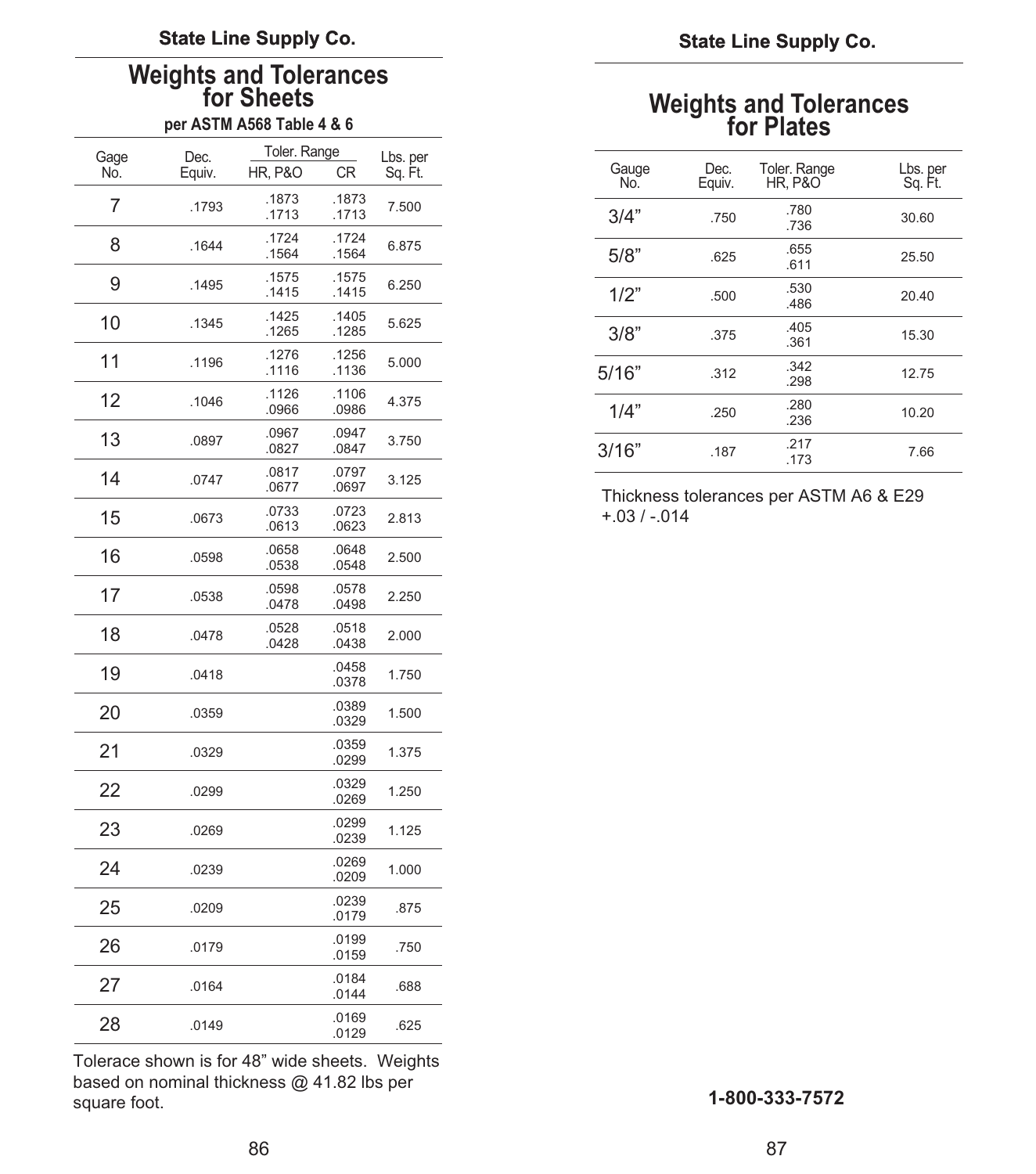### **FRACTION, DECIMAL AND METRIC EQUIVALENTS**

|                  |                                          | Dec.  | МM      |                                |                                | Dec.  | МM      |
|------------------|------------------------------------------|-------|---------|--------------------------------|--------------------------------|-------|---------|
|                  | $\frac{1}{64}$                           | .0156 | .3969   |                                | 33/64                          | .5156 | 12.0969 |
|                  | $\frac{1}{32}$                           | .0313 | .7938   |                                | 17/32                          | .5313 | 13.4938 |
| $\frac{3}{64}$   |                                          | .0469 | 1.1906  |                                | $\frac{35}{64}$                | .5469 | 13.8906 |
|                  |                                          | .0625 | 1.9844  |                                | $\frac{9}{16}$                 | .5625 | 14.2875 |
|                  | $\frac{1}{\frac{1}{16}}$ 5/64            | .0781 | 1.9844  |                                | 37/64                          | .5781 | 14.6844 |
|                  | $\frac{3}{32}$                           | .0938 | 2.3813  |                                | 17/32                          | .5938 | 15.0813 |
|                  | $\frac{7}{64}$                           | .1094 | 2.7781  |                                | $\frac{39}{64}$                | .6094 | 15.4781 |
| $\frac{1}{2}$    |                                          | .1250 | 3.1750  | $\frac{5}{8}$                  |                                | .6250 | 15.8750 |
|                  | $\frac{9}{64}$                           | .1406 | 3.5719  |                                | $\frac{1}{4}$ <sup>1</sup> /64 | .6406 | 16.2719 |
|                  | $\frac{5}{32}$                           | .1563 | 3.9688  |                                | 19/32                          | .6563 | 16.6688 |
|                  | 11/64                                    | .1719 | 4.3656  |                                | 43/64                          | .6719 | 17.0656 |
|                  | $\frac{3}{16}$                           | .1875 | 4.7625  |                                | 11/16                          | .6875 | 17.4625 |
|                  | 13/64                                    | .2031 | 5.1594  |                                | 45/64                          | .7031 | 17.8594 |
|                  | $\frac{7}{32}$                           | .2188 | 5.5563  |                                | 21/32                          | .7188 | 18.2563 |
|                  | 15/64                                    | .2344 | 5.9531  |                                | 47/64                          | .7344 | 18.6531 |
|                  | $\frac{7}{17}\frac{17}{17}\frac{17}{64}$ | .2500 | 6.3500  | $\overline{3}_{\underline{4}}$ |                                | .7500 | 19.0500 |
|                  |                                          | .2656 | 6.7469  |                                | $\frac{1}{49}$ (64             | .7656 | 19.4469 |
|                  | $\frac{9}{32}$                           | .2813 | 7.1438  |                                | $^{23/32}$                     | .7813 | 19.8438 |
|                  | $\frac{19}{64}$                          | .2969 | 7.5406  |                                | $\frac{51}{64}$                | .7969 | 20.2406 |
|                  | $\frac{5}{16}$                           | .3125 | 7.9375  |                                | 13/16                          | .8125 | 20.6375 |
|                  | $^{21}/_{64}$                            | .3281 | 8.3344  |                                | $^{53}64$                      | .8281 | 21.0344 |
|                  | 11/32                                    | .3438 | 8.7313  |                                | 25/32                          | .8438 | 21.4313 |
|                  | $^{23}/_{64}$                            | .3594 | 9.1281  |                                | $\frac{55}{64}$                | .8594 | 21.8281 |
|                  | $\frac{3/8}{25/10}$                      | .3750 | 9.5250  |                                | $\frac{7}{8}$ 57/64            | .8750 | 22.2250 |
|                  |                                          | .3906 | 9.9219  |                                |                                | .8906 | 22.6219 |
|                  | 13/32                                    | .4063 | 10.3188 |                                | 27/32                          | .9063 | 23.0188 |
|                  | 27/64                                    | .4219 | 10.7156 |                                | $\frac{59}{64}$                | .9219 | 23.4156 |
|                  | $\frac{7}{16}$                           | .4375 | 11.1125 |                                | 15/16                          | .9375 | 23.8125 |
|                  | $^{29}/_{64}$                            | .4531 | 11.5094 |                                | $^{61}/_{64}$                  | .9531 | 24.2094 |
|                  | 15/32                                    | .4688 | 11.9063 |                                | $^{29/32}$                     | .9688 | 24.6063 |
|                  | $^{31}/64$                               | .4844 | 12.3031 |                                | $\frac{63}{64}$                | .9844 | 25.0031 |
| $\overline{1}_2$ |                                          | .5000 | 12.7000 | 1                              |                                | 1.000 | 25.4000 |

### **Glossary of Terms**

**Aging -** Changes in physical and mechanical properties that occur when low carbon steel is stored for some time. Aging is also accelerated by exposure of steel to elevated temperatures. Stretcher strains and fluting can result from aging.

**Alloy Steel -** Alloy steel is a group of steels with different chemical composition, forming characteristics and strength levels from those normally present in carbon steel. Alloy steel normally has higher alloy content than steel classified as high strength low alloy steel. Alloy steel is often heat treated after part fabrication to develop the desired final physical properties.

**Annealing -** A process of controlled heating, soaking at elevated temperatures, and controlled cooling for the purposes of softening, developing a micro-structure, improving machinablilty, or obtaining a special set of physical or mechanical properties.

**Brinell Hardness Test -** In the Brinell Hardness Test, the value obtained by dividing the applied load (in kilograms) by the surface area of the impression (in square millimeters) resulting from forcing a hard steel or carbide ball onto the steel test sample. The higher the number the harder the steel.

**Camber -** This is the deviation from edge straightness. The amount is determined along the concave side using a straight edge and expressed as a measure per unit length, e.g. 1" in  $20'$ .

**Charpy V-Notch -** This is a test to measure the impact strength, or notch toughness, of steel. It is of primary importance to evaluate steels for use where a brittle fracture hazard exists.

**Coil Breaks -** A deficit exhibiting creases and or a snaky pattern across a metal sheet running transverse to the coiling or rolling direction. The spacing is irregular and its location in the surface is very often random.

**Cold Rolled Sheet Products -** Flat rolled products for which the required thickness has been obtained by rolling HR bands or sheets without heating at approximately room temperature.

**Commercial Quality (CQ) -** Sheet of this quality is for uses involving simple bending or moderate drawing. *Commercial Quality* sheet can be bent flat upon itself in any direction at room temperature.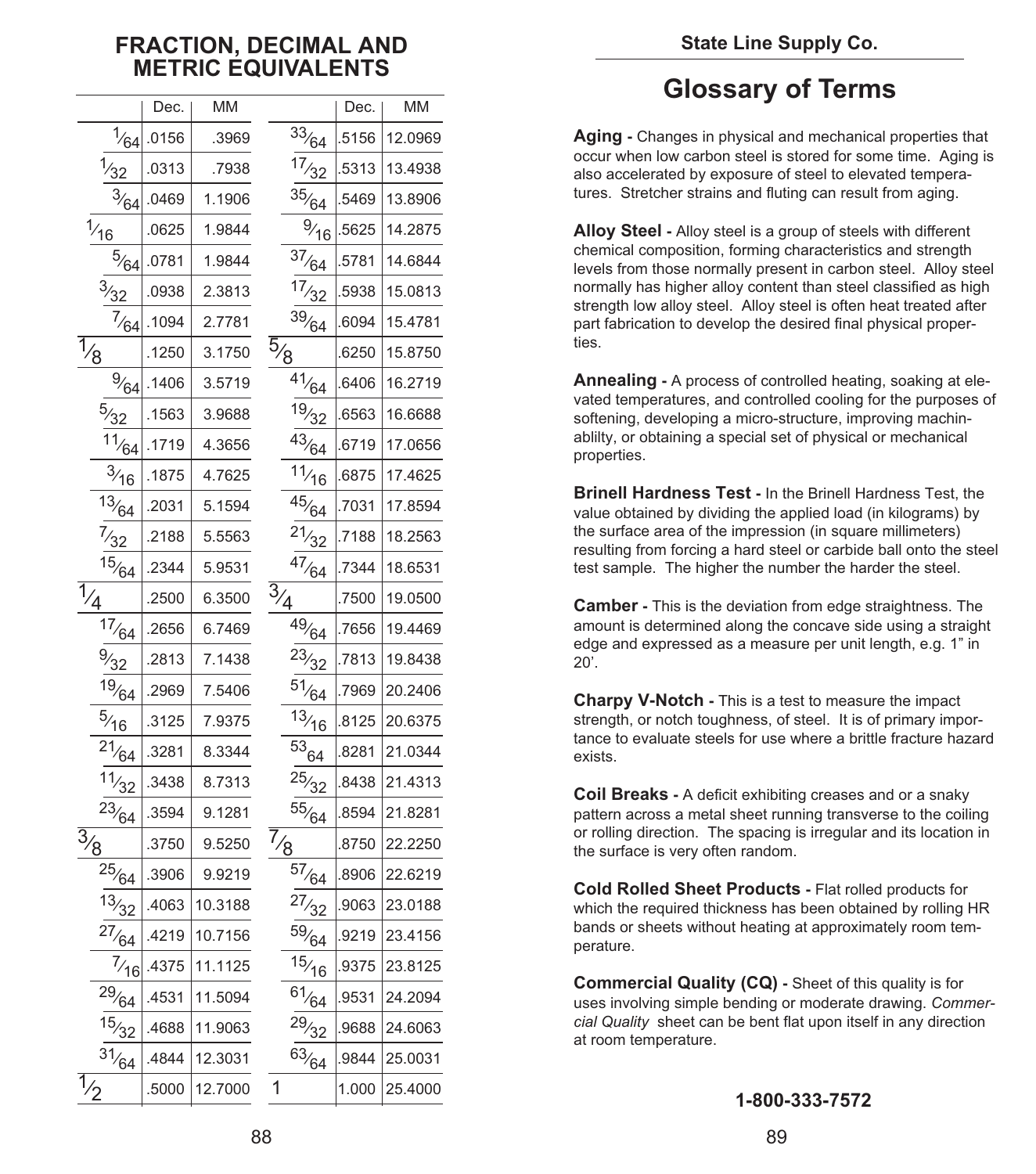### **Glossary of Terms**

**Continuous Cast Steel -** A process involving the pouring of liquid steel continuously as it solidifies into a desired semi-finished shape (square, rectangular, or other cross section). The shape is withdrawn from the mold according to a calculated rate based upon the cross section being cast. One of the biggest metallurgical advantages is the uniformity of chemical composition and mechanical properties as compared to ingot cast steels. This results from the fact that the continuous cast slab solidifies in a few minutes, whereas in an ingot, complete solidification is not obtained until hours have gone by. Chemical segregation, characteristic of ingot cast steel, is virtually absent in continuous cast slabs.

**Deoxidizing -** The removal of oxygen from molten steel by use of suitable elements (i.e. silicon, aluminum) that react with oxygen readily.

**Direct Rolling -** A relatively new process whereby a continuous cast slab is moved directly into a hot finish mill for rolling into sheet or plate. This process avoids costly re-heating furnaces.

**Drawing Quality (DQ) -** As compared with sheet of Commercial Quality, Drawing Quality sheet has a greater degree of ductility and is more consistent in performance. The greater ductility and uniformity results from higher standards of production, selection and processing of the steel.

**Ductility -** Is a measure of the ability of steel to undergo permanent changes without rupturing.

**Edges -** Mill edge is the normal edge produced in hot rolling and it does not conform to any definite contour. Mill edge product may contain some edge imperfections the more common types of which are checked edges, thin edges (feather) and damaged edges due to handling or processing. These edge conditions are detrimental where joining of the mill edges by welding is practiced. When the customer intends to shear or blank, a sufficient width allowance should be made by the purchaser to assure obtaining the desired shape and size of the pattern sheet.

**Elongation -** The amount of extension a test specimen undergoes to fracture during tensile testing. A measurement compares a before and after unit gauge length indexed into the specimen. The change is expressed numerically as a percentage of the original gauge length.

### **Glossary of Terms**

**Electrogalvanized -** A commonly used term to describe steel that has been plated with zinc using an electric current through an electrolyte. Proper name is Electrolytic Zinc Coated Sheet.

**Fatigue -** The tendency for a metal to break under conditions of repeated cyclic stressing considerably below the ultimate tensile strength.

**Fluting -** Fluting is a series of sharp parallel kinks or creases occurring in the arc when sheet steel is formed cylindrically, as to stretch the outer surface well beyond its yield point.

**Friction Digs -** A series of relatively short scratches variable in form and severity.

**Galvanized -** A term long used to describe steel coated with zinc. The term is associated with the hotdip process but zinc coating can also be applied by electroplating. The hot-dip process consists of passing the steel through a bath of molten zinc. The electroplating process consists of the application of zinc by electrolytic deposition.

**Galvannealed -** Is a galvanized sheet steel which is altered by heat treatments or other processes immediately after coating, before the zinc solidifies. The coating produced consists entirely of **iron zinc alloy** and has a rougher appearance than the surface of regular coating. This is known as 'galvannealed' steel. Sheets produced in this manner are dull gray in color, have no spangle, and after proper preparation, are well suited for painting.

**Hardenability -** Refers to the *depth* to which hardness penetrates. It is that property which determines the depth and distribution of hardness induced by quenching.

**High Strength Steel -** High strength structural quality sheet steel is a carbon/manganese steel... with a minimum specified yield strength of 35 KSI or greater (regardless of chemistry or processing used to achieve that strength level).

**Hot Rolled -** Describes steel products that are brought to approximate finished size by rolling at elevated temperatures.

**Hot Rolled Plate -** Product is defined in ASTM A6, paragraph 3.1. For widths over 8" to 48" thickness range is 0.230" and over. For widths over 48", thickness range is 0.180" and over. Plate product is always cut to length.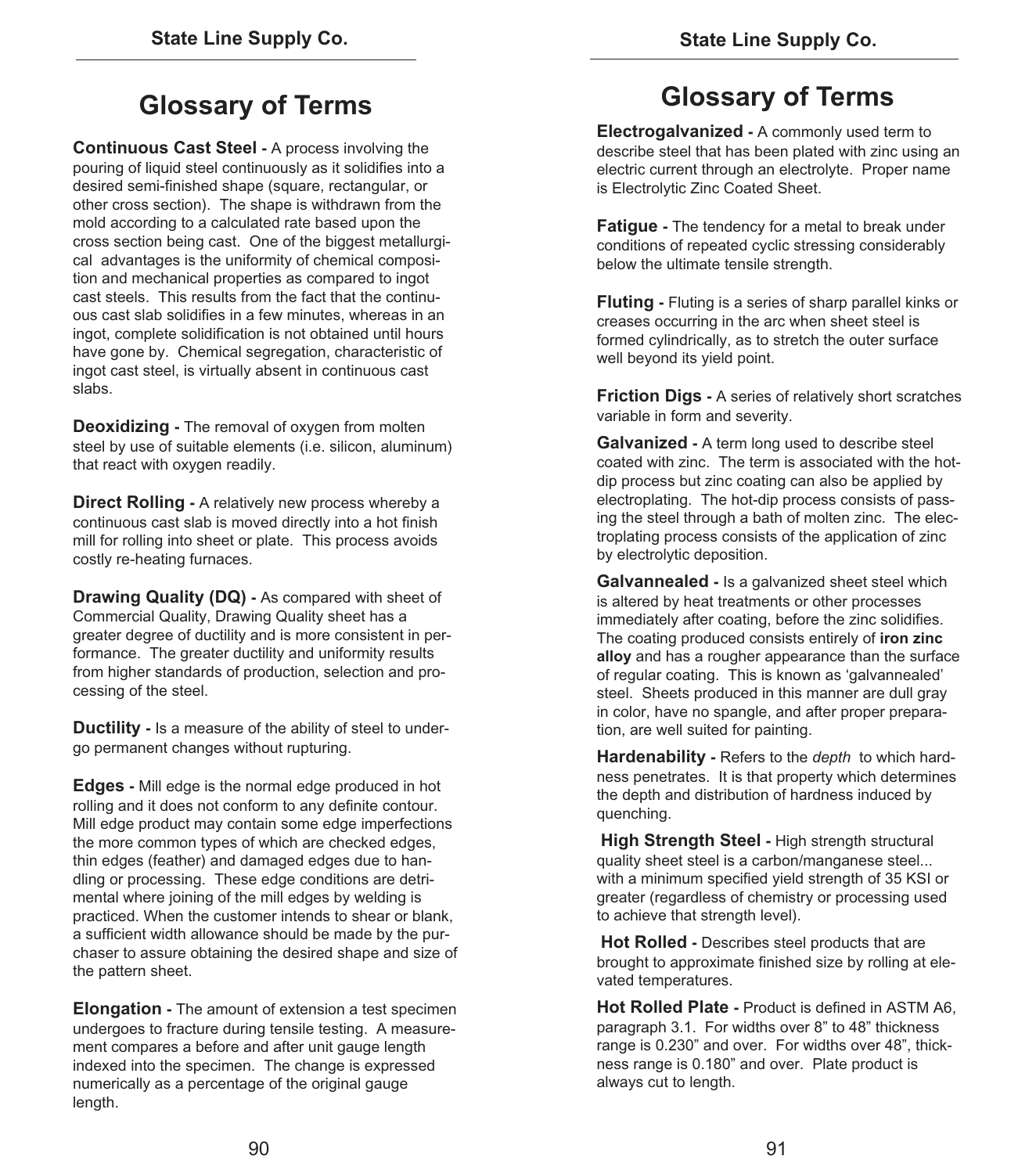### **Glossary of Terms Glossary of Terms**

**Hot Rolled Sheet -** Hot rolled sheet product is defined by ASTM A568. For 12" to 48" inclusive, thickness range is 0.044" to 0.230", exclusive; over 48" wide, thickness range is 0.044" to 0.180", exclusive. This specification is the size reference for all ASTM sheet specifications.

**Ingot -** The solidified steel formed in a mold for subsequent rolling or forging.

**KSI -** K Equals 1000 PSI... thus the term is actually K (1000) PSI. The P has been dropped... and KSI is the new term. (i.e. 50 KSI=50,000 PSI)

**Killed Steel -** Steel deoxidized by silicon or aluminum to reduce the oxygen content to a minimum so that no reaction occurs during solidification of the metal. Killed Steels have more uniform properties and chemical composition than other types.

**Laminations -** Imperfections resulting from the presence of blisters, seams or foreign inclusions, and sometimes visible on the surface of the metal.

**Oiled -** Application of a suitable oil to flat rolled steel to retard rusting. When surface is a consideration, it is also desirable in reducing friction scratches that may develop in transit. The oil coating is not intended to serve as a lubricant for subsequent fabrication.

**Pipe Lamination -** A term used to describe a defect in steel, generally caused in the pouring of steel. It usually manifests itself as a void in the centerline of the ingot or slab.

**Porosity -** The existence of fine holes (pores) in steel.

**Quenching and Tempering -** A process by which steel is rapidly cooled from above its upper critical temperature to a temperature far below this range. Water or oil is normally used to accelerate the cooling. In the quenched condition, the product is not suitable for most commercial applications because of its lower ductility and high hardness. The steel must, therefore, be tempered in order to soften it somewhat to improve its ductility and toughness. Tempering is a heat treatment done at lower temperatures usually in the range between 400 degrees Fahrenheit and 1200 degrees Fahrenheit.

**Rockwell Hardness Test -** Forcing a coneshaped diamond or hardened steel ball into the specimen being tested under standard pressure. The depth of penetration is an indication of the Rockwell Hardness.

**Scale -** An iron oxide formed on the surface of hot steel, sometimes in the form of large sheets which fall off when the steel is rolled.

**Slab -** A semi-finished steel block having an oblong cross-section in which width is at least twice thickness. It differs from a bloom which has a square, cross-section.

**Slitting -** The longitudinal splitting of the overall width of a flat product through rotary knives mounted on a rotating arbor to reduce the original width or to cut two or more separate strips.

**Stress Relieving -** A process of reducing residual stresses in a metal object by heating the object to a suitable temperature and holding for a sufficient time. This treatment may be applied to relieve stresses induced by flattening, straightening, machining or welding.

**Strip (HR) -** Flat steel produced by rolling single width, or multiple width and cut to final specified width by slitting. Final product width is 12 inches or less.

**Temper -** A condition produced in sheet steel by mechanical, chemical or thermal treatment. A given steel may be in the fully softened or annealed temper, or it may be cold worked to the hard temper, or further to spring temper. Intermediate tempers produced by cold working (rolling) are called "quarterhard", "half-hard", and "three-quarters hard", and are determined by the amount of cold reduction.

**Tensile Strength -** The maximum tensile stress which a material is capable of sustaining. Tensile strength is calculated from the maximum load during tension test carried to rupture.

**Yield Point -** The load per unit of original crosssection area which a marked increase in the deformation of the specimen occurs without increase of load. It is usually calculated from the load determined by the drop of the beam of the testing machine or by use of dividers.

**Yield Strength -** The stress at which a material exhibits a specified deviation from proportionality of stress and stain. An offset of 0.20% is used for many metals. The point measured in PSI at which the metal cross-section will no longer return to its original shape.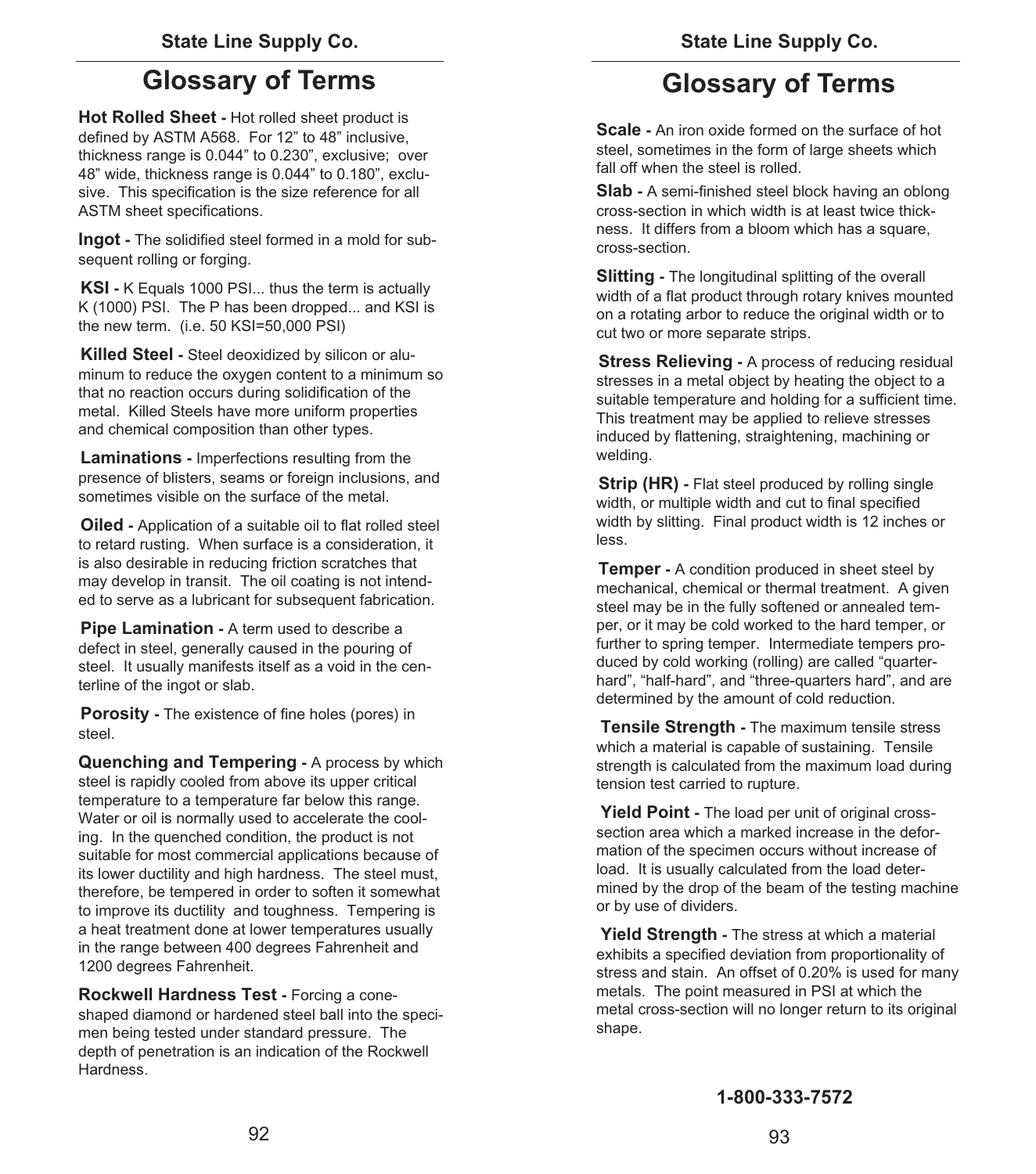### State Line Supply Co. **State Line Supply Co.** State Line Supply Co.

### **Metric Conversion Factors**

| <b>Multiply</b> | by |
|-----------------|----|
|-----------------|----|

to obtain

### **English to Metric**

| Pounds (16 oz.)               | .453359  | Kilograms            |
|-------------------------------|----------|----------------------|
| Net Tons (2000 Lbs.)          | .90718   | <b>Metric Tons</b>   |
| Gross Ton (2240 Lbs.) 1.01605 |          | <b>Metric Tons</b>   |
| Inches                        | 25.4001  | <b>Millimeters</b>   |
| Feet                          | .304801  | <b>Meters</b>        |
| Yards                         | .914402  | <b>Meters</b>        |
| Miles (statute)               | 1.488816 | Kilometers           |
| Square Inches                 | 6.45163  | Sq. Centimeters      |
| <b>Square Feet</b>            | .092903  | <b>Square Meters</b> |
| Pounds per Lineal Ft.         | 1.48816  | Kilograms per        |
|                               |          | <b>Lineal Meter</b>  |
| Pounds per Sq. Inch           | .07031   | Kilograms per        |
|                               |          | Sq. Centimeter       |
| Pounds per Sq. Ft.            | 4.88241  | Kilograms per        |
|                               |          | Sq. Meter            |
| Pounds per Cu. Foot 16.01837  |          | Kilograms per        |
|                               |          | Cu. Meter            |

### **Metric to English**

| Kilograms                                  | 2.20462   | Lbs. (avoirdupois)  |  |  |
|--------------------------------------------|-----------|---------------------|--|--|
| *Metric Tons                               | 1.10231   | Net Tons            |  |  |
|                                            |           | 2000 Pounds         |  |  |
| *Metric Tons                               | .98421    | Gross Tons          |  |  |
|                                            |           | 2240 Pounds         |  |  |
| <b>Millimeters</b>                         | .03937    | Inches              |  |  |
| <b>Meters</b>                              | 3.280833  | Feet                |  |  |
| <b>Meters</b>                              | 1.09361   | Yards               |  |  |
| Kilometers                                 | .62137    | Miles (statute)     |  |  |
| <b>Square Centimeters</b>                  | .155      | Square Inches       |  |  |
| <b>Square Meters</b>                       | 10.376387 | <b>Square Feet</b>  |  |  |
| Kilograms per                              |           |                     |  |  |
| Lineal Meter                               | .67197    | Lbs. per Lineal Ft. |  |  |
| Kilograms per                              |           |                     |  |  |
| Sq. Centimeter                             | 14.2234   | Pounds per Sq. In.  |  |  |
| Kilograms per                              |           |                     |  |  |
| Square Meter                               | .20482    | Pounds per Sq. Ft.  |  |  |
| Kilograms per                              |           |                     |  |  |
| <b>Cubic Meter</b>                         | .06243    | Pounds per Cu. Ft.  |  |  |
| Note: Length, width and cube denote meters |           |                     |  |  |
| Mass and weight denote Grams               |           |                     |  |  |
| Capacity denotes Liters                    |           |                     |  |  |
| *One Metric Ton=2204.62 Lbs.               |           |                     |  |  |

### ABBREVIATIONS

| Kilometer-km  | Kilogram-kg  |
|---------------|--------------|
| Meter-m       | Gram-g or gm |
| Centimeter-cm | Centigram-cg |
| millimeter-mm | Milligram-mg |

### **FORMULAS**

### **CIRCLE**

Circumference = diameter x 3.1416 Circumference = radius x 6.2832 Diameter = radius  $x$  2 Diameter = square root of (area/.7854) Diameter = square root of area x 1.1283 Diameter = circumference x .31831 Radius = diameter /2 Radius = circumference x .15915 Radius = square root of area x .56419 Area = diameter x diameter x .7854 Area = half of circumference x half of the diameter Area = square of circumference x .0796 Arc length = degrees x radius x .01745 Degrees of arc = length/(radius x .01745) Radius of arc = length/(degrees x .01745) Side of equal square = diameter x .8862 Side of inscribed square = diameter x .7071 Area of sector = area of circle x degrees of arc/360

### **CONE**

Area of surface = one-half of circumference of base x slant height x area of base Volume = diameter x diameter x .7854 x one-third of the altitude

### **CUBE**

Volume = width x height x length

### **CYLINDER**

| Area of surface = diameter $x$ 3.1416 x length + area |
|-------------------------------------------------------|
| of the two bases                                      |
| Area of base = diameter x diameter x .7854            |
| Area of base = volume/length                          |
| Length = volume/area of base                          |
| Volume = length x area of base                        |
| Capacity in gallons = volume in inches/231            |
| Capacity in gallons = diameter x diameter x length    |
| $x_{.0034}$                                           |
| Capacity in gallons = volume in feet $\times$ 7.48    |

**1-800-333-7572**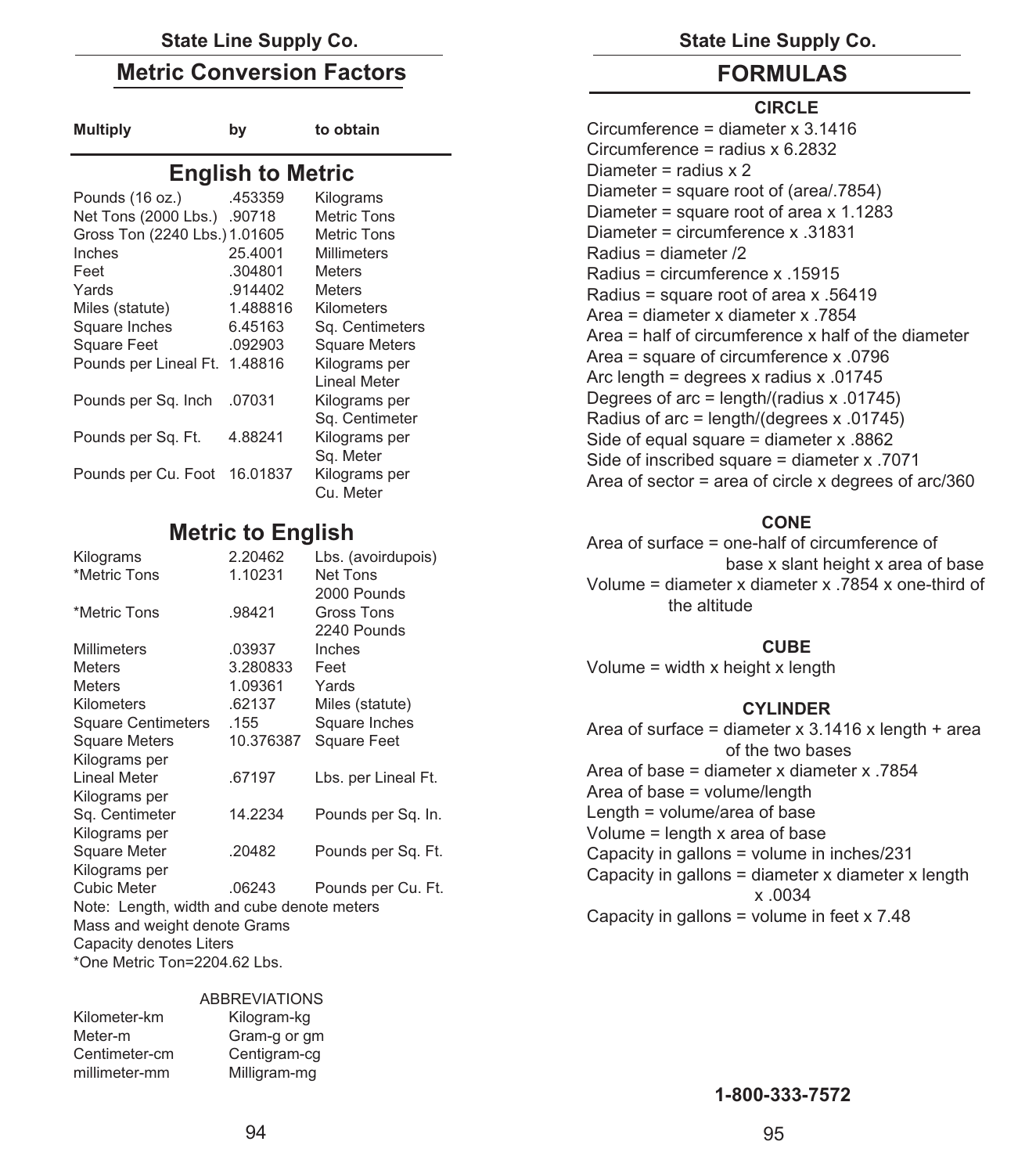### **FORMULAS**

**ELLIPSE** Area = short diameter x long diameter x .78545

### **HEXAGON**

Area = width of side  $x$  2.598  $x$  width of side

### PARALLELOGRAM

Area = base x distance between the two parallel sides

### **PYRAMID**

Area =  $1/2$  perimeter of base x slant height + area of base Volume = area of base  $\times$  1/3 of the altitude

### **RECTANGLE**

Volume =  $length x width$ 

### **RECTANGULAR PRISM**

Volume = width  $x$  height  $x$  length

### **SPHERE**

Area of surface = diameter x diameter x  $3.1416$ Side of inscribed cube = radius  $x$  1.1547 Volume = diameter x diameter x diameter x .5236

### **SOUARE**

Area =  $length x width$ 

### **TRIANGLE**

Area = one-half of height times base

### **TRAPEZOID**

Area = one-half of the sum of the parallel sides x the height

### 1-800-333-7572

**State Line Supply Co.** 

### **INDEY**

| ITEM                                           | Page |
|------------------------------------------------|------|
| Aluminum                                       |      |
|                                                |      |
|                                                |      |
|                                                |      |
|                                                |      |
|                                                |      |
|                                                |      |
|                                                |      |
|                                                |      |
|                                                |      |
|                                                |      |
|                                                |      |
| <b>Beams</b>                                   |      |
|                                                |      |
|                                                |      |
|                                                |      |
| <b>Cold Roll</b>                               |      |
|                                                |      |
|                                                |      |
|                                                |      |
|                                                |      |
|                                                |      |
|                                                |      |
| Grating                                        |      |
|                                                |      |
|                                                |      |
|                                                |      |
|                                                |      |
| <b>Hot Roll</b>                                |      |
|                                                |      |
|                                                |      |
|                                                |      |
|                                                |      |
|                                                |      |
|                                                |      |
|                                                |      |
|                                                |      |
|                                                |      |
|                                                |      |
|                                                |      |
|                                                |      |
| Pipe                                           |      |
|                                                |      |
|                                                |      |
|                                                |      |
|                                                |      |
| Plate                                          |      |
|                                                |      |
|                                                |      |
|                                                |      |
|                                                |      |
| <b>Sheet</b>                                   |      |
|                                                |      |
|                                                |      |
|                                                |      |
|                                                |      |
|                                                |      |
|                                                |      |
| <b>Stainless</b>                               |      |
|                                                |      |
|                                                |      |
| Pine                                           | . 71 |
|                                                |      |
|                                                |      |
|                                                |      |
|                                                |      |
|                                                |      |
| Tubina                                         |      |
|                                                |      |
|                                                |      |
|                                                |      |
|                                                |      |
| Cutting & Bending Diagrams for Plate & Sheet55 |      |
|                                                |      |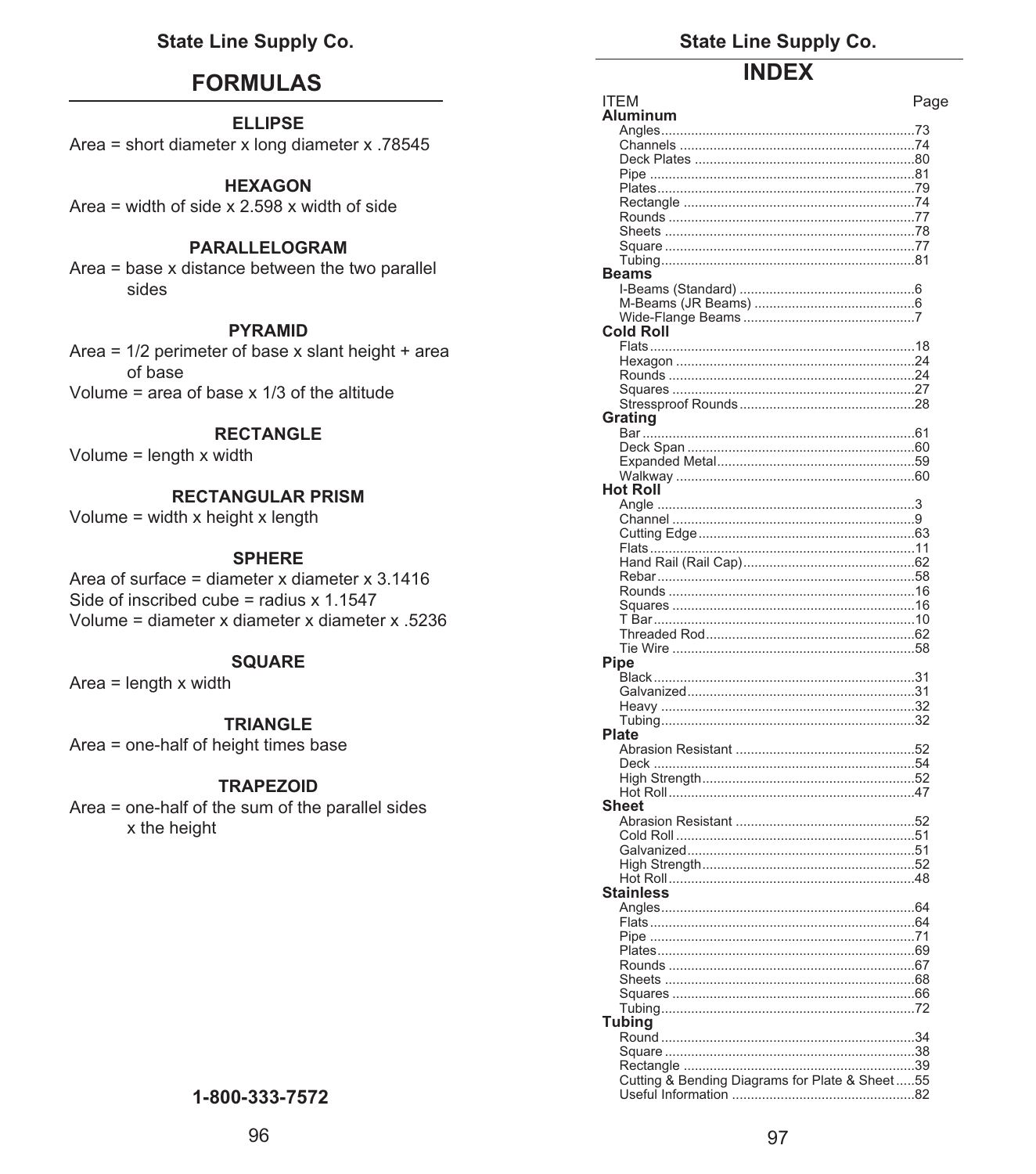| Notes: | Notes: |
|--------|--------|
|        |        |
|        |        |
|        |        |
|        |        |
|        |        |
|        |        |
|        |        |
|        |        |
|        |        |